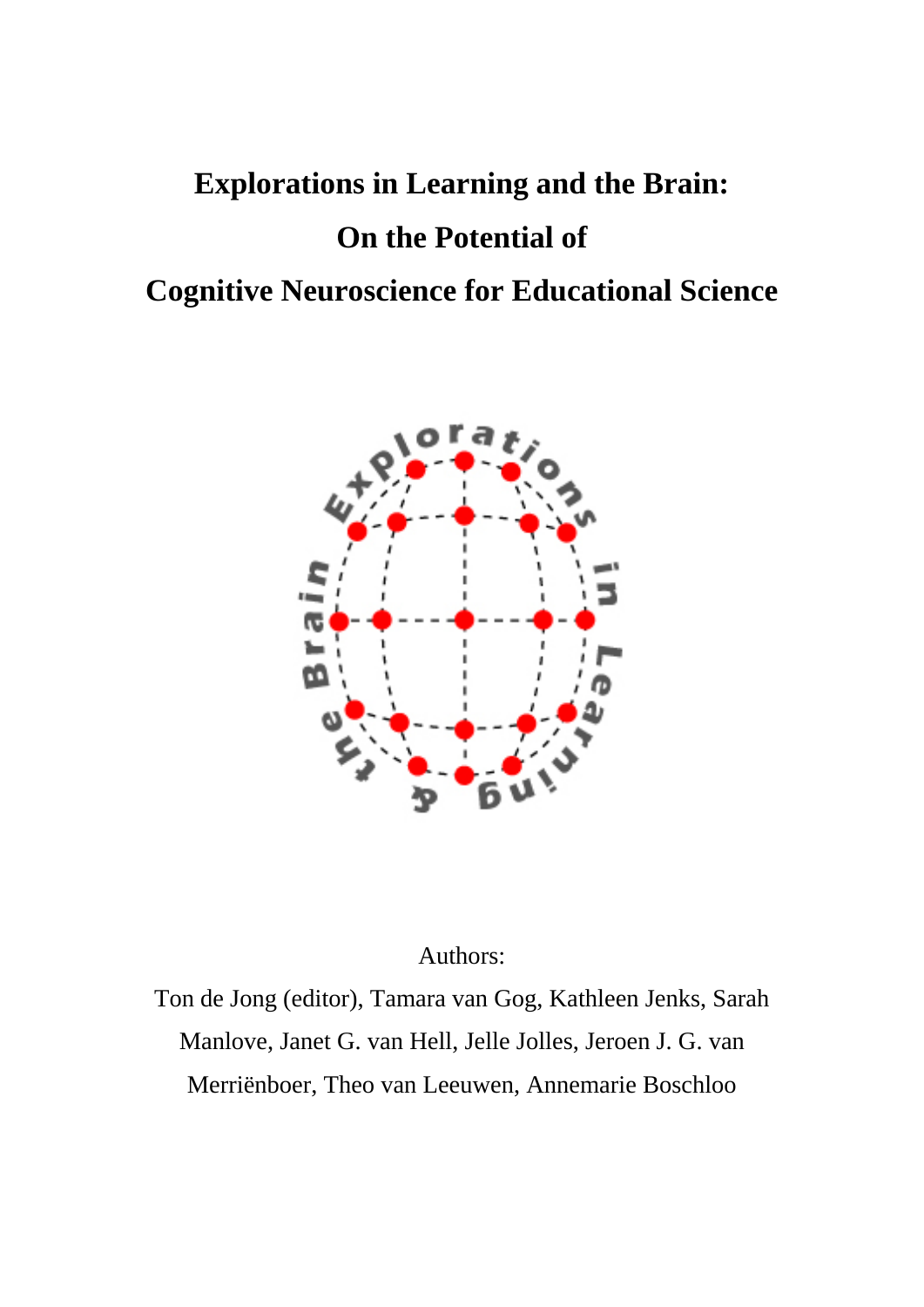© 2008. Ton de Jong, Tamara van Gog, Kathleen Jenks, Sarah Manlove, Janet G. van Hell, Jelle Jolles, Jeroen J. G. van Merriënboer, Theo van Leeuwen, Annemarie Boschloo



The Hague (NL): Netherlands Organisation for Scientific Research Grant no. 411-07-991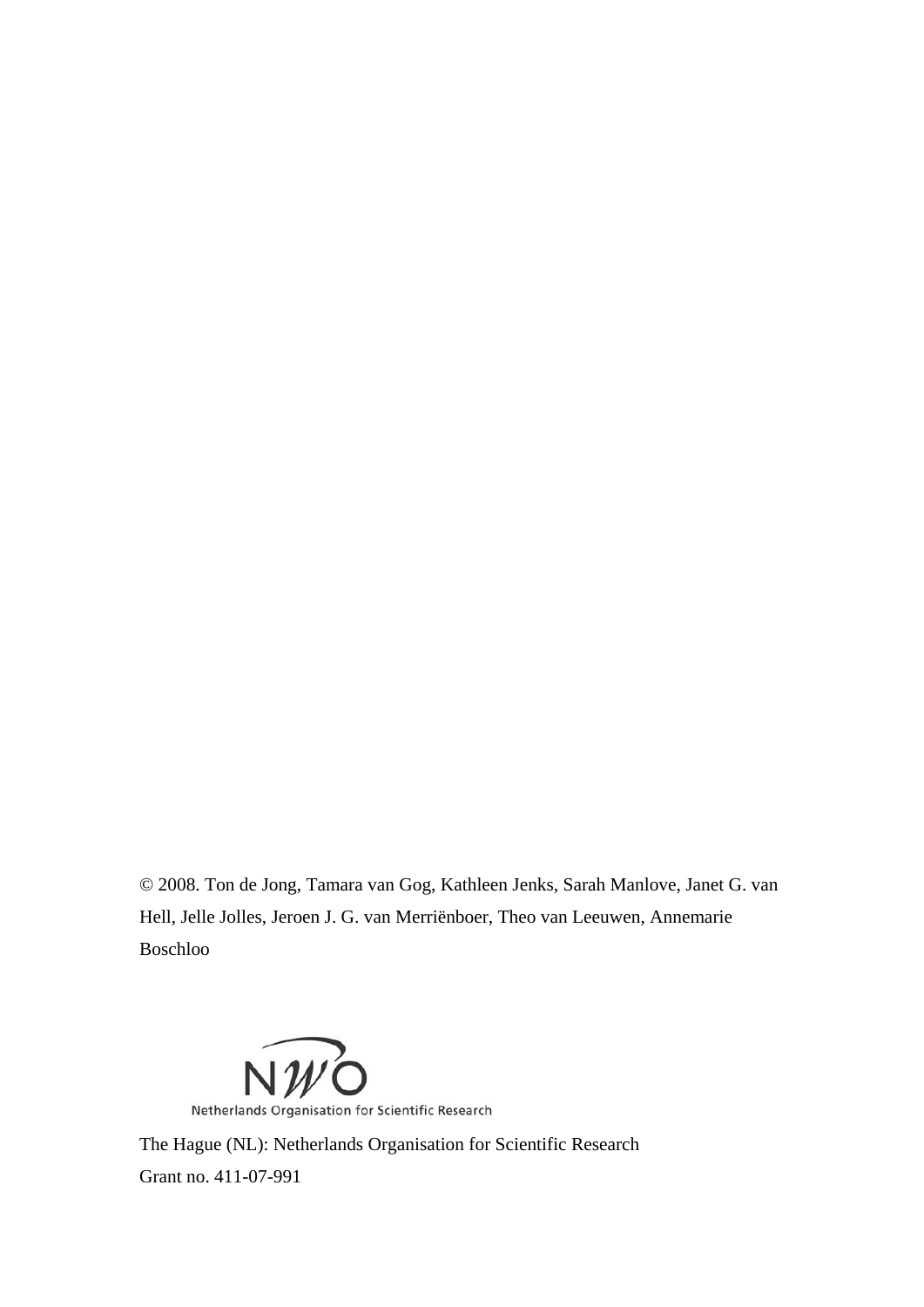# **Table of Contents**

| $INSIGHTFUL PROBLEM SOLVING$                                        |
|---------------------------------------------------------------------|
|                                                                     |
|                                                                     |
|                                                                     |
|                                                                     |
|                                                                     |
|                                                                     |
|                                                                     |
|                                                                     |
|                                                                     |
|                                                                     |
|                                                                     |
| SOCIAL COGNITION AND SOCIAL LEARNING BY OBSERVATION AND IMITATION24 |
|                                                                     |
|                                                                     |
|                                                                     |
|                                                                     |
|                                                                     |
|                                                                     |
|                                                                     |
|                                                                     |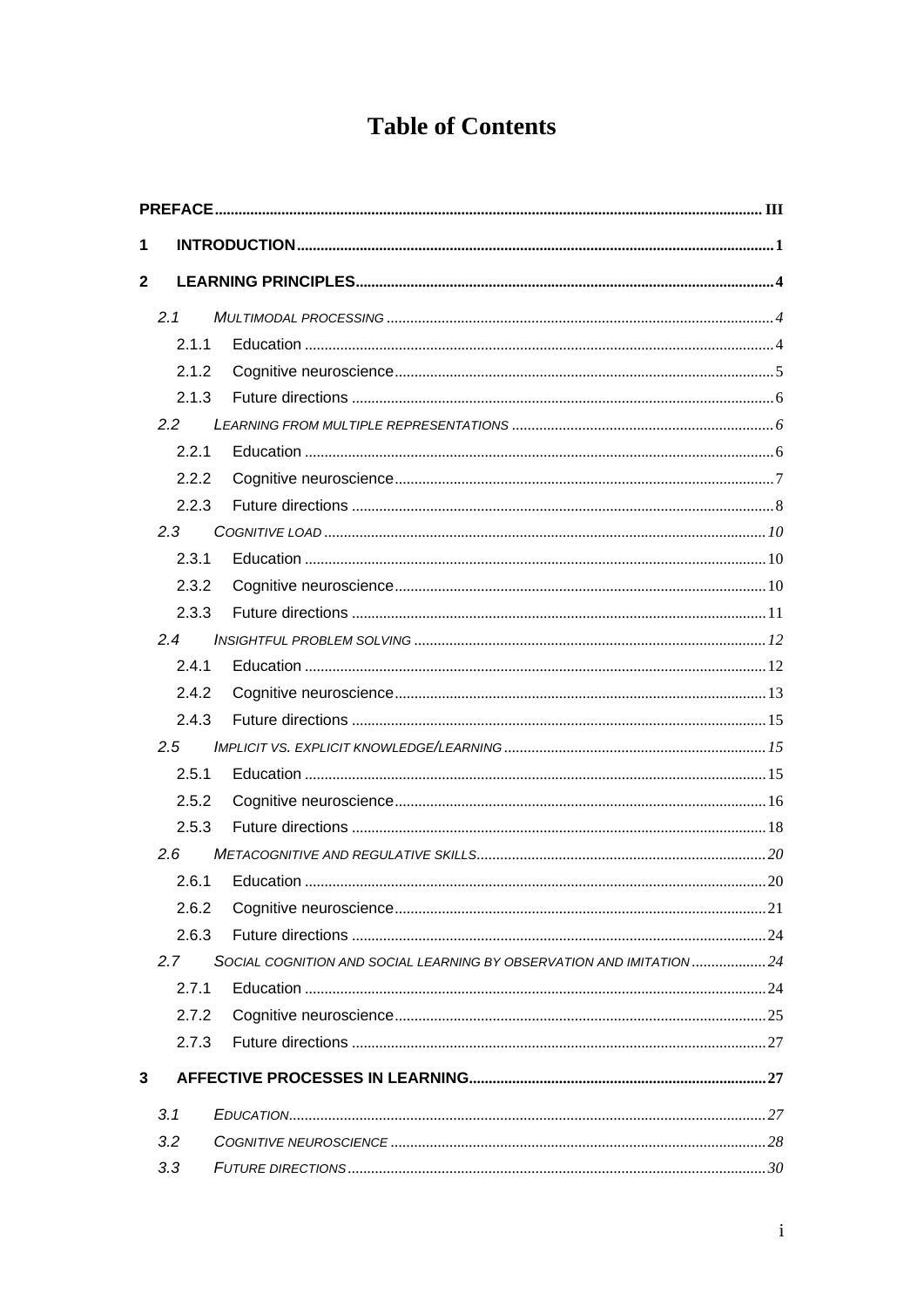| 4              |       |                                                             |  |  |
|----------------|-------|-------------------------------------------------------------|--|--|
|                | 4.1   |                                                             |  |  |
|                | 4.1.1 |                                                             |  |  |
|                | 4.1.2 |                                                             |  |  |
|                | 4.2   |                                                             |  |  |
|                | 4.2.1 |                                                             |  |  |
|                | 4.2.2 |                                                             |  |  |
|                | 4.3   |                                                             |  |  |
| 5              |       |                                                             |  |  |
|                | 5.1   |                                                             |  |  |
|                | 5.2   |                                                             |  |  |
|                | 5.3   |                                                             |  |  |
| 6              |       |                                                             |  |  |
|                | 6.1   |                                                             |  |  |
|                | 6.1.1 |                                                             |  |  |
|                | 6.1.2 |                                                             |  |  |
|                | 6.1.3 |                                                             |  |  |
|                | 6.2   |                                                             |  |  |
|                | 6.2.1 |                                                             |  |  |
|                | 6.2.2 |                                                             |  |  |
|                | 6.2.3 |                                                             |  |  |
| $\overline{7}$ |       |                                                             |  |  |
|                | 7.1   |                                                             |  |  |
|                | 7.2   | 52<br><i>Maturation</i>                                     |  |  |
| 8              |       |                                                             |  |  |
|                |       |                                                             |  |  |
|                |       | APPENDIX I. LIST OF PARTICIPANTS IN THE AMSTERDAM WORKSHOP? |  |  |
|                |       |                                                             |  |  |
|                |       |                                                             |  |  |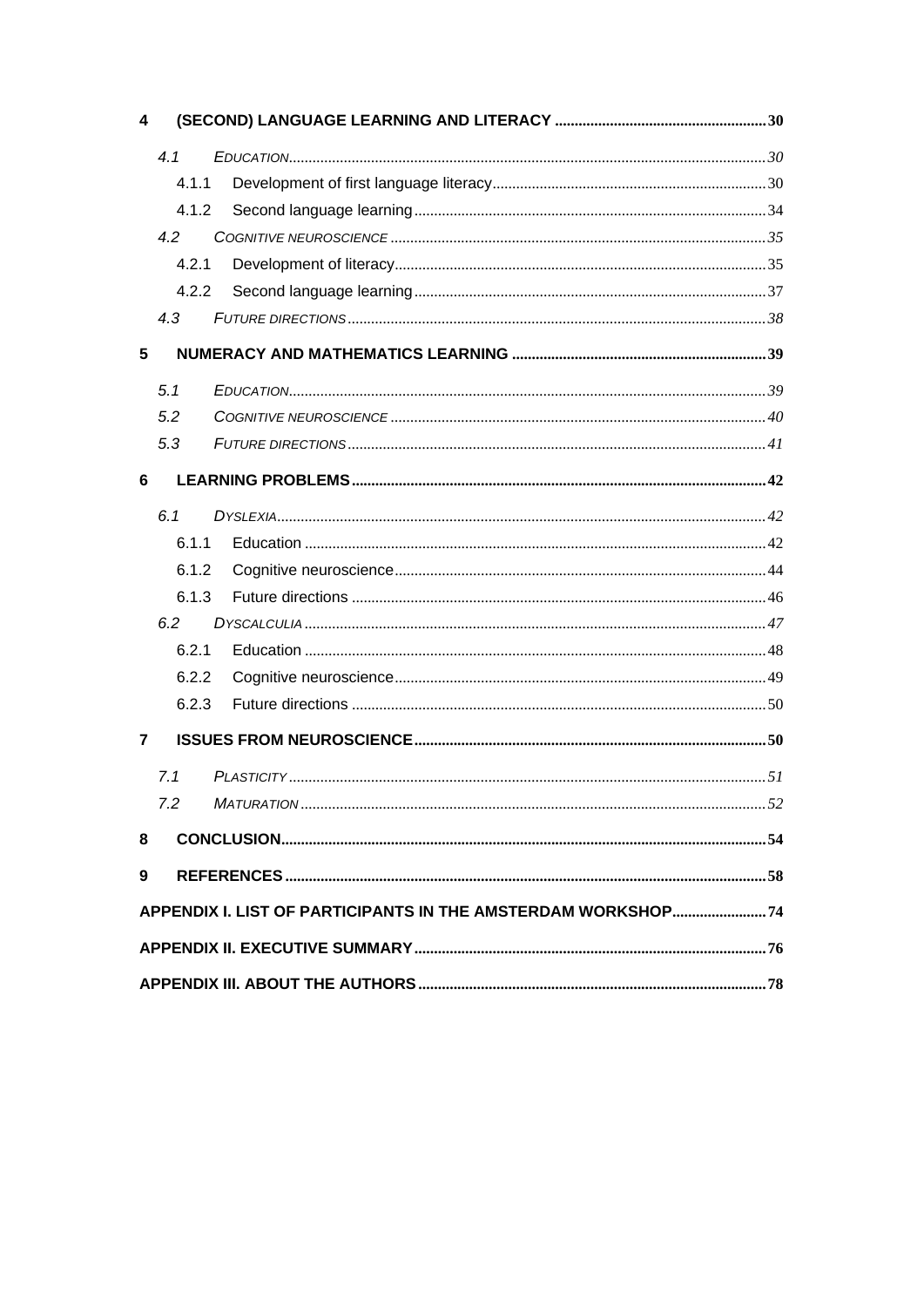# <span id="page-4-0"></span>**Preface**

This paper presents a short review study of the potential relationships between cognitive neuroscience and educational science. This review study was conducted by order of the Dutch Programme Council for Educational Research of the Netherlands Organization for Scientific Research (NWO; cf. the American NSF). This review aims to identify: 1) how educational principles, mechanisms, and theories could be extended or refined based on findings from cognitive neuroscience, and 2) which neuroscience principles, mechanisms, or theories may have implications for educational research and could lead to new interdisciplinary research ventures.

The current report should be seen as the outcome of the "Explorations in Learning and the Brain" project. In this project, we started with a 'quick scan' of the literature that formed the input for an expert workshop that was held in Amsterdam on March 10-11, 2008. This expert workshop identified additional relevant themes and issues that helped us to update the 'quick scan' into this final report. In this way the input from the participants of the expert workshop (listed in Appendix I) has greatly influenced the present report. We are therefore grateful to the participants for their scholarly and enthusiastic contributions. The content of the current report, however, is the full responsibility of the authors.

This project was of a modest size and as such this resulting report is not intended to present a comprehensive view of the field. Instead, it tries to name a number of interesting research alleys on the crossroad of educational science and cognitive neuroscience and we hope that in this respect it helps to build a research agenda.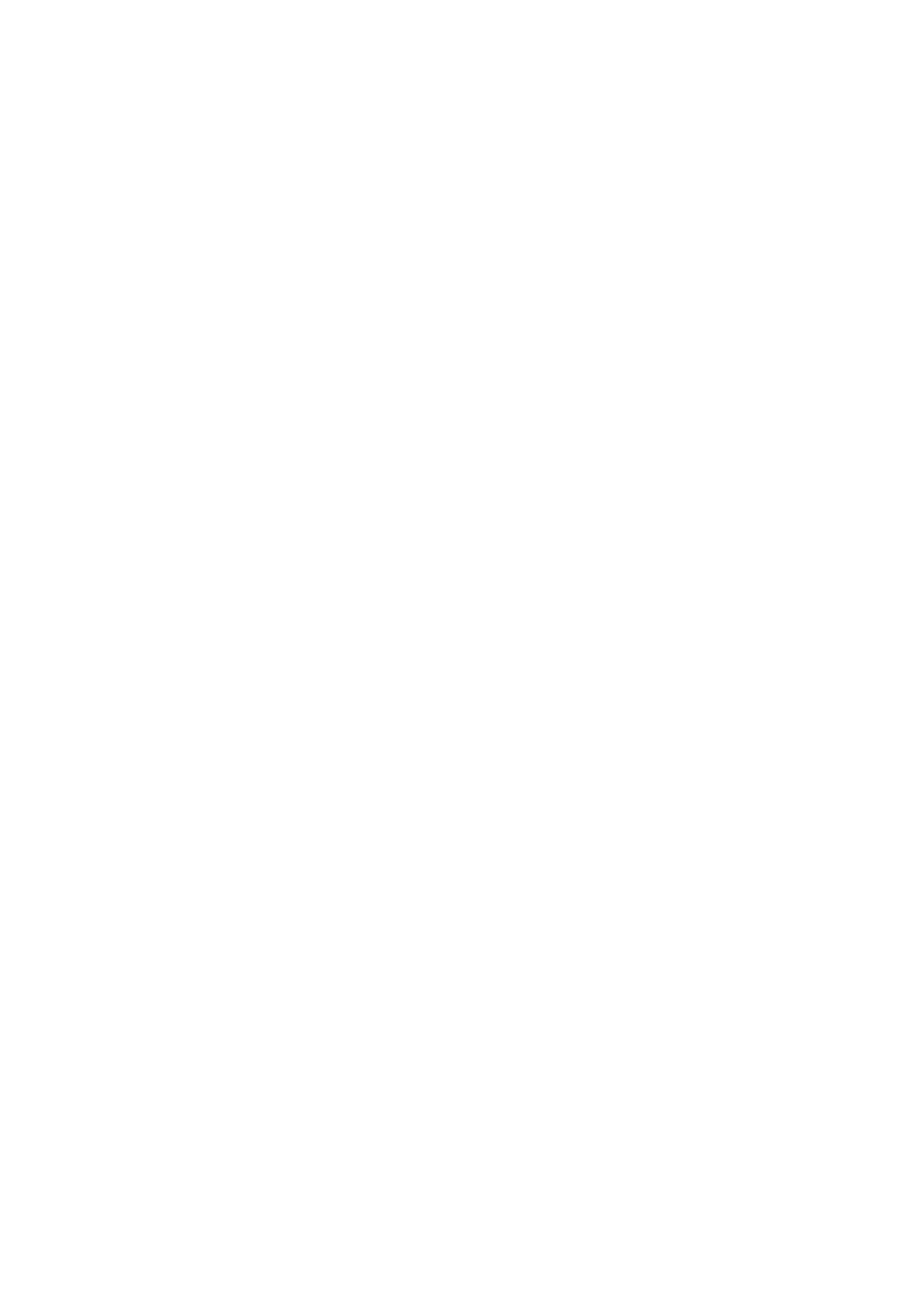### <span id="page-6-0"></span>**1 Introduction**

The past decade has seen efforts on the part of research, education and policy communities to create a dialogue about the potential relationship between cognitive neuroscience and both the science and practice of education. Notable examples include the publications from the Centre for Educational Research and Innovation (CERI) of the OECD. Their 2002 report on learning sciences and the brain was recently followed by a report entitled 'Understanding the brain: The birth of a learning science' (2007). This book evaluated state of the art knowledge and insights from the cognitive sciences and neurosciences which are pertinent to education. It gives an agenda for the future development of this field and encourages collaboration between the learning sciences, brain research, and policy organizations. Likewise, the report 'Brain Lessons' (Jolles et al., 2006) and its earlier version 'Learning to know the Brain' (Jolles et al., 2005), published under the auspices of the Netherlands Organisation for Scientific Research, stated that the time is ripe for an active exchange between scientists from neuroscience, cognitive science, educational science and the practice of education. Berninger and Richard's (2002) book on Brain Literacy reaches out to educators and psychologists about what we know of the brain and how it might be relevant to teaching and learning. Another example is a recent report of the German Ministry of Education that, after reviewing relevant neuroscientific research, concluded with ten research questions that link neuroscience and educational science (Stern, Grabner, & Schumacher, 2006). The status of this dialogue is also underpinned by the launch of a new journal (Mind, Brain, and Education) in 2007. In the Netherlands, the Netherlands Organisation for Scientific Research in collaboration with the Ministry of Education, Culture and Science installed the 'Brain & Learning committee' in 2003, which organized an invitational conference on this multi-dimensional research domain in 2004, which led to the above mentioned report. A further Dutch initiative is currently being undertaken by the "Study Centre for Technology Trends" (van Keulen & Rispens, in press). Review articles such as Byrnes and Fox (1998), Goswami (2004) and Goswami (2006), Posner and Rothbart (2005), Katzir and Paré-Blagoev (2006), and Varma, McCandliss, and Schwartz (2008) furthered this dialogue by asking critical questions about the educational implications of cognitive neuroscience research. New initiatives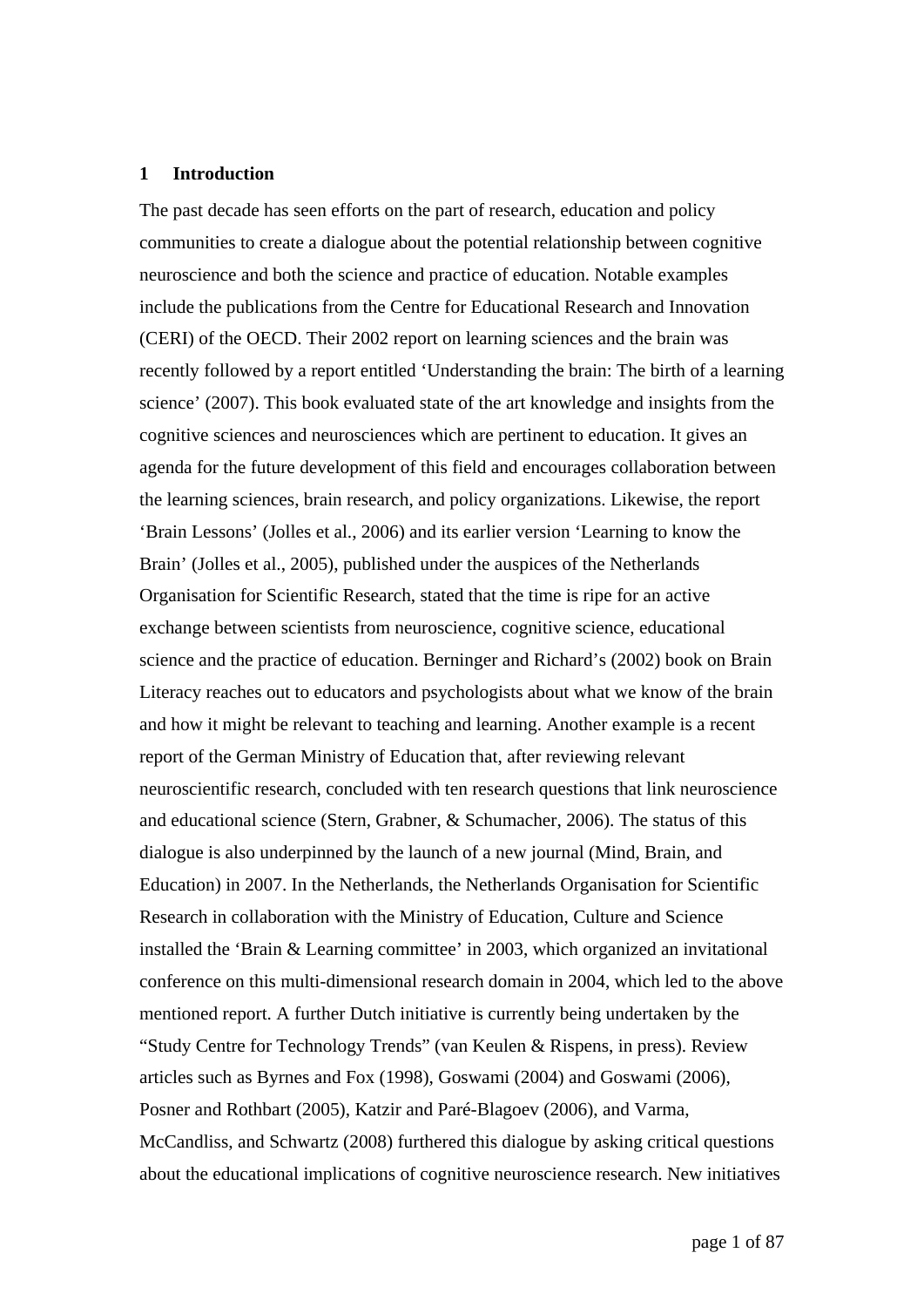include bibliometric analyses to explore whether there already are overlaps between the two fields in the research literature (Merkx & van Koten, in press).

This paper presents a review study, conducted by order of the Dutch Programme Council for Educational Research of the Netherlands Organisation for Scientific Research, that also seeks to contribute to the afore mentioned dialogue. It provides a review of the present state of potential relationships that exist between cognitive neurosciences and educational sciences.

The present study takes a somewhat different stance than most of the studies mentioned in the first paragraph in the sense that it does not take developments within neuroscience as the starting point but rather sets off from major questions that are dominant in educational research, notably instructional systems design and related fields within the educational sciences. The goals of this study are to identify interesting interfaces between neuroscientific and educational research, as well as to inform the program council on potentially interesting additions to educational research programs of the Netherlands Organisation for Scientific Research and viable interdisciplinary ventures. By drawing on empirical findings from both disciplines, the following general questions will be addressed:

- 1 Which principles, mechanisms and theories studied in educational research could be further extended or refined based on findings from cognitive neuroscience?
- 2 Which principles, mechanisms and theories studied in cognitive neuroscience may have implications for educational research?
- 3 What are these implications and which (interdisciplinary or transdisciplinary) research questions can be drawn from them?
- 4 What form could an interdisciplinary or transdisciplinary research program take based on research questions generated from the above questions?

The approach taken is that of a literature review which does not pretend to provide a complete coverage of the pertinent domain and does not give an in-depth evaluation of all the relevant issues. Rather, it highlights some of the most important trends that can be observed in the recent literature.

The literature review we made to answer the questions mentioned above developed as follows. First, a short list of educational topics was developed to begin an initial scan of the literature. This scan resulted in the creation of a more constrained list of relevant articles and journals. This list was reviewed by cognitive neuroscience and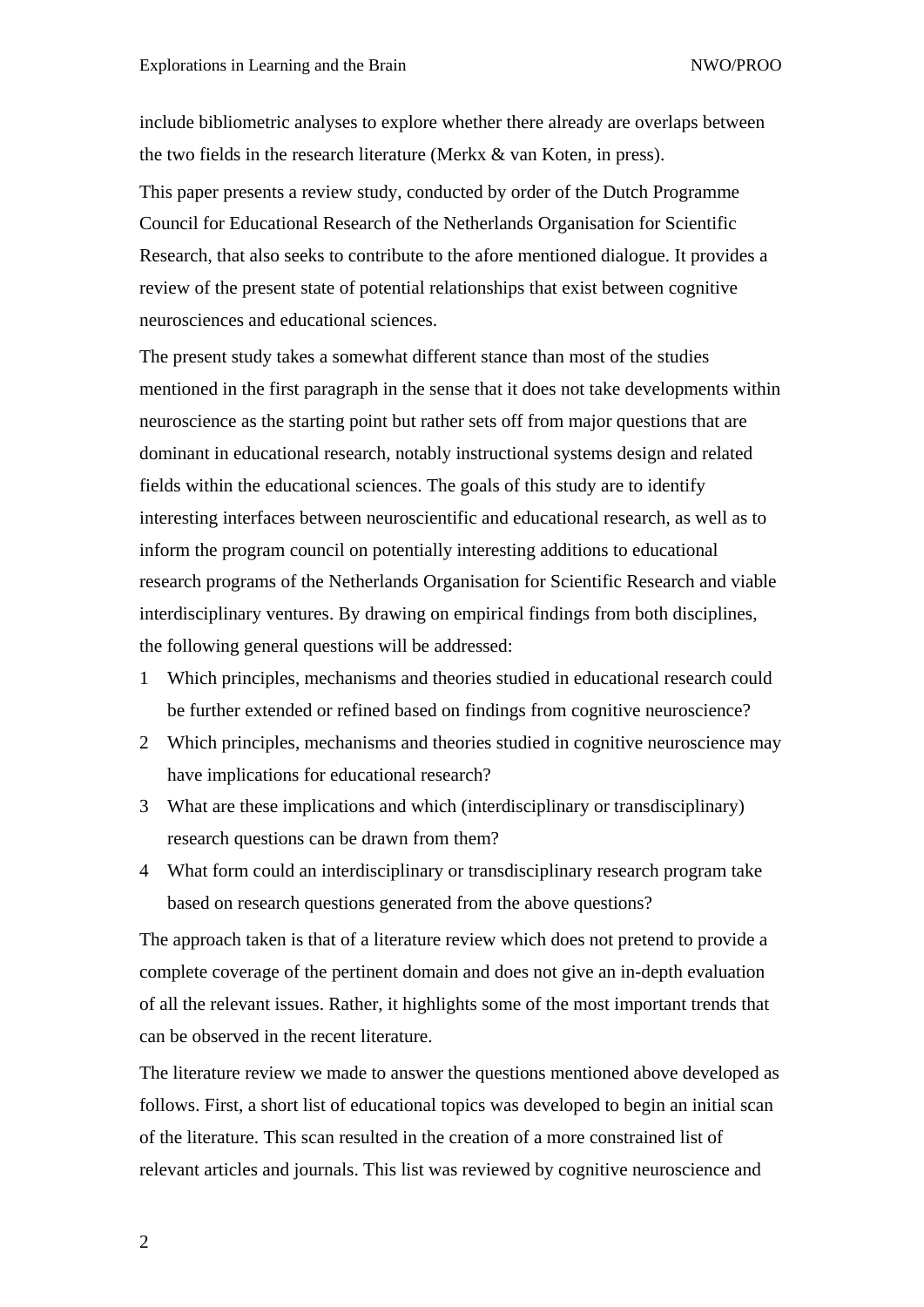learning science experts prior to the actual literature review to ensure accuracy. A review was then conducted to gather relevant empirical findings from both fields. In view of the purpose of the report, there was a focus upon research papers published in recent years, notably those which are relevant for the major topics investigated in present-day educational research. This resulted in an initial report, which we labelled a 'quick scan', and that formed the input for an expert workshop held in Amsterdam, March [1](#page-8-0)0-11, 2008<sup>1</sup>. The workshop helped to review the previously identified themes as well as to identify new themes and issues that are now included in the current, final, report. We should emphasize, though, that given the size of the current project the overview of the literature as presented is still limited. As such, the current, final, report is organised around these common topics and issues:

- 1. Learning principles, including effects of multimodal processing, learning from multiple representations, cognitive load, the role of insight in problem solving, implicit and explicit learning, self-directed learning including the role of regulative skills and metacognition, and the use of observation and /or imitation for learning to perform practical and cognitive tasks
- 2. The role of affective processes in learning
- 3. Learning specific domains, such as (second) language learning & mathematics,
- 4. Learning problems, including dyslexia and dyscalculia

In addition, the report also describes two issues (plasticity and maturation) from cognitive neuroscience that are relevant for education and that more or less traverse through the topics mentioned above (see for example Bach-y-Rita, Danilov, Tyler, & Grimm, 2005; Merzenich et al., 1996; Taub, 2004). As mentioned, this list is not at all meant to be exhaustive but rather provides a focus upon areas commonly addressed in the literature and which have potential for fruitful collaboration between the fields of educational research and cognitive neuroscience.

The following sections detail the above topic definitions, describe relevant cognitive neuroscientific research and discuss how these findings may contribute to learning science theory or research. Where applicable, future directions are presented to advance potential research avenues between cognitive neuroscience and learning science communities.

 $\overline{a}$ 

<span id="page-8-0"></span><sup>&</sup>lt;sup>1</sup> Participants in the Amsterdam workshop are listed in Appendix I.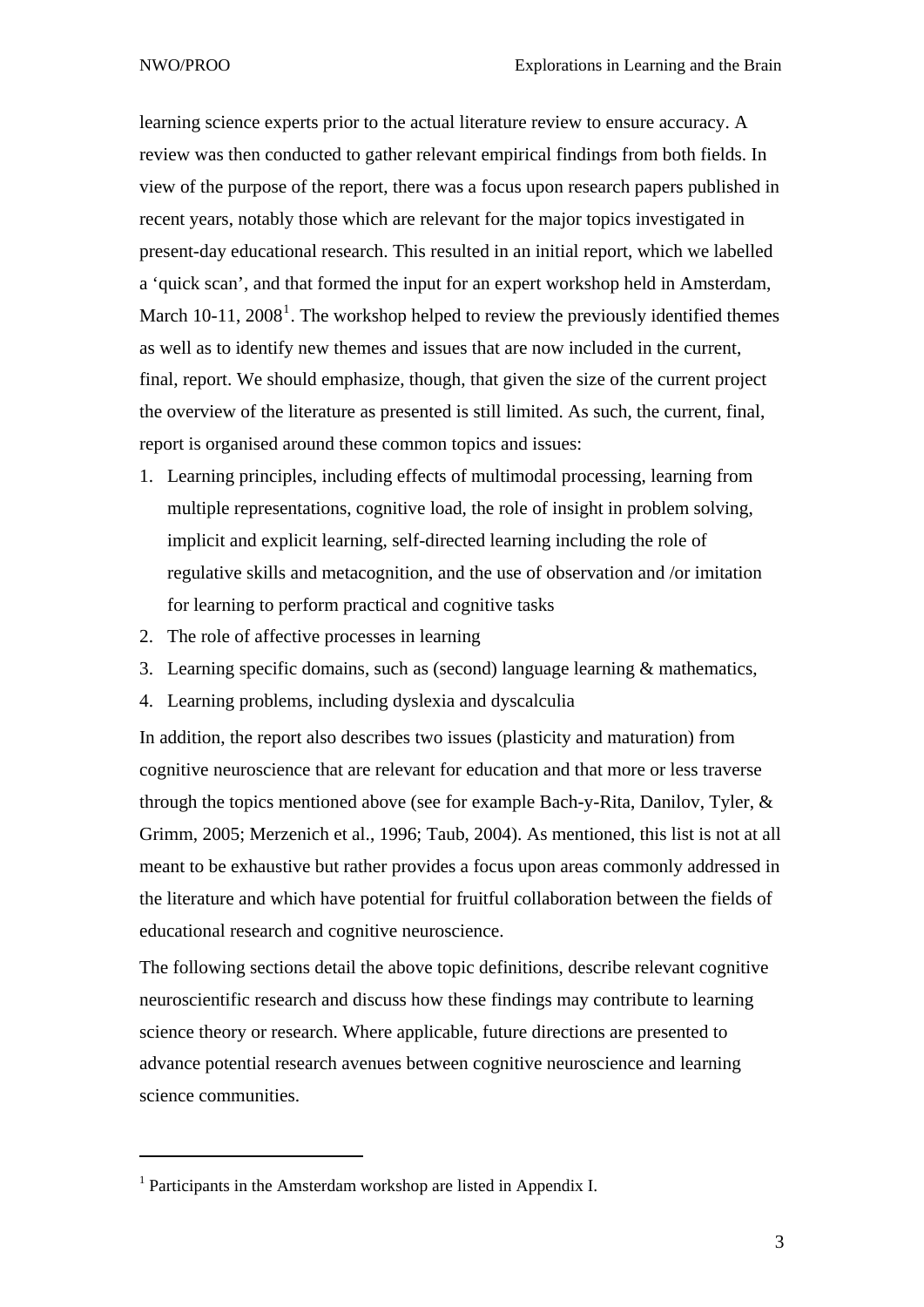# <span id="page-9-0"></span>**2 Learning principles**

In past decades, educational research has put major efforts into the development and evaluation of 'modern' learning environments which are characterized by an emphasis on (structured) self-directed learning, the acquisition of insightful, conceptual, knowledge, and collaborative learning. They also embed the content in a (multimodal and multi-representational) realistic context (Mayer, 2001). The current section focuses on the representation of learning materials in relation to the functioning of the brain, the role of cognitive load in learning, the role of implicit learning, characteristics of insightful knowledge, higher order skills associated with (structured) self-regulated learning and learning in social situations through observation and imitation. Though the latter may also be considered an aspect of collaborative learning, to our knowledge, collaborative learning is an aspect from contemporary educational theories that has not yet been addressed by neuroscientific research.

# <span id="page-9-1"></span>*2.1 Multimodal processing*

# 2.1.1 Education

Dual coding theory (Paivio, 1979, 1986) states that recall is enhanced by presenting information in both visual and verbal form. The theory assumes that there are two cognitive subsystems, one specialized for the representation and processing of nonverbal information and the other specialized for dealing with language. Baddeley's model of working memory states that there is a central executive and two separate "slave" systems for dealing with auditory and visual information, the phonological loop and the visuo-spatial sketchpad, respectively (Baddeley & Hitch, 1974). Later, another component was added: the episodic buffer (Baddeley, 2000). Although there has been criticisms of Paivio's theory (see e.g., Fliessbach, Weis, Klaver, Elger, & Weber, 2006; van Hell & de Groot, 1998), dual coding theory often forms the basis of educational design. Inspired by Paivio's and Baddeley's work, research on multimedia learning has tested the assumption that spreading information over auditory and visual modalities (pictures/animations and spoken text) leads to lower cognitive load on working memory and better learning outcomes than presenting information in a single modality (pictures/animations with written text). These results were often found (at least under restricted time conditions) and have come to be known as the "modality effect" (see Low & Sweller, 2005).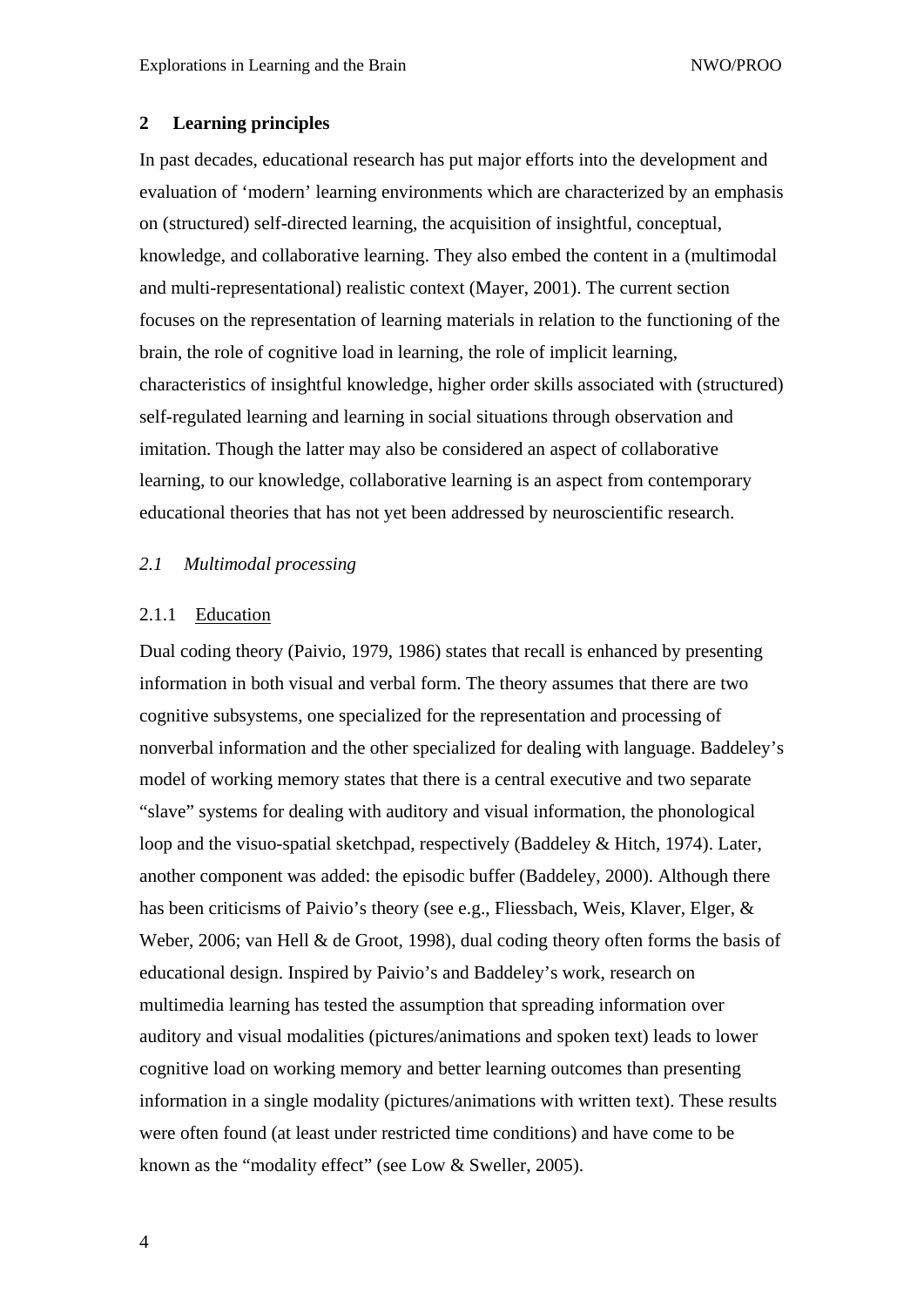$\overline{a}$ 

# <span id="page-10-0"></span>2.1.2 Cognitive neuroscience

In cognitive psychology, a distinction is made between verbal and non-verbal working memory, and within both types, between auditory and visual working memory. However, as is also the case in Paivio's theory, not all authors define their terms very clearly and sometimes grey areas remain (e.g., would visual stimuli that can be named be classified as verbal or non-verbal?). In recent years there has been a tremendous amount of research investigating how aspects of working memory, verbal learning, and how the use of strategies and/or the organization of memory performance are related to brain function through the use of functional brain imaging (fMRI or  $PET)^2$  $PET)^2$ . The following account provides three examples of cognitive neuroscience research pertinent to educational science and practice.

Beauchamp, Lee, Argall, and Martin (2004) found an enhanced activation of the posterior superior temporal sulcus and middle temporal gyrus (pSTS/MTG) when auditory and visual object features (of man-made objects (tools) and animals) were presented together, as compared to presentation in a single modality. Crottaz-Herbette, Anagnoson, and Menon (2004) investigated similarities and differences between visual verbal working memory and auditory verbal working memory. Their findings suggest that although similar regions are involved in both auditory and visual verbal working memory, there are modality differences in the way in which neural signals are generated, processed, and routed. Another study that is interesting in this respect comes from Kirchhoff and Buckner (2006). In an attempt to explain differences in memory abilities between individuals, they used fMRI to investigate the

<span id="page-10-1"></span><sup>2</sup> In this report, basically three techniques for measuring brain activity are mentioned. *fMRI* (Functional magnetic resonance imaging) is a neuroimaging technique that registers changes in [blood flow](http://en.wikipedia.org/wiki/Blood_flow) and blood oxygenation in the [brain](http://en.wikipedia.org/wiki/Brain) [\(haemodynamic response](http://en.wikipedia.org/wiki/Haemodynamic_response)) related to neural activity. fMRI's are acquired in an fMRI scanner. *PET* (Positron Emission Tomography) images of the brain are also taken in a scanner and also images blood flow in the brain. In PET, a radioactive isotope must be injected in the blood stream. *EEG* (Electroencephalography) measures [electrical](http://en.wikipedia.org/wiki/Electrical) activity produced by the [brain](http://en.wikipedia.org/wiki/Brain) via [electrodes](http://en.wikipedia.org/wiki/Electrodes) that are placed on the scalp. EEG measurement has a higher temporal resolution than fMRI and PET, and, in contrast to fMRI and PET techniques, EEG allows for data acquisition in natural settings.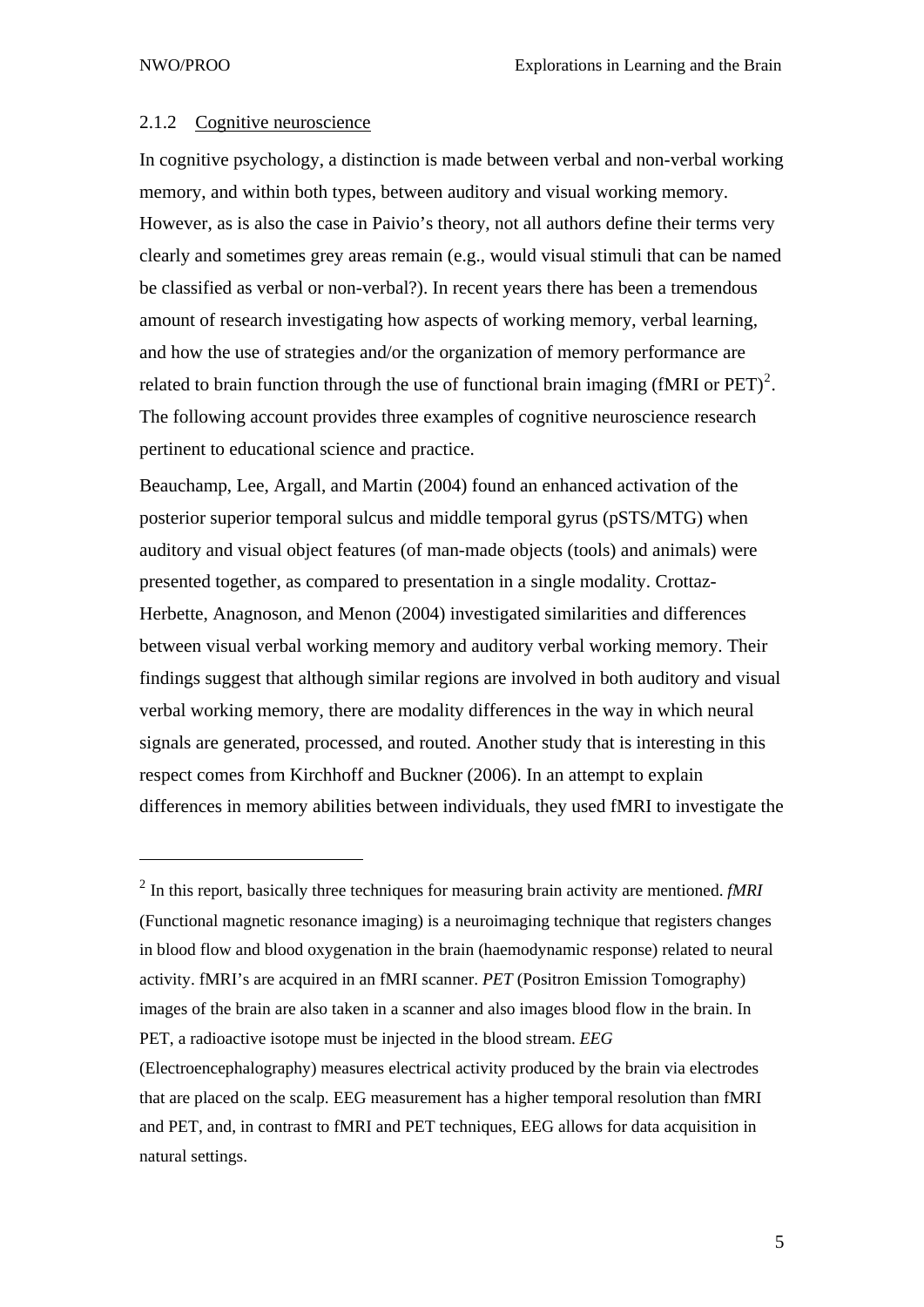<span id="page-11-0"></span>effects of the use of different encoding strategies on memory performance (in their study: retrieval of object associations). They showed that individuals' use of verbal elaboration and visual inspection strategies independently correlated with memory performance as operationalised by retrieval of object associations and that these strategies engage distinct brain regions that may separately influence memory performance.

# 2.1.3 Future directions

The findings by Beauchamps et al. (2004) were based on features that are different in modality but belong to the same object (e.g., animal, tool) and were relatively simple, so the question remains whether this finding would hold, for example, for a stimulus consisting of spoken text and picture about a certain topic. Investigating implications for the redundancy effect (e.g., presenting the same text in written and spoken form should hamper processing as compared to using one representation) from a neural perspective would also be interesting, as the findings by Crottaz-Herbette et al. (2004) suggest that the same brain regions are activated in response to stimuli in auditory and visual verbal working memory but different processes occur.

# *2.2 Learning from multiple representations*

### 2.2.1 Education

A representation is something that stands for something else (Palmer, 1978) and nowadays many such representations, usually conveying the same information, are combined to form multiple representations, for example in textbooks, where text and illustrations (photographs, and, or line drawings) try to convey a message to students or in multimedia environments where (interactive) videos, text, diagrams and other representations are combined.

In an overview on learning with such multiple representations De Jong et al. (1998) mention three reasons for introducing more than one type of representation in one learning environment. These reasons concern aspects of specificity, expertise, and sequence. According to De Jong et al. (1998) information that is specific for a certain topic should be displayed in a format that is best suited for that topic, hence in a specific representation. Given the vast variety of information to be conveyed in a complete set of learning materials, this would require several types of representations.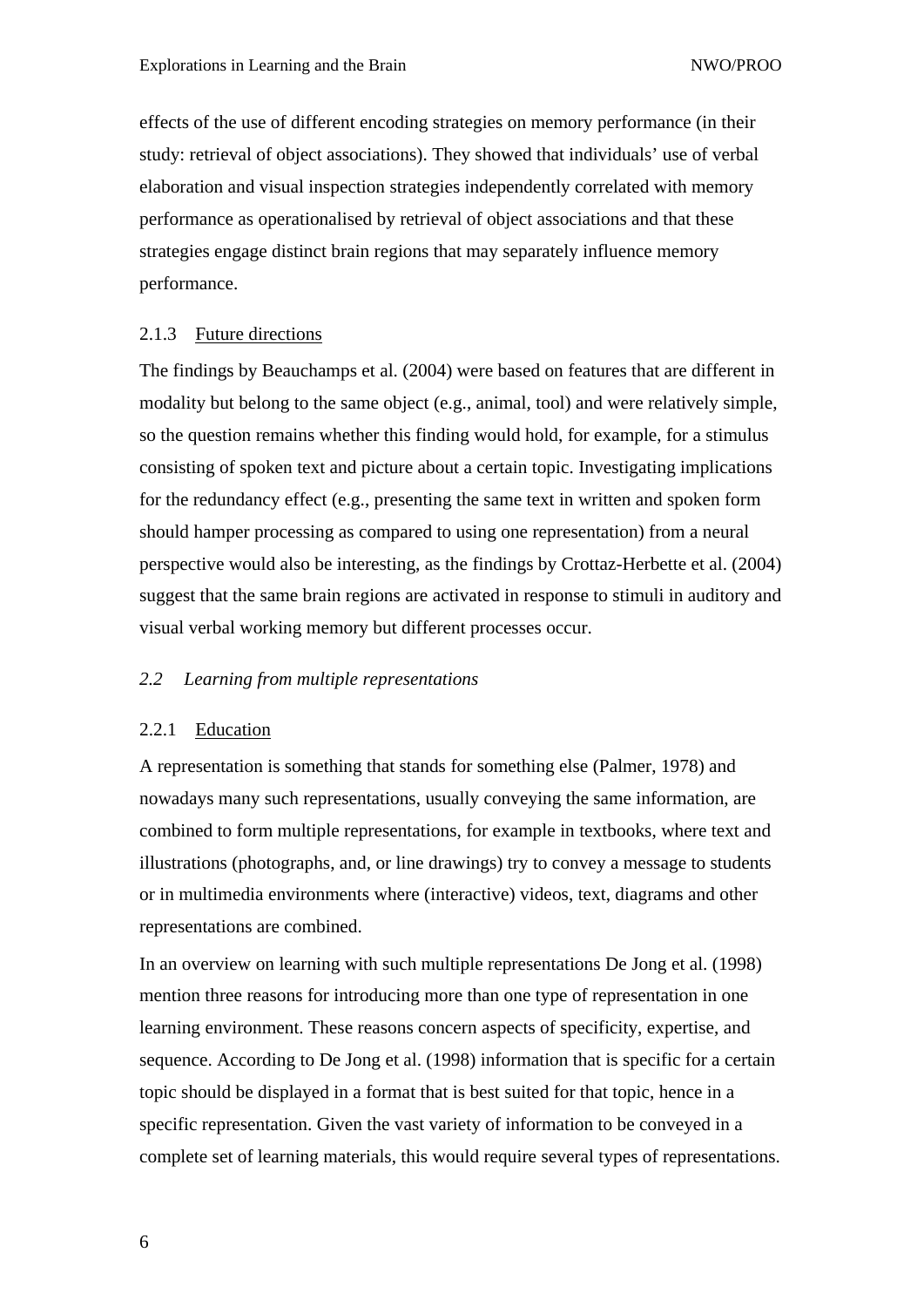<span id="page-12-0"></span>De Jong et al.'s second reason for the use of multiple representation concerns expertise because, according to the authors, expertise is quite often seen as the possession and coordinated use of multiple representations of the same domain. A third reason for the use of multiple representations is based upon the assumption that a specified sequence of learning materials is beneficial for the learning process (De Jong et al., 1998). When learning with such multiple representations, learners are confronted with several tasks. They have to learn to understand the particulars of each separate representation, they have to understand the relation between the representation and the domain it is representing, and they have to understand the relation between separate representations (cf. Ainsworth, Bibby, & Wood, 1997). The beneficial effects of multiple representations depend on various factors, including the specific type of multiple representation employed (i.e., concurrent presentation or transitional (dynamic linking) presentations), type of domain to which the learning material belongs, the type of test used to assess the effect, subject variables, and aspects related to instructional help (see e.g., Seufert, 2003; van der Meij & de Jong, 2006).

# 2.2.2 Cognitive neuroscience

The debate in cognitive neuroscience concerning the question as to whether there are separate representations associated with different input modalities (e.g., Paivio, 1991) or whether inputs from different modalities combine into a common (set of) representations (e.g., Rapp, Hillis, & Caramazza, 1993) is still unsettled (see also Section [2.1](#page-9-1) on multimodal processing). Multimodal processing is not necessarily implicated in multiple representations, because the latter processing is usually restricted to the visual domain (albeit that visual information, particularly words, may to some extent illicit processing related to the auditory domain, e.g., inner speech). Sometimes, however, multimodality is not implemented with respect to the different primary sensory domains (e.g., visual or auditory), but as instances of different representations of the same cognitive concept within a single sensory modality. For example, in studying semantics and its neurophysiological representation in the brain, words and pictures presented in the visual domain have been shown to partially share a neuronal substrate. The anterior part of the fusiform gyrus was implicated in the representation of conceptual knowledge, irrespective of the modality of the visual input (visual word or picture), meaning that there is a single semantic representation,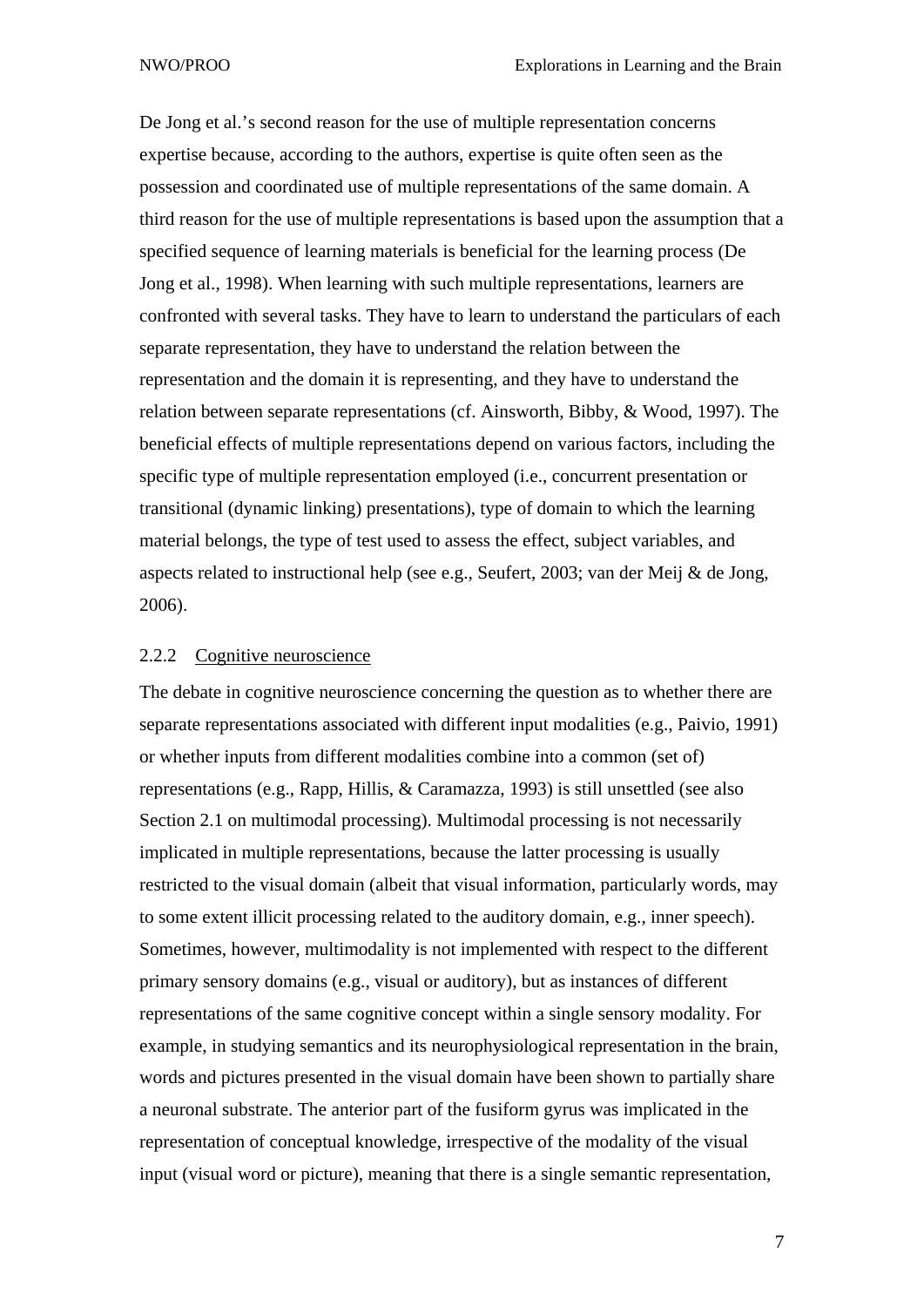<span id="page-13-0"></span>which also commonly recruited the left parahippocampal and perirhinal cortex and the left inferior frontal gyrus, but word-specific activations were found in the anterior temporal cortex and picture-specific activations in the occipitotemporal cortex (Bright, Moss, & Tyler, 2004; Vandenberghe, Price, Wise, Josephs, & Frackowiak, 1996).

Similarly, with respect to the concept of numeracy, the single cognitive concept of the number 2, can be activated by an auditory representation (the spoken word 'two') or visual representations of the word 'two' or the Arabic digit '2' or maybe by presenting two instances of some arbitrary visual or auditory stimulus. Domain specific brain correlates have been found in the horizontal segment of the intraparietal sulcus, a bilateral region in the posterior superior parietal lobule involved in visuospatial and attentional processes. In addition, activation was observed in the left angular gyrus (also know as the visual word form area) and left-hemispheric perisylvian areas, which are not specific to the number domain but relate to aspects of language, including verbal coding (Dehaene, Piazza, Pinel, & Cohen, 2003) (see also Section [5\)](#page-44-1).

These two examples of multiple representations are relevant to the question of the effect of multiple representations in the learning environment, in the sense that they illustrate single concepts (semantics, number), comparable to the single conceptual message or information that has to be communicated in the multi-representational learning environment. However, there are also (fundamental) differences, because in the former examples stimuli are usually statically and successively presented, whereas in the multi representational learning situations, stimulation can be either static or dynamic and multiple representations of the information are usually simultaneously presented.

# 2.2.3 Future directions

There are several relevant issues in cognitive neuroscience that may help to clarify the neurophysiological underpinnings of learning with multiple representations and may help to explain how these representations are cognitively processed and how they lead to deeper understanding.

One of these topics relates to selective attention. The different representations (assuming that they are simultaneously present) cannot be simultaneously processed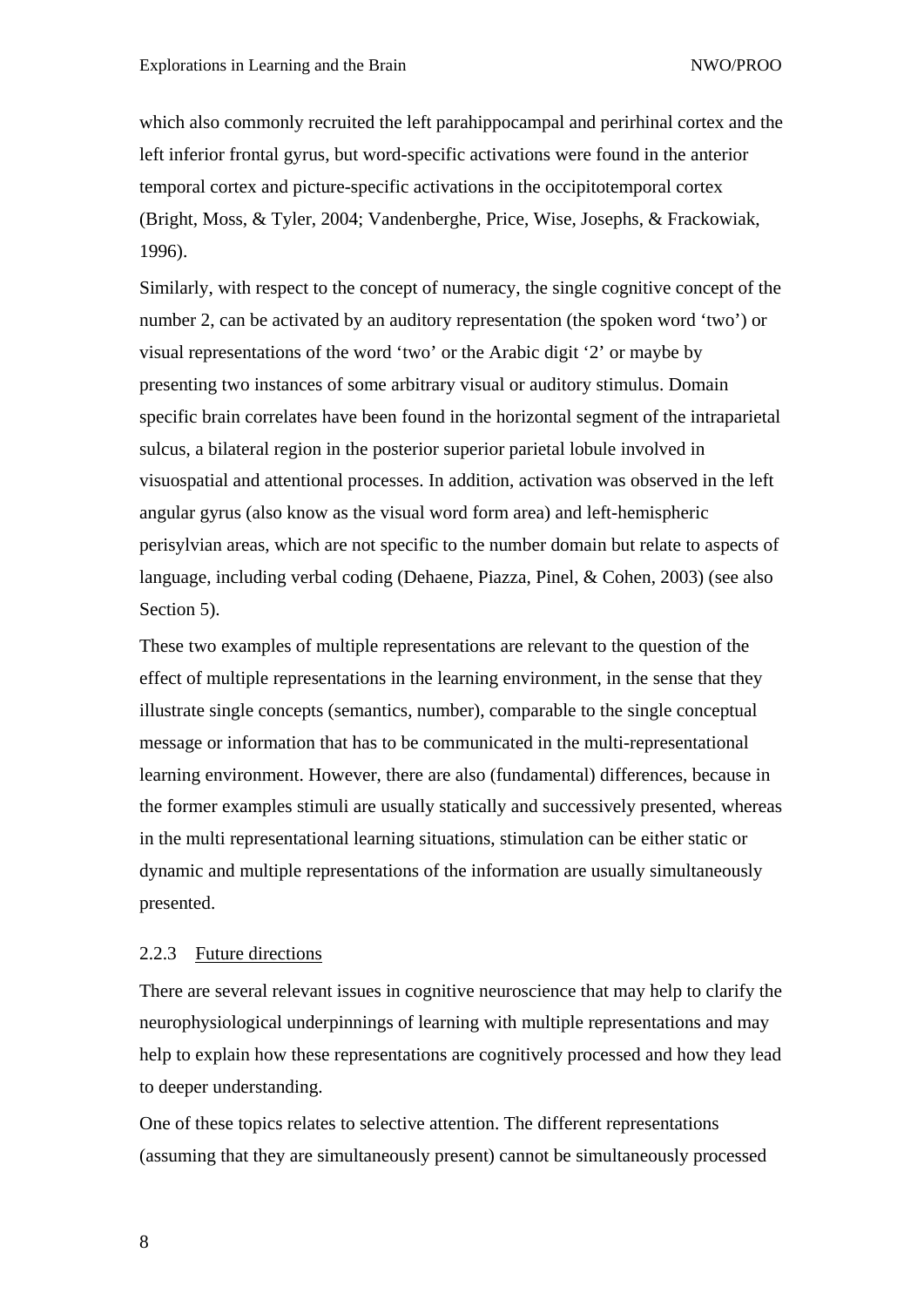in a conscious way. It would therefore be advantageous to know what determines the order in which they are processed and to find out whether this order determines the quality of processing. One relevant question in this respect concerns, for example, whether (initial or subsequent) selection of different representations relates to the amount of redundancy of the information that is conveyed by them ('complementary functions', Ainsworth, 1999).

Another relevant aspect related to the processing of multiple representations concerns memory load and attentional resources (see, for example, Bunge, Klingberg, Jacobsen, & Gabrieli, 2000). Neurophysiological research could clarify how simultaneously presented multiple representations share such resources, how they impose memory load, and how this relates to task demands. Issues from the dual task literature may be relevant here, although in such paradigms (to some extent) subjects explicitly have to ignore one (secondary) task in favour of another (primary) task, while in the case of multiple representations, subjects are free to divide their (limited capacity) attentional resources.

Research could also aim toward unravelling the contribution of separate representations underlying the simultaneous representation. Does processing a graph differ from that of, processing, a concrete instance or animation of the same topic (when controlled for differences in, for example, dynamics and physical visual features)? Insight into this matter could be obtained by studying synchronized networks in the brain, as manifested in patterns of cortical coherence (see, e.g., Tallon-Baudry & Bertrand, 1999). Relevant questions include: Are these patterns stable over time or do their dynamics reveal aspects of learning? Do separate coherence patterns, for separate representations, sum up to the coherence pattern of the multiple representations?

In addition, future research should also aim at disentangling maintenance of longer term goal directed processing from that of separate (transient) processing of the multiple representations that have to be inspected to achieve a goal (cf. Dosenbach et al., 2007).

Further, simultaneously presenting different representations of the same (or highly similar) information may lead to redundancy and possibly to competition with respect to access to the neural substrate for elaborate processing, especially when there is an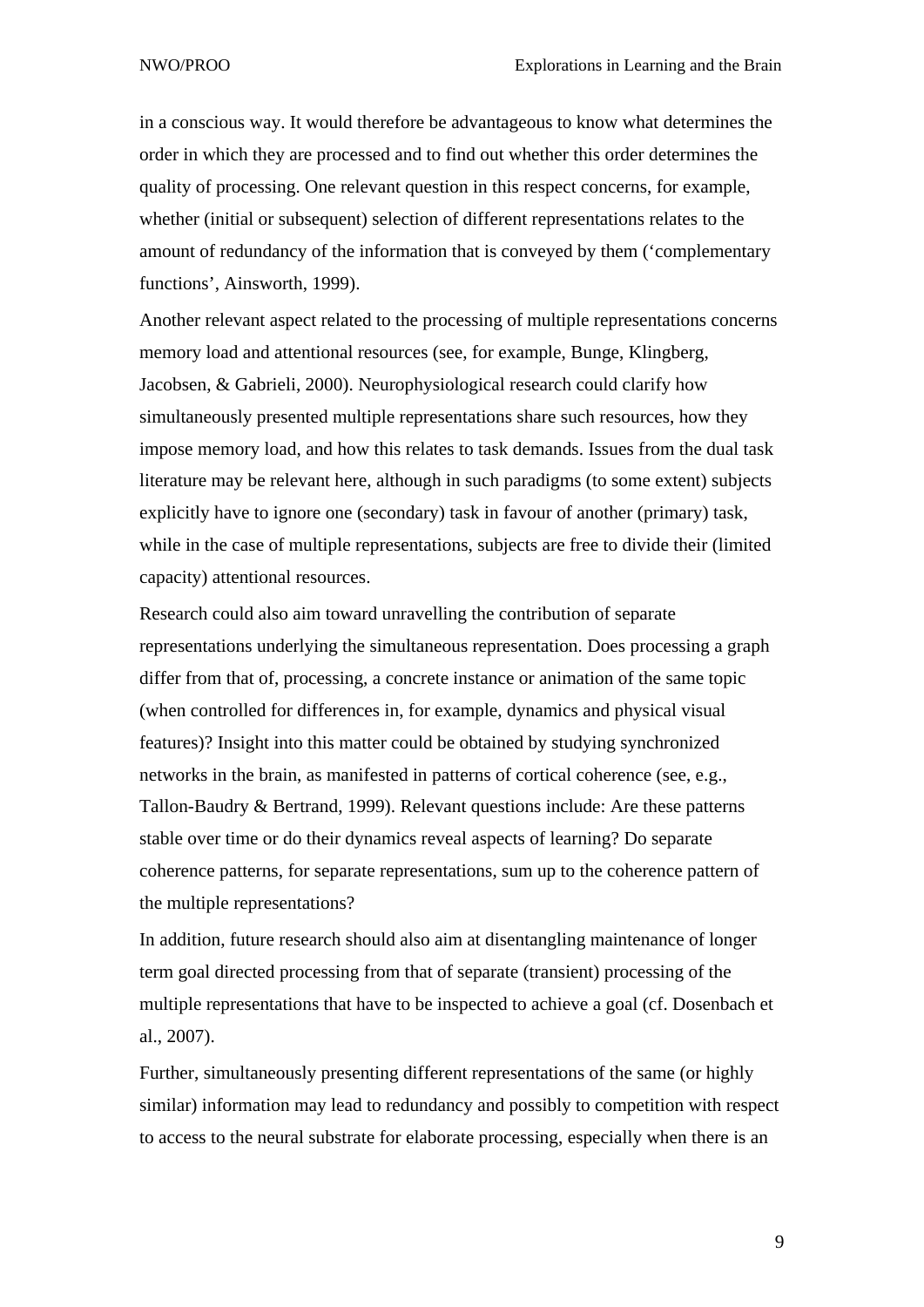<span id="page-15-0"></span>overlap in the brain areas involved, as has been shown in multimodal processing (see Section [2.1\)](#page-9-1). Future research should shed light on this issue.

# *2.3 Cognitive load*

# 2.3.1 Education

Cognitive load theory (CLT, Sweller, 1988; Sweller, Van Merriënboer, & Paas, 1998; Van Merriënboer & Sweller, 2005) proposes that in order to be effective, learning materials should be designed in a way that takes human cognitive architecture into account. The model of cognitive architecture used in CLT consists of a working memory that is limited in capacity and time when it comes to holding or processing novel information (see Cowan, 2001; Miller, 1956), and a long-term memory with virtually unlimited capacity. Working memory limitations regarding novel information are a bottleneck when it comes to learning. Only  $7 +/- 2$  information elements can be held in working memory, and the number decreases (Cowan, 2001) when information not only has to be remembered (e.g., word lists), but also processed (i.e., when elements inter-relate and have to be combined, as in solving a math problem). However, information that has already been stored in long-term memory (in the form of cognitive schemata) can be handled in working memory as a single information element. Therefore, having prior knowledge (or expertise) of a certain task lowers the cognitive load imposed by that task, leaving more capacity available for other processes (e.g., deeper elaboration). Moreover, when a task or aspects of a task are repeatedly practiced (i.e., with increasing expertise), cognitive schemata become automated, and no longer require controlled processing (Schneider & Shiffrin, 1977; Shiffrin & Schneider, 1977), which further frees up working memory resources. In sum, prior domain knowledge or expertise leads to more efficient processing.

# 2.3.2 Cognitive neuroscience

Neuroscience research into the mechanisms underlying cognitive load has been done in the past decade using PET, fMRI, and EEG. Using PET, Jonides et al. (1997) found that increases in task difficulty on a verbal task were associated with decreases in performance and increases in activation patterns in verbal working memory regions. Using fMRI, Jansma, Ramsey, Slagter, and Kahn (2001) showed that automatic processing that occurs due to repeated practice of a task is visible on a behavioural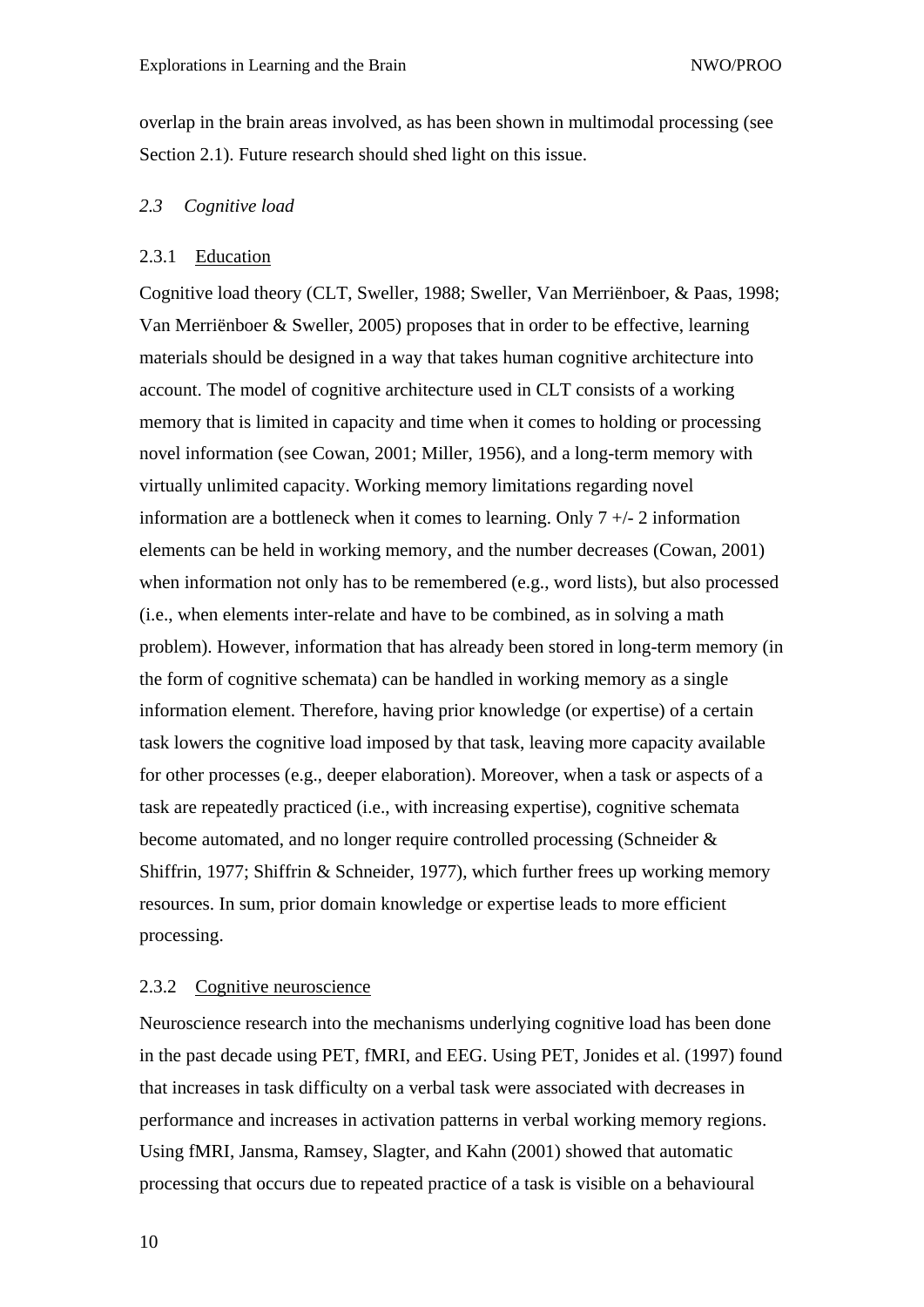<span id="page-16-0"></span>level in faster, less variable, and more accurate responses. At a neural level, such automatic processing results in a decrease in activation in the regions related to working memory. It should be noted, however, that these authors found no evidence for a shift of foci within or across regions of the brain. In addition to domain expertise, a higher level of intelligence also seems to be associated with higher efficiency of processing ('neural efficiency'). Using EEG, Grabner, Neubauer, and Stern (2006) studied the effects of chess players' intelligence and expertise on tasks related to mental speed, memory and reasoning (half the tasks were chess related, the other half were not). They concluded that intelligence and expertise influenced the efficiency of brain processing independently of each other. Participants with higher (figural) intelligence displayed a lower amount of cortical activation (interpreted as an indication of higher efficiency) than less intelligent participants, and (figural) intelligence did not lose its impact on neural efficiency when expertise is involved. Interestingly, expertise did have effects (more focused activation patterns) on the speed and reasoning tasks, but not on the memory tasks. The authors speculated that this might be due to the activation of a larger knowledge base, the use of more deliberate strategies, or both. They also indicate that it remains unclear whether this can be regarded as an indicator of neural efficiency.

# 2.3.3 Future directions

The finding that higher intelligence is associated with higher neural efficiency is very interesting, but raises a causality question. Grabner et al.'s (2006) memory task findings on the memory task show that neuroscientific methods might have the same drawback as the cognitive load measures do when used in educational research: the fact that certain regions are activated to a certain extent (or that a certain amount of load is imposed) does not always reveal which cognitive processes are occurring (or impose the load), and uncovering these processes is crucial for understanding learning or performance outcomes. Thus, an important route for future research is to deepen our understanding of brain activation patterns in relation to particular cognitive and learning processes, for instance, through the combined use of measurements from neuroscience and quantitative and qualitative (but potentially subjective) process measures such as eye movement data or thinking aloud protocols and retrospective reports (cf. Van Gog, Paas, & Van Merriënboer, 2005; Van Gog, Paas, Van Merriënboer, & Witte, 2005). New experimental paradigms to combine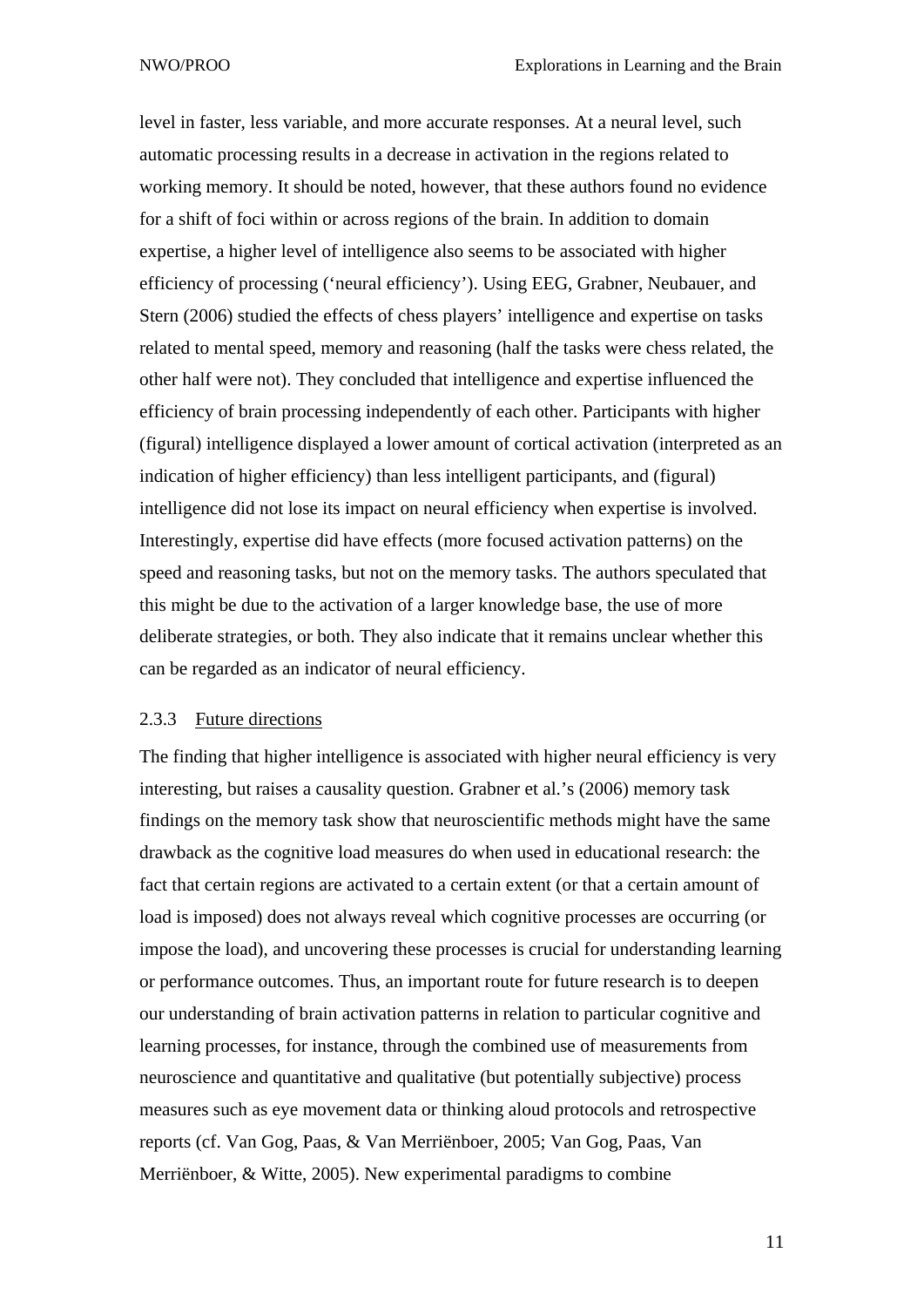<span id="page-17-0"></span>neurocognitive measures and measures of learning processes and educational performance should be developed.

# <span id="page-17-1"></span>*2.4 Insightful problem solving*

# 2.4.1 Education

In education there is a shift of attention from problems that can be solved in an algorithmic way to problems that require insight and conceptual knowledge (Bransford, Brown, & Cocking, 1999). According to Bowden, Jung-Beeman, Fleck, and Kounios (2005), "insight solutions differ from non-insight solutions in a number of ways: (i) solvers experience these solutions as sudden and obviously correct (the Aha!), (ii) prior to producing an insight solution, solvers sometimes come to an impasse, no longer progressing towards a solution, and (iii) solvers usually cannot report the processing that enables them to overcome an impasse and reach a solution" (p. 322-323). According to Ohlsson (1992) "insight occurs in the context of an impasse, which is unmerited in the sense that the thinker is, in fact, competent to solve the problem" (p. 4). In other words, if you do not have the prerequisite knowledge you can never have insight. However, insights can also be wrong. Moreover, insight also has a subjective component: one can have insight experiences (Aha Erlebnis) on noninsight, (incremental) problems (e.g., some algebra problems).

Insight occurs usually due to a shift in problem representation, or re-representation. Often problems are not adequately represented, because not all relevant information is available. Another important consideration is the extent to which the representation enables inferences to be drawn: it may be unknown what relevant inferences are, or the representation may not enable any inferences at all. A well-known insight problem is Maier's (1931) two strings problem. His experiment also showed that small hints (the experimenter 'accidentally' brushing against the strings) can lead to a rerepresentation, without the learner even realizing they had got a hint.

Metcalfe (1986) and Metcalfe and Wiebe (1987) have shown that for non-insight problems, students were able to give warmth ratings that increased every few seconds, indicating they were coming closer to a solution. For insight problems however, these ratings did not increase until just before the solution was found, suggesting that insight occurs suddenly. This was further corroborated by Jausovec and Bakracevic (1995) who demonstrated that heart rate during problem solving is also dependent on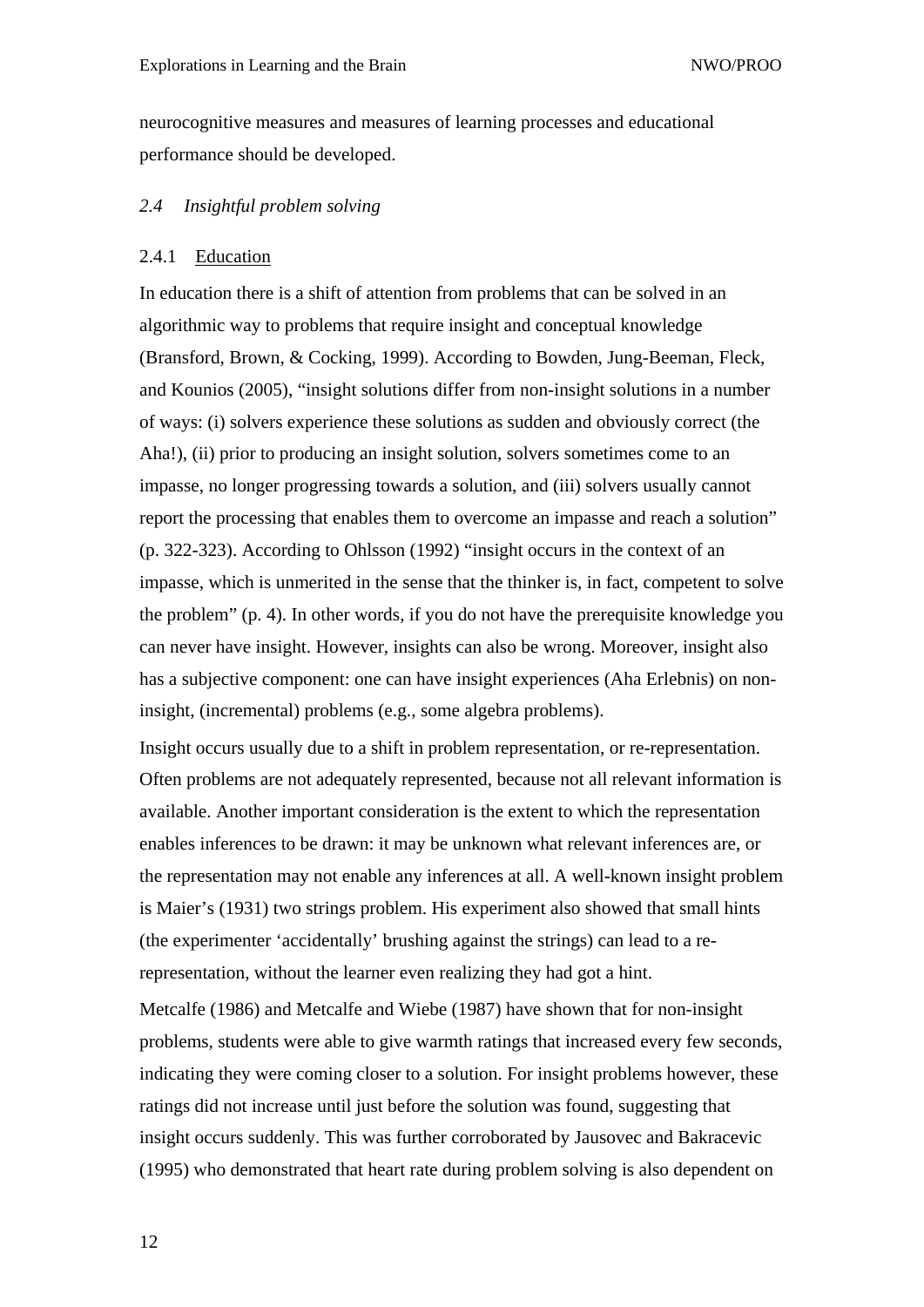<span id="page-18-0"></span>

the kind of problem solved. Incremental problems are accompanied by a steadily increasing heart rate, while insight problems can be recognized by a steady heart rate that suddenly increases at the end (supposedly when the insight occurs). This seems strong evidence for a difference between finding solutions in incremental non-insight problems and genuine insight problems.

# 2.4.2 Cognitive neuroscience

Jung-Beeman et al. (2004) conducted a study on neural activity during insight and non-insight problem solving. They note that some questions about insight persist: whether unconscious processing precedes reinterpretation and solution, whether distinct cognitive and neural mechanisms beyond a common problem-solving network are involved in insight, and whether the apparent suddenness of insight solutions reflects truly sudden changes in cognitive processing and neural activity.

Jung-Beeman et al. (2004) hypothesize that the anterior superior temporal gyrus of the right hemisphere (RH), which is important for recognizing distant semantic relations, might play an important role in insight on verbal remote association problems. This hypothesis is based on previous studies by two of the authors (Bowden & Beeman, 1998). In that study, they found that when people were presented with potential solution words for the association task (actual solution and unrelated words), while working on a verbal problem they had yet to solve, the actual solution words were read faster than the unrelated words, and that this effect was larger when words were presented in the left visual hemifield, meaning they were projected into the RH. This RH advantage occurred only when solvers experienced insight. Trials consisted of verbal association problems in which three words were presented and the task was to find a single word that could combine with each of the three words to form new words (e.g., pine, crab, sauce  $\rightarrow$  apple). Participants were asked whether they experienced insight or not, and differences in processing of insight and non-insight solutions were investigated. In their first experiment, fMRI was used. Participants solved 59% of the problems. Of the solved problems, they indicated (by a bimanual button press and subsequent verbalization of the solution word) solving 56% with insight, 41% without insight (and 2% other). As predicted, insight solutions were associated with greater neural activity in the RH anterior superior temporal gyrus (aSTG) than non-insight solutions. Although insight solutions may sometimes produce a strong emotional response, this is not likely to be due to the insight itself, as the area also showed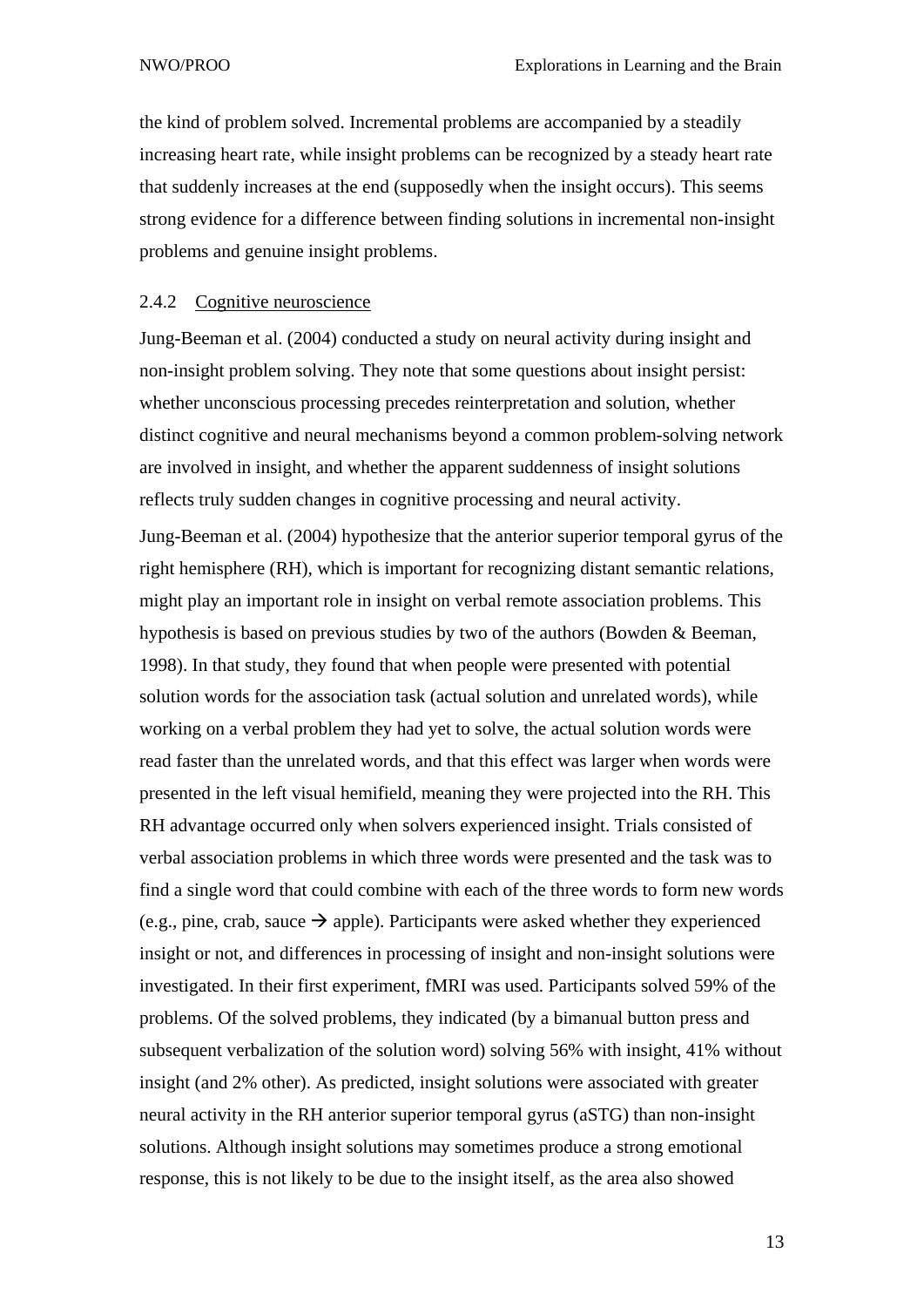increased activation when participants first encountered each problem. No insight effects occurred in the temporal cortex of the LH, and involvement of the RH did not appear to be due to greater difficulty in producing insight solutions given that solution times did not differ for insight and non-insight solutions.

In a second experiment, Jung-Beeman et al. (2004) investigated whether insight really occurs suddenly as studies by Metcalfe (1986), for example, suggest. They used EEG because of its greater temporal resolution. They expected to see a sudden increase in high-frequency gamma band oscillations in electrodes over the RH aSTG just before insight. In this experiment, 46% of problems were solved correctly, 56% of those reportedly with insight. A burst of high-frequency gamma band activity was associated with correct insight solutions, but not with non-insight solutions, approximately 0.3 seconds before the button was pressed to indicate the solution. Again, there was no difference between insight and non insight solutions in LH. The gamma burst could not be related to the motor response, because the button press was done bimanually (i.e., should have increased activation in both hemispheres) and both insight and non-insight problems required button presses. This study suggests that semantic integration (occurring in the RH aSTG) is important for connecting various problem elements together and for connecting the problem to the solution, leading to insight, at least for verbal problems.

In a recent attempt to further unravel the neurobiological underpinnings of insight problem solving, Sandkuhler and Bhattacharya (2008) extended their search to four different aspects of insightful problem solving: mental impasse, restructuring of the problem, and deeper understanding of the problem and the suddenness of the solution, all during performance in a compound remote association task. They found neural correlates for mental impasse in parieto-occipital brain regions in the gamma frequency band (selective attention) and theta frequency band (working memory) which, according to the authors, suggested increased top-down control and increased memory search leading to attentional overload. Moreover, functional fixedness of the mental impasse was associated with increased gamma frequency band activity in right parieto-occipital regions. Parieto-occipital gamma band frequencies were also stronger for correct solutions (deep insight) than for incorrect false positive solutions (there was subjective insight but it was incorrect, thus leading to less deep understanding). The right prefrontal brain regions were implicated in the restructuring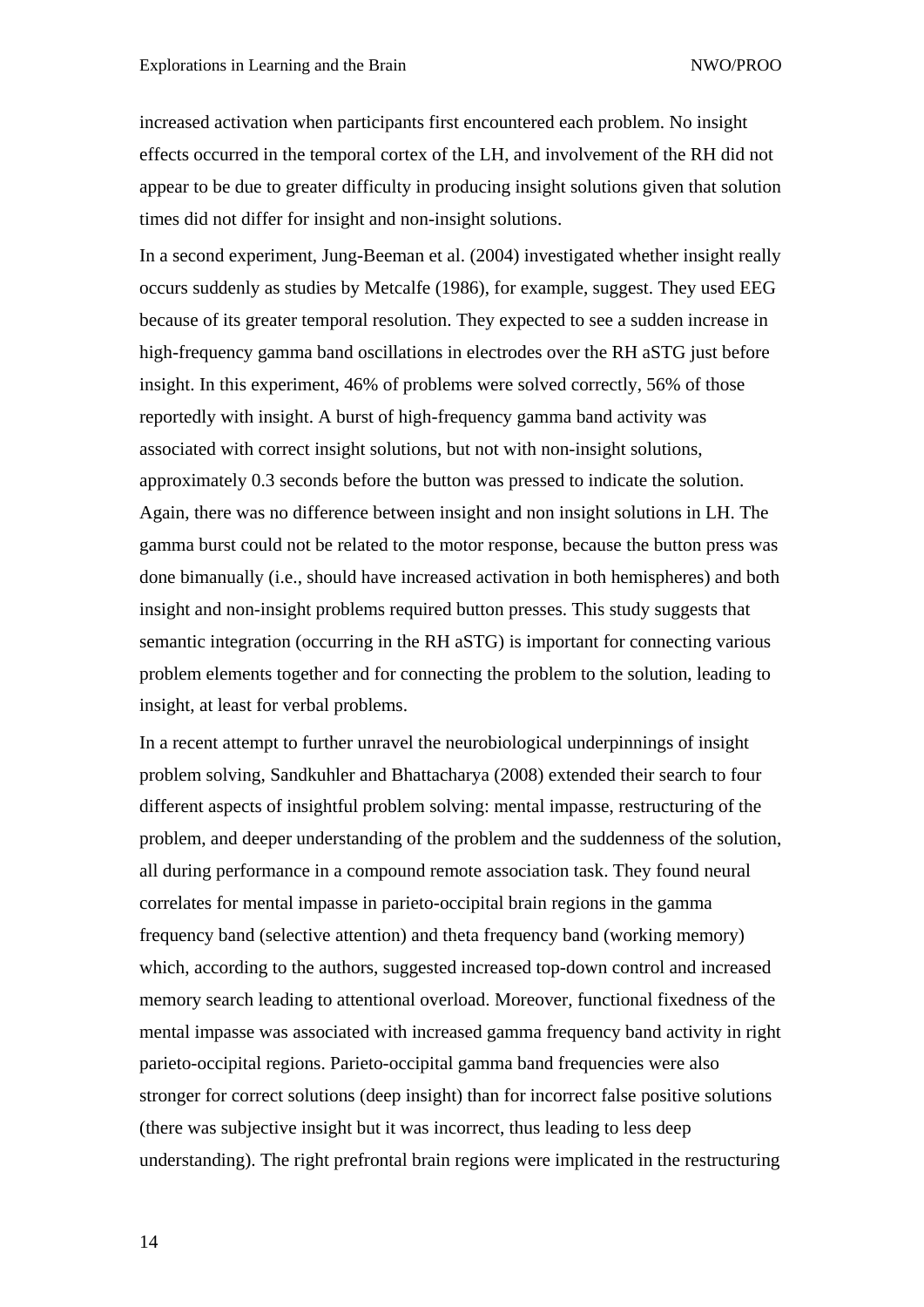<span id="page-20-0"></span>of the problem, here alpha band frequencies were increased compared to no restructuring conditions, and this result showed consistency with involvement of this brain region in planning open-ended tasks. Suddenness of the solution was likewise related to power in the gamma frequency band (38-44 Hz) at parieto-occipital regions mainly in the right hemisphere, just before resolution response. Again, as was also reported by Jung-Beeman et al. (2004) the right hemisphere appears to be mainly involved in both mental impasse, the restructuring of the problem, and the suddenness of the solution.

# 2.4.3 Future directions

Neurophysiological studies in insight problem solving have almost invariably employed (language related) compound association-like tasks. Sometimes, hints were given to the subjects to improve their performance and thus to elicit 'insight'. Of course, such highly controlled artificial conditions do not score high on ecological validity. Moreover, (artificial) insight as elicited under such conditions may be different from real-life insight and may also be governed by different underlying cognitive- and neurophysiological mechanisms. Therefore, in order to complement current neurophysiological knowledge on insight, and to approximate real-life insightful problem solving, studies could be designed where more complex concepts rather than words or numbers have to be 'discovered', for example the rules or mechanism underlying (simple) physical problems (e.g., gravity, momentum) such as employed in inquiry learning. Further, the role of memory (overload) and the role of attention switching should be explored. Another area of research concerns the precise role of the right hemisphere, which can be explored by selectively presenting visual input to the right (LH) or left (RH) visual field. Future research should also clarify the role of the reported RH gamma just before insight occurs: is it a true manifestation of insight or just an epiphenomenon?

# *2.5 Implicit vs. explicit knowledge/learning*

# 2.5.1 Education

In implicit learning, knowledge is acquired without explicit intention of learning, without awareness of the learning process and without knowledge of what has been learned. This type of incidental learning differs from explicit learning, which is conscious and intentional. Up to now, little attention has been given to implicit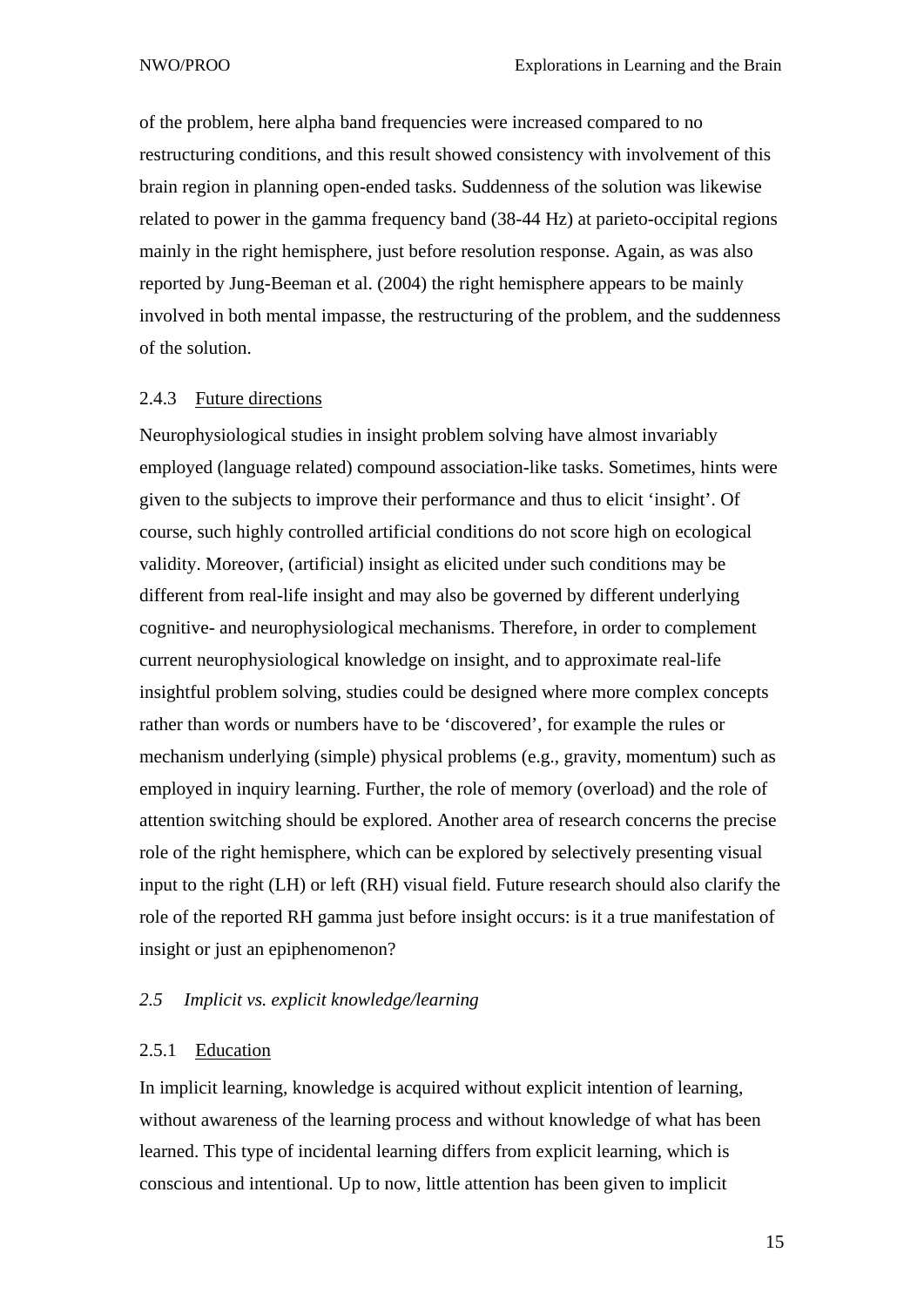<span id="page-21-0"></span>learning in the educational literature. Much work has been done on a related topic, informal learning, which basically is the learning that takes place outside the organised, official, schooling institutions (for example in a museum). Though this type of learning can be conscious and intentional, it may also share elements with implicit learning.

There are two major views with respect to implicit learning. One line of thought claims that rules can be abstracted implicitly, as, for example, has been shown in experiments on artificial grammar learning (AGL) where participants are instructed to memorize stimuli structured by a rule, and are later able to classify stimuli into regular and irregular items with above-chance accuracy without being able to verbalize the rule (see e.g., Reber, 1989). A competing vision states that subjects do not learn abstract rules, but that they are sensitive to frequently occurring features, and that they extract probabilistic information about the composition of sequences or procedures (Shanks & StJohn, 1994). In the case of implicit sequence learning, the serial reaction time task (SRTT) is usually adopted, demonstrating implicit learning when subjects respond faster in response to reoccurring sequences than to random sequences, without being aware of these reoccurrences.

Although the role of implicit learning is recognized in several aspects of knowledge acquisition (e.g., native language learning, second language acquisition), its contribution to education is relatively small in comparison to the impact of explicit learning. This was recently demonstrated in a study by Saetrevik, Reber, and Sannum (2006) who employed an implicit learning paradigm for teaching atomic bonding rules in chemistry. Several conditions were tested, among which a simple one consisting of mere exposure to correct bonding models, gradually elaborating on the rule that governed the bonding of the carbon atom through memorization, counting the atoms, counting the bonds and verifying the bonds. Classification was tested and subjects were asked about explicit knowledge, showing above chance performance even for subjects that were not given explicit information about the rule, thus demonstrating implicit learning, but performance was far better for explicitly instructed subjects.

# 2.5.2 Cognitive neuroscience

Quite a few neuroimaging studies, including those conducted with patients (e.g., Amnesia, Huntington), have been conducted on implicit learning. This work shows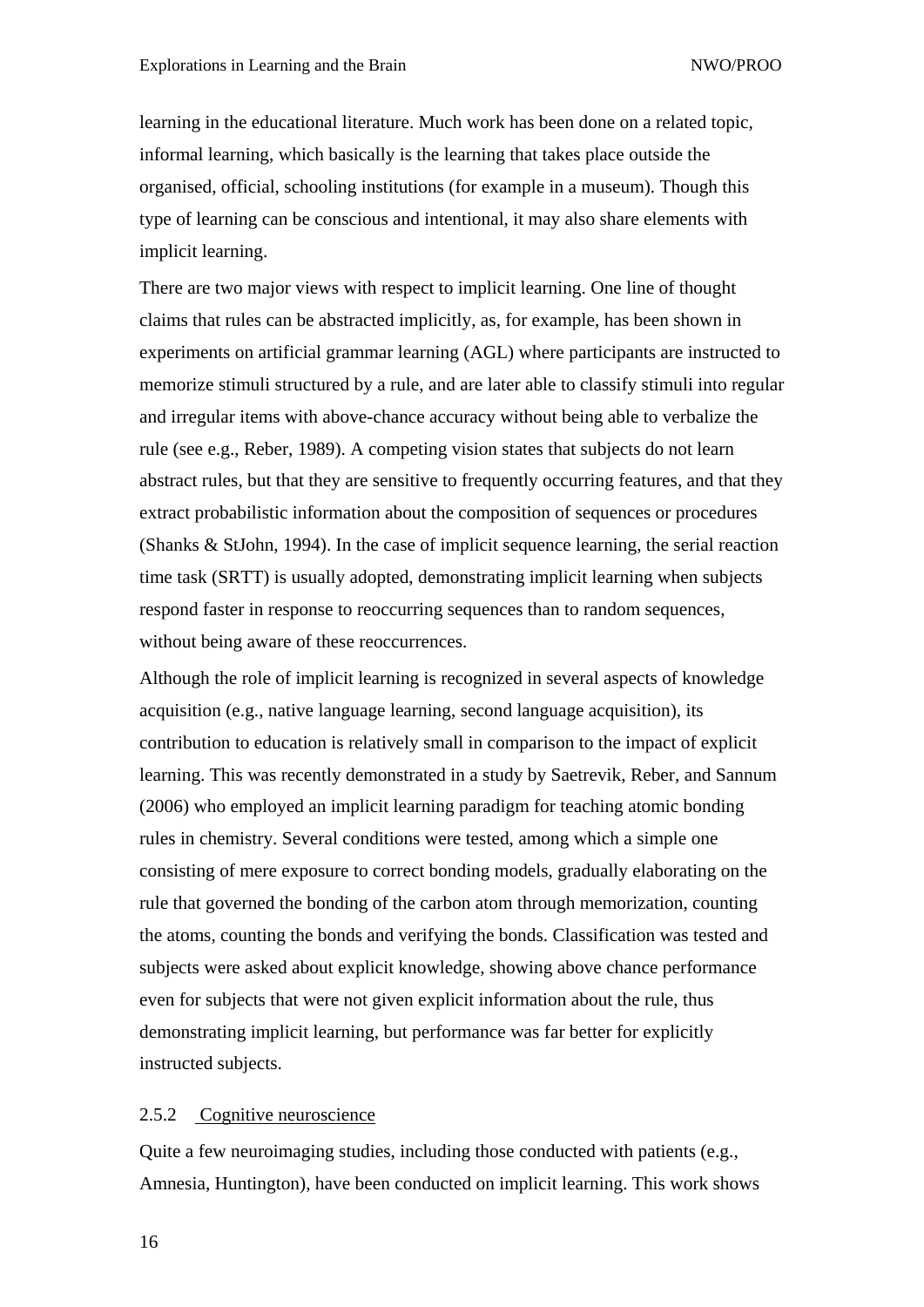that separate cortical and subcortical brain regions underlie memory mechanisms in implicit (usually procedural) and explicit (usually declarative) learning. Medial temporal lobe (MTL), the anterior cingulate cortex (ACC) and the medial prefrontal cortex (MPFC) are the brain regions implicated in explicit learning and declarative memory, while striatal (basal ganglia, caudate nucleus) structures have been found to subserve procedural memory and implicit learning (Destrebecqz & Cleeremans, 2001; Reber, Gitelman, Parrish, & Mesulam, 2003). However, it was recently suggested that implicit and explicit learning may share the MTL memory system to some extent (Rose, Haider, Weiller, & Buchel, 2004; Schendan, Searl, Melrose, & Stern, 2003). In a recent study by Aizenstein and colleagues (Aizenstein et al., 2004), explicit and implicit sequence learning led to learning in both conditions and activation in the prefrontal cortex (PFC), striatal regions, the ACC, and several visual regions. Interestingly, these authors found different activation patterns in the visual cortex in response to the implicit-explicit manipulation, with decreased activation after implicit learning and increased activation in the explicitly learned patterns, but common striatal activity. Reber and colleagues (Reber et al., 2003) also reported differential occipital visual activation for an implicitly learned categorization rule, but found increased activation relative to the implicit learning condition in several brain regions, including the hippocampus, left inferior temporal cortex and posterior cingulate, for explicit intentional learning. In another study, Destrebecqz et al. (2005) found activity in the striatum during recall of an implicitly learned sequence, while ACC/MPFC was recruited for explicit learning. Interestingly, Destrebecqz et al. (2005) report a functional connection between the ACC/MPFC and the striatum (caudate nucleus) during recall after explicit learning, whereas these two systems appear disconnected during recall after implicit learning, thus complementing the reported overlap with respect to implicit and explicit learning in the implicit memory-system dedicated striatum (Aizenstein et al., 2004).

Neurophysiological differentiations between implicit and explicit learning have also been found when children were compared to adults, as was reported by Thomas et al. (2004), who studied developmental differences in the striatum during implicit learning. Thomas et al. (2004) found that neither adults nor children became explicitly aware of an implicitly learned sequence, but that there were differences between the groups with respect to speed and magnitude of the implicit learning effect, where the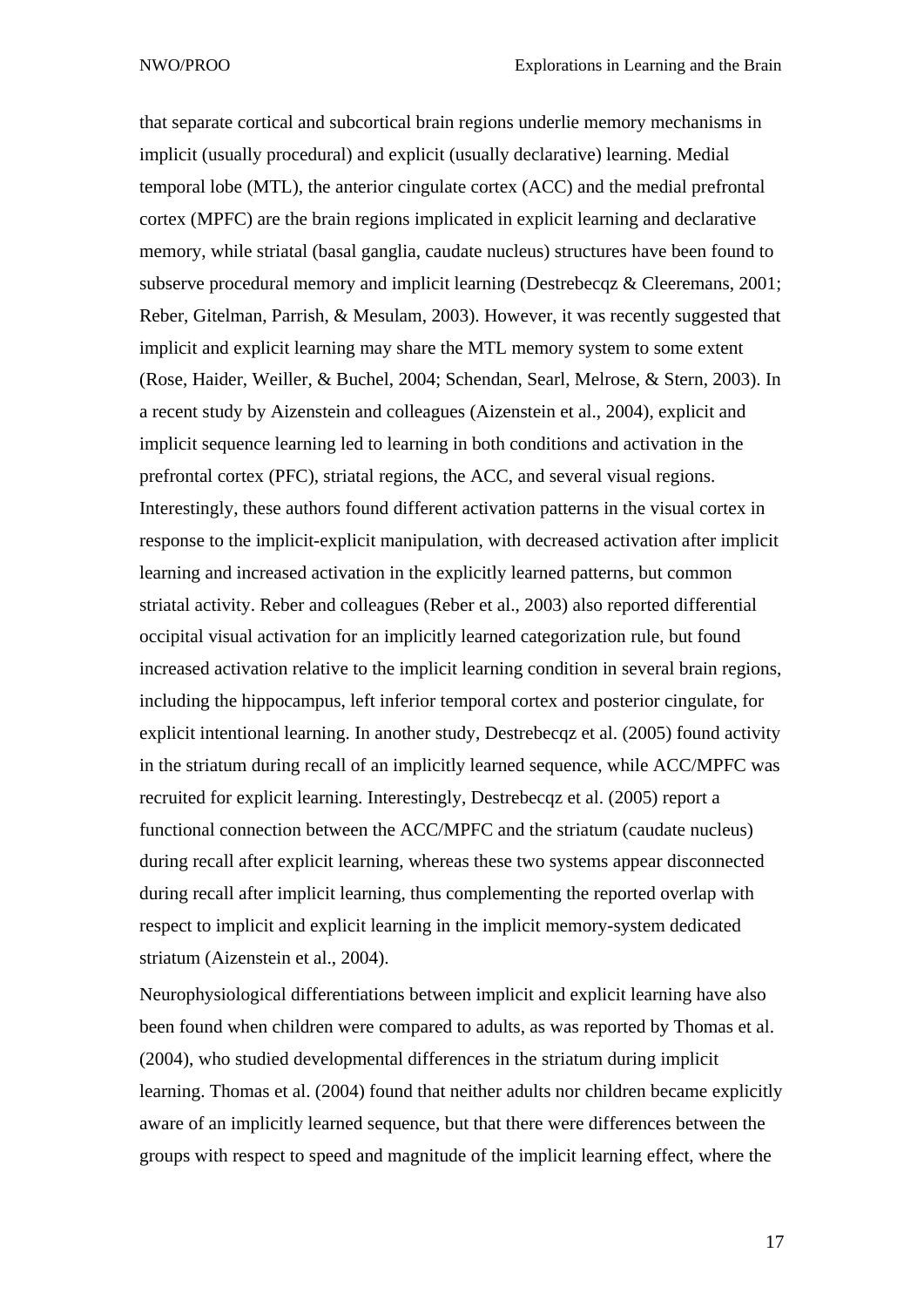<span id="page-23-0"></span>adults outperformed the children. Interestingly, adults showed more activity in cortical motor regions whereas children displayed more activity in subcortical motor structures (bilateral putamen). Learning-related developmental differences were reported for the hippocampus and superior parietal cortex, but learning related activity in the (right) caudate did not vary with age.

In the aforementioned studies, SRTTs were employed with concurrent neuroimaging (PET; fMRI), but interesting indicators of implicit learning were also found in the language domain using event-related-potentials (ERPs). In a study on second language learning in native speakers of English who learned Spanish as a second language, Tokowicz and MacWhinney (2005) showed that learners were sensitive to violations (i.e., showed different brain responses to grammatical and ungrammatical sentences; P600) in the second language (L2) for constructions that are formed similarly in the first language (L1), but were not sensitive to violations for constructions that differ in the L1 and the L2. Also, a grammaticality effect was found for the construction that was unique to the L2, suggesting that the learners were implicitly sensitive to these violations. Behavioural data showed that judgment accuracy was near chance for all constructions. These findings suggest that learners are able to implicitly process some aspects of L2 syntax even in early stages of learning, but that this knowledge depends on the similarity between the L1 and the L2. In a similar vein, but now concerned with semantics rather than syntax, Thierry et al. (2007) used an implicit priming paradigm to assess whether Chinese-English bilinguals spontaneously access Chinese translations when reading (or listening to) English words. The authors found that implicit priming had no behavioural effect, but that it modulated the N400 ERP component, suggesting implicit access to meaning in the first language, although the bilinguals read words in their second language.

# <span id="page-23-1"></span>2.5.3 Future directions

As was indicated above, under some conditions, implicit and explicit learning and their procedural and declarative memory systems appear to overlap; future research should shed light on this apparent intricate interplay.

Sleep, and particularly slow wave sleep, is important for memory consolidation (Backhaus et al., 2007; Marshall, Helgadottir, Molle, & Born, 2006), but there appear to be differences in the beneficial effects of sleep when implicit learning is compared to explicit learning. Rapid eye movement sleep (REM), rather than slow wave sleep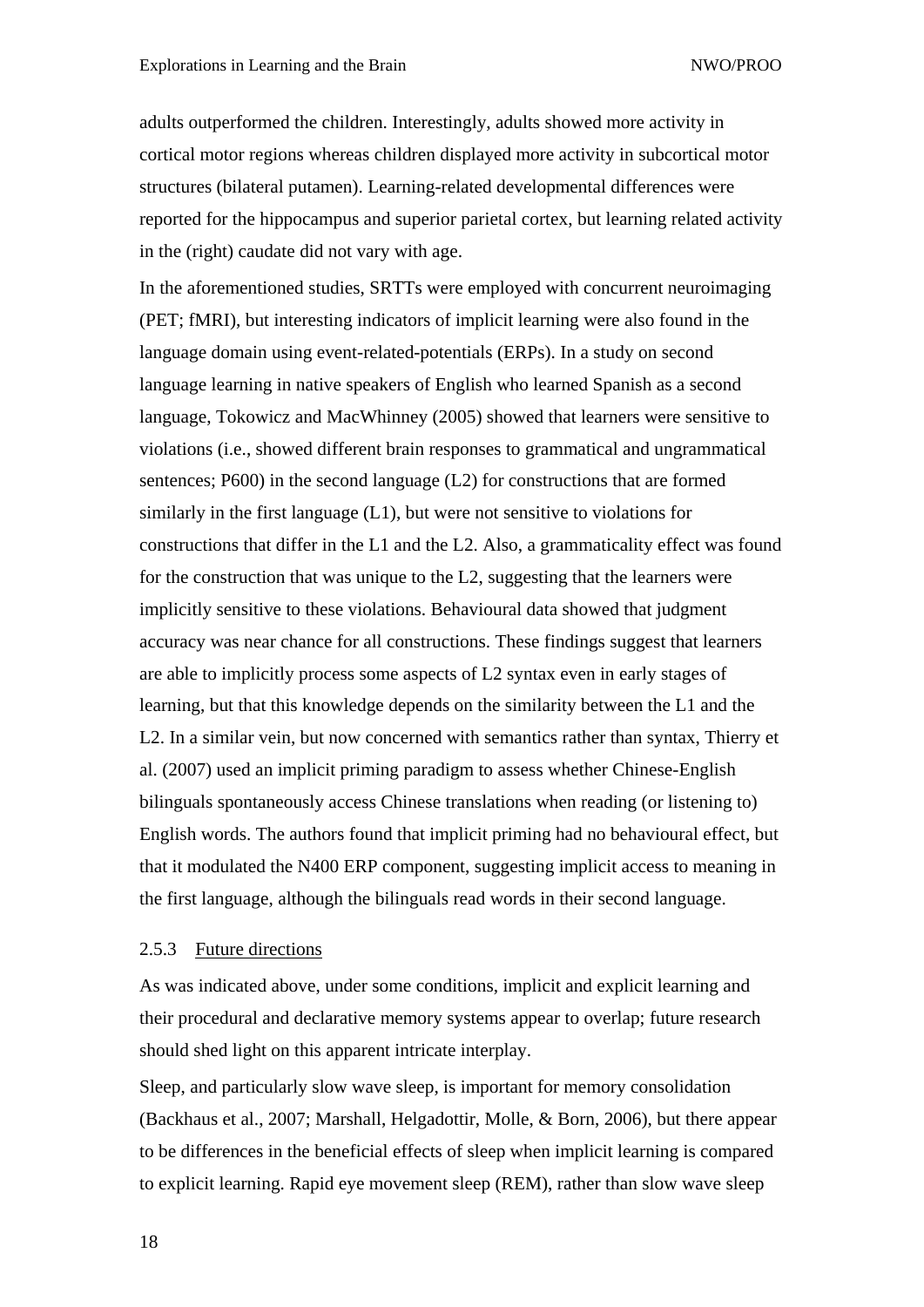seems to improve implicit learning (Marshall & Born, 2007). Non-REM (NREM) sleep, on the other hand, does not seem to have an advantageous effect on implicit learning (Robertson, Pascual-Leone, & Press, 2004), although others do report positive effects of NREM (stage 2) sleep (Peters, Smith, & Smith, 2007). The issue is even more complicated by the fact that there appear to be developmental differences (Fischer, Wilhelm, & Born, 2007). Clarification, therefore of the precise role of (types of) sleep in memory consolidation of implicitly learned material seems warranted. Another relevant topic is related to the question of whether or not there is transfer from implicit to explicit knowledge. Lang et al. (2006), for example, showed that several ERP components, including very early ones, differentiated solvers from nonsolvers in an implicit sequence paradigm. For some of these solvers, this even led to conscious awareness (insight) and thus explicit knowledge. Future research should further explore the underlying mechanisms and the relation between implicit learning and (precursors of) insight.

Further, the role of prior knowledge and expectations in implicit learning has been acknowledged (see e.g., Sun, Merrill, & Peterson, 2001) and should be further explored, because in usual everyday situations, in contrast to the artificial paradigms employed in the laboratory, such knowledge and expectations may play an important role, not only (for obvious reasons) in explicit learning, but also in implicit learning. Prior knowledge might be a manifestation of earlier experiences with or exposures to the learning material, and might, on the basis of similarity, be associated with the implicit memory of this material (Ziori & Dienes, 2008).

Rather than compare implicit learning with explicit learning, insight into implicit learning mechanisms could also benefit from studying the differences within (more or less successful) implicit learners, see, for example, (Reiss et al., 2005).

A further relevant line of research to be pursued with respect to implicit learning concerns the unconscious detection of errors as reflected in error-related negativity (ERN), a component of the ERP which is seen when errors are made, or feedback of an error is given (see e.g., Nieuwenhuis, Ridderinkhof, Blom, Band, & Kok, 2001), and how it contributes to implicit learning, see also Ferdinand, Mecklinger, and Kray (2008).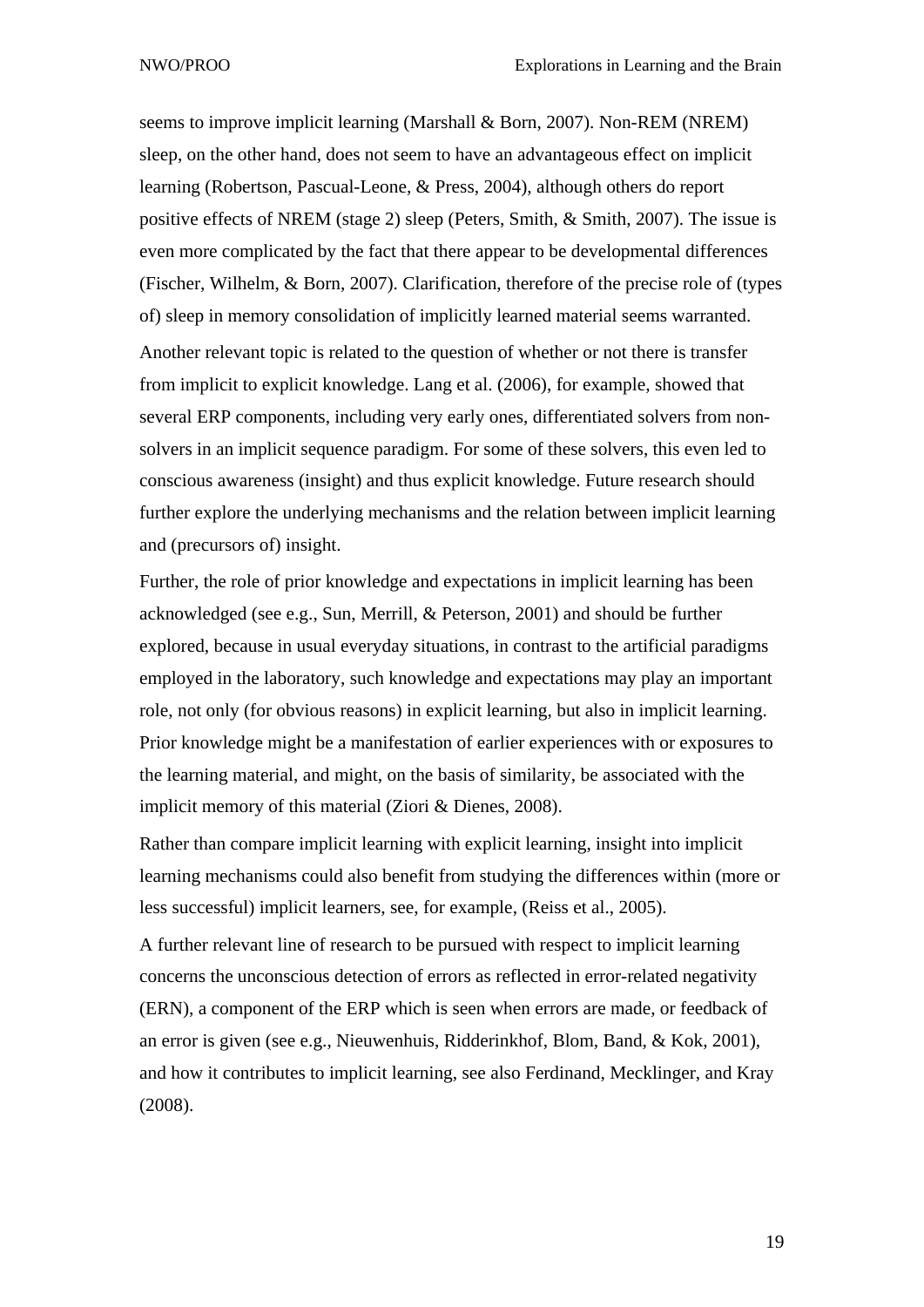# <span id="page-25-0"></span>*2.6 Metacognitive and regulative skills*

An important aspect of recent educational developments is the emphasis on selfregulation and self-direction on the part of the learners (Bransford et al., 1999). It is seen as important that learners develop these skills in order to be able to cope with the huge amounts of information available nowadays and in order to be able to continue their learning after formal schooling (life-long learning). This development marks a shift from teacher-controlled to learner-centred instruction (Duffy & Jonassen, 1992; Jonassen, 1999). The result of this shift has fuelled the development of learning paradigms like whole-task learning (Van Merrienboer & Kirschner, 2007), where learning is driven by work on rich learning tasks based on whole tasks with a high degree of authenticity. Similarly, inquiry learning, has students explore a domain, usually in science, develop questions in the process of investigating domain aspects, and then test those questions to develop new understanding (De Jong, 2006). Selfregulated learning implies that more of the planning, monitoring, and evaluating of the learning process is in the hand of the learner. Since learners are not always capable of this, adequate learning environments provide learners with support in this respect (Manlove, Lazonder, & de Jong, 2007).

# 2.6.1 Education

An important higher-order skill is self-regulation (Flavell, 1971), that is, the ability to regulate ones own learning process. It includes three essential activities: planning, monitoring, and evaluation (Butler & Winne, 1995; Schraw, 1998; Zimmerman, 2000). Planning involves goal setting and determining strategies for goal attainment. Monitoring and evaluation involve judgement of how well and to what degree a plan is successfully executed, with monitoring occurring *during* the execution of a plan (e.g., task performance), and evaluation occurring at an end or stopping point (e.g., after task performance, Schön, 1991), providing input for the next plan. For self-regulation to lead to improvements in learning, the accuracy of 'feelings of knowing' and 'judgements of learning' made during monitoring and evaluating is important (Koriat, 2000; Metcalfe, 1986; Thiede, Anderson, & Therriault, 2003). That is, without accurate assessments of comprehension or performance, students cannot decide whether they have to restudy something or engage in new planning to correct their errors. Unfortunately, learners are often not very accurate at assessing the extent to which they learned something (see e.g., Thiede et al., 2003), or at identifying errors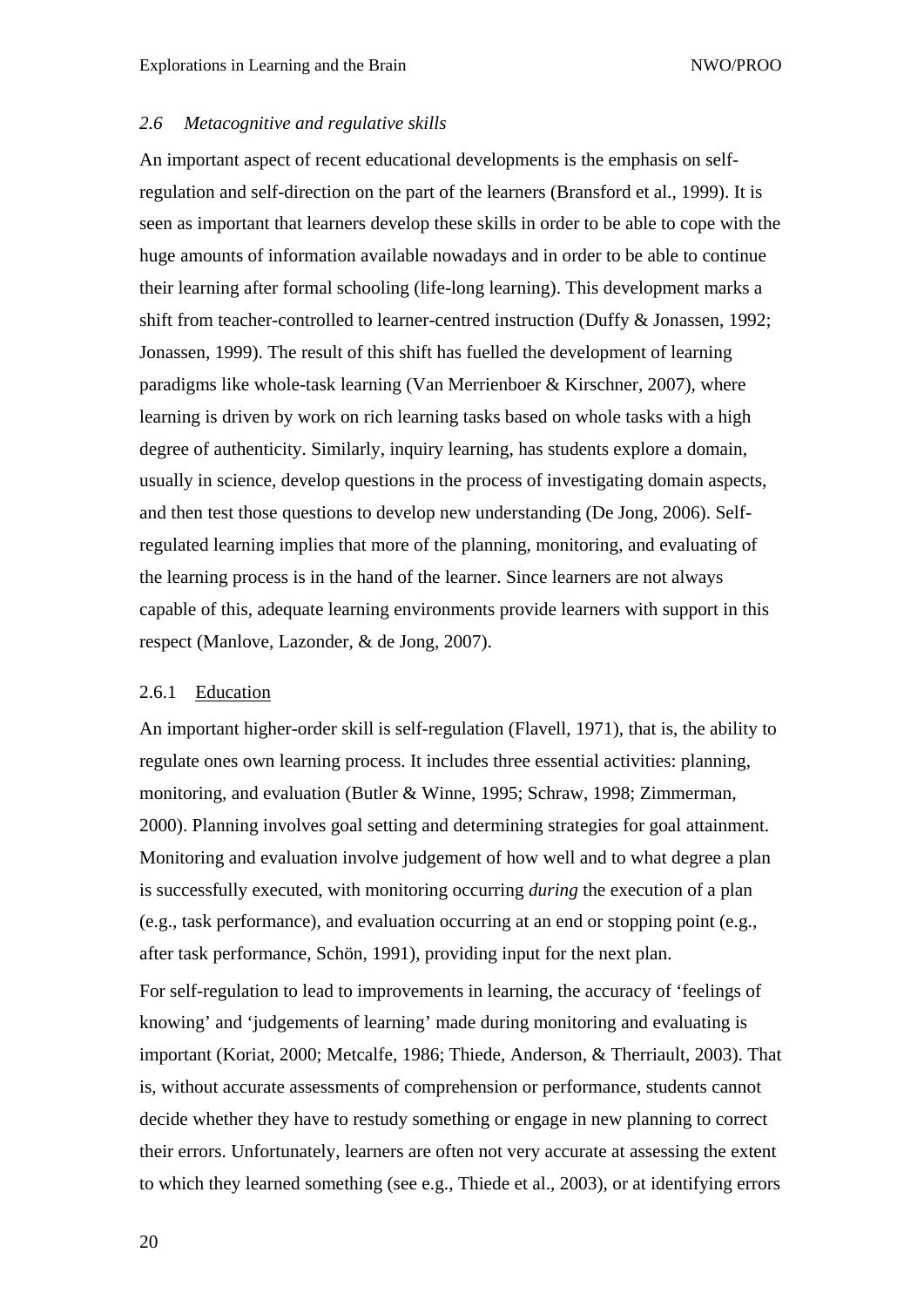<span id="page-26-0"></span>when they are not "cued" in some sense by their environments to do so (e.g., through feedback, Butler & Winne, 1995). An implicit assumption that seems to be made in educational research is that monitoring and evaluation require conscious reflection to be accurate, and therefore, many attempts have been made to stimulate students' ability to reflect (see e.g., Boud, Keogh, & Walker, 1985; Ertmer & Newby, 1996; Van den Boom, Paas, Van Merriënboer, & Van Gog, 2004). An important question addressed in cognitive psychology, however, is whether certain metacognitive processes are actually implicit or explicit, in other words, whether or not they require awareness (Koriat, 2000; Reder & Schunn, 1996). The answer to this question may have serious implications for the way in which education/instruction can evoke and support metacognitive processes.

# 2.6.2 Cognitive neuroscience

In neurosciences, higher-order processes including self-regulation are often referred to as executive control processes. Executive control is an umbrella term for a number of component functions, including selective attention, conflict resolution, error detection, and inhibitory control, which is the cognitive ability to suppress a dominant, though task inappropriate, response in favour of a more goal-appropriate response (Fernandez-Duque, Baird, & Posner, 2000; Shimamura, 2000).

*Conflict resolution* might play a role in performance monitoring, for example when learners try to resolve incongruence between plans, comprehension, a current state of an activity and (either internal or external) feedback they receive. fMRI studies with the Stroop task wherein a participant is asked to name a word colour, are often used for imaging studies of conflict (e.g., Bernhardt, 1991; Carter, Mintun, & Cohen, 1995). In this task, colour words are printed in their corresponding ink colour (congruence) and in different colours (incongruence). Participants must inhibit the dominant response of naming the word itself in favour of the less dominant response of naming the colour. When the ink colour and the colour word are incongruent, consistent activation patterns have been found indicating common areas involved in conflict resolution. Fernandez-Duque et al. (2000) indicate that "… in the congruent trials metacognitive knowledge (i.e., awareness) of conflict appears to be absent even though there is evidence of metacognitive regulations (i.e., selection of ink colour and filtering of word meaning). This result, if confirmed, would provide convergent evidence for the existence of implicit metacognitive regulation." (p. 292). Hence, such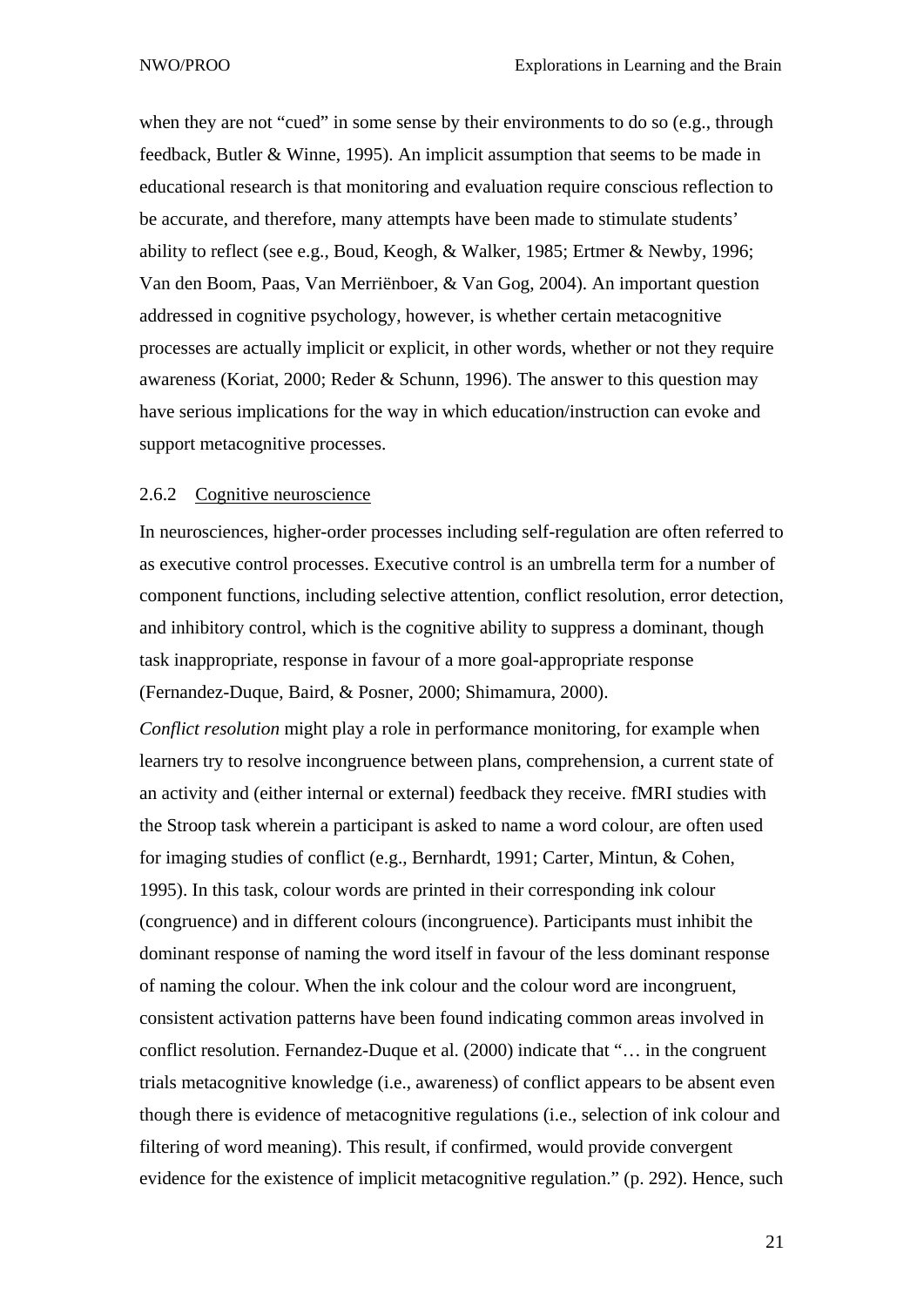findings might contribute to answering the question of the degree to which metacognition is implicit or explicit in its functioning, which has important consequences for the effectiveness of educational measures that seek to enhance metacognitive processes. Conflict resolution also occurs in conceptual change when learners have to decide to change or maintain their current ideas on the basis of conflicting information as may come out of an experiment conducted in, for example an inquiry learning session (Chinn & Brewer, 1993). Petitto and Dunbar (in press) investigated conceptual change issues with regard to neurological patterning in an fMRI study that investigated how students make changes to their understanding of concepts they find plausible or implausible. Conceptual change refers to the idea that previously held knowledge which is considered naïve or incorrect on the part of students can be changed through instructional interventions such as presentation of anomalies or deviations from these ideas (e.g., Baker & Piburn, 1997). Conceptual change has been particularly hard to assess or observe. Fugelsang and Dunbar (2005) therefore investigated networks in the brain which were activated when students learn scientific knowledge. Fugelsang and Dunbar (2005) hypothesized that data inconsistent with plausible theory would be ignored and not result in changes to concept understanding, whereas data consistent with plausible theory would be integrated with the given concept. They found that people given data consistent with their theories activated networks involved with learning (caudate and parahippocampal gyrus). However when presented with data that were inconsistent with preferred theory, areas involved in conflict resolution, i.e., anterior cingulated cortex, and dorsolateral prefrontal cortex (DLPFC) are activated. This indicates that shallow presentation of anomalies might not promote conceptual change, since learning areas were not activated, and may show that students actually inhibit or ignore this information as the authors hypothesized. In contrast, when students were presented with extensive data inconsistent with theory, fMRI did show evidence of learning network activation.

Regarding *error detection*, research has shown that performance slows down following the detection of an error (Robertson, Manly, Andrade, Baddeley, & Yiend, 1997). This strategy adjustment observation lead neuroscientists to propose an error monitoring system located in the medial areas of the frontal lobe, particularly the anterior cingulate, which shows increased activation in response to errors (Carter et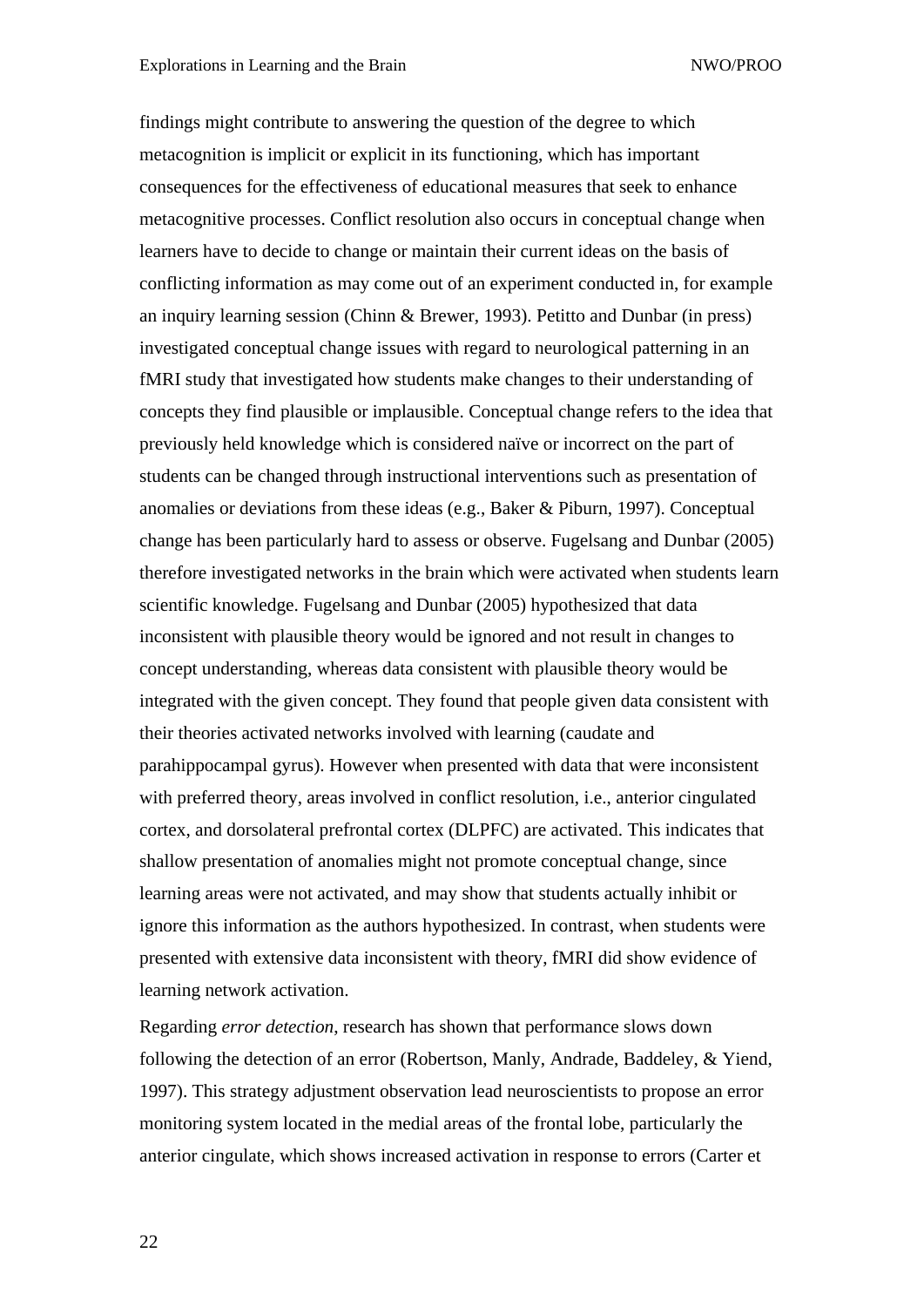al., 1998; Fernandez-Duque et al., 2000). As indicated in Section [2.5.3,](#page-23-1) event-related potential (ERP) research has identified an ERP component called error-related negativity (ERN, Badgaiyan & Posner, 1998; Ferdinand et al., 2008) which is seen when we make a mistake, or get the feedback that we made a mistake. Interestingly, it also occurs when we observe a mistake being made (see also Section [2.7\)](#page-29-1), and research has shown that this ERN is sensitive to the degree of an error and its subjective meaning. Moreover, it may also occur in response to implicit errors, that is, errors that participants are not explicitly aware of (Ferdinand et al., 2008; Nieuwenhuis et al., 2001). Such neuroscience research might provide us with an understanding of the biological basis of how we detect errors, which plays a crucial role in self-regulation.

It is also important to consider the developmental perspective in this context, because a network of frontal brain areas seems to play a crucial role in executive control (Fernandez-Duque et al., 2000), and the maturation of some of these areas (e.g., prefrontal cortex) continues well into early adulthood. Hence, self-regulated learning, or rather, its effectiveness, might be dependent upon the stage of brain/neurocognitive maturation (see also Section [7.2\)](#page-57-1). That is, children or young adolescents might not be able to engage in self-regulated learning effectively, because the necessary brain areas may not have fully matured. On the other hand, it might also be that younger learners engage different brain areas or use similar brain areas in a different manner (cf., Crone & Huizinga, 2006) especially in the case that explicit awareness is not required (see above).

Metacognition, in the sense of knowing what you know, is related to regulative processes. Schnyer, Nicholls, and Verfaellie (2005) investigated the brain areas involved in feelings of knowing (FOK). Theoretically, the FOK paradigm assumes that FOKs are made based on the relative familiarity of the recall cue (Schnyer et al., 2005). Their results show, however, that the right ventral medial prefrontal cortex (VMPC) was activated during *accurate* retrieval judgments, regardless of actual recall or anticipated recognition of a target item. They go on to conclude that the VMPC's function might be less related to memory retrieval and more to an intuitive assessment of 'feeling of knowing', that is, to monitoring. As we have seen FOK also plays a role in solving insight problems (see Section [2.4](#page-17-1))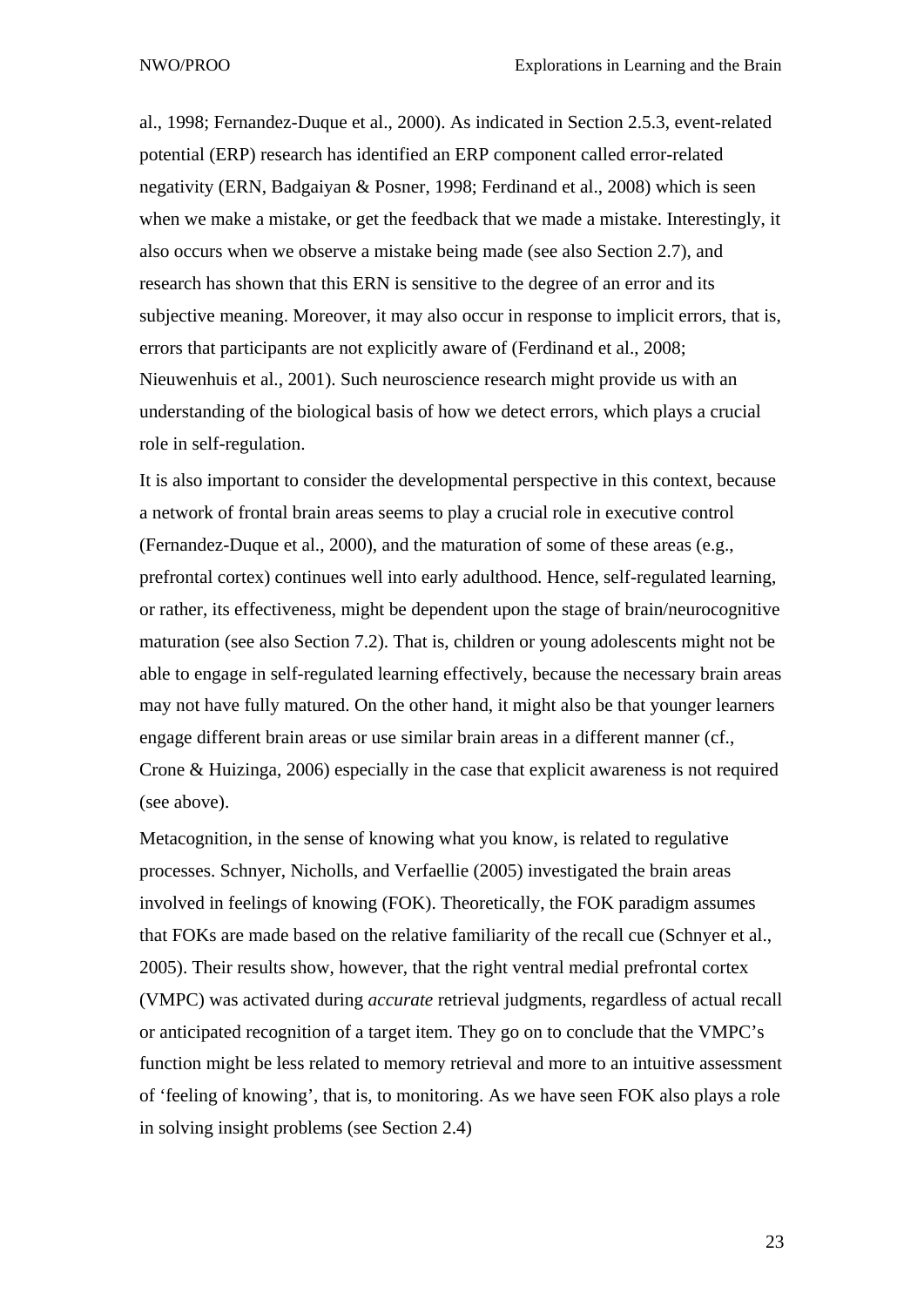# <span id="page-29-0"></span>2.6.3 Future directions

The research discussed here indicates some areas where neuroscience research may provide important contributions to our theoretical understanding of monitoring and evaluation processes prerequisite for self-regulation. An important question that neuroscience research might help answer is to what degree metacognitive monitoring is implicit or explicit (cf., Fernandez-Duque et al., 2000). Another important question that neuroscience research might help answer concerns the development of executive control functions, which will provide information with regard to optimal timing of educational endeavours, such as how much regulation we can expect from children in comparison to teenage or adult learners.

# <span id="page-29-1"></span>*2.7 Social cognition and social learning by observation and imitation*

Educators recognize the importance of social processes for learning. Influential theories in this area are those of Vygotsky (1978) and Bandura (1977; 1986). For example, in Vygotsky's work, social interaction is held to play a fundamental role in (development of) cognition, and Bandura's social learning theory stresses the importance of observing and modelling the behaviours, attitudes, and emotional reactions of others for learning. Especially in vocational training, a large and important part of our educational system, much of the training is performed "in situ". Students learn in a (cognitive) apprenticeship mode (Collins, Brown, & Newman, 1989) in which part of the learning takes place by observing experts.

# 2.7.1 Education

Social learning, that is, learning by observing and imitating others, has long been recognised as a powerful learning strategy for humans (Bandura, 1977, 1986; Collins et al., 1989; Vygotsky, 1978). The terms observational learning and imitation learning are often used interchangeably. However, they can be differentiated as learning can occur without imitation, that is, we may learn by observing and generating inferences beyond the observation without imitation.

In evolutionary psychology, it is argued that we may have *evolved* to observe and imitate other people (see, Sweller & Sweller, 2006). This seems to apply in particular to what Geary (2007) refers to as biologically primary knowledge, that is, knowledge that we have evolved to acquire almost automatically (e.g., face recognition, first language). However, also in acquiring biologically secondary knowledge, which has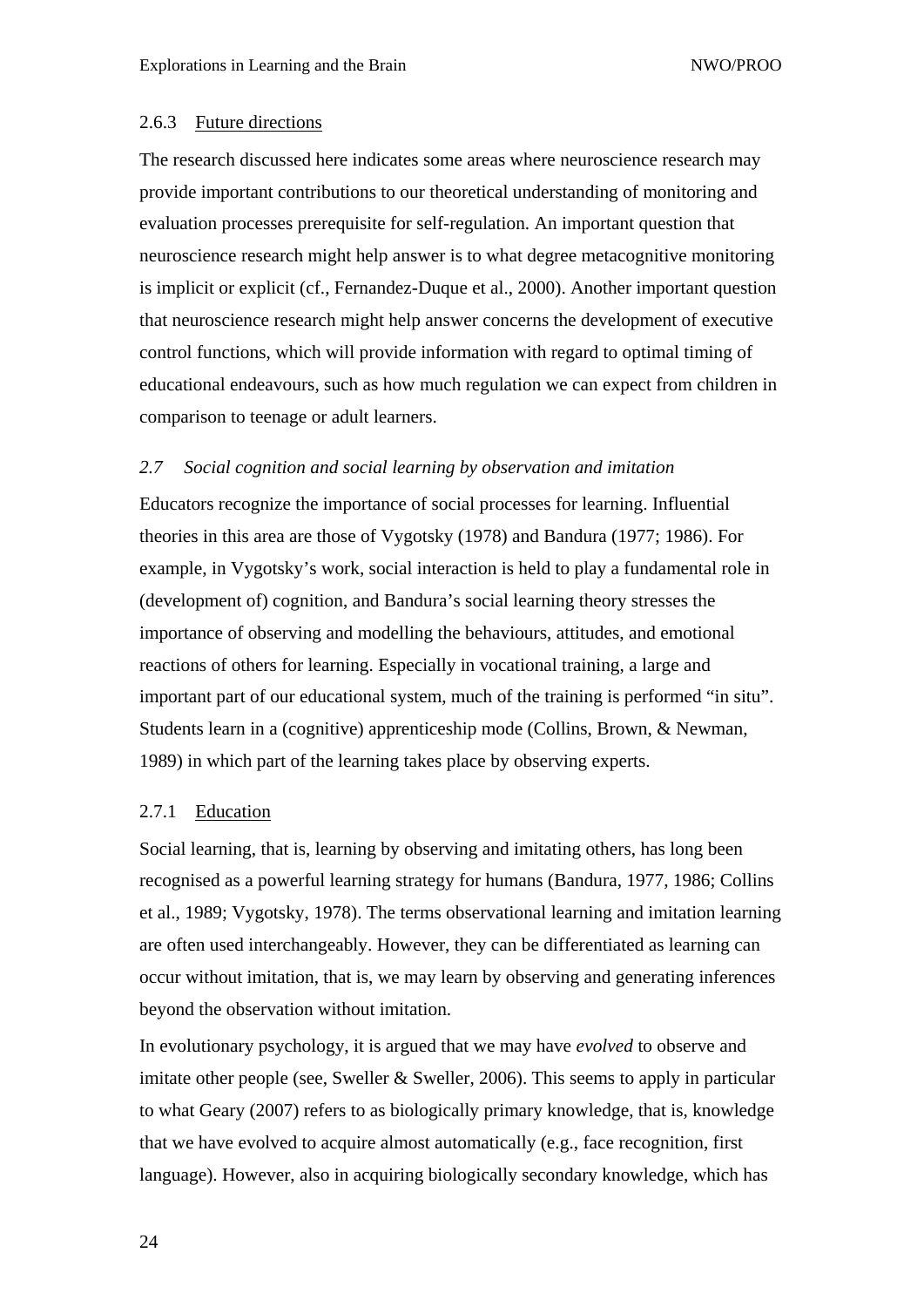<span id="page-30-0"></span>to be explicitly taught (e.g., writing, arithmetic), learning from expert models has been shown to be very effective (see, Renkl, 2005; Sweller et al., 1998). Learning from expert models can be done by observing the model directly, either "live", as in a cognitive apprenticeship construction, or on video. But it can also be indirect, through worked-out examples that make the solution steps an expert performs explicit (e.g., in solving a mathematics problem). These instructional strategies rely (in part) on observation/imitation learning, and are used for teaching both motor tasks and cognitive tasks.

# 2.7.2 Cognitive neuroscience

An interesting finding from cognitive neuroscience for social learning is the discovery of the mirror-neuron system (for a review, see Rizzolatti & Craighero, 2004), which is thought to play an important role in the understanding of actions made by others, and, hence, in our ability to learn by observing and/or imitating others.

It has been shown that observing (object-oriented) actions made by others activates the mirror-neuron system, which is also active when one performs that action oneself (Iacoboni et al., 1999; Meltzoff & Prinz, 2002). Several authors (Buccino et al., 2004; Craighero, Bello, Fadiga, & Rizzolatti, 2002; Vogt, Taylor, & Hopkins, 2003) found that the mirror-neuron system, which is active during mere action observation, primes the execution of similar actions, and thereby mediates imitation-based learning. For a while, it was thought that the mirror neuron system was only activated when the parts of the human body that executed the action were visible, and not when the action was conducted by some other agent such as a robot arm (Tai, Scherfler, Brooks,

Sawamoto, & Castiello, 2004). However, recent evidence suggests that the goal of the observed action is more important for activation than, for example, the presence of a human or robotic hand (Gazzola, Rizzolatti, Wicker, & Keysers, 2007).

These findings may help educational researchers understand the biological bases of observational learning, and provide some insights into why certain instructional designs are more effective than others. For example, Van Gog, Paas, Marcus, Ayres, and Sweller (2008) have noted that the mirror neuron system may also contribute to our understanding of an unresolved issue in educational research, specifically, why sometimes dynamic visualizations are more effective than static ones, but sometimes static ones are more effective than dynamic ones (for reviews, see Höffler & Leutner, 2007; Tversky, Morrison, & Betrancourt, 2002) . Van Gog et al. argue that dynamic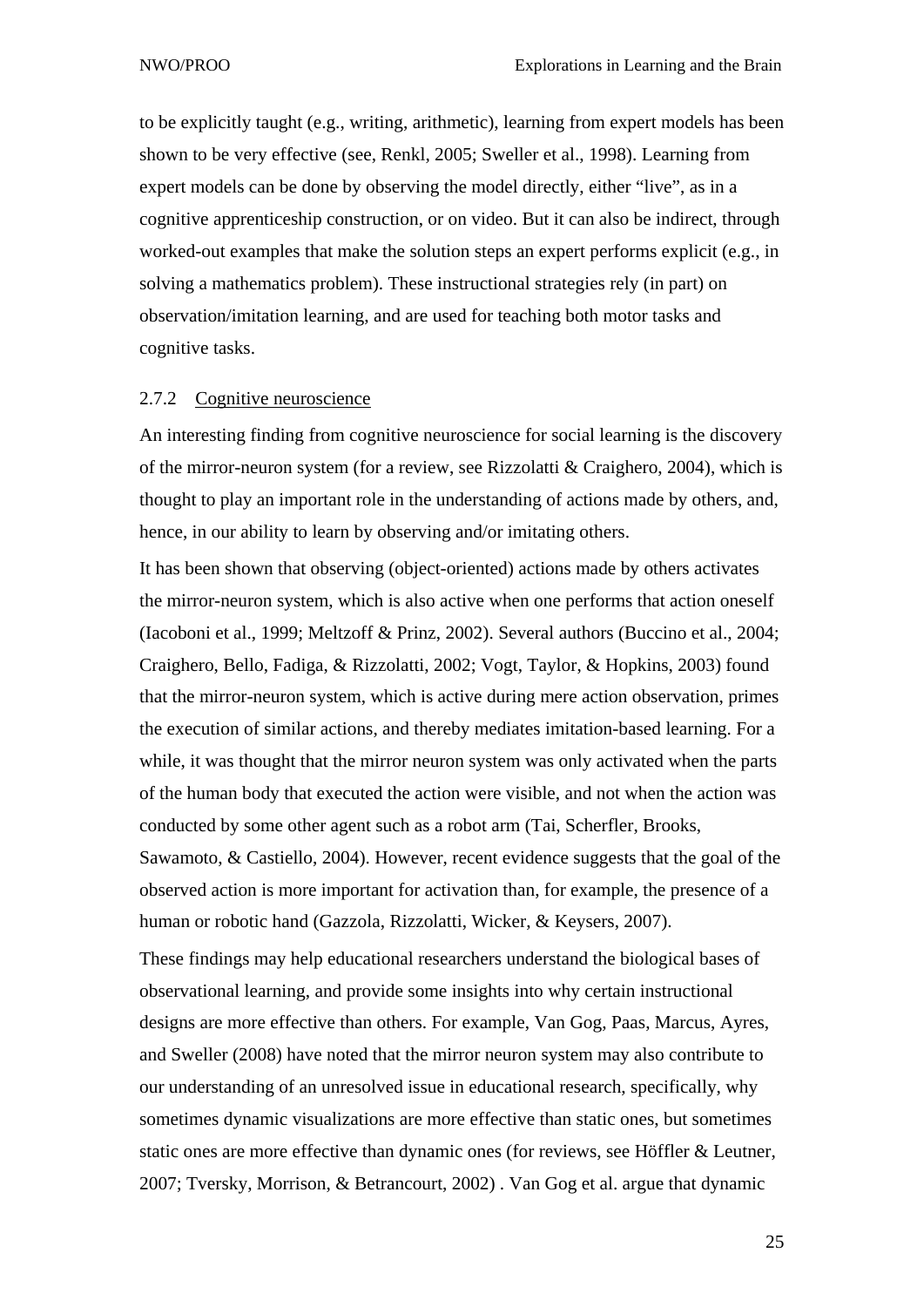visualizations involving human movement may have benefits over static visualizations, because they activate the mirror neuron system. Other types of dynamic visualizations that depict natural, mechanical, or abstract processes do not have this benefit, which may explain why in these cases they are equally or even less effective than static visualizations. Of course, joint research ventures would be necessary to investigate this hypothesis.

However, it should be noted that the above applies to learning (psycho)motor skills, that is, skills that involve human movement. An important open question is whether the mirror neuron system can also explain why instructional formats such as worked examples are effective for teaching cognitive skills. Interestingly, there are indications that the mirror neuron system also becomes active when people listen to sentences that describe the performance of actions by humans, with, for example, hand, mouth, or leg (Tettamanti et al., 2005). An interesting question for –joint– future research would be to investigate whether this would also apply to hearing or reading sentences regarding purely cognitive actions.

It has also been suggested that the mirror neuron system may play a broader role in social cognition by enabling understanding of actions made by others, i.e., there might be a link with empathy and development of theory of mind (see e.g., Keysers & Gazzola, 2007). However, it is questionable whether the mirror neuron system alone is involved here (this, by the way, can also be asked regarding the findings on imitation described above). That is, there may be a complex interplay between neural circuits involved in motor control, mental simulation, and mirroring that enable imitation and empathy (see e.g., article and commentaries by Hurley, 2008). Recent findings indicating that the development of self-evaluation and social monitoring may not take place before middle adolescence in the majority of youth (e.g., Amodio & Frith, 2007; Paus, 2005; Steinberg, 2005) are of major importance in this regard. It has been hypothesized that the ability to cognitively evaluate (i.e., mentally simulate) action programs in terms of emotional consequences and social consequences is dependent upon the development of self-evaluation and social monitoring. In other words, the adolescent brain learns to prioritize competing action programs (and parts thereof) in terms of the consequences which these actions have in the short term (e.g., in the next minutes or hours), or medium term, semi long term (e.g., weeks or months), or long term (e.g., years) and the consequences these actions have for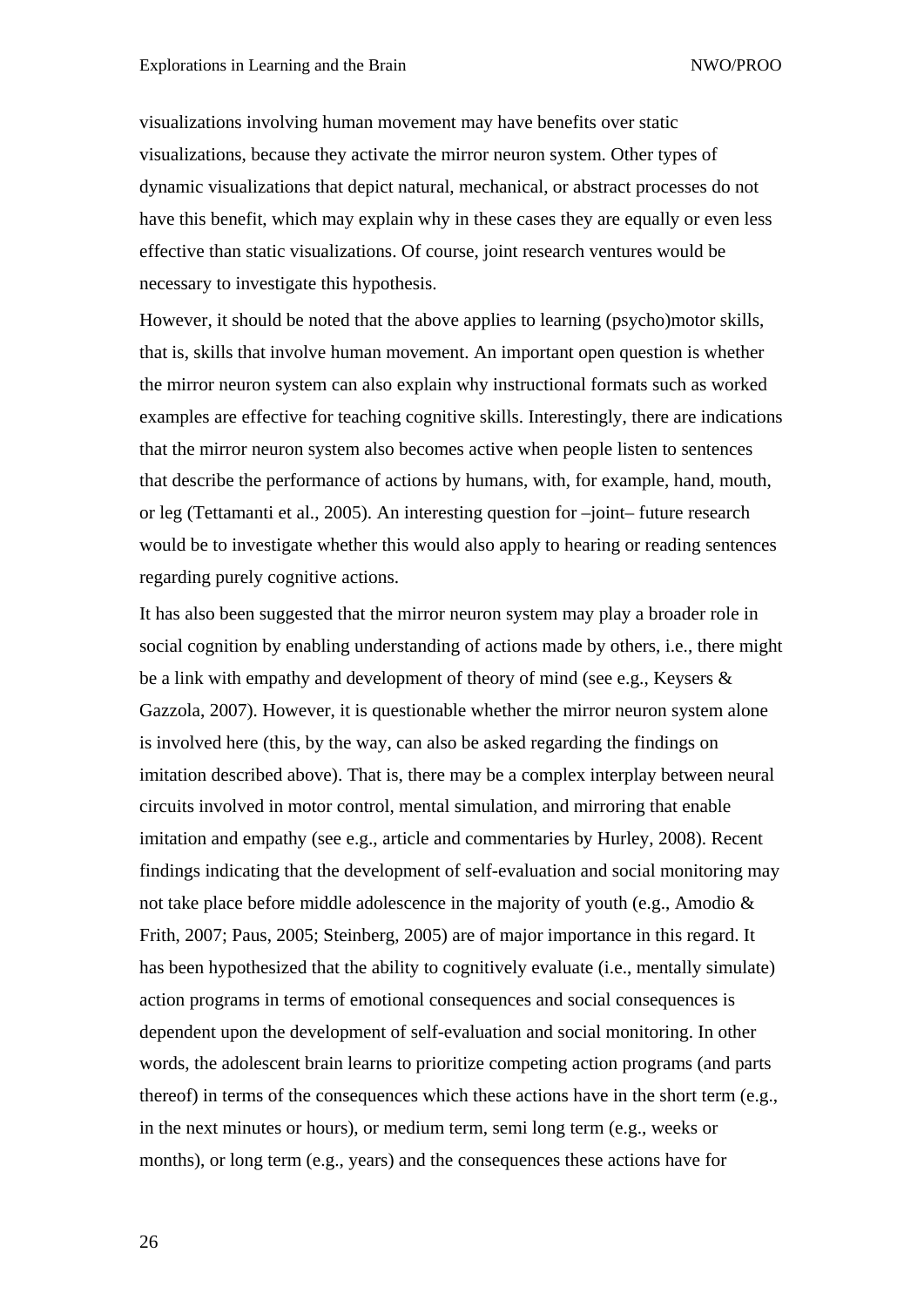<span id="page-32-0"></span>'significant others' (peers, friends, parents, teacher) and society, including social norms (see also Section [7.2](#page-57-1) where more general aspects of maturation are discussed).

# 2.7.3 Future directions

It should be noted that although the findings regarding the mirror neuron system are promising, the types of tasks used are often very simple, for example, playing a guitar chord (Buccino et al., 2004) or grasping an object (Gazzola et al., 2007). The question remains whether these findings also hold for more complex motor tasks. In addition, as mentioned above, it is unclear what these results can tell us about observational and imitation learning of cognitive and linguistic tasks, although the findings of Tettamanti et al. (2005) seem promising in this regard. Joint research ventures are necessary on educationally relevant motor tasks, cognitive tasks with or without motor components, and instructional design implications. For example, regarding the design of instructional visualizations, future research should make careful comparisons between dynamic and static visualizations of human movement and other types of instructional animations on activations of the mirror neuron system (Van Gog et al., 2008). In addition, educational implications of (the development of) social cognition in general should be addressed.

# **3 Affective processes in learning**

# *3.1 Education*

In the last decade the role of emotions in education seems to have been rediscovered (Maehr, 2001). Affective processes are now recognised as playing an important role in learning. Students' emotions, such as, enjoyment, boredom, pride, and anxiety are seen to affect achievement by influencing the student's involvement and attitude towards learning and learning environments, which also affects how (intensively) students process and/or interpret information (for a discussion see e.g., Boekaerts, 2003; Boekaerts & Simons, 1995; Pekrun, 2005; Pekrun, Goetz, Titz, & Perry, 2002). This (renewed) attention for affect is the result of several developments. A first development is the change from teacher-directed to learner-centred approaches in education, which often involve giving more responsibility for and control over the learning process to the learners. Consequently, affective-motivational processes and self-regulatory processes become more and more important (Boekaerts, 2003). A second, related development is the perspective that the effects of educational methods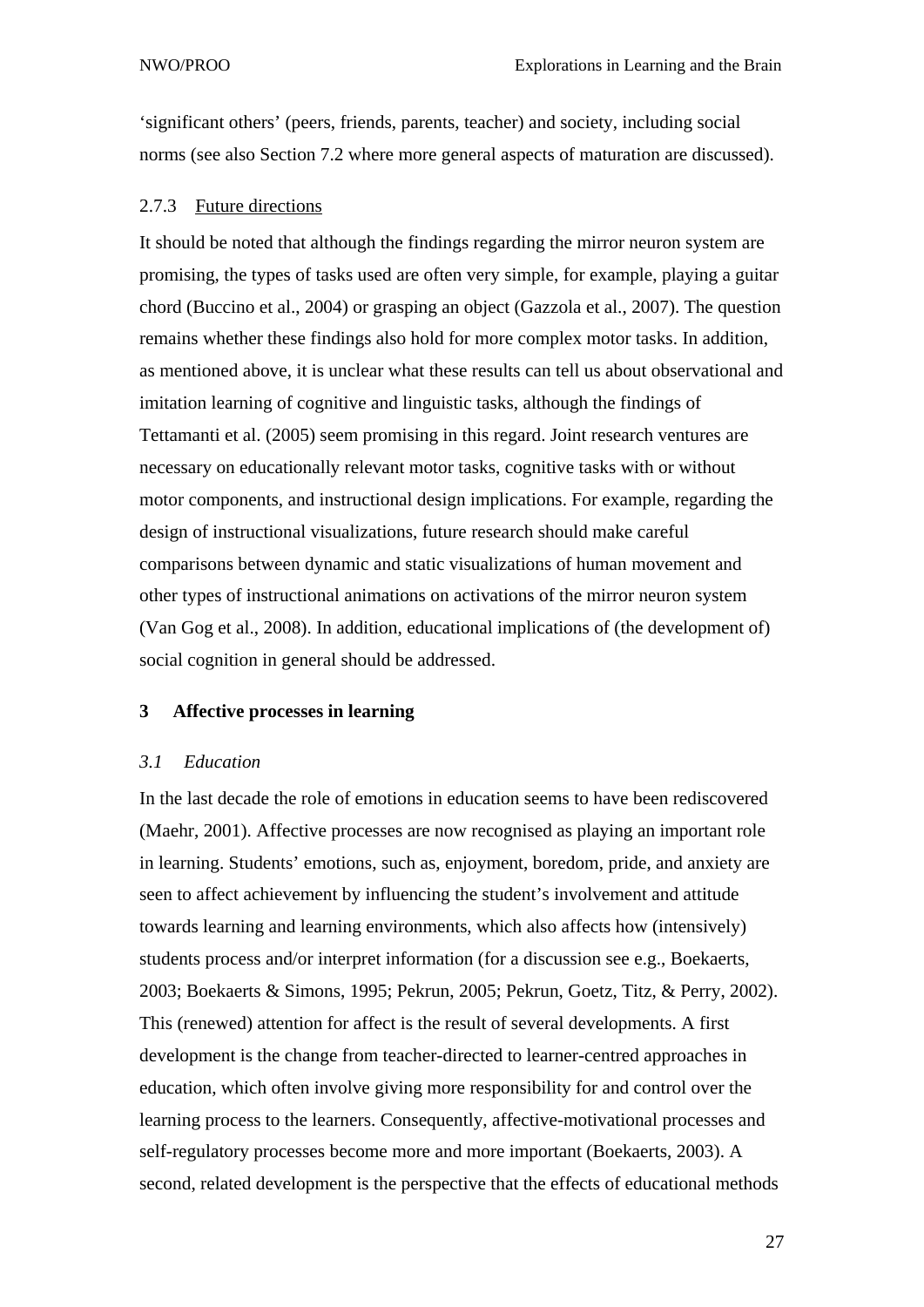<span id="page-33-0"></span>are often not determined by these methods per se, but by the way they are *perceived* by the learners. Thus, student perceptions, expectations, and appreciations are seen as increasingly important in the study of instructional methods (e.g., Könings, Brand-Gruwel, van Merriënboer, & Broers, in press). A third development is related to a social-constructivist view on education, with a greater focus on group work and collaborative learning. From this perspective, affects and emotions in group work becomes an important research topic (e.g., Peterson & Schreiber, 2006).

# *3.2 Cognitive neuroscience*

In basic neuroscience and biological psychology it has been a known fact for decades that the brain areas involved in emotional processing are of prime importance for learning. As early as the 1950s, insights were obtained on the crucial role of limbic structures for memory consolidation and these same structures were also known to be involved in elementary emotional processing. Emotional processing appeared to be necessary for proper memory consolidation to occur, and both animal and human research shows the major importance of emotional and motivational processing and involvement of particular neurotransmitters and neurohormones. An overview can be found in Kolb and Whishaw (2008). These research findings have been revitalized by recent brain imaging experiments which suggest the role of limbic areas in temporal lobe and prefrontal (notably anterior cingulate) functioning (e.g., Amodio & Frith, 2007). The study of affective processes is a rapidly emerging sub-field in neuroscience (e.g., the journal "*Cognitive, Affective, & Behavioral Neuroscience*" was started in 2000, and "*Social, Cognitive, and Affective Neuroscience*" in 2006). Several authors have investigated how materials with different emotional valence are processed. For example, Simpson et al. (2000) investigated effects of emotional valence (negative or neutral) of pictures presented during a cognitive task on task performance. They found that task performance was slower for negatively valenced pictures, and that there were differences in the functional anatomy associated with task performance for negative and neutral pictures. Dolcos and Cabeza (2002) showed that emotional events were remembered better than non-emotional events. They measured ERPs while participants rated the emotional content of pleasant, unpleasant, and neutral pictures. They found differences in the ERPs for emotional and nonemotional (neutral) stimuli and subsequent recall was better for pleasant and unpleasant pictures than for neutral pictures. Results by Fox (2002) suggest that not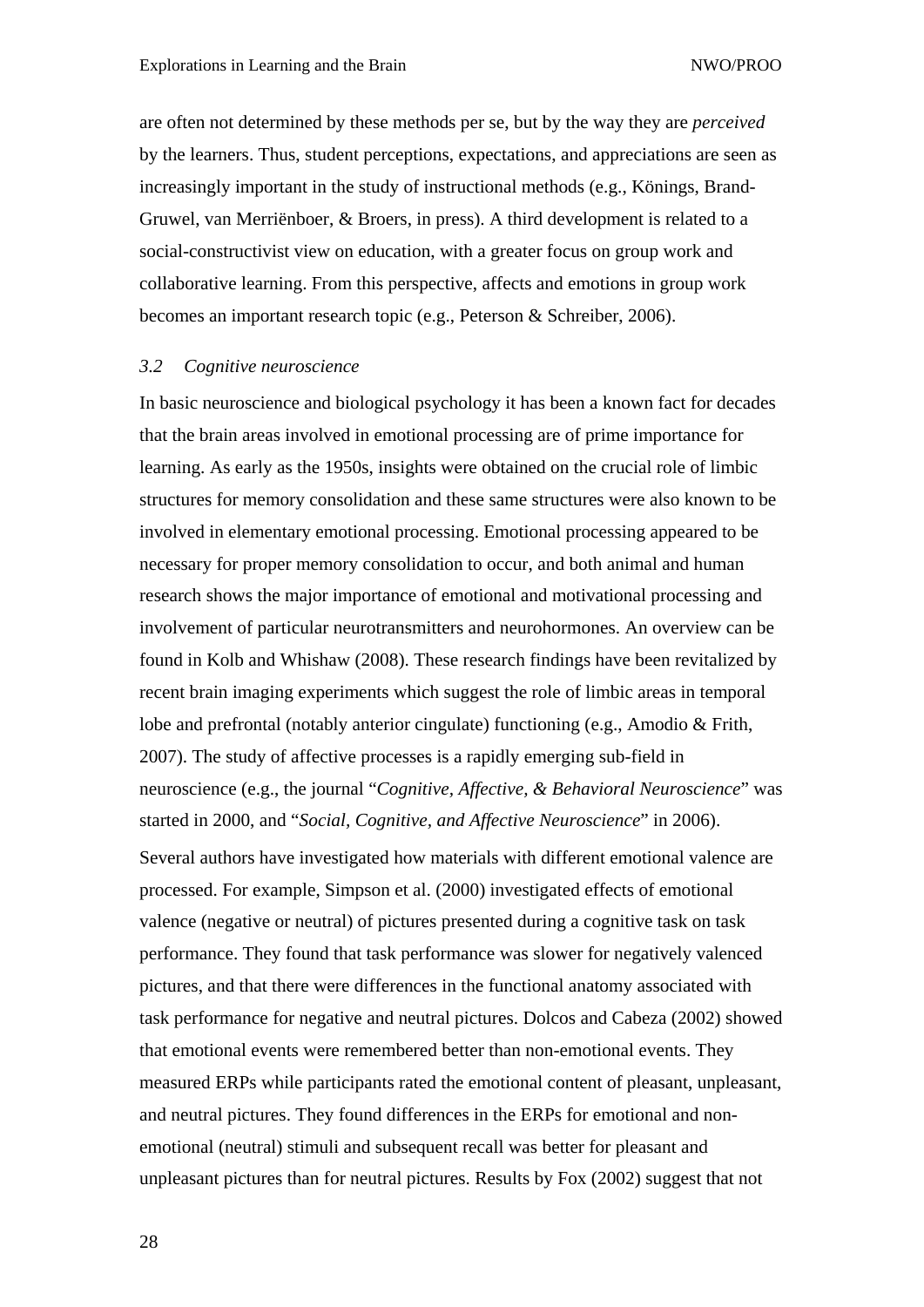only the emotional valence of the stimuli is important for how these are processed, but also the emotionality of the individual engaged in the task. She found that participants with high levels of trait anxiety showed an attention bias towards fearful faces. Locke and Braver (2008) studied what changes in brain activity are associated with changes in motivational state. Participants performed a task under three motivational conditions (reward-incentive, penalty-incentive, and baseline). The fMRI data indicated that reward was associated with activation increase in a right-lateralized network including parietal and prefrontal cortex. Interestingly, they also took personality measures and showed that individual differences in activation were related to motivation-related personality variables. Their results suggest that changes in motivational state may modulate performance through sustained activity in cognitive control regions and that the effect of incentives may be affected by the personalities of the participants.

Another study from neuroscience that emphasizes the importance of emotion is the study by Immordino-Yang and Damasio (2007). Based on evidence from braindamaged patients, they suggest that emotion-related processes are also required for transfer of skills and knowledge from school to real-world environments. That is, patients whose cognitive skills were intact, but whose emotional responses were damaged (i.e., they had problems with social emotions, such as compassion, embarrassment, and guilt), were no longer able to select the most appropriate response in social situations based on their past experience, and were no longer able to learn from feedback, i.e. 'emotional repercussions', on their behaviour. This is taken by the authors as an indication that even though their logic and knowledge was intact "their reasoning was flawed because the emotions and social considerations that underlie good reasoning were compromised" (p. 5). The authors suggest based on findings with these and other patients that emotional processes may underlie rational decision making and learning.

In addition, there is a strong link between social cognition (see Section [2.7\)](#page-29-1) and emotional processes. Social stimuli function as emotional barometers for the immediate environment and are the catalysts for many emotional reactions (which have inherent value for relationships and survival). Norris, Chen, Zhu, Small, and Cacioppo (2004) conducted a study to test the hypotheses that the neural mechanisms underlying social and emotional information processing could be interconnected.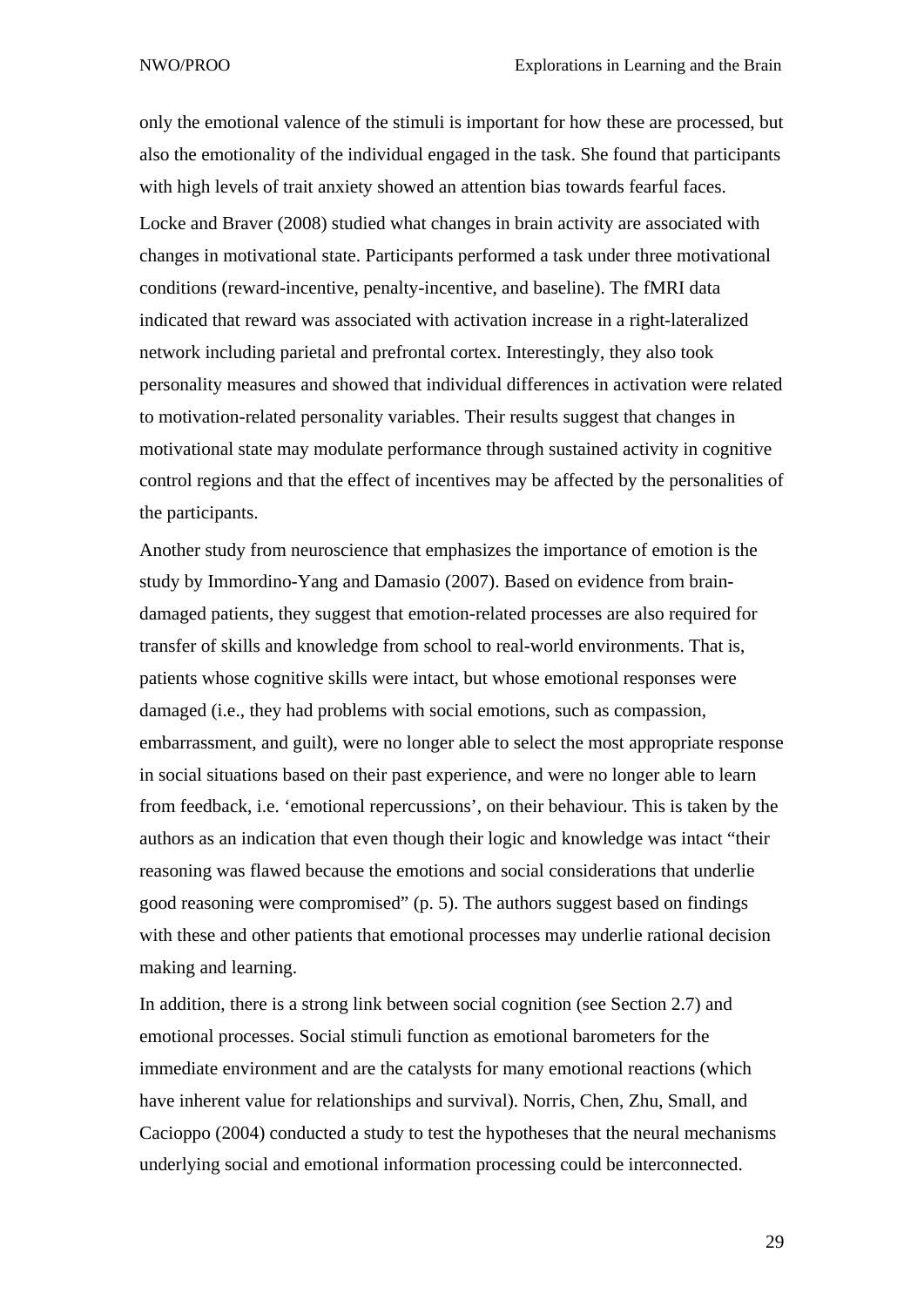<span id="page-35-0"></span>Their study showed that social and emotional processes have both independent and interactive effects on brain activation. Regarding development, as mentioned in the section on social cognition (Section [2.7](#page-29-1)), it has been suggested that the ability to evaluate action programs in terms of emotional and social consequences which are at stake develops in adolescence.

# *3.3 Future directions*

The field of affective neuroscience appears to be booming, and it is universally accepted that social and emotional factors exert a strong influence on learning. Therefore, future joint research in this area could provide important contributions to education and educational research. Similar to statements made in earlier paragraphs, effort should be taken to incorporate insights from educational research and practice into (affective) neuroscience in order to come to new paradigms which can help advance educational science through provision of new experimental models with strong explanatory power.

# **4 (Second) language learning and literacy**

Literacy is incredibly complex, and a full report on the links between neuroscience and language instruction would be an undertaking all on its own. In this report we therefore focus on a number of focal questions: What is the neurological basis of development of literacy? Can cognitive neuroscience help to distinguish between competing models discussed in educational research? What is the role of age of acquisition in second language (L2) learning? Does early L2 learning have a negative impact on acquisition of literacy in the native language? Can late L2 learners process an L2 in a native-like way? First, we give a brief overview of educational research developments in these areas, followed by an overview of neurocognitive contributions.

# *4.1 Education*

# 4.1.1 Development of first language literacy

According to the *2000 National Reading Panel Report: Teaching Children to Read*, reading development is comprised of five essential component skills which build on each other successively; the alphabetic principle, phonemic awareness, oral reading fluency, vocabulary and comprehension (Paris, 2005). The alphabetic principle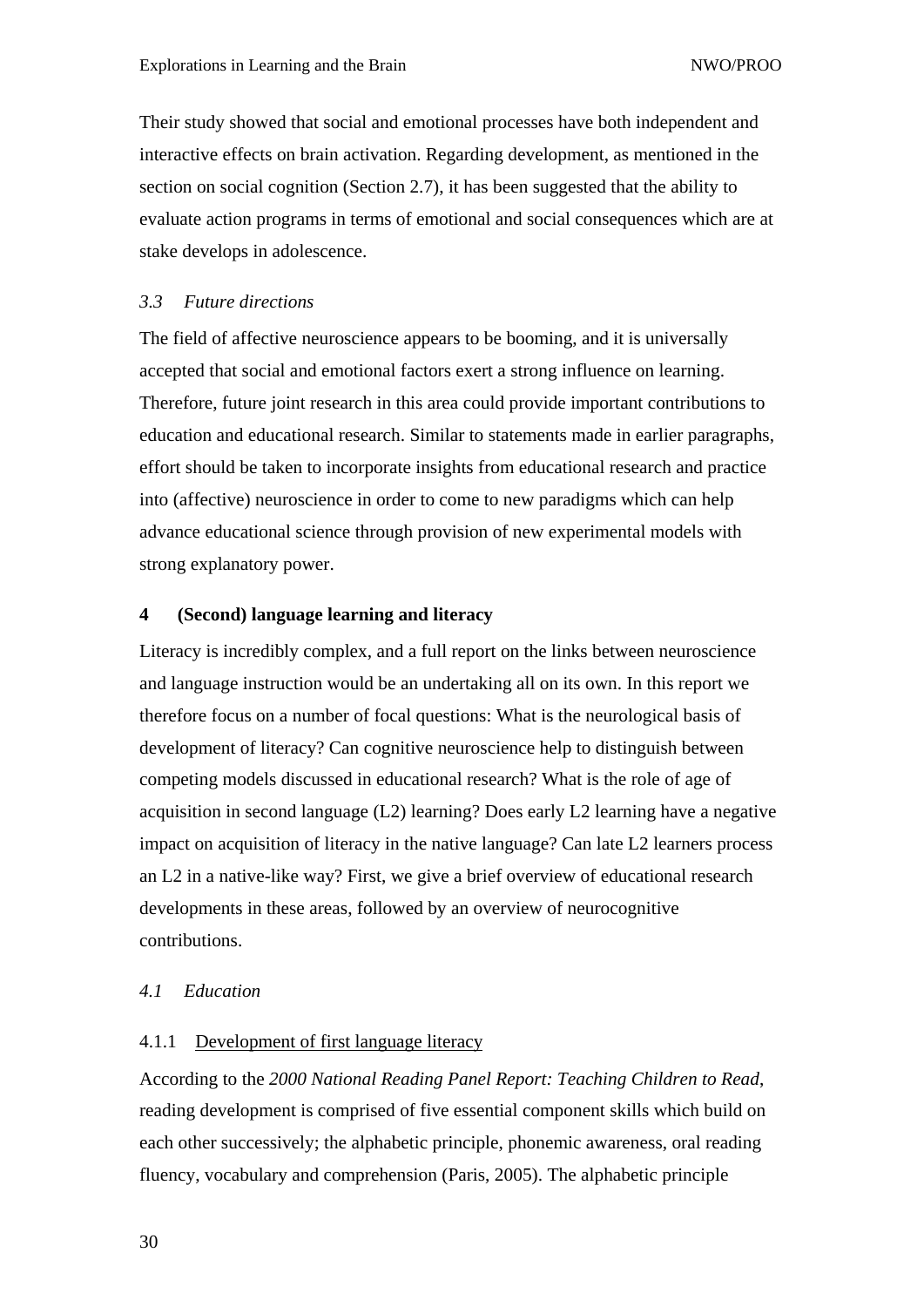pertains to the ability to associate phonemes (sounds) to letters and to use these phonemes to read words. Phonemic awareness is the learning of specific phonic units of language including vowels, consonants, and consonant digraphs and their corresponding sounds (Ehri, Nunes, Stahl, & Willows, 2001). Oral reading fluency is considered to follow these prerequisite component skills. In the oral reading fluency stage, the practice of reading becomes automatised which frees up working memory for the final two component skills of vocabulary development and comprehension. Although general consensus exists with regard to this developmental trajectory, as evidenced by national policies formed by reports such as the *2000 National Reading Panel*, there is some controversy with regard to the developmental order and the importance of decoding skills (alphabetic principle and phoneme awareness) over comprehension (Calfee & Norman, 1998). This controversy is mainly found in instructional design approaches to reading such as exemplified in the phonics over whole language debates.

In the literature on visual word recognition (i.e., reading a single word), two types of models are prominent: dual-route models (e.g., Coltheart, Curtis, Atkins, & Haller, 1993; Coltheart, Rastle, Perry, Langdon, & Zeigler, 2001) and models emphasizing the importance of phonological processing (e.g., Frost, 1998; Stone, Vanhoy, & Van Orden, 1997). In short, dual-route models propose two distinct routes for reading. One route can be described as direct access from the written word to the mental lexicon which contains the word's meaning and pronunciation. The second route is indirect, in the sense that it requires converting letters to sounds (i.e., graphemes to phonemes) in order to access the word in the mental lexicon. Dual route models propose that beginning readers use the indirect route, in which they (slowly) sound out words, but as reading ability progresses, the direct route will be used more and more frequently. Such models propose that experienced readers would only use the indirect route for reading infrequent words or non-words because the direct route is seen as quicker and more efficient. An increasing number of researchers dispute dual route models in favour of a strong phonological theory of reading, in which phonological processing is mandatory, early, and rapid (e.g., Frost, 1998; Stone et al., 1997).

The controversies with regard to the developmental order in which component skills should be taught, and the importance of comprehension are referred to as "the reading wars" within the literature on instructional designs that promote literacy. They centre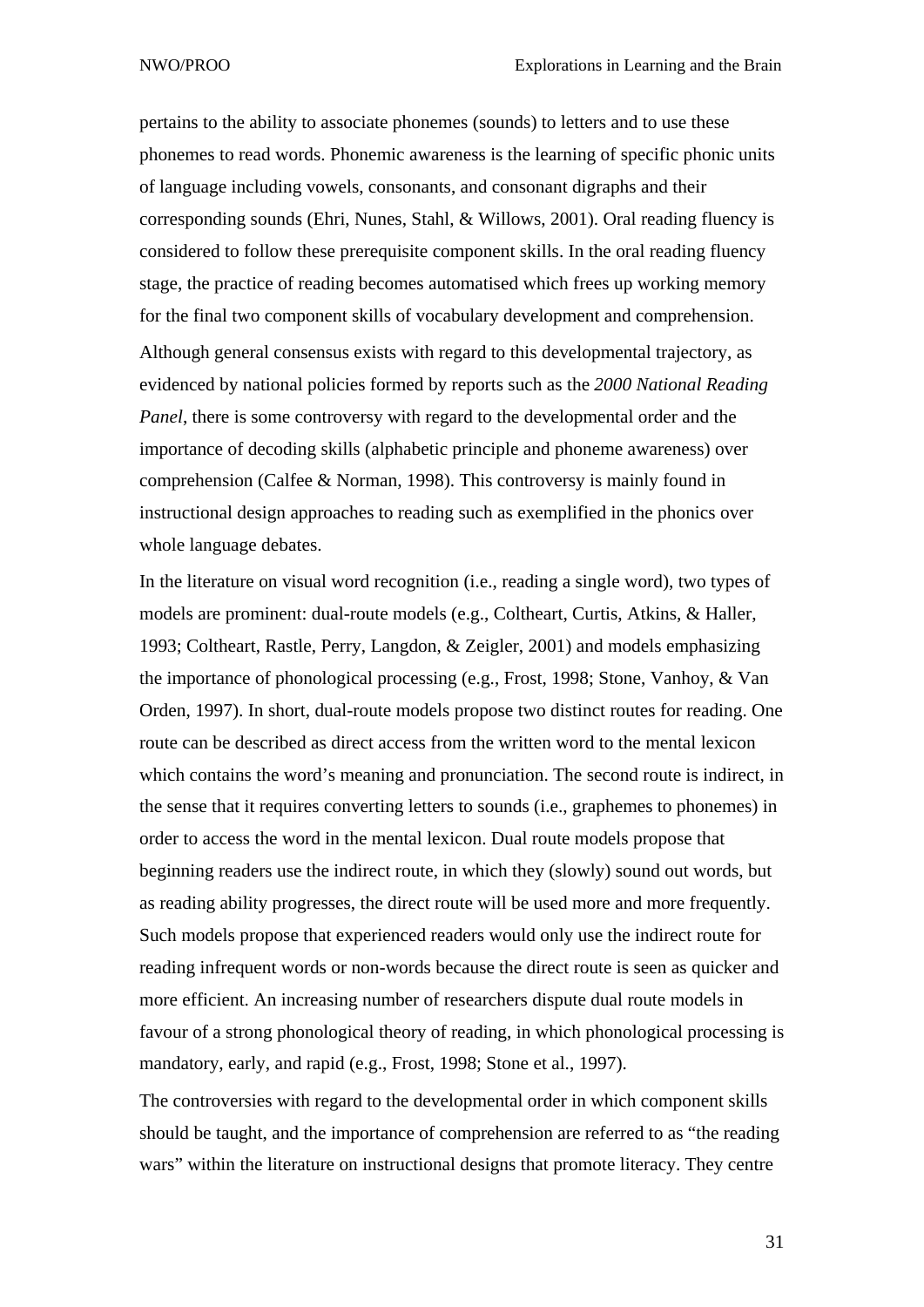on debates about the phonemic awareness perspective over a whole language comprehension oriented perspective.

Two meta-analysis studies compared these two approaches: Ehri et al. (2001) and Jeynes and Littell (2000). Phonemic awareness instruction, also known as the phonics approach, emphasizes teaching the alphabetic code needed for literacy of written language. Ehri et al. (2001) define this approach as one which incorporates a planned set of phonic elements including correspondence between consonant letters and sounds, vowel and consonant diagraphs (oi, ea, sh, th), and blends of larger sub units in words, such as "op" in the word stop (p. 394). In contrast, whole language emphasizes "(1) whole pieces of literature and functional language as opposed to abridgments, adaptations, or segmented texts; (2) individual students' choice as opposed to teacher-sponsored, whole-class assignments; and (3) integrated language experiences as opposed to direct instruction in isolated skill sequences" (Jeynes & Littell, 2000, p.21). These two meta-analysis studies (Ehri et al., 2001; Jeynes  $\&$ Littell, 2000), one focusing on phonics research, and the other looking at the effectiveness of whole language approaches are suggestive of the dichotomy which is apparent in the literature.

Calfee and Norman (1998) sum up attempts to resolve the question of which approach is more effective in the classroom and conclude that "The outcome of these investigations seemed clear-cut: (1) Teacher-led direct phonic programs produce (slightly) higher scores on decoding measures at the end of the first grade but (2) variability between teachers within programs was substantial, (3) many students did poorly under all programs, and (4) the initial advantages washed out by the end of third grade" (Calfee & Norman, 1998, p. 243).

Results from both Ehri et al.'s (2001) and Jeynes and Littell's (2000) meta-analyses suggest that phonics instruction has particularly strong effects on low and middle socioeconomic status (SES) readers. Ehri et al.'s 2001 meta-analysis also found that phonics instruction was particularly beneficial to early readers and readers with reading disabilities, in addition to being more effective than whole-language or other (control group) forms of instruction. They conclude, however, with the speculation that the effectiveness of whole language instruction could be enhanced if it were "enriched" with systematic phonics.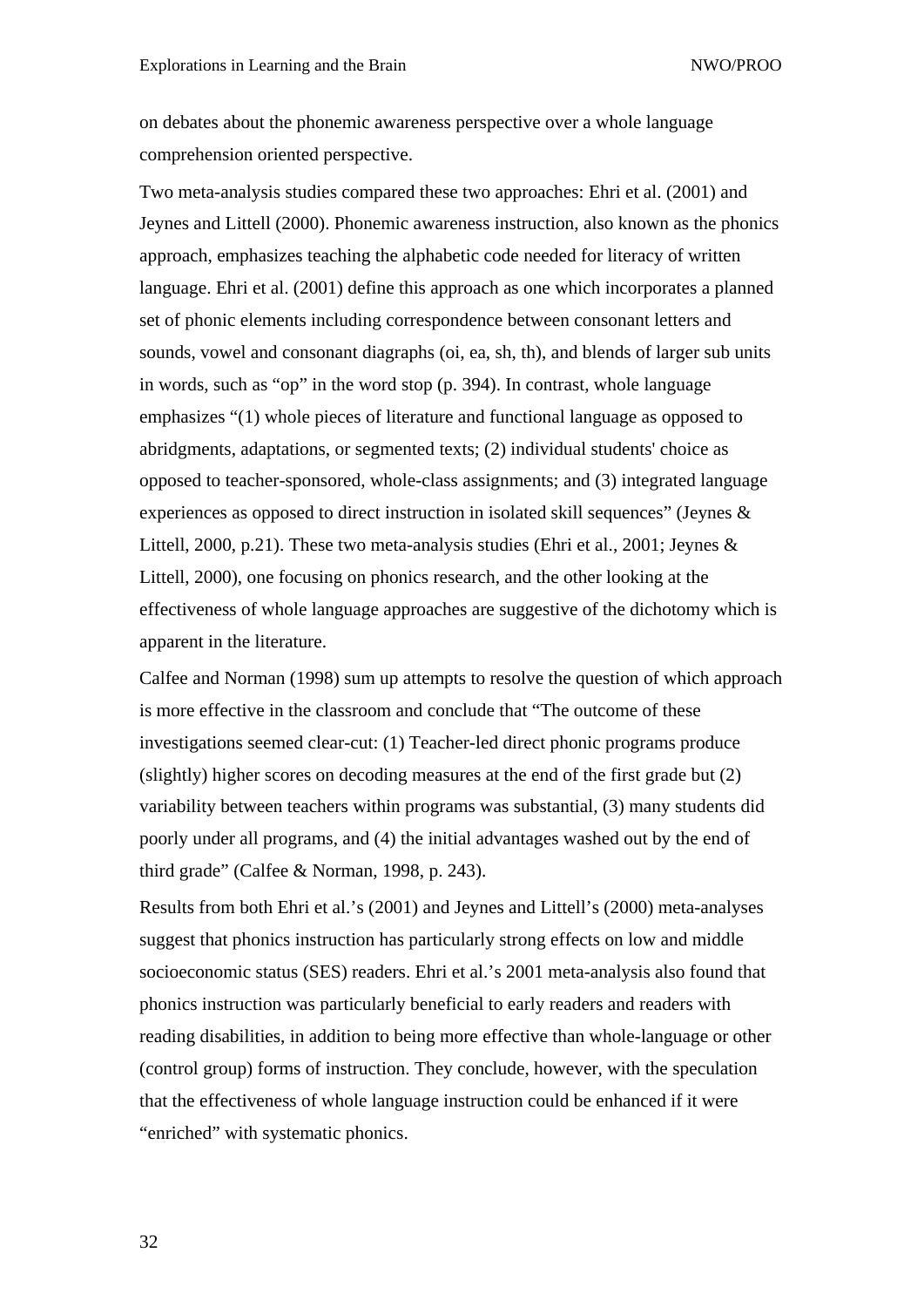Children's SES is only one of the many factors that may influence the development of literacy and instructional approaches to literacy. Another important factor is the orthographic complexity of the language, which is thought to impact which reading strategies are employed and how quickly or easily literacy develops. The extent to which a language is orthographically complex relates to how a language is structured at a "grain-size" (e.g., Ziegler, Perry, Jacobs, & Braun, 2001) from decoding single sounds (t), to mixed sounds (th), to whole syllables and whole words (Kanji). Zeigler and Goswami (2006) argue that inconsistency in the symbol-to-sound mapping impacts literacy development. If a language is inconsistent in its pronunciations or has multiple pronunciations it may be more challenging to learn. Zeigler and Goswami (2006) cite cross-language reading comparison research conducted by the *European Concerted Action on Learning Disorders as a Barrier to Human Development*. Fourteen European Union countries participated in assessments of children's reading with word and non-word tests. A striking finding was that children who were acquiring reading in orthographically consistent languages (Greek, Finnish, German, Italian, Spanish) were close to ceiling in both word and non-word reading by the middle of the first grade. Danish (71% correct), Portuguese (73% correct) and French (79% correct) children showed somewhat reduced levels of recoding accuracy, which is in line with a lower orthographic consistency of these languages. In contrast, English speaking children performed extremely poorly (34% correct).

This characteristic of language's impact on literacy development is related, according to Zeigler and Goswami (2006) to a cross-language theory of reading – the orthographic depth hypothesis (ODH) (Frost, Katz, & Bentin, 1987; Katz & Frost, 1992). This hypothesis states that "different psycholinguistic units develop in response to differences in orthography". Furthermore, the ODH suggests that readers adapt their reliance on the 'orthographic' (whole word recognition) or 'phonological' (recoding) route, depending on the orthographic depth of their language. In a consistent orthography, readers rely more on the 'phonological' or nonlexical route, because mapping between two letters and sounds is relatively direct and unambiguous. In an inconsistent orthography, readers rely less on the phonological route and to a greater extent on the lexical or 'orthographic' route (Zeigler & Goswami, 2006. p. 434). It should be noted that ODH is based on a dual-route model of word recognition (Coltheart et al., 2001) and, as discussed above, an increasing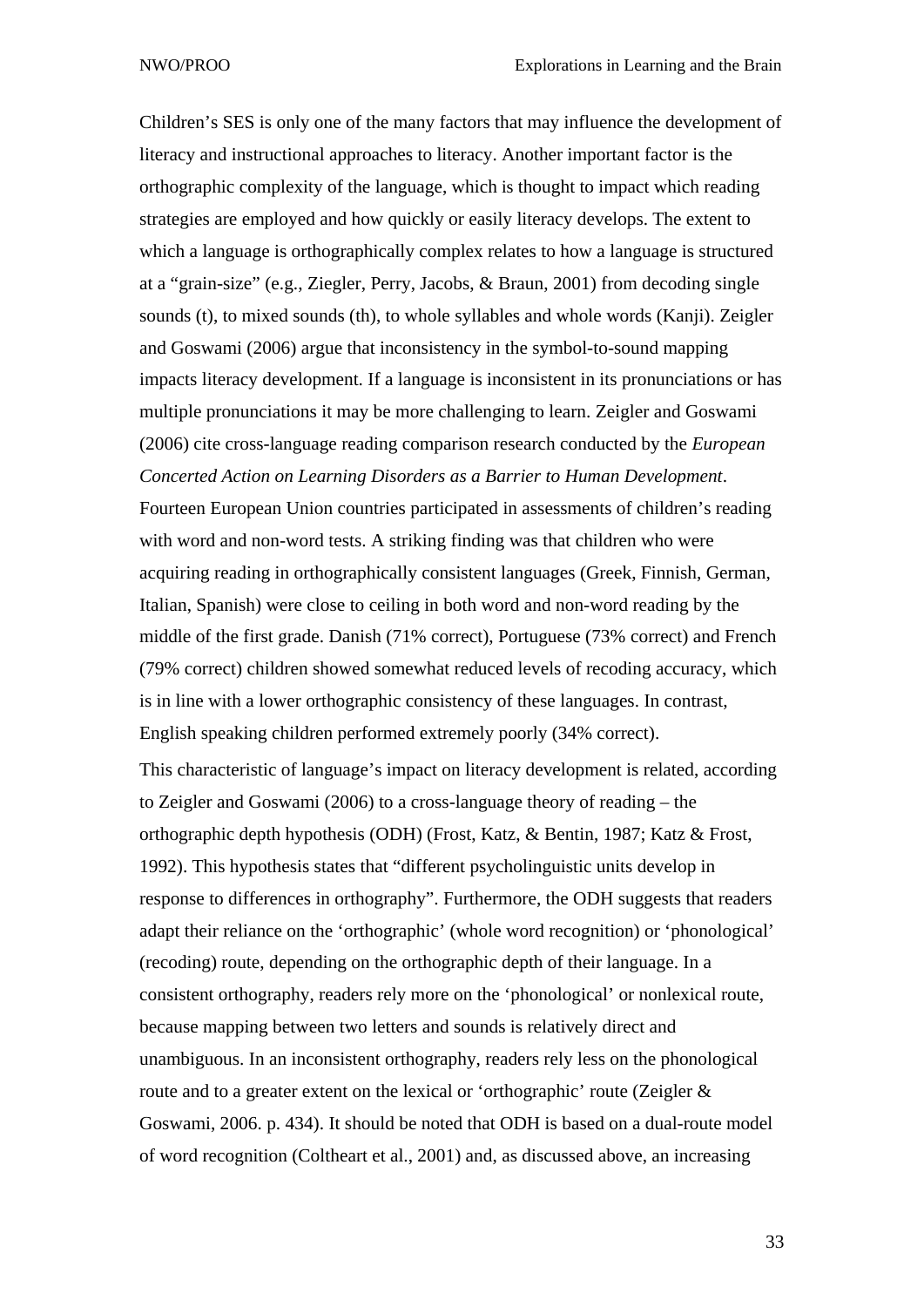number of researchers dispute dual route models in favour of a strong phonological theory of reading (e.g., Manis, Seidenberg, Doi, McBride-Chang, & Petersen, 1996; Pennington, 1999).

## 4.1.2 Second language learning

When thinking about language learning and literacy it is important to keep in mind that the world's language system is rapidly changing because of demographic trends, new technologies, and international communication (Graddol, 2004). One of the consequences is that the majority of present and future generations of children will learn more than one language. This is certainly true in the Netherlands, where an increasing number of children are exposed to two (or more) languages at an early age. Furthermore, the Dutch curriculum emphasizes the learning of foreign languages, and English, for example, is taught from 5th grade primary school onwards. The international relevance of this issue was underscored in the  $125<sup>th</sup>$  anniversary issue of *Science*, in which the editors compiled a list of the 125 critical questions for the next 25 years. One of these questions pertained to the biological basis of second language  $(L2)$  learning as revealed by the monitoring of brain activity (Kennedy & Norman, 2005). This research question ensued from *Science*'s observation that 'children pick up languages with ease while adults often struggle to learn train station basics in a foreign language (p.93)'.

In regard to second language learning, there seems to be considerable overlap in reading skills in the first and second language (Bernhardt, 2000). Bernhardt's (1991) extensive review of the literature indicates that learning to read in the first and in the second language require similar skills. For example, fluency is related to speed of processing, and phonological processing is key to word recognition in all languages, "even in languages that are non-alphabetic and considered more conceptual in nature" (Bernhardt, 2000, p. 797). An important issue for second-language instruction is the issue of timing. Although children are generally considered to acquire fluency in languages easily, paradoxically, some educational systems hold that exposure to bilingual education too early will impede progress in a first language. Petitto and Dunbar (in press) refer to this as the "hold-back" position. These authors cite two classes of hypotheses with regard to this bilingual paradox; the unitary and differentiated. In the unitary hypothesis, children exposed to two languages are thought to have a fused linguistic representation which becomes differentiated only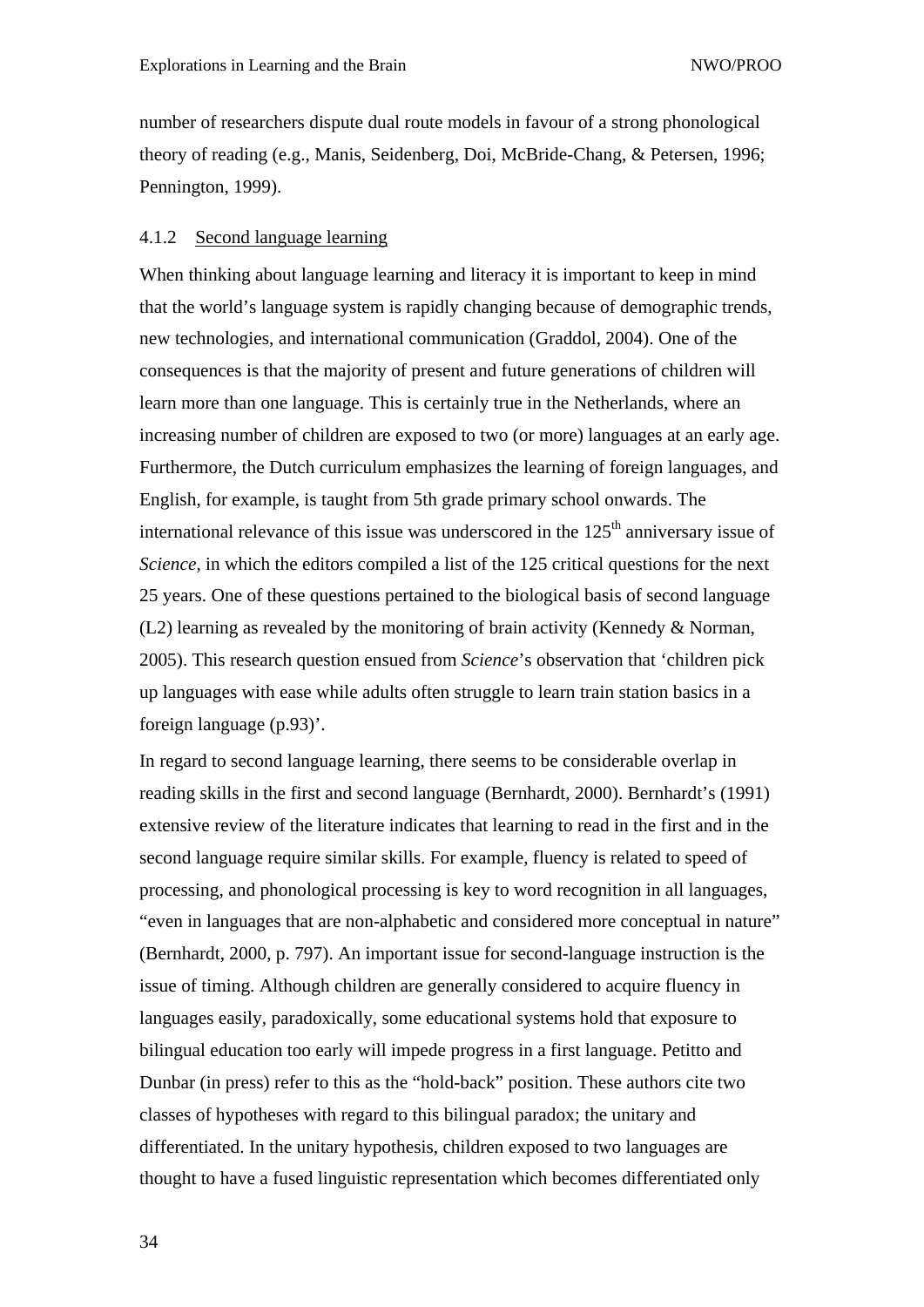after the age of 3 (Redlinger & Park, 1980). In the differentiated position, researchers claim that bilingual children do differentiate between their two languages (Genesee, Nicoladis, & Paradis, 1995).

## *4.2 Cognitive neuroscience*

## 4.2.1 Development of literacy

Cognitive neuroscience research has helped to illuminate some differences between children and adults on reading tasks by investigating brain activation during such tasks (Booth et al., 2000; Gaillard et al., 2000). For example, Booth et al. (2000) showed that both children and adults utilize the left frontal cortex when engaged in silent reading, but that children's fMRI scans showed increased activation patterns during the task in comparison to adults. The study of Gaillard et al. (2000) examined comprehension and found children to have similar activation patterns to adults with regard to temporal and frontal regions of the brain, but increased activation in the inferior occipital and anterior superior temporal areas. Church, Coalson, Lugar, Petersen and Schlaggar (in press) furthered these lines with an fMRI study with children (ages 7–10) and adults (ages 18–32) during high frequency word reading and repetition tasks. Most brain regions showed similar activity across age groups, indicating that children and adults use overlapping mechanisms when processing highfrequency words. However, age group differences were found in a number of posterior regions implicated in adult reading: the left supramarginal gyrus, the left angular gyrus, and bilateral anterior extrastriate cortex. In comparison to children, adults showed decreased activity in the angular and supramarginal gyrus regions, which are hypothesized to play a role in phonology. These results are consistent with an agerelated decreasing reliance on phonological processing. Studies such as these will continue to play an important role in understanding how literacy develops and to serve as a reminder that "brain activation for adults does not necessarily generalize to children" (Berninger & Richards, 2002, p. 145).

Jobard, Crivello and Tzourio-Mazoyer (2003) carried out a meta-analysis with an aim to provide an objective picture of recent neuroimaging studies concerned with cerebral structures underlying word reading. This study, carried out within the framework of the dual route model of reading, revealed that no areas were recruited more by word than pseudoword reading, implying that the first steps of word access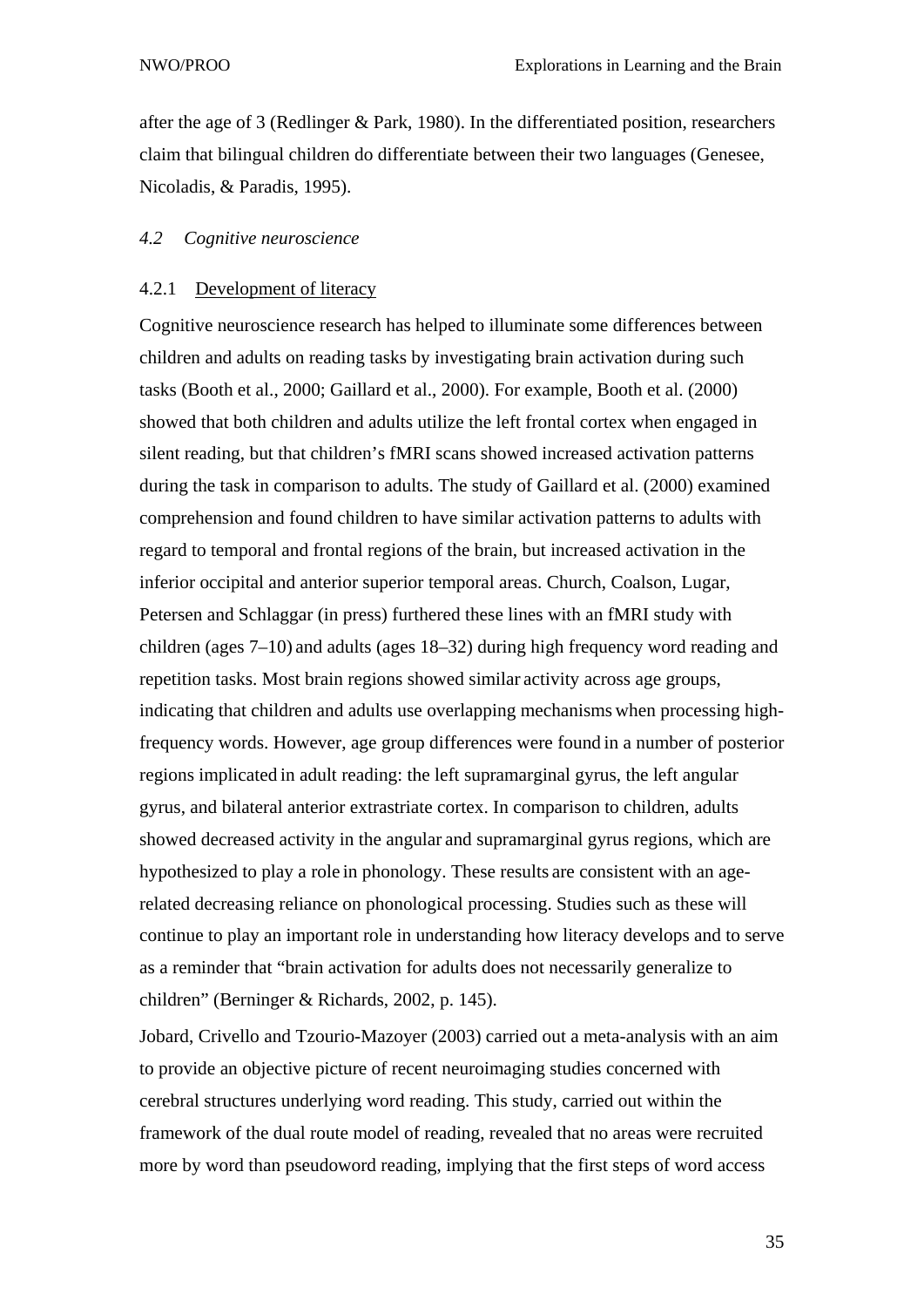may be common to word and word-like stimuli. The anatomical location of this first step in word access appears to be within a left occipitotemporal region (previously referred to as the Visual Word Form Area-VWFA) situated in the ventral route, at the junction between inferior temporal and fusiform gyri. The results of this meta-analysis also indicated the existence of brain regions predominantly involved in each of the two routes proposed by the dual route model. The authors concluded that the indirect route, characterized by graphophonological conversion, seems to rely on left lateralized brain structures such as superior temporal areas, supramarginal gyrus, and the opercular part of the inferior frontal gyrus. The latter two regions appear to reflect a greater working memory load imposed by the indirect route. The direct route is thought to arise from the coactivation of the VWFA and semantic areas, consisting of a basal inferior temporal area, the posterior part of the middle temporal gyrus, and the triangular part of inferior frontal gyrus. The authors concluded that these results confirm the suitability of the dual route framework to account for activations observed in nonpathological subjects while they read. However, their finding that the first step involved in word access which is common to both word and non-word stimuli could also be related to phonological processing and could therefore also be seen as support for the hypothesis that phonological processing is mandatory, early and fast.

Attempts have been made to take a neuroscience perspective on factors which impact literacy. Noble, Tottenham, and Casey (2005) examined neuroscientific evidence for language and reading and attempt to relate it to racial and SES disparities in neurocognitive performance. The authors cite the work of Mezzacappa (2004) which showed that children from higher SES backgrounds generally outperformed lower SES status students with regard to cognitive control (the ability to ignore distraction, allocate attention and hold items in working memory). Noble, Norman and Farah (2005) examined neurocognitive functioning of African American kindergartners from different SES backgrounds using cognitive neuroscience tasks. The authors found that while SES correlated with performance on the test battery as whole, the effects on language and cognitive control systems in particular were quite large. As cited in the above educational research has provided evidence of the impact of SES on the success of literacy instructional approaches such as phonics or whole-language. Researchers in cognitive neuroscience research have also addressed the question of the effect orthographic complexity has on language learning and development.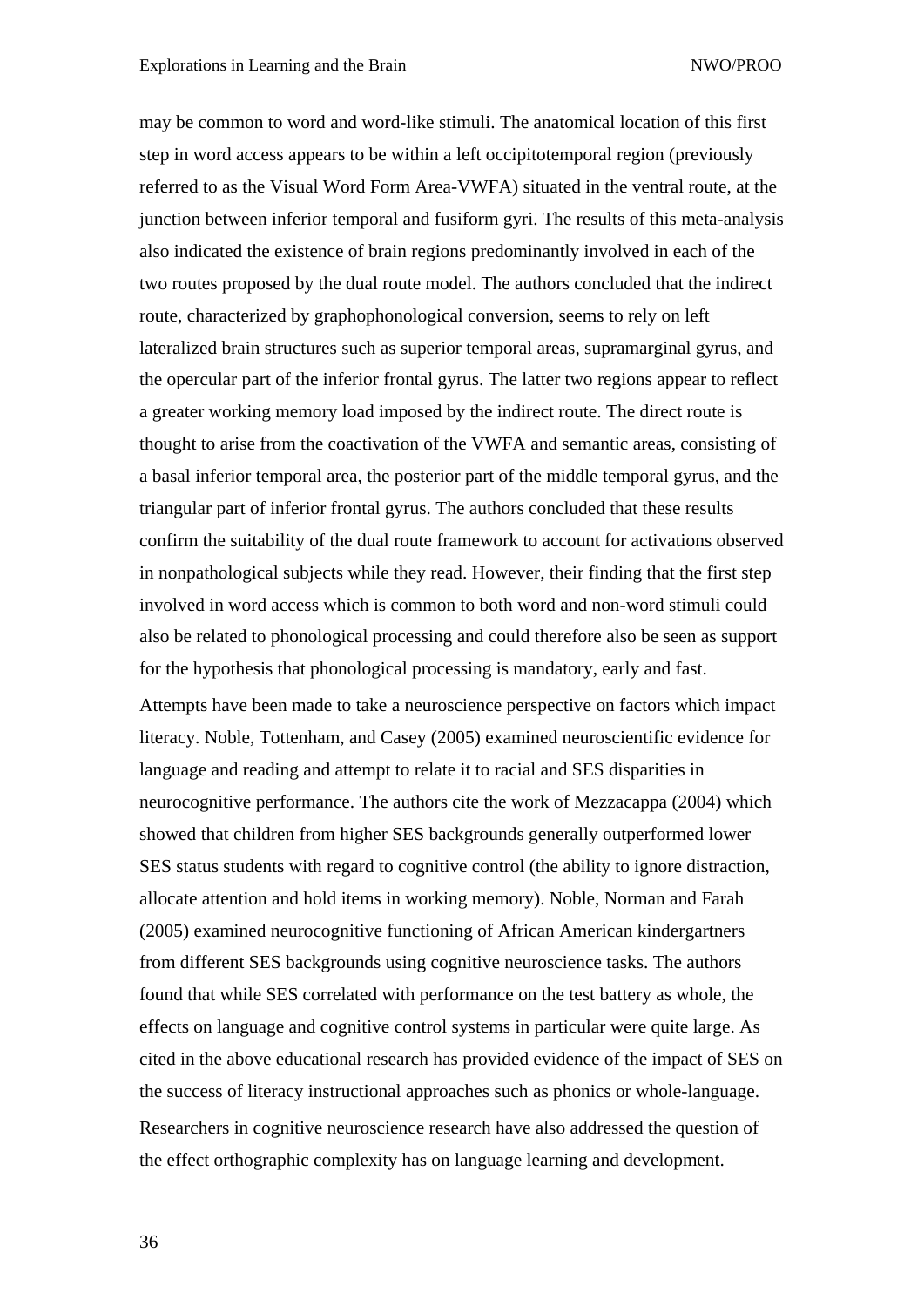Paulesu et al. (Paulesu et al., 2000) for example, compared adult readers of Italian and English. Italian has a consistent orthography, so that readers can consistently convert graphemes into phonemes, whereas English has an inconsistent orthography. Paulesu et al. observed that Italian readers were faster in reading words and non-words than English readers, and different regions in the brain were activated during reading. Italian readers showed greater activation in left superior temporal regions associated with phoneme processing. English readers showed greater activations in the posterior inferior temporal gyrus and anterior inferior frontal gyrus, which are associated with word retrieval during reading.

#### 4.2.2 Second language learning

One of the research lines in the cognitive neuroscience of second language learning is to examine the impact of first language learning on second-language learning. Nakada, Fujii, and Kwee (2001) conducted fMRI research with ten Japanese volunteers, five of which were literate in English, and ten American native English speakers, five of which were literate to the same degree as their Japanese speaking counterparts in Japanese. The results showed that cognitive processes for reading in a second language are neurologically similar to those employed by the first language. They regard this as evidence for the hypothesis that the second language represents a cognitive extension of the first language. Further research with Chinese has shown that similar areas are recruited when Chinese speakers read Kanji and when they read English, leading Tan et al., (2003) to suggest that the neural systems of second language reading are shaped by the native language.

Another line of studies focus specifically on the time course of achieving fluency in the second language and factors that may influence this (for a review, see Van Hell & Tokowicz, in press). An important issue in the acquisition of literacy in a second language is the amount and timing of second language exposure. McLaughlin, Osterhout, and Kim (2004) investigated ERPs during word identification in adult (English-native) learners of French, and observed that these learners discriminated between words and 'pseudowords' (i.e., letter strings following orthographic rules in the language) in their second language after only 14 hours of instruction. Interestingly, when measured with traditional behavioural measures, the learners performed at chance level when making overt word-pseudoword judgments. In an ERP-study on a grammaticality judgment task, Tokowicz and MacWhinney (2005)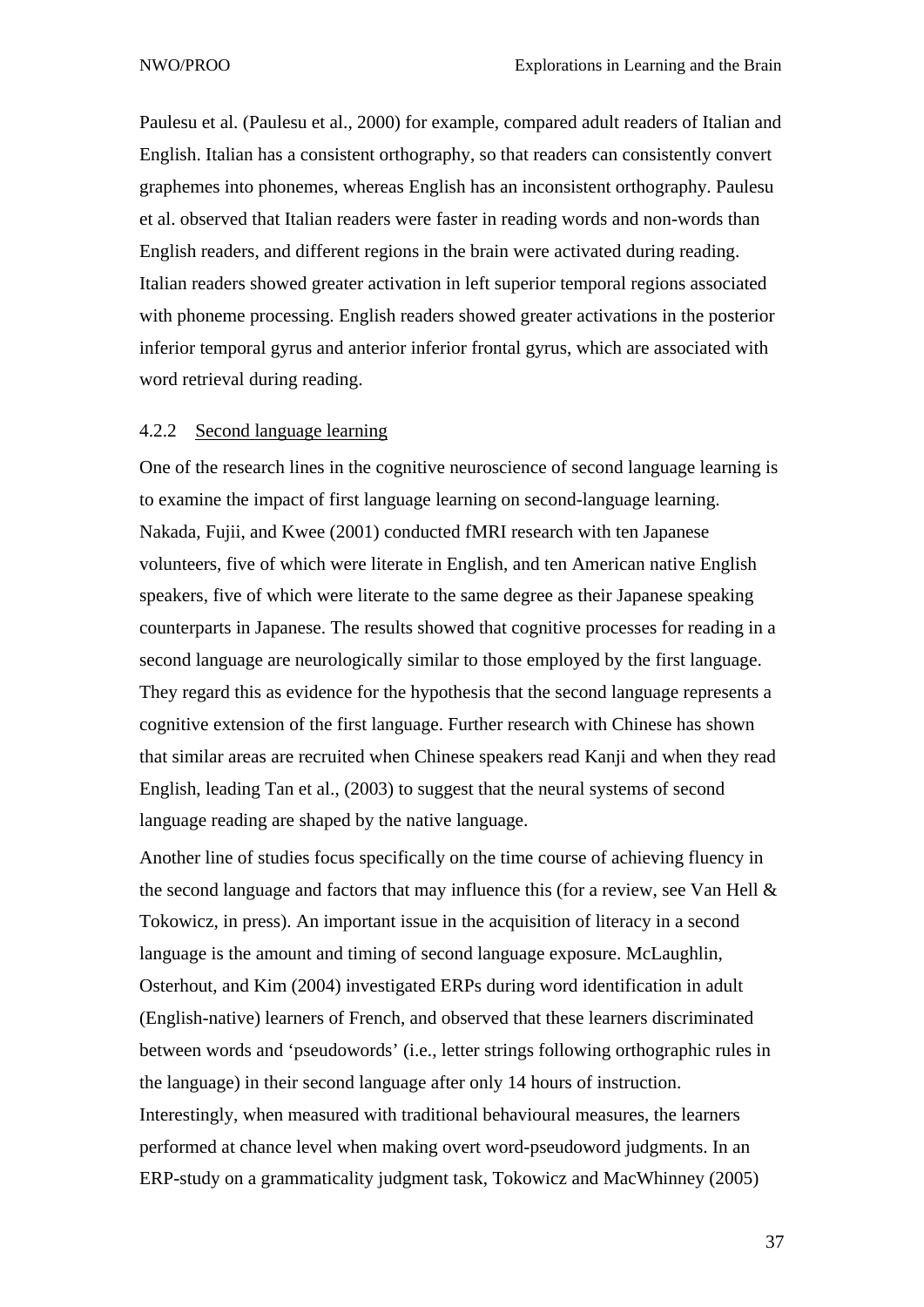found that adult (English-native) novice learners of Spanish were sensitive to violations of grammatical constructions in their second language that are formed similarly in their native language. In contrast, the second-language learners were not sensitive to violations for grammatical constructions that were formed differently in the second and native language.

Studies on the timing of exposure to L2 provide important insights into the age at which a second language optimally develops (Kovelman & Petitto, 2002; Petitto, Kovelman, & Harasymowycz, 2003). Kovelman and Petitto (2002) found that prior to age 5, exposure to two languages is optimal for the development of both languages. They also found that children exposed to new languages after this critical time can achieve a fundamental grammatical basis in the second language within the first year, but only if second language exposure occurs in multiple contexts beyond formal schooling. In subsequent neurocognitive research, Petitto et al. (2004) investigated visual perception, speech recognition as well as native and non-native phonetic perception in infants with Near Infrared Spectroscopy (NIRS). The authors found activations in classical language areas of both bilingual and mono-lingual babies (Petitto & Dunbar, in press). fMRI research with adults exposed to two languages before the age of five show evidence of differences in activations for the two languages in comparison to adults who are exposed later in life. This research provides some evidence for psycholinguistic findings that state that language processing declines if the language is learned after puberty (Kim, Relkin, Lee, & Hirsch, 1997; Petitto et al., 2004; Petitto & Dunbar, in press; Wartenburger et al., 2003). For an extensive review, see Abutalebi, Stefano and Perani (2005) .

## *4.3 Future directions*

Currently cognitive neuroscience aims to refine and explain how the human brain decodes words and sentences in native and second languages. Cognitive neuroscience research potentially provides important insights needed to fine tune theories of the developmental trajectories in language learning and the acquisition of literacy. Cognitive neuroscience may also give support for the hypothesis that a balanced approach between phonics and reading for meaning (whole-language) is a key instructional strategy. Finally, neurocognitive research provides crucial insights into the brain processes involved in the learning of foreign languages, which is of particular importance given the emphasis on the attainment of literacy in foreign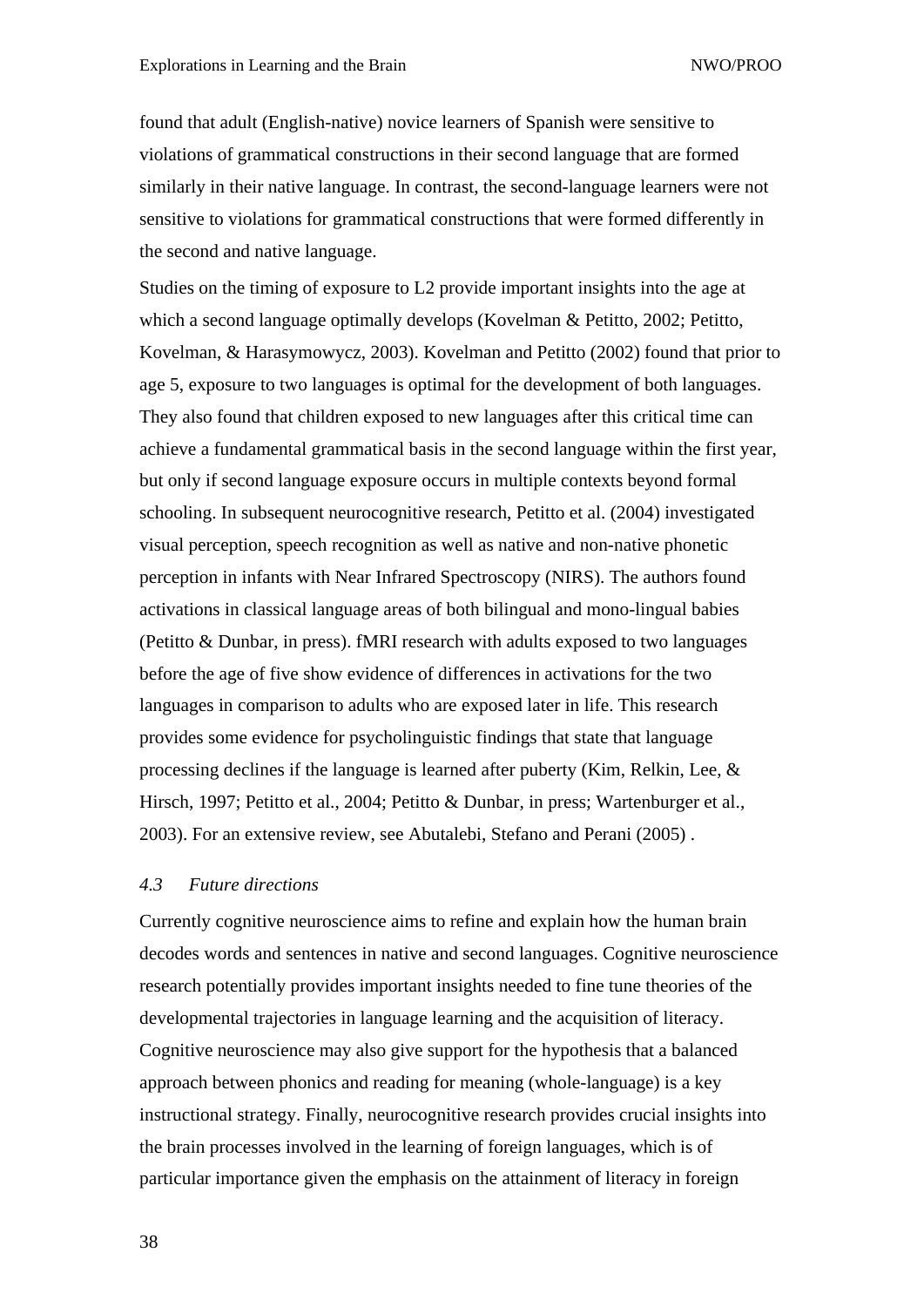languages in the Dutch curriculum, and the neurological implications of exposure to multiple languages at an early age.

## **5 Numeracy and mathematics learning**

Because numeracy, like literacy, results from the interplay of biology and experience it is the natural domain of both cognitive neuroscience and educational science. Although there is no single agreed upon definition, numeracy implies an understanding of the concept of number and the ability to reason quantitatively. As such, it is considered the basis of both simple and complex mathematics.

#### *5.1 Education*

In order to design curricula that help children maximize their innate cognitive capacities, it is necessary to first have a detailed understanding of what those cognitive capacities are. Resent research has shown that numerical abilities, like linguistic abilities, are innate to humans, based on the finding that even infants possess certain numerical abilities. Although studies in the 1980s and 1990s concluded that infants are able to make numerosity discriminations between, for example, two and three dots (Starkey & Cooper, 1980) and to perform simple arithmetic operations, such as  $1 + 1$  (Wynn, 1992) there has been some criticism citing that these studies did not properly control for continuous variables that covaried with numerosity, such as total filled area. Results of more carefully controlled studies show that although infants possess numerical abilities, these abilities appear to be restricted to large numerosity discrimination between, for example, 8 and 16 sounds or dots (Lipton, 2005; Xu & Spelke, 2000). These studies also demonstrate the imprecision of infants' numerosity discrimination, showing that infants are unable to distinguish 8 from 12 sounds or dots (Lipton, 2005; Xu & Spelke, 2000). It has been proposed that there are two different cognitive systems to assess numerosity: One system for the exact representation of small numbers of objects and another system for representing approximate numerosity (Carey, 2001; Feigenson, Dehaene, & Spelke, 2004). The second system, sometimes referred to as the analogue magnitude system, is thought to be activated during symbolic numerical and mathematical operations using Arabic digits or number words (Dehaene, 1996; Dehaene, Dupoux, & Mehler, 1990).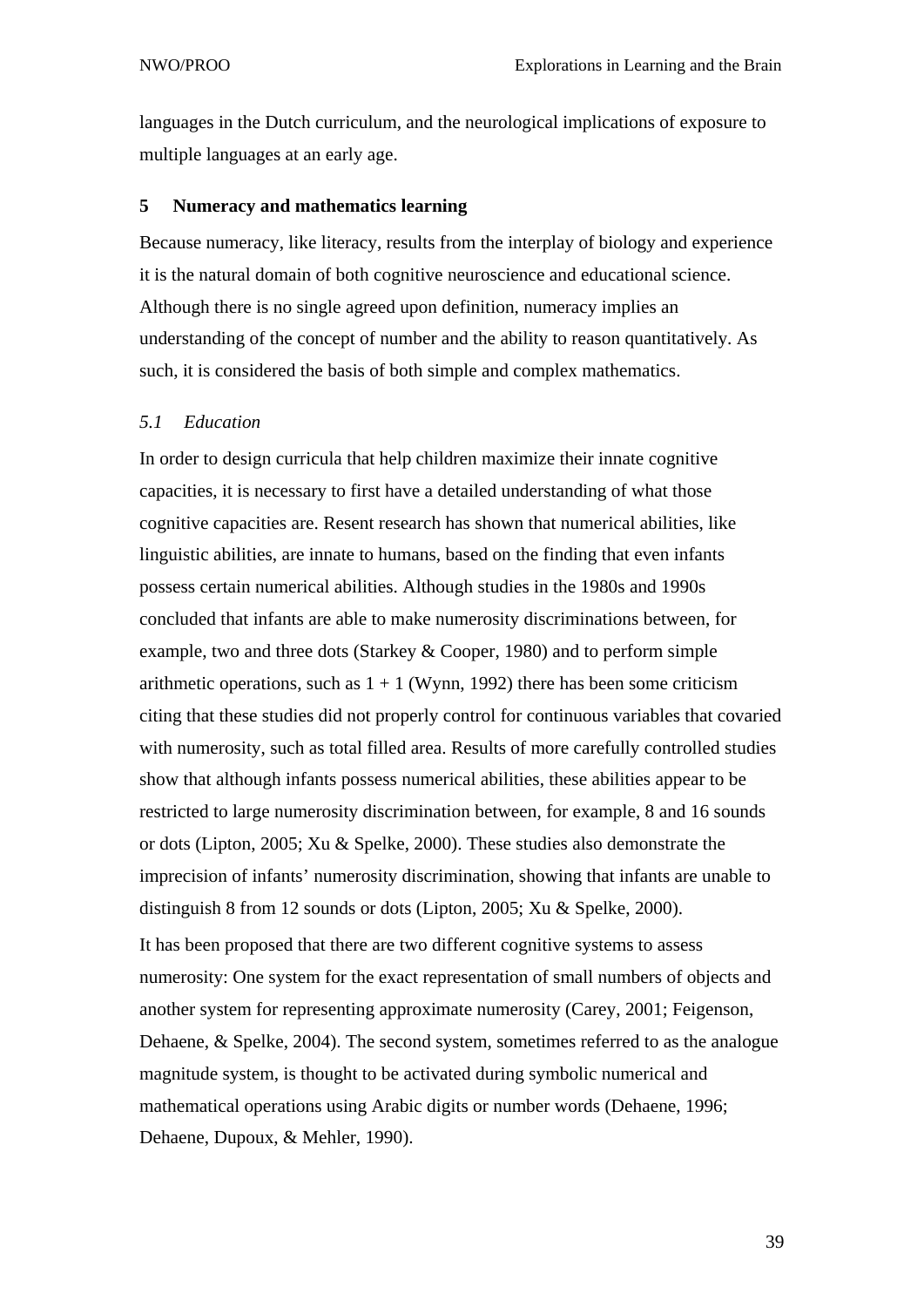In recent decades there has been a shift in many countries from direct instruction, which relies largely on drill and practice, to more realistic mathematics education based on constructionist principles. In the Netherlands, this has taken the form of Realistic Mathematics Education (e.g., Streefland, 1986; Treffers, 1993). However, there is evidence that children with intellectual impairments achieve better results with direct instruction (e.g., Kroesbergen & Van-Luit, 2005). In addition, because realistic mathematics education places more demand on the skills that students with mathematical learning problems may perform more poorly in, such as vocabulary, reading level, and math fact fluency, there is some question as to whether this method is appropriate for these children (Ruijssenaars, van Luit, & van Lieshout, 2004). It should be noted, however, that there are a number of researchers in the Netherlands that advocate the use of realistic mathematics education with children in special education (Boswinkel, Baltussen, Hoogendijk, & Moerlands, 2003). Clearly, more research is needed to resolve this important issue.

# <span id="page-45-0"></span>*5.2 Cognitive neuroscience*

Some progress has been made in the investigation of the neural substrate of mathematical processes. Evidence from both lesion and brain-imaging studies suggest that areas in the parietal cortex of the brain are involved in number processing (Dehaene et al., 2003). Specifically, the horizontal segment of the intraparietal sulcus (HIPS) in both hemispheres is systematically activated during tasks that require access to a semantic representation of magnitude, such as estimation or subtraction. Dehaene and colleagues (2003) suggested that the (bilateral) HIPS might constitute a genetically-defined brain structure for numerical cognition, because of its crucial role in the formation and manipulation of mental magnitude representations and because damage to this area has devastating effects on mathematical abilities. The left angular gyrus (in the parietal lobe), which is part of the language system, is activated during operations such as multiplication that call upon a verbal coding of numbers. In addition, the (bilateral) posterior superior parietal area is associated with visuospatial processing and is thought to be involved in attentional orientation on the mental number line, which implies that this area would be activated during calculations such as subtraction. In addition to these brain areas that appear to be directly involved in numerical cognition, a number of studies have cited the importance of such cognitive processes as executive functions (Mazzocco & Kover, 2007) and working memory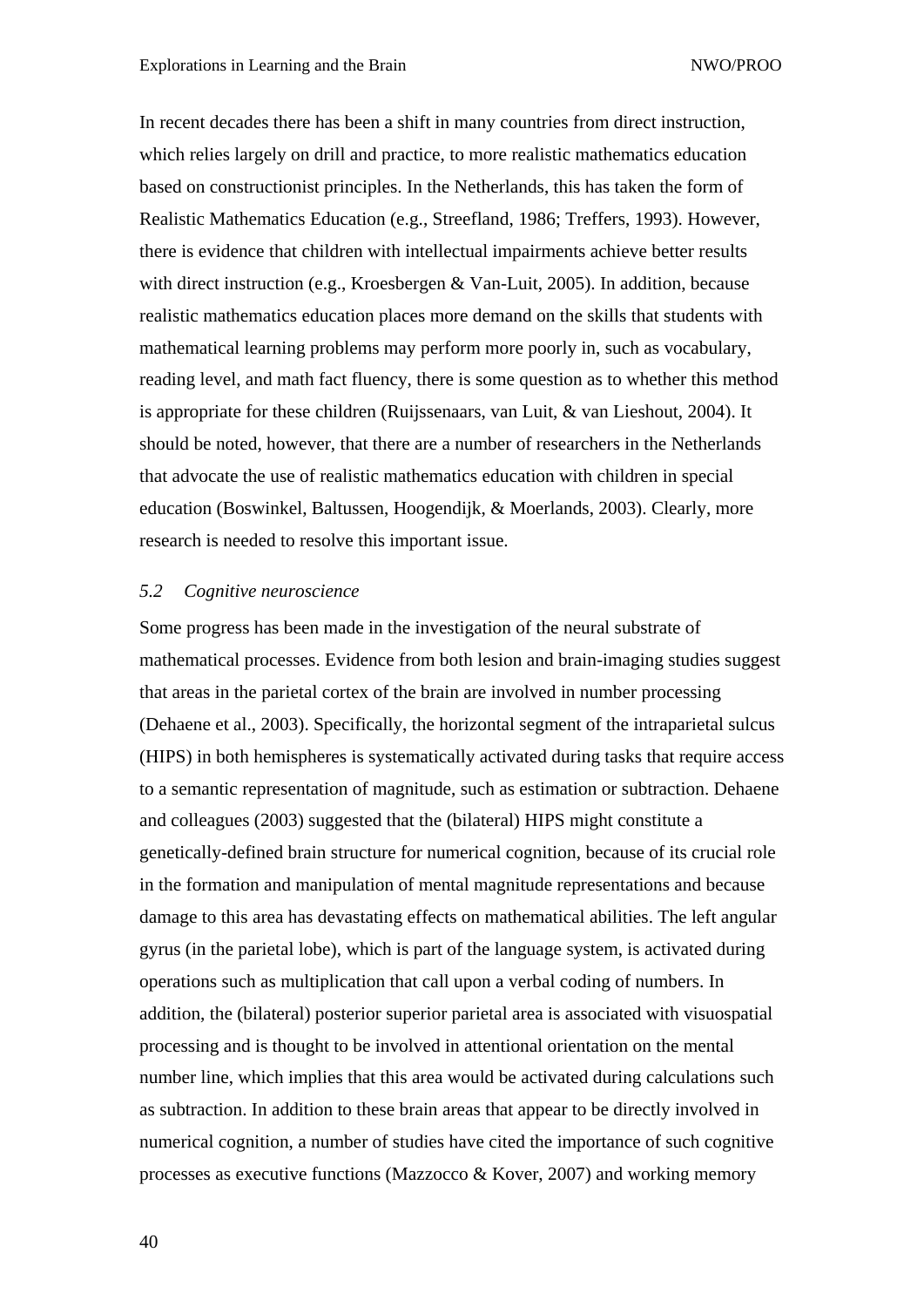(Adams & Hitch, 1997) in mathematics. Whereas executive functions are associated with both prefrontal and posterior (mainly parietal) regions (Collette, Hogge, Salmon, & Van der Linden, 2006), working memory has been associated with a dynamic fronto-parietal network ((D'Esposito, Postle, Jonides, & Smith, 1999). An understanding of the neural substrate involved in numerical cognition can contribute to an understanding of the effects of training and instruction. Ischebeck and colleagues (Ischebeck et al., 2006) showed that training with either multiplication or subtraction led to decreases in activation in inferior frontal areas, indicating that training reduces demand on working memory and executive control. Training in multiplication also led to a shift in activation to the left angular gyrus, suggesting that training caused a shift in strategy from calculation to more automatic retrieval.

#### *5.3 Future directions*

A more thorough understanding of the development of mathematical abilities from a cognitive neuroscience perspective has the potential to facilitate the design of research paradigms in educational research. For example, some children with mathematical learning difficulties seem to make use of immature and inefficient strategies (Geary, 1994). Such strategies can be considered inefficient in the sense that they place greater demands on cognitive processes such as working memory. However, strategy use is commonly determined by verbal or written reports from the children themselves and there is reason to believe that such reports may not accurately reflect strategy use (Kirk & Ashcraft, 2001). The possibility exists that brain imaging could be used as an objective measure that combined with more qualitative data could give indications of strategy use, facilitating research into the effectiveness of strategy and the effects of strategy training. Such a line of research may help answer the question of the effectiveness of realistic versus direct mathematics instruction, particularly for children with limited intelligence and / or specific cognitive impairments. The degree to which specific tasks place demands upon brain areas that mediate not only mental calculation, but also such functions as working memory and executive function could be assessed with brain imaging techniques in both unimpaired children and in clinical groups.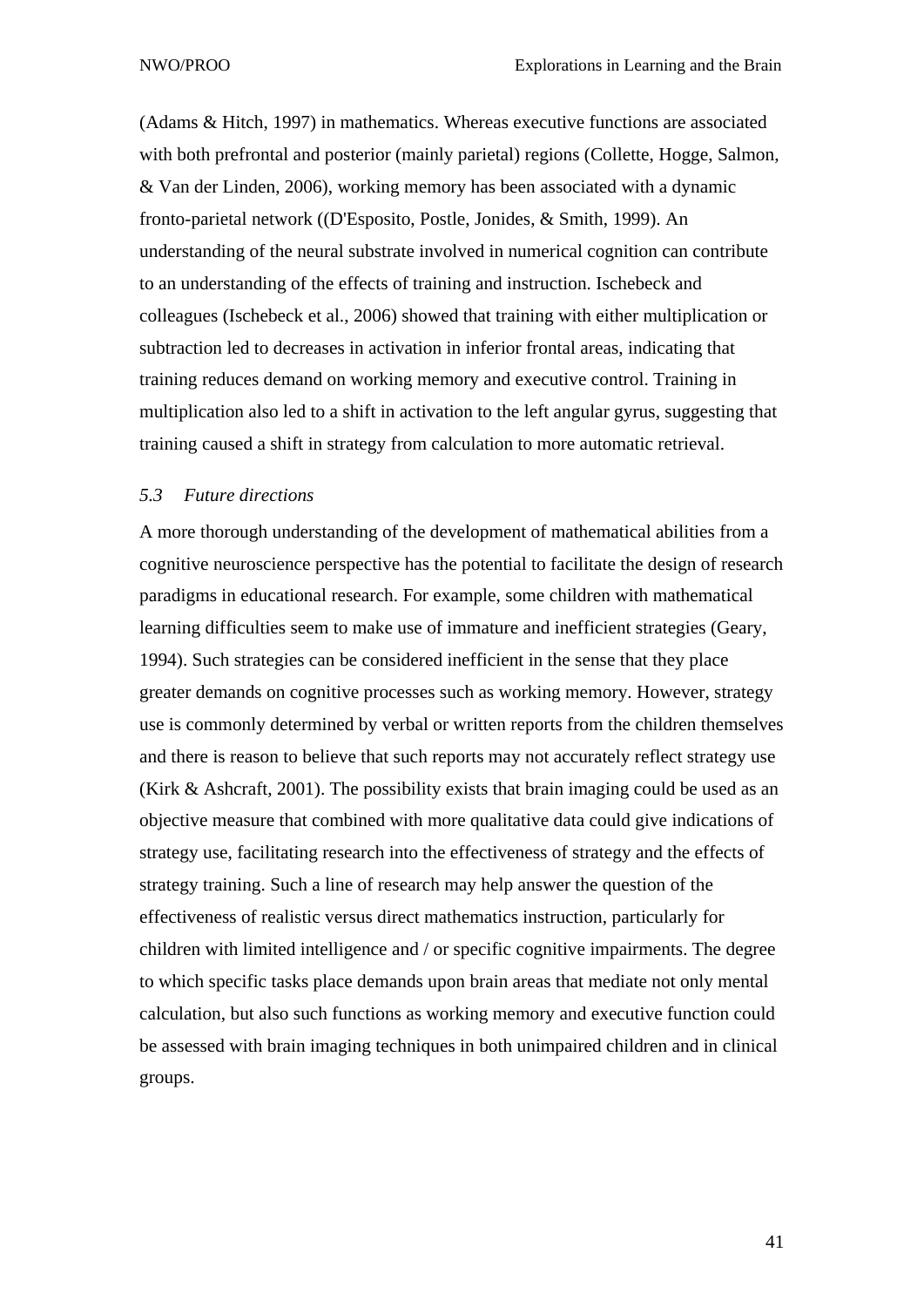## **6 Learning problems**

# *6.1 Dyslexia*

Many children experience difficulty learning to read although they receive sufficient reading instruction. Reading difficulties that do not result from global intellectual deficits or a chronic problem of motivation are termed dyslexia. Quantifying the (world wide) prevalence of dyslexia would require a universally accepted definition and screening process, both of which are lacking. However, estimates range from 2% to 10% of the population, with higher rates found in languages with a deep orthography. Both within the fields of neuropsychology and cognitive (neuro)science there is considerable knowledge on dyslexia. The present report focuses on some issues which are particularly relevant for education. The reader is referred to recent reviews and reports for more in-depth evaluation such as the OECD report (2007) and a paper by Goswami in Nature Reviews Neuroscience (2006).

# 6.1.1 Education

A number of types of dyslexia have been distinguished; including surface dyslexia, phonological dyslexia, and deep dyslexia (Pennington, 1999). Children with surface dyslexia read as beginning readers do; they break even frequent words into their syllabic constituents and have particular difficulty reading irregular words correctly. These children seem to make use of the assembly of phonology without being able to address the word's phonological structure from the mental lexicon (Coltheart, Masterson, Byng, Prior, & Riddoch, 1983; Shallice, Warrington, & McCarthy, 1983). Children with phonological dyslexia, however, can read familiar words but their reading of novel words or pseudowords is severely impaired (Funnell, 1983). Deep dyslexic readers make semantic errors consisting of mispronunciations that, rather than being phonologically related to the printed word, are semantically related (e.g., *flower* and *rose*). This seems to suggest that deep dyslexic readers bypass the word's phonological structure and, albeit sometimes inefficiently, access meaning directly from print (Marshall & Newcombe, 1981).

Some authors (Coltheart et al., 1993; Coltheart & Rastle, 1994) have interpreted these different types of reading difficulty as support for a dual route model of printed word recognition. Children with surface dyslexia would be seen as having a deficit in the direct route, which implies that they must use the slower indirect route of mapping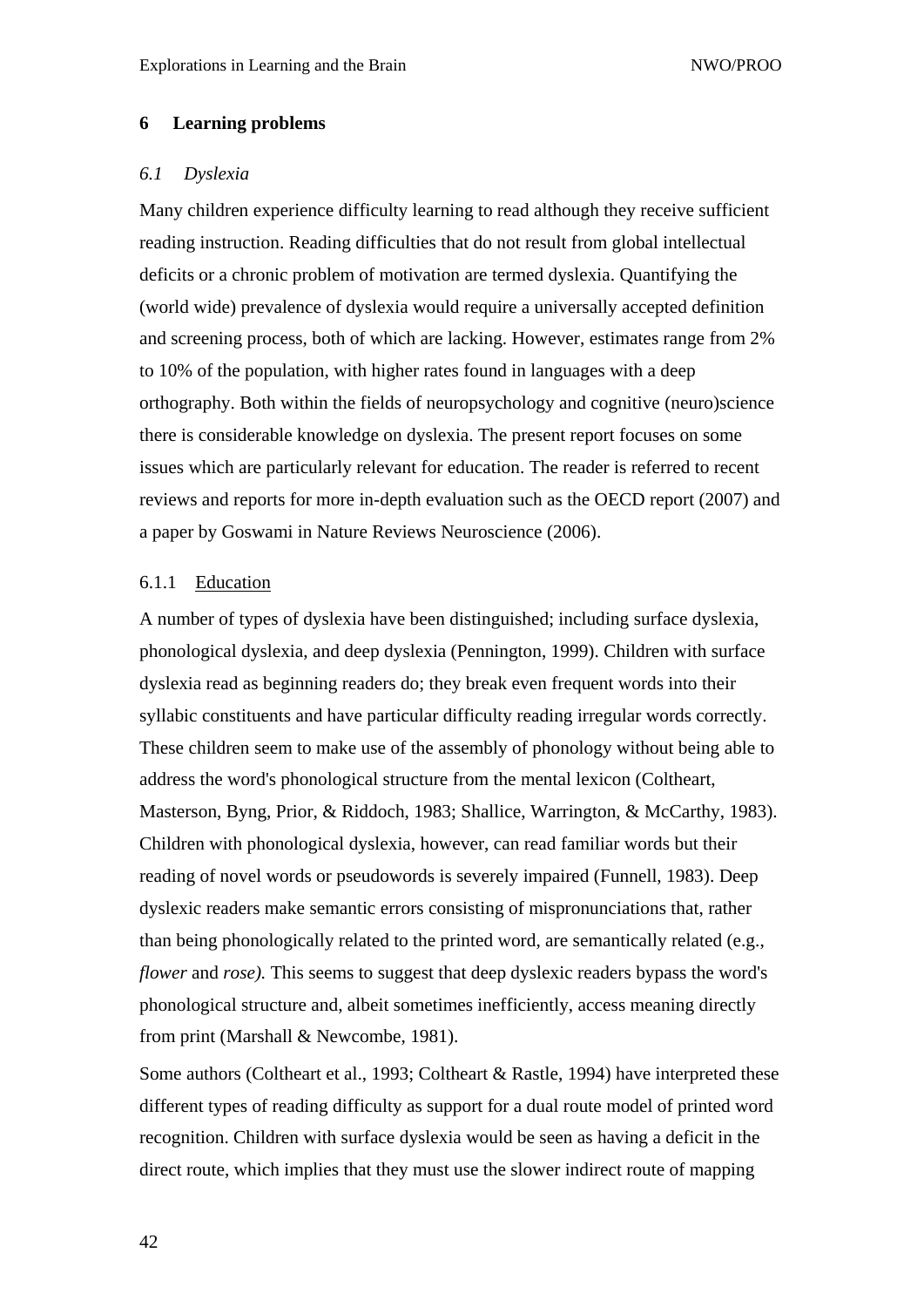letters to sounds to read even frequent words. Children with phonological dyslexia, on the other hand, are seen as having a deficit in the indirect route and therefore are able to read familiar words but are unable to sound out novel words or pseudowords. Finally, deep dyslexics are also assumed to have a deficit in the indirect route, impairing their ability to sound out words, along with some impairment of the direct route, resulting in sometimes inaccurate direct access to meaning.

Other researchers emphasized the role of phonology in dyslexia (e.g., Manis et al., 1996; Pennington, 1999). Manis and colleagues (1996) explain phonological dyslexics as having degraded phonological representations, which has a maximal impact on pseudoword reading, a somewhat lesser impact on irregular word reading and little impact on regular word reading. Depending on the degree of phonological representation degradation, such children would be classified as phonological or mixed dyslexics. These authors found that the performance of surface dyslexics was similar to that of younger typically developing children, suggesting a developmental delay in word recognition. They explain this delay as being due to a reduced number of units in the middle layer of the connectionist network. As a result, such children can learn rule-like regularities (although less efficiently), but are impaired in learning word-specific patterns.

Another account also acknowledges the role of phonology, but sees it as stemming from a more basic lower level deficit in temporal processing. According to Tallal (1980), reading disabled children have difficulty in processing brief auditory cues or rapidly changing acoustic events in speech and non-speech. As a result, they have difficulty in judging the temporal order (temporal deficit hypothesis) not only of brief rapidly presented non-speech tones, but also of stop consonant-vowel syllables that contrast in their original formant transitions.

Recently, Goswami et al. (2002) have suggested a basic auditory processing theory pertaining to perceptual centres ('P-centres'). Changes in the rate of amplitude modulations in acoustic signals characterize such P-centres, and peak increments in mid-band spectral energy correspond to vowel onset in speech sounds. P-centres can be used to disentangle sub-syllabic segments of onset (the phonemes preceding the vowel) and rime (the vowel and any following phonemes), and processing of aspects of these variables (e.g., onset rise time), which are important for the development of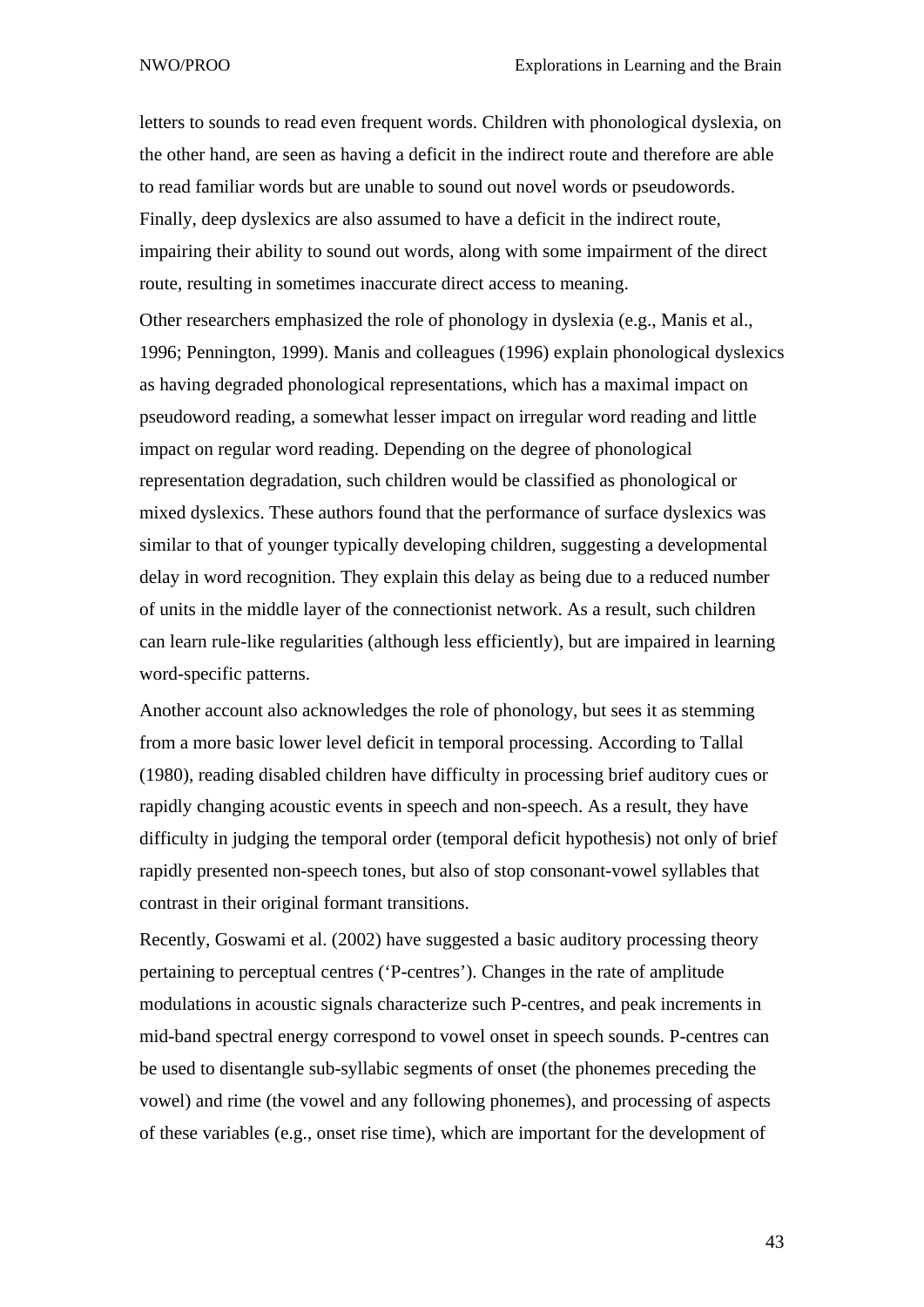phonological representations, appear to be impaired in dyslexics, see, e.g., Richardson, Thomson, Scott, and Goswami (2004).

In addition to deficits in auditory processing, deficits have also been postulated in the visual domain. The so-called magnocellular deficit hypothesis assumes a selective impairment of the visual transient system in dyslexics, leading to impaired sensitivity for low contrast (Lovegrove, Bowling, Badcock, & Blackwood, 1980) or coherent visual motion (Talcott, Hansen, Assoku, & Stein, 2000). The motion detection system is important for the direction of visual attention, eye movements, and visual search, and thus is presumably also involved in the reading process (Stein, 2001). The magnocellular deficit hypothesis may even be (pan-sensorially) expanded from the visual modality to the auditory modality, and might cause the deficits in auditory temporal processing (Stein, 2001; Tallal, 1980). A recent alternative explanation for the visual abnormalities evidenced by dyslexics is claimed by Sperling, Zhong-Lin, Manis, and Seidenberg (2005) who argue that dyslexics may have elevated (visual) contrast thresholds only when stimuli (not just magnocellular, but also parvocellular) are presented with high noise; they perform similar to non-dyslexics under noise-free conditions.

## 6.1.2 Cognitive neuroscience

Several structural differences have been found between the brains of dyslexics and normal controls. For example, cortical microscopic anomalies (Galaburda et al., 1985), the absence of asymmetry in the planum temporale (Galaburda et al., 1985), differences in the corpus callosum (e.g., Rumsey et al. 1996), in the cerebellum (e.g., Rae et al. 2002), and differences in the magnocellular layers of the thalamus, both in the auditory part (medial geniculate nucleus; MGN, Galaburda et al., 1994) and the visual part (lateral geniculate nucleus; LGN, Livingstone et al., 1991) have been reported as structural abnormalities in dyslexia (cf. Habib, 2000). Some of these structural differences (LGN and MGN) may also play a role in deviant neurocognitive functioning in dyslexics, both in the auditory and in the visual modality.

In a study comparing rhyming (subvocal rehearsal and storage in phonological working memory) or rhyming without necessary involvement of memory storage, Paulesu et al. (1996) found that both conditions activate a large perisylvian area (including Broca's and Wernicke's area), while the memory condition specifically also activated parietal operculum areas in normal controls. Dyslexics, however,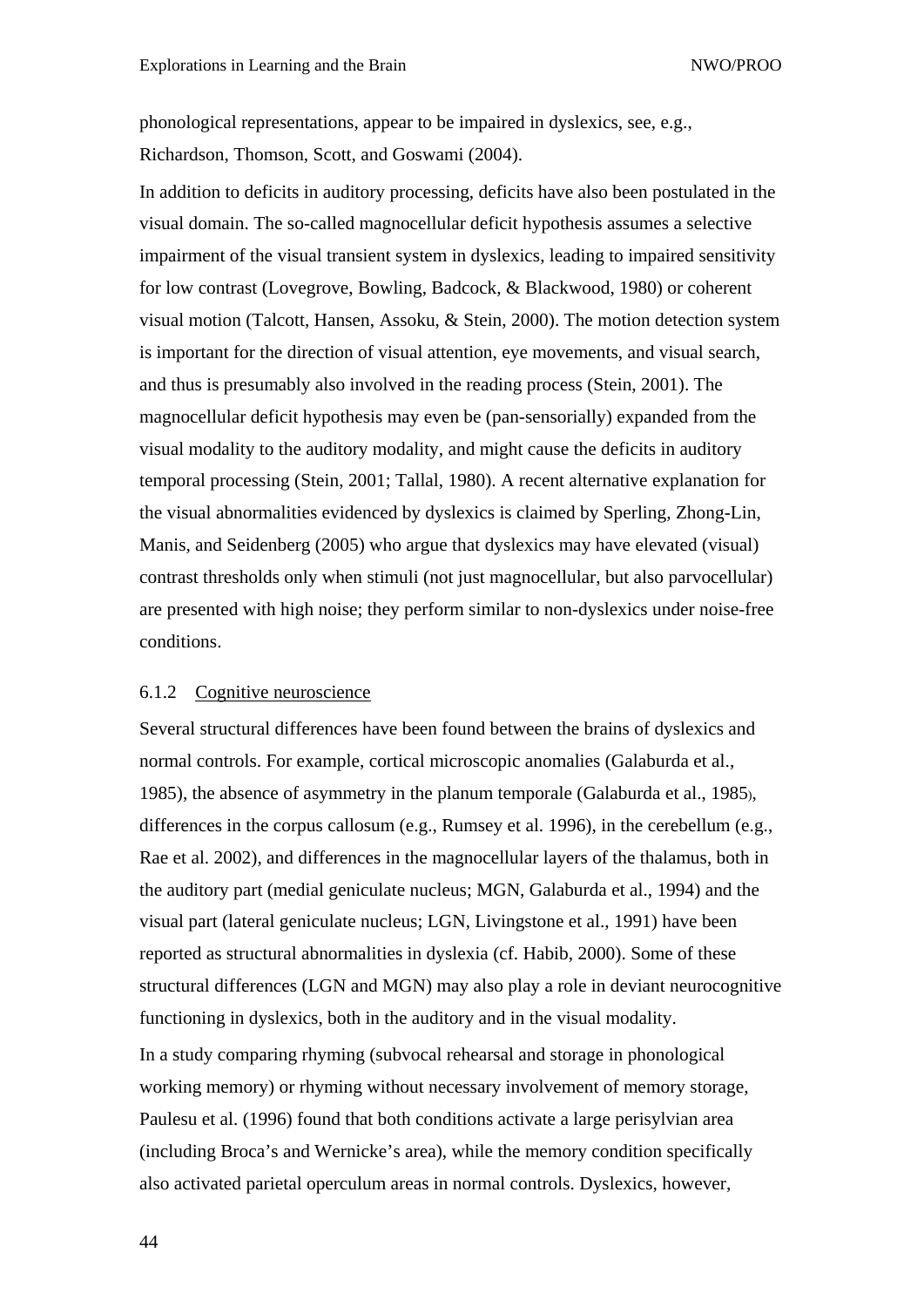showed activation only in the posterior part (inferior parietal cortex) in the memory task, whereas the rhyming task elicited activation only in the anterior part of the cortex (Broca's area). The common finding in both tasks was the absence of activation of the insular cortex, leading the authors to interpret the dyslexic deficits in terms of disconnection between anterior and posterior zones of cortical language areas.

In a visual experiment, using two visual conditions that differentially activated the magnocellular and parvocellular systems, Eden, VanMeter, Rumsey, Maisog, Woods et al. (1996) showed bilateral activation of the visual area for motion detection (MT/V5) after presentation of a moving-dots task in control subjects only, the dyslexics failed to show activity in this area. This finding was replicated by Demb, Boynton, and Heeger (1997) who were also able to show that this (magnocellular) processing deficit related to reading speed.

In a PET (positron emission tomography) study comparing Italian, English and French dyslexics, Paulesu and colleagues (2001) found that although the Italian dyslexics (who use a shallow orthography) performed better on reading tasks than the English and French dyslexics, all dyslexics were equally impaired on reading and phonological tasks relative to their controls. PET scans revealed that all dyslexics showed evidence of reduced activity during reading in a region of the left hemisphere, with the maximum peak in the middle temporal gyrus and additional peaks in the inferior and superior temporal gyri and middle occipital gyrus. These authors conclude that there is a universal neurocognitive basis for dyslexia and that differences in reading performance among dyslexics of different countries are due to different orthographies. This may, however, only hold for alphabetic writing systems, but not for logographic systems like Chinese. Reading impairment in Chinese is manifested by two deficits: one relating to the conversion of graphic form (orthography) to syllable, and the other concerning orthography-to-semantics mapping. Both of these processes are critically mediated by the left middle frontal gyrus and recently, Siok, Niu, Jin, Perfetti, and Tan (2008) showed that functional disruptions in this area are associated with impaired reading of the Chinese language. Shaywitz et al. (2001) report an association between dyslexia and atypical cortical features in the left posterior parieto-temporal region and the left posterior occipitotemporal region, possibly causing impairment in processing the sound elements of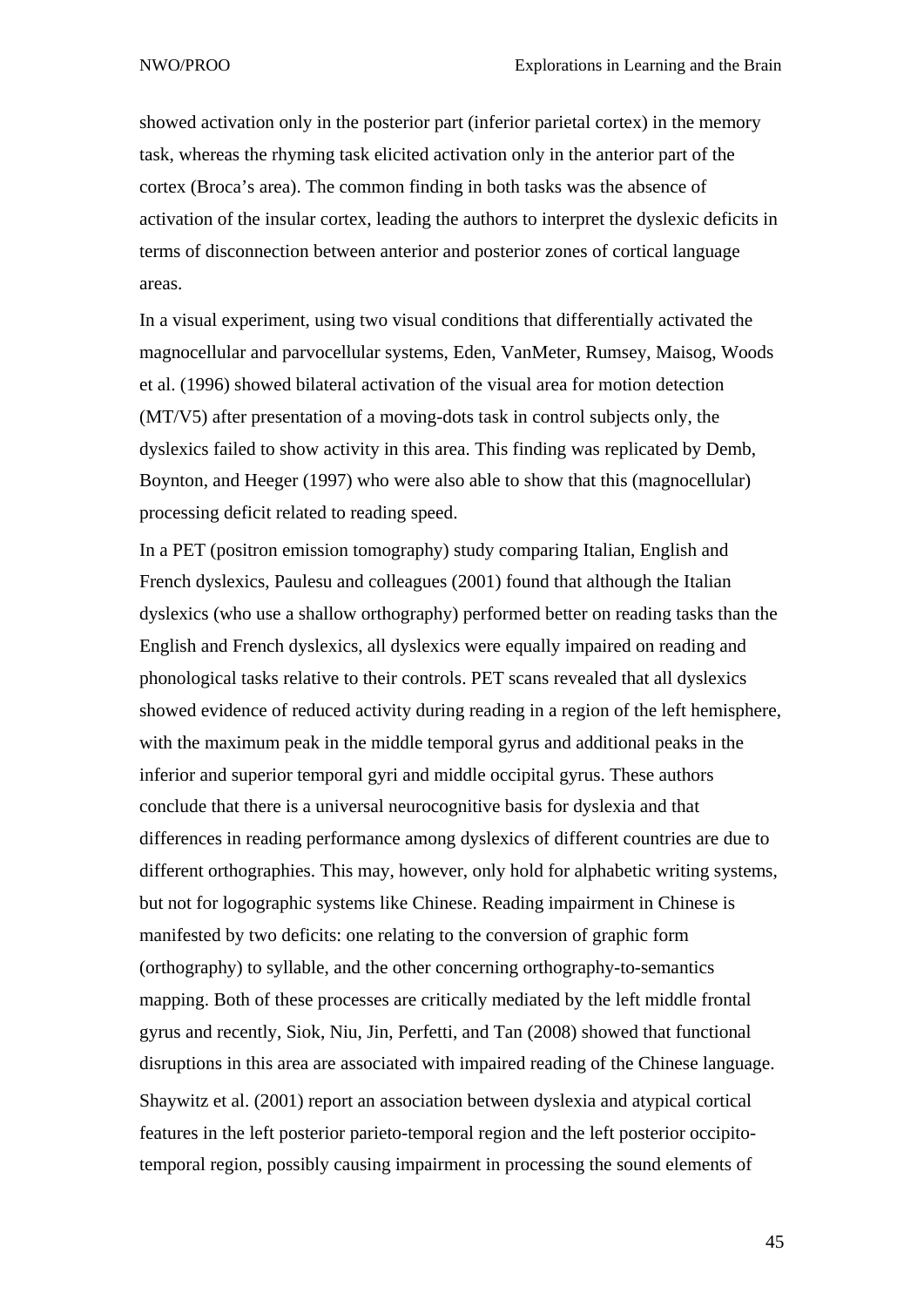language. On the basis of this finding, specific treatment was designed, which helped young dyslexics to develop neural circuitry in posterior portions of the left hemisphere sufficiently to enable them to read accurately and fluently (Shaywitz et al., 2001), thus showing plasticity of these neural circuits.

In a similar vein, Simos et al. (2002) employed phonology based remedial instructions in a group of dyslexic subjects and controls. Before the intervention, dyslexics displayed insufficient activation of the posterior part of the left superior temporal gyros (STGp); an area involved in phonologic processing, but instead showed increased activity at the right hemisphere. After the treatment, their neurophysiological activation pattern appeared to be normalized, showing less activation in the right hemisphere, but increased activity in STGp, concurrent with improvement in reading skills.

For obvious reasons, remediation would benefit from early detection of dyslexia and for that reason prospective studies have been conducted. In such a study, Molfese (2000) recorded ERPs in response to speech and non-speech syllables from newborns and found that the results discriminated between newborn infants who 8 years later would be characterized as dyslexic, poor, or normal readers. Similarly, Guttorm et al. (2005) found that newborn ERPs to speech sounds can differentiate children with and without risk for dyslexia and that they are predictive of later language development and reading acquisition. Recently, van Leeuwen et al. (2008) reported anomalous auditory electrocortical mismatch responses elicited by differences between phonemes in 2-month-old infants at risk for dyslexia.

#### 6.1.3 Future directions

Cognitive neuroscience has already made important contributions to the understanding of the neurological substrate and the cognitive processes involved in dyslexia, which has already lead to the creation of interventions that show promising results. However, more work remains to be done. Collaborative efforts between educational science and cognitive neuroscience can aim to resolve the debates between, for example, the dual route and connectionist models of word recognition which could, in turn, enable the creation of specific interventions.

Another relevant issue which is provided by cognitive neuroscience has to do with the promising progress in the area of early detection, as detailed above. Although current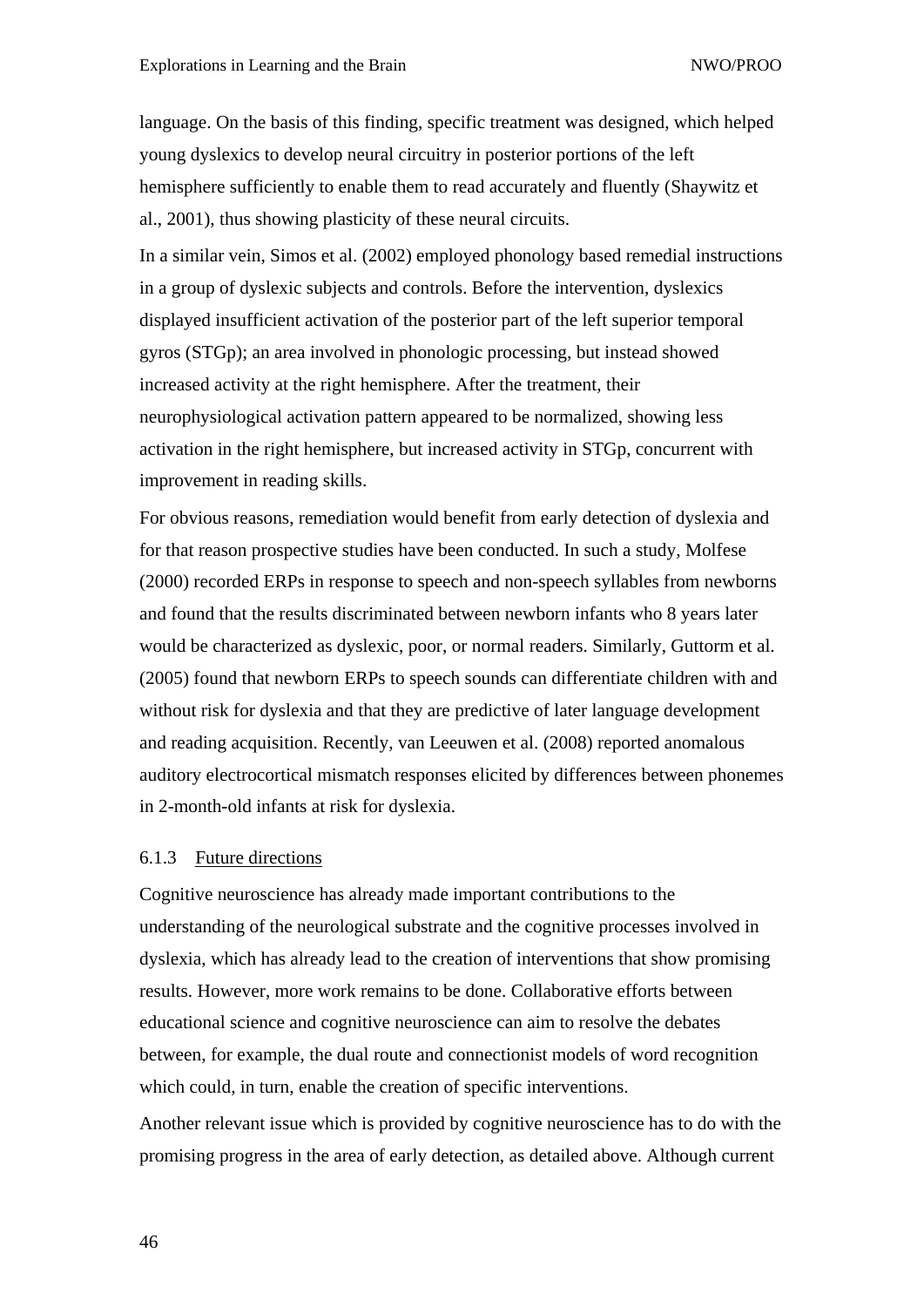efforts illustrate progress in detection in the auditory modality, future efforts should also include the visual modality. These efforts once expanded, could aim toward establishing early detection protocols. Likewise, major contributions can come from research into the neurocognitive strategies used by children with a reading problem. There are indications that children develop other strategies to cope with the deficient linguistic-visual processing and that these strategies are not always the most efficient form of compensation. Functional brain imaging potentially provides a potent tool to evaluate the efficiency of the reading process and the automatisation of an overlearned response. Reading is not natural and the brain has to cope with different writing systems (Siok, Perfetti, Jin, & Tan, 2004), so the underpinnings of the (plasticity of the) process of reading acquisition (Maurer et al., 2007) should be further clarified. Based upon such neuroimaging studies, the learning process may be adapted in order to be optimally effective for the learner. Research programs into cognitive compensation and reading strategies involving auditory, visual, haptic sensory inputs and various strategies and types of learning materials should be devised and executed. Research should also further clarify the role of noise (and how it may possibly relate to learning in classroom situations) in both the visual and auditory modalities.

#### *6.2 Dyscalculia*

Although learning difficulties are just as common in mathematics as they are in reading, considerably less research has been done on mathematical learning difficulties (e.g., Rousselle & Noel, 2007; WHO, 1992) both with respect to the underlying causes with regard to the best educational practices. The term 'dyscalculia' is sometimes used to describe mathematical problems. Neuropsychologically, it is important to discern problems with the development of skills related to calculation and simple arithmetic from the focal neurocognitive deficits which have been described in terms of 'dyscalculia' in the neuropsychological clinic. Mathematical problems were identified later and have not been as well researched as dyslexia and are, therefore, less well understood.

A review of the literature reveals a variety of terms used to describe learning difficulties in the area of mathematics, including mathematical disabilities, mathematics learning difficulties, mathematics learning problems, mathematics learning disorders, mathematics learning disability, and mathematics learning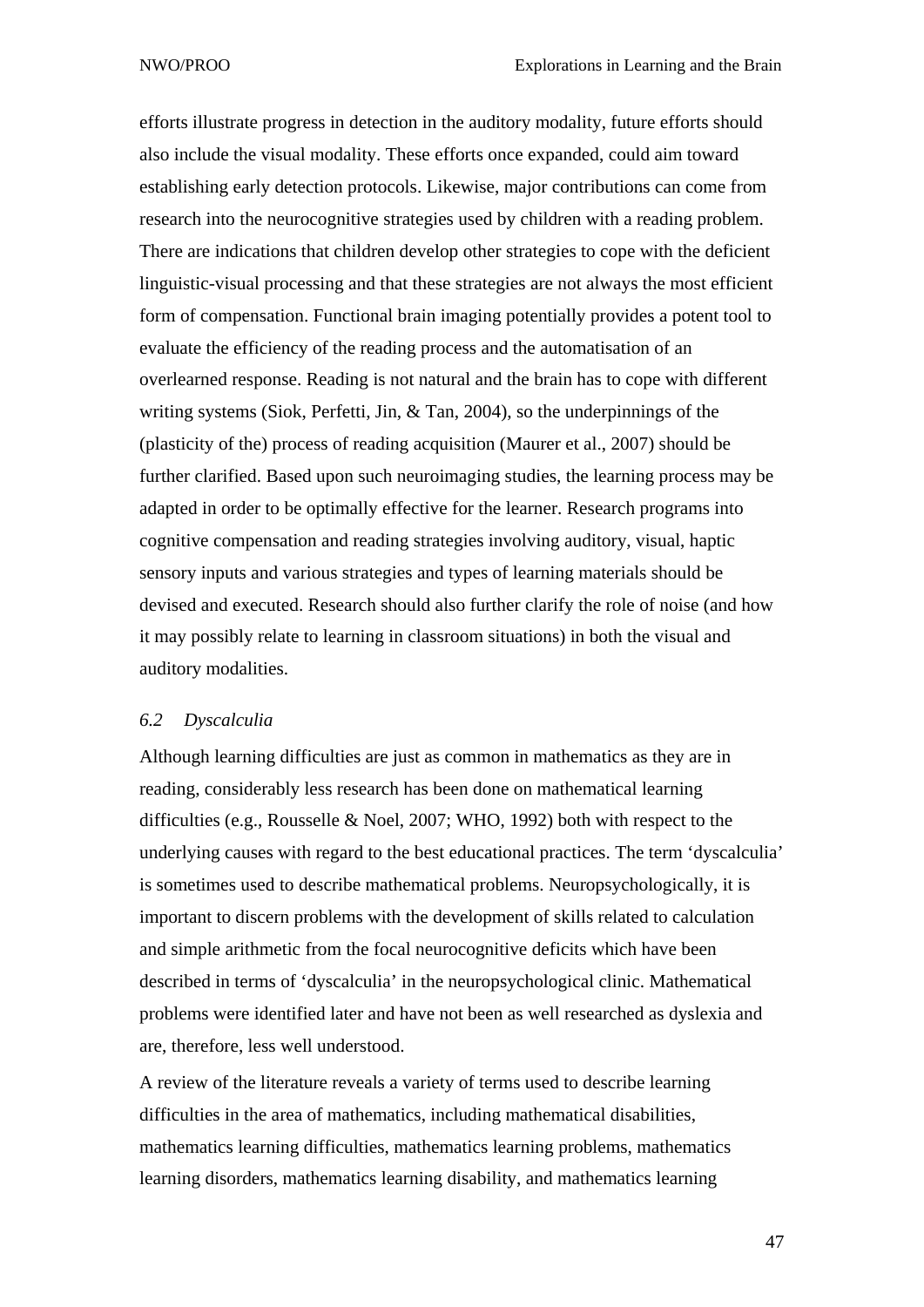deficiency, among others (Stock, Desoete, & Roeyers, 2006). These terms have often been defined by criteria such as falling below a given percentile on a standardized test of mathematics (Stock et al., 2006), with most authors using a cut-off point between the 25th and 35th percentile. The American Psychiatric Association defines dyscalculia as difficulty in learning arithmetic and failure to achieve adequate proficiency in arithmetic despite normal intelligence, scholastic opportunity, emotional stability, and necessary motivation (APA, 1994). Some authors include a specific reference to neurological deficits in their definition of dyscalculia. For example, Geary and Hoard (2001) define dyscalculia as deficits in the processing of numerical and arithmetical information associated with overt brain injury or presumed neurodevelopmental abnormalities. Mathematical learning problems are estimated to affect as little as 1% to as much as 7% of the school-age population (APA, 1994; Geary & Hoard, 2001), with most authors estimating close to 5%. It should be noted that mathematical learning difficulties that are defined by researchers as performance below the 25th and 35th percentile must necessarily include a larger group of children than the approximately 5% with dyscalculia. Again, the reader should bear in mind that the term 'dyscalculia' is used differently by different professionals or research disciplines with the most strict definition stating that dyscalculia should only be used in case of actual or anticipated brain dysfunction, whereas others use the term in a psychometric sense.

# 6.2.1 Education

Although more research is needed to investigate the cognitive characteristics of children with mathematical learning difficulties, children with mathematical learning difficulties who are good readers have been shown to have deficits in the ability to retrieve the answers to simple arithmetic problems, such as  $5 + 3$ , from long term memory, a skill referred to as math fact fluency, whereas children with both mathematical and reading difficulties have not only deficits in math fact fluency, but also in problem solving skills (Geary, Hamson, & Hoard, 2000).

The signs and symptoms of mathematical problems can vary greatly (Geary & Hoard, 2001; Shalev & Gross-Tsur, 2001). Some (younger) children with mathematical problems have difficulties with number sense, the early understandings of numerical quantities and their relations. Many children with mathematical problems may demonstrate difficulty learning number facts (e.g.,  $2 + 5$ ,  $3 \times 6$ ) and with the retrieval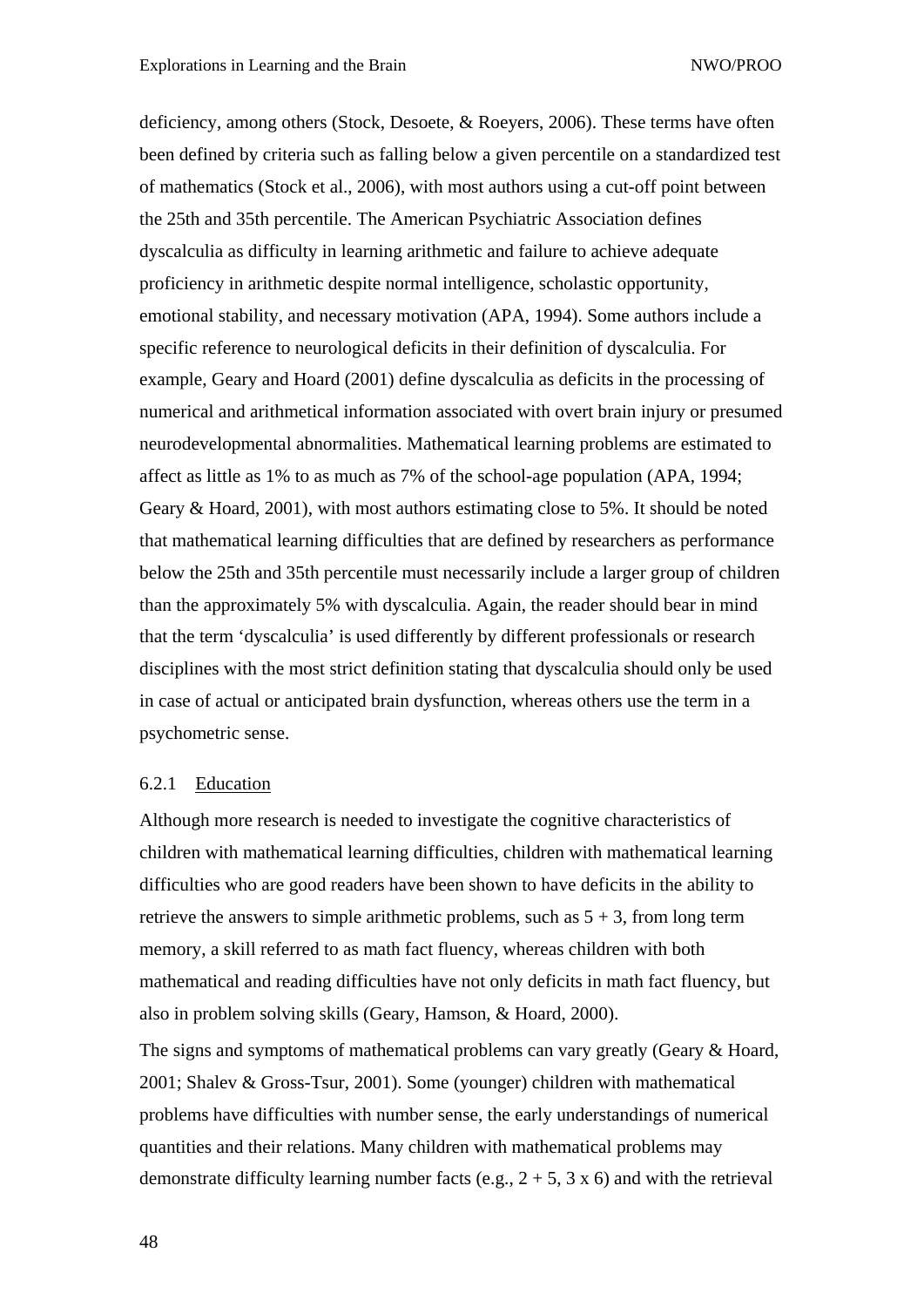of such facts from memory. Apparently as a result of these retrieval deficits, children with mathematical problems tend to use inefficient strategies that place a greater demand on, for example, working memory. Children with mathematical problems may make errors resulting from incomplete procedural knowledge necessary for complex problems in addition, subtraction, multiplication, or division. These children may also confuse arithmetic symbols (e.g.,  $+$ ,  $-$ ,  $x$ ,  $\div$ ) and make procedural errors as a result. The diagnosis of mathematical problems is based on assessment of the child's arithmetic skills and can best be determined by a discrepancy between the intellectual potential of the child and his or her arithmetic achievement (Shalev & Gross-Tsur, 2001). This presupposes the existence of reliable standardized tests that measure all (age appropriate) aspects of numeracy and mathematics.

#### 6.2.2 Cognitive neuroscience

Much cognitive neuroscience research has been done in recent years with the goal of revealing the neural substrate of numerical cognition and a short review of this research can be found in Section [5.2](#page-45-0) of this report. Evidence suggests that areas in the (bilateral) parietal cortex of the brain, including areas involved in verbal and visuospatial processing, are involved in number processing (Dehaene et al., 2003). Cognitive processes such as executive function and working memory have also been shown to be important for number processing, both of which rely on frontal and parietal areas (Collette et al., 2006; D'Esposito et al., 1999). Neuropsychological tests can be used to help determine the specific cognitive deficits underlying mathematical problems in a particular child. Consequently, it has been suggested that remedial education for children with mathematical problems should employ interventions appropriate for the underlying neuropsychological deficits of the particular child, for example, perceptual and visuospatial or verbal and auditory-perceptual (Rourke & Conway, 1997). There is even evidence that the use of targeted interventions can lead to changes in the brain itself. Learning new number facts or processes alters brain activity (Delazer et al., 2003; Ischebeck et al., 2006). Recent advances in neuropsychological research show that there is a developmental factor involved. Some children might be later than other children in the development of elementary functions which are important for calculation and arithmetical operations. Estimation, mental rotation and spatial processes related to number sense seem to be important. Clinical neuropsychological research into the implications of focal brain damage also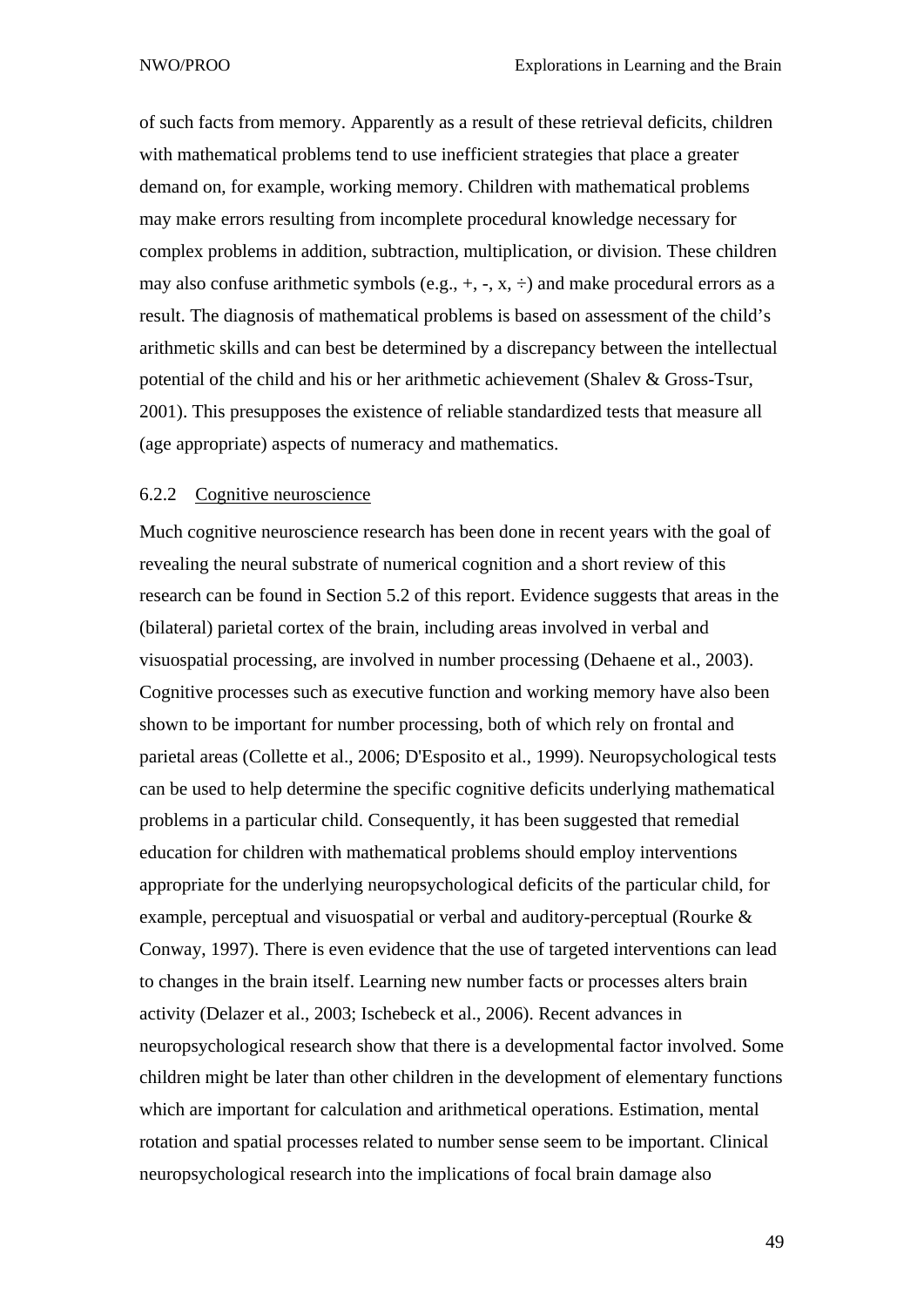underscores that mathematical abilities require proficiency in quite a number of different neurocognitive functions. More research should be done in order to link these findings to those done in cognitive psychological research, cognitive neuroscience and educational research.

#### 6.2.3 Future directions

Although much has been learned about the neural substrate responsible for numerical cognition in recent years, much work remains to be done. In particular, more work is required to examine the precise neurocognitive underpinnings of dyscalculia in the broader sense of mathematical problems, as well as the strict sense. An understanding of these cognitive underpinnings can be used to design neuropsychological tests that can be used to more reliably diagnose dyscalculia and to suggest specific areas to target in interventions. Of major relevance in this respect are the developmental patterns and the complex nature of the skill of mathematical operations, which require the identification of cognitive subprocesses and their interaction and developmental profile. The results of studies that show changes in the brain in response to learning and interventions (Delazer et al., 2003; Ischebeck et al., 2006) are exciting and more of such work needs to be done. Paradigms from cognitive neuroscience offer new ways to judge the effectiveness of one intervention in comparison to another.

# **7 Issues from neuroscience**

The present report takes educational issues as a starting point and looks at possible contributions which could be given from the point of view of cognitive neuroscience. Issues that directly arise from the neurosciences which might be of relevance for education are only described in relation to educational issues. The interested reader is referred to recent reviews and 'opinion' articles which take a more cognitive neuroscience stance (e.g., Ansari & Coch, 2006; Casey, Getz, & Galvan, 2008; Jolles, 2007a, 2007b; OECD, 2002, 2007; Steinberg, 2008) and other papers, mentioned in the Introduction. Yet, two issues deserve a short elaboration, because they are pertinent to the scientific findings and directions described in earlier sections. This concerns the issues of 'plasticity' and 'maturation'.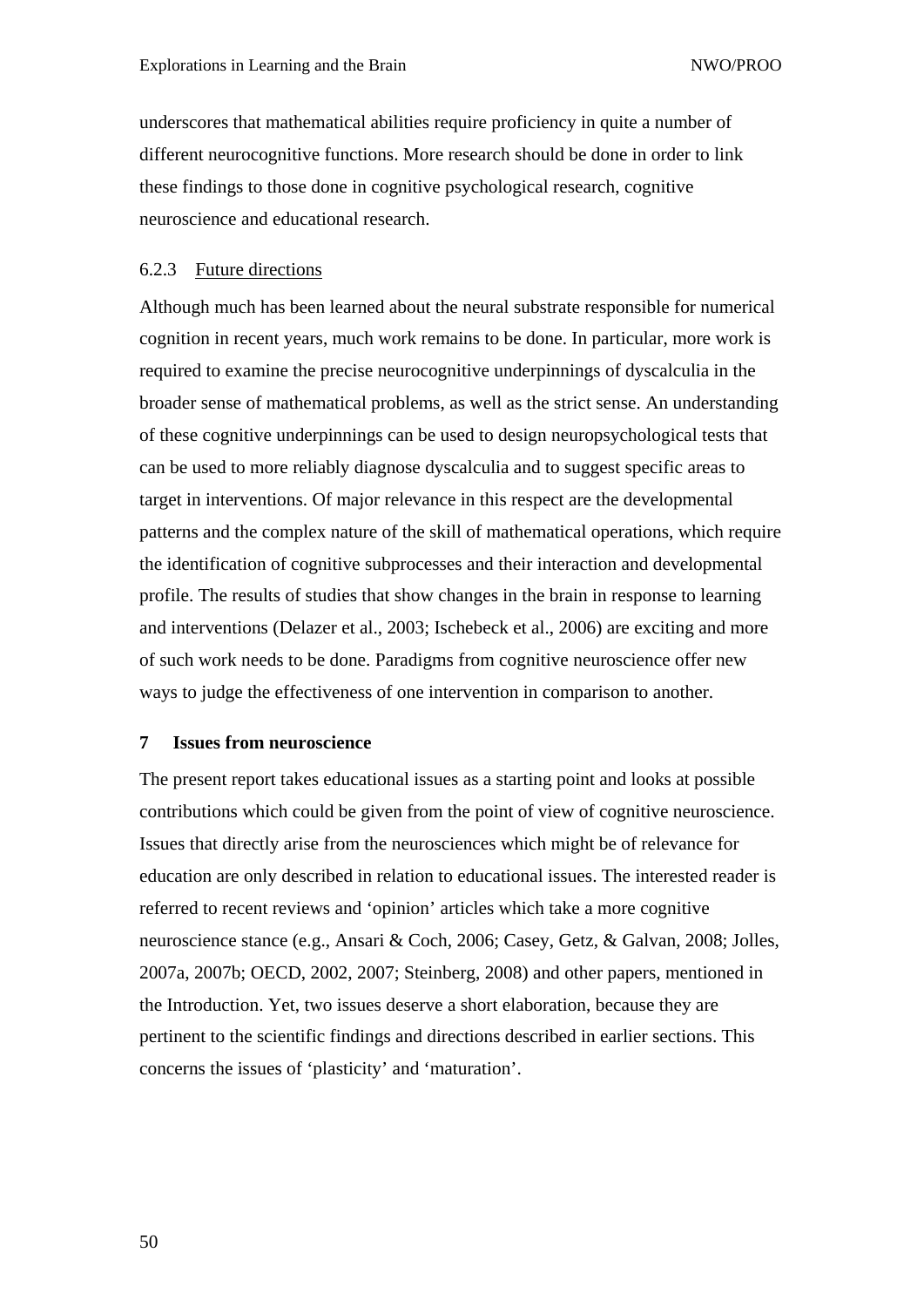# *7.1 Plasticity*

The term 'plasticity' refers to the capacity of nervous tissue to change in structure and function in response to factors which can be described as 'environmental'. These factors act on the level of the neuron or its substructures such as dendrites and dendritic spines but also -on a more macroscopic level- at the level of aggregates of neurones (e.g., neuronal networks). A plastic reorganization of nervous tissue occurs in relation to neurotransmitters and neurohormones and other chemical entities such as toxic factors. In addition to that, learning and psychological processes as well as emotional experiences can change brain structure and function due to the fact that 'plasticity' is an inherent property of nervous tissue. This change is at the structural level, which means that the shape and structure of the neuron and neuronal assemblies –and thus the brain– changes (Kolb & Whishaw, 2008). Because of the inherent capacity of the brain to adapt to a changing environment, plasticity lies at the basis of brain development and maturation, and thus provides the mechanisms which underlie adaptation and learning. There are three aspects of plasticity which should be described in more detail to serve as the basis for the notions described in earlier sections.

First, nervous tissue –and thus the brain- remains plastic up till very high age. This notion comes from decades of research performed with both animals and humans (e.g., Buonomano & Merzenich, 1998; Weinberger, 1995). This underscores the notion that learning is possible up till very old age. There is now a wealth of information in favour of the notion that an active lifestyle with cognitive activities, social and/or physical activities can protect against brain and cognitive deterioration (Bosma et al., 2002; Karp et al., 2006; Wilson et al., 2002). These important findings support approaches towards the concept of 'Lifelong Learning'.

Second, plastic changes in nervous tissue on both the neuronal level and the level of neuronal networks make it possible for a patient to recover. In addition, the patient is able to compensate in case of brain damage or malfunctioning neural network due to infarcts, brain trauma, toxic factors, and other influences. This means that when brain areas are damaged, -for example after a stroke-, either the brain cells themselves recover, or there are other brain cells or aggregates of cells which take over the functions of the damaged part (Kolb & Whishaw, 2008; Robertson & Murre, 1999). In relation to this, other neuronal networks develop, and the brain is able to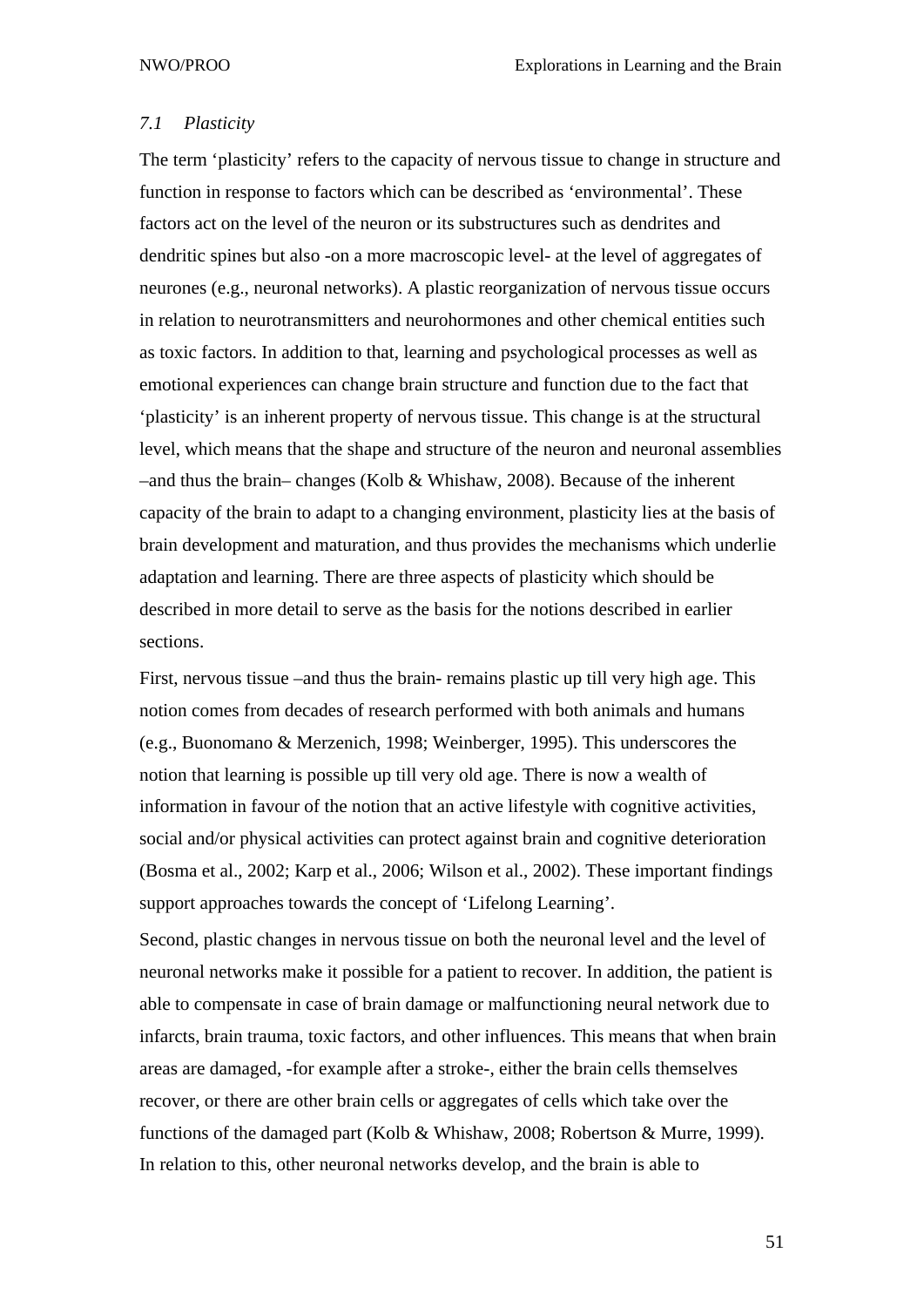compensate for the functions which are lost. Besides age, practice is an important factor in recovery or compensation. Indications exist that the brain can be stimulated by dedicated forms of practice/training and thereby recover in the most effective way (Cicerone et al., 2005; Taub et al., 2006).

A third aspect of plasticity is relevant in relation to 'normal' learning of motor skills and even cognitive knowledge. Such findings have been reported in recent years in adults who had practiced a particular skill and who were subjected to brain imaging analysis by MRI. Interesting findings in this respect were those reported by Draganski et al. (2004). They taught 12 people how to juggle, and compared structural MRI scans of their brains before and after they mastered juggling. It was shown that grey matter volume increased in the bilateral mid temporal area and in the left posterior intraparietal sulcus. This change was not seen in 12 controls who did not learn to juggle. This implies that plasticity not only plays a role in development, or after brain damage, but also in learning a particular skill. Others have found changes in the hippocampal area (a region known to be involved in learning and in memory for places) in taxi drivers in the city of London (Maguire et al., 2000). Their findings can be interpreted in terms of plastic adaptations of specialized brain structures towards environmental demands. Many recent examples can be given. In general, these findings imply that 'learning' as observed in educational settings is always accompanied by changes in nervous tissue and in the effectiveness of information processing in the brain. As children, youth and also adults adapt to a constantly changing environment, this means that peers, parents, teachers and others – psychosocial context- have a major role in shaping the efficiency of brain plasticity and thus adaptation.

# *7.2 Maturation*

Maturation of the brain in relation to cognitive and emotional development has become a major topic in neuroscience. It has been acknowledged in recent years that particular parts of the brain and their connections develop in middle and late adolescence and are not fully matured till well in the third decade of life. The medial prefrontal cortex and other regions in the frontal lobes, but also tertiary areas in the parietal lobe are among them. Particular brain areas may be fully developed around birth whereas others become mature in early childhood, in late childhood or in early, middle or late adolescence. This development continues probably to around 25 years of age (Giedd, 2004; Gogtay et al., 2004). Brains of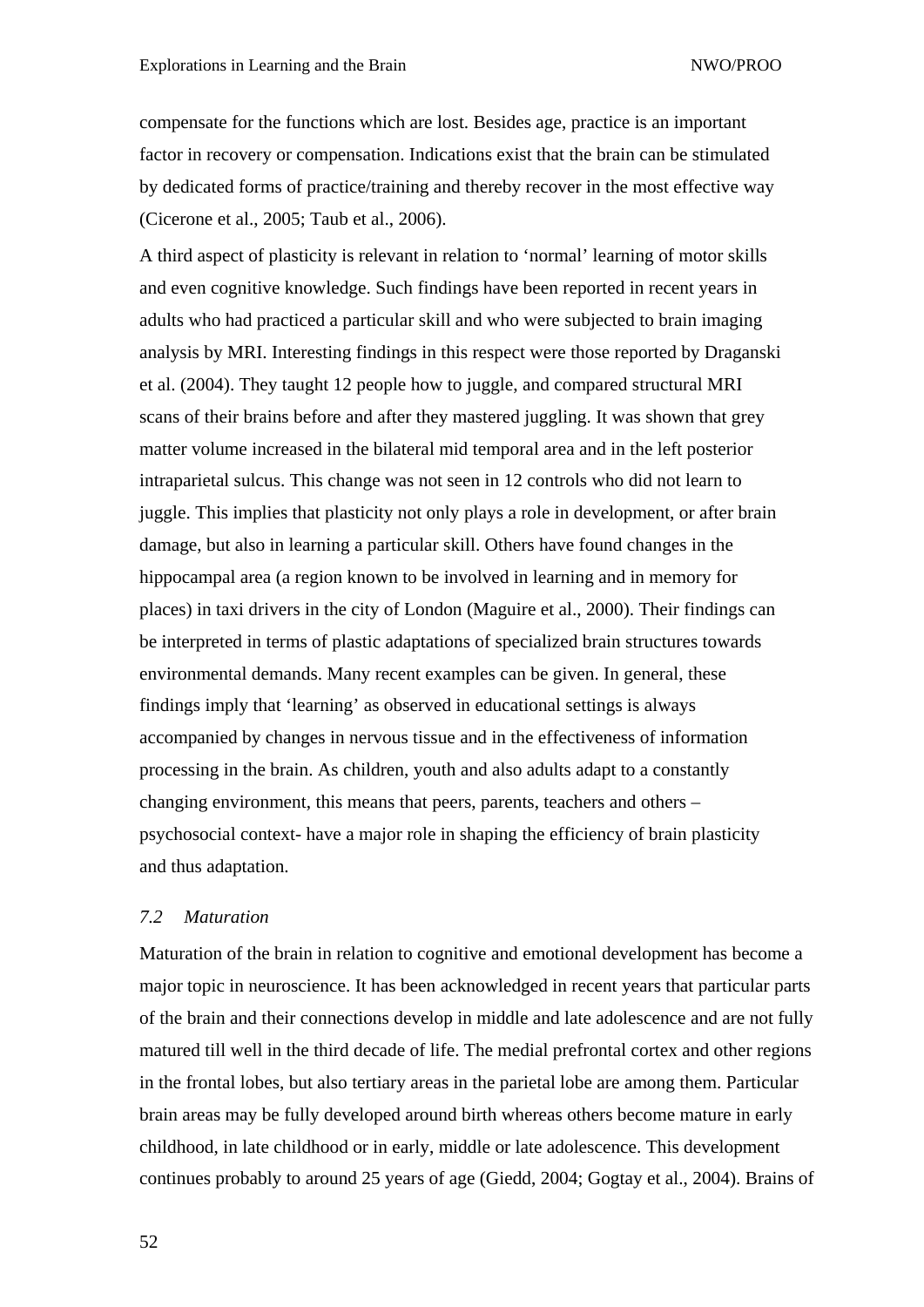boys, generally, mature at a slower pace and are fully developed some years later than those of girls (Giedd, 2008). There is individual variability in this process and it is very probable that the nature of the psychosocial environment –family, peers-, and the learning context –both psychosocial and school factors-, might have a modulating role and even 'guide' this maturation. These new findings originate from research with structural and functional brain scans in a developmental perspective, published in the past five to seven years (Blakemore & Frith, 2005; Giedd, 2004; Gogtay et al., 2004; Paus, 2005; Steinberg, 2005).

The brain areas which develop relatively 'late' -in middle and late adolescencecorrespond to particular aspects of executive functioning. Executive functions are concerned with planning, executive control, concept shifting, efficient processing in working memory, attentional processes and the so-called 'self-evaluation' and 'social monitoring' (see also Section [2.6\)](#page-25-0) (Blakemore & Choudhury, 2006). It is important to acknowledge that the start of this development is guided by biological factors in which the genes play a role. In recent years, it has been found that 'epigenetic' factors are responsible for the expression of genes, leading to the production of proteins. These proteins guide the development of nervous tissue by serving as structural elements of the cell, as receptors, enzymes, or that they guide the cell machinery by other means (for interested readers: further information can be found in general handbooks) . Although the development of the various brain regions and their connections are guided by the genetic 'blueprint' and other biological factors, environmental factors are responsible for the development within the constraints given by genes and biology. The brain is plastic, which means that the proper growth, the proper development of brain networks and the pruning of connections and optimization of interneuronal communication is guided by *behaviour, sensory and motivational information* (Kolb & Whishaw, 2008)**.** Thus, environmental factors determine the proper functioning of these brain structures and thus higher cognitive, psychological and social functioning. In other words, it is not the case that this development is an autonomous biological process. It is the other way around: the brain has to be nurtured by social and cognitive stimuli and by psychomotor actions in order to pass the final maturation over three phases in adolescence, until 22-25 years of age. The structures in the prefrontal cortex (e.g., anterior cingulate area) are thought to have strong connections to the limbic areas, and areas in the hypothalamus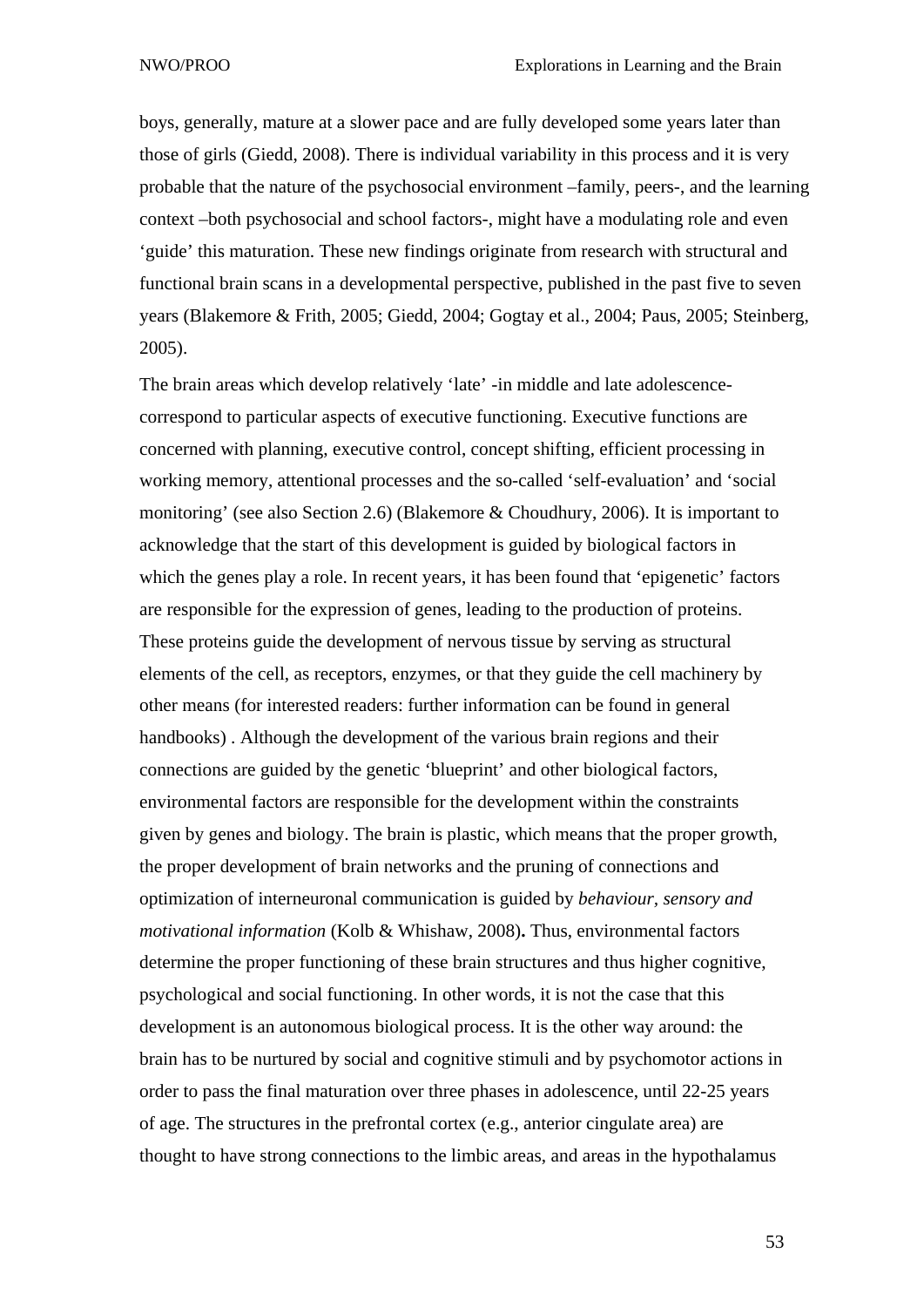and thalamus. Their role is to enable an efficient behavioural planning in keeping with the motivational and emotional processes. Self-evaluation and social monitoring are thought to be guided by these structures. This makes the medial prefrontal cortex and its connections to other prefrontal, limbic and subcortical areas of importance in relation to (educational) learning and the role of motivation and emotion.

The results of neuroscientific research imply that learners (child, adolescent, youth and young adults even up to 22-25 years of age) need support, especially in tasks that are dependent upon various executive functions. This support can be cognitive or psychosocial in nature (parents, teachers, peers and others) or come from properly designed educational material (including software). Neuroscientific research suggests that this support is not only needed to properly perform such self-regulated learning tasks but that by performing them in a properly scaffolded setting the development of the brain is also fostered.

#### **8 Conclusion**

This report has sought to identify promising areas of research in which educational research and cognitive neuroscience could come together. It is clear that we are at the edge of an exciting new field of research. This has also been stated in recent papers in the neuroscience and cognitive science field (e.g., Ansari & Coch, 2006) in their paper on the need to build multiple bridges between cognitive neuroscience and education). At this very moment, the new domain is promising but there are as yet not many findings which have direct consequences for educational practice, though some of them may have consequences of educational research. There are some recommendations for implementation of neuroscience findings in education which have a more 'general' character, other studies are at a level of detail that abstractions to educational research (and certainly practice) still need to be made; yet, there are not many findings which can directly be translated into educational design. As early as 1991, Caine and Caine (1991) presented 12 recommendations for education based on neuroscientific research. These recommendations include statements such as: all learning is physiological, the search for meaning is innate; the search for meaning occurs through patterning; emotions are critical to patterning, learning is developmental etc. Current recommendations often equal Caine and Caine's recommendations in terms of generality and a lacking overall view. Such a general approach may easily lead to the use of what are called "neuromyths" (OECD, 2007).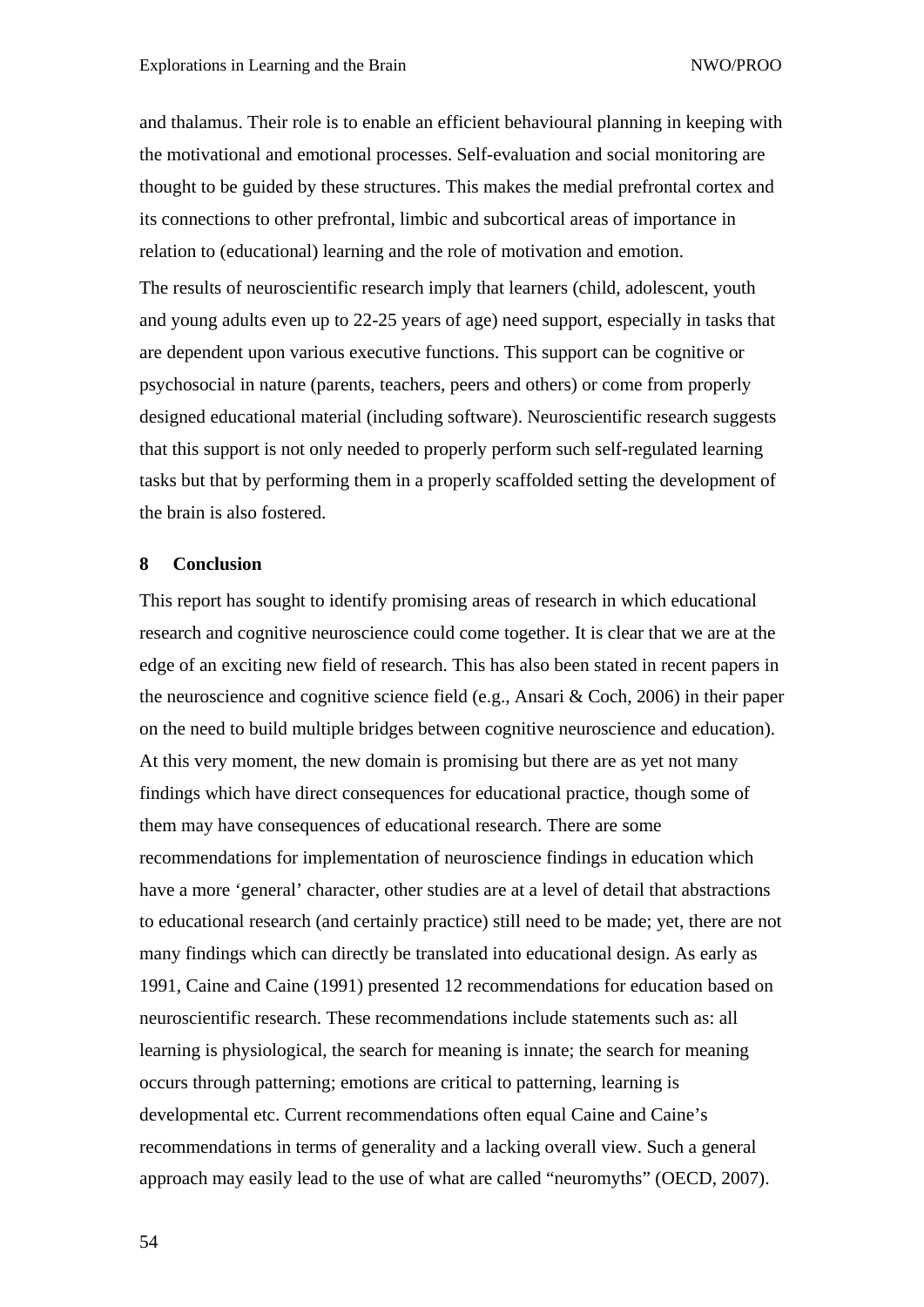The other side of the coin is that quite a few studies from neuroscience focus on cognitive functions that are at a level of detail that is fine-grained compared to processes from educational theories. For example, to present findings on the phenomenon of insight we have assumed that drawing relations between semantically distant concepts is involved (see Section [2.4.2](#page-18-0)) and for regulative skills we have turned to processes such as error detection (see Section [2.6.2](#page-26-0)). Defining research that renders results at the right level of abstraction will be one of the challenges for the field.

Another reason why conclusions from cognitive neuroscience to educational research and/or practice are not easily made lays in the fact that the learning process is diverse and involves a vast domain of different applications, varying from knowledge learning, via learning psychomotor acts to learning social-emotional skills and higher cognitive processes including self-regulation and self-initiated learning. In addition, many factors are known to be of major importance for learning, including instructionrelated factors, child/learner-related factors (including age, sex, and biological factors) and context related factors (social class, parental education, culture). Accordingly, there is not a simple step from cognitive neuroscience research into the educational setting. Moreover, recommendations are made for different areas of education without considering integration into a coherent curricular approach.

The time has come to conduct new types of research that will provide us with adequately detailed and applicable guidelines for educational design based on neuroscientific data. As was indicated in the present report, neuroscience research may prove to be of critical relevance for educational theories or areas of research. In this report, we have, partly based on the expert meeting that was held, identified themes which elaborate on major routes described earlier by Jolles et al. (2005), notably those which are most relevant for further development of educational research. Thus, the present report elaborates upon: (a) multimedia learning (Mayer, 2001) for which findings regarding learning from multiple representations and multimodal processing could be relevant; (b) cognitive load (Sweller et al., 1998), for which findings on neurological correlates of cognitive load and attention are of interest; (c) problem solving (Ohlsson, 1992), for which, for example, indicators for insight are of relevance; (d) implicit learning (Reber, 1989) that is (partly) associated with activation in different brain regions than explicit learning); (e) metacognitive and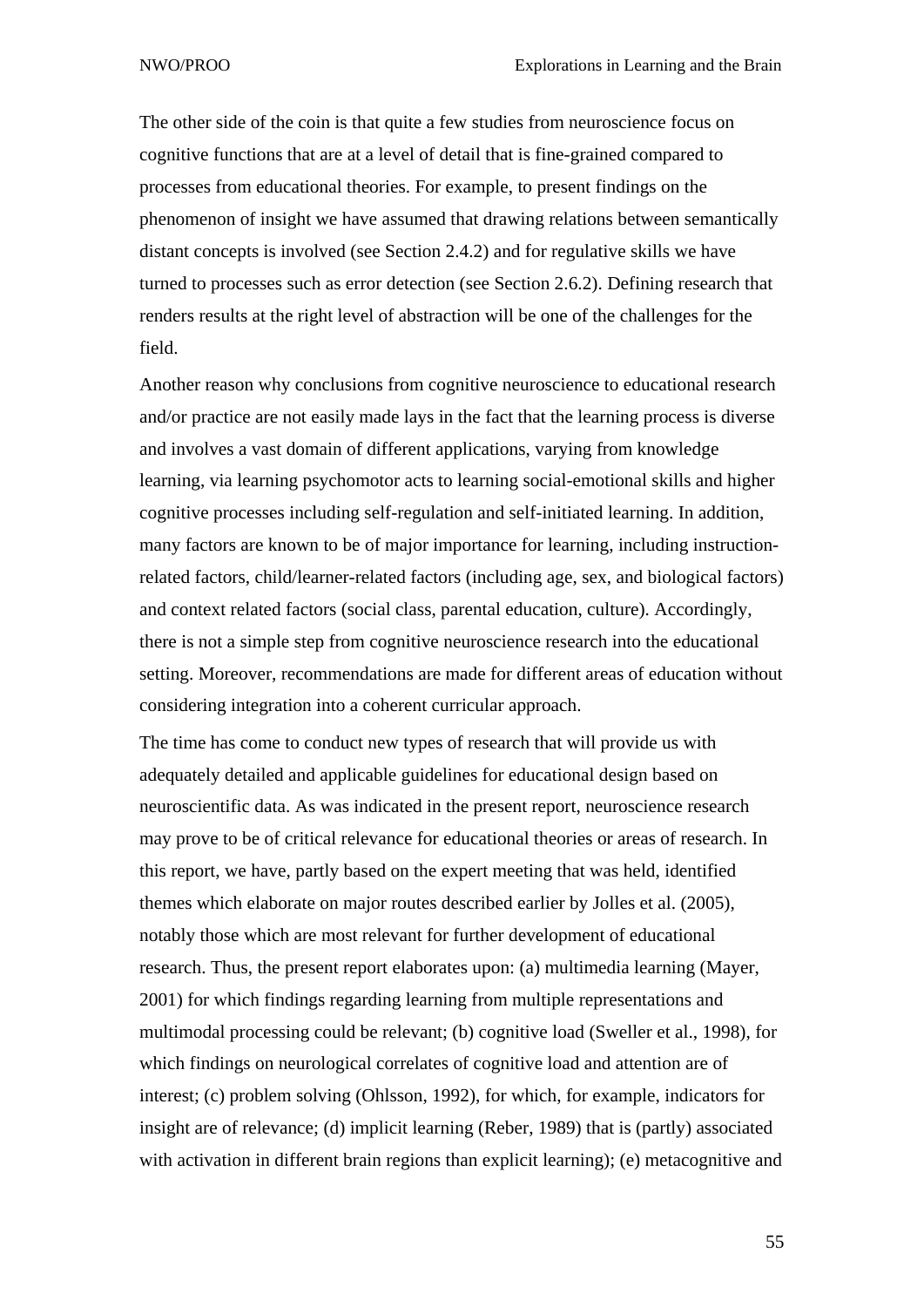regulative skills (Flavell, 1971) for which the neuroscientific processes of conflict resolution, error detection, causal thinking, and planning are of relevance; (f) socialobservational learning (Bandura, 1986) and social-emotional learning for which the research on the mirror-neuron system seems important; (g) affective processes in learning (Boekaerts, 2003) for which students' emotional reactions to learning material can be charted; (h) language acquisition and literacy development, the cognitive and brain processes involved in learning a foreign language, and the implications of exposure to multiple languages at an early age; (i) numeracy and mathematics learning, including work on mathematics learning difficulties (Rousselle & Noel, 2007) could profit from neuroscience research efforts to locate specific mathematical processes (e.g., number processing and semantic activities) and the involvement of executive processes; and (j) learning disabilities (Lerner & Kline, 2006) and severe learning problems, such as dyslexia and dyscalculia, for which neuroscientific methods for early detection and the effects of intervention are central. It also addresses two issues in neuroscience (plasticity and maturation) that can have consequences for education.

Depending on the nature of the findings which have been collected in preceding years, and will be gathered in the near future, several interpretative steps are required to identify what interesting interfaces for interdisciplinary research could be, or what findings from neuroscience in these areas could contribute to educational research. Examples of pertinent questions include: 'does this provide implications for designing instruction, that is, to shape and support learning?', 'does this deepen our insight into neurocognitive processes and skills involved in self-initiated learning?', 'does this provide mechanisms to understand the efficient development of elementary skills and the subsequent application in a more complex educational performance?'. Thus, findings from neuroscience in terms of activation patterns or neural changes show that types of learning (tasks) are correlated with activation or growth of specific brain areas. Although this is highly informative, additional interpretation is necessary to link brain area activation or growth to cognitive processes (e.g., Henson, 2006; Poldrack, 2006). In our Amsterdam expert workshop it became clear that, although in principle neurological indicators can be identified for many of the cognitive processes that are relevant in educational settings, the link between the neurological indicator (or activated brain area) and cognitive function is not always straightforward. Also in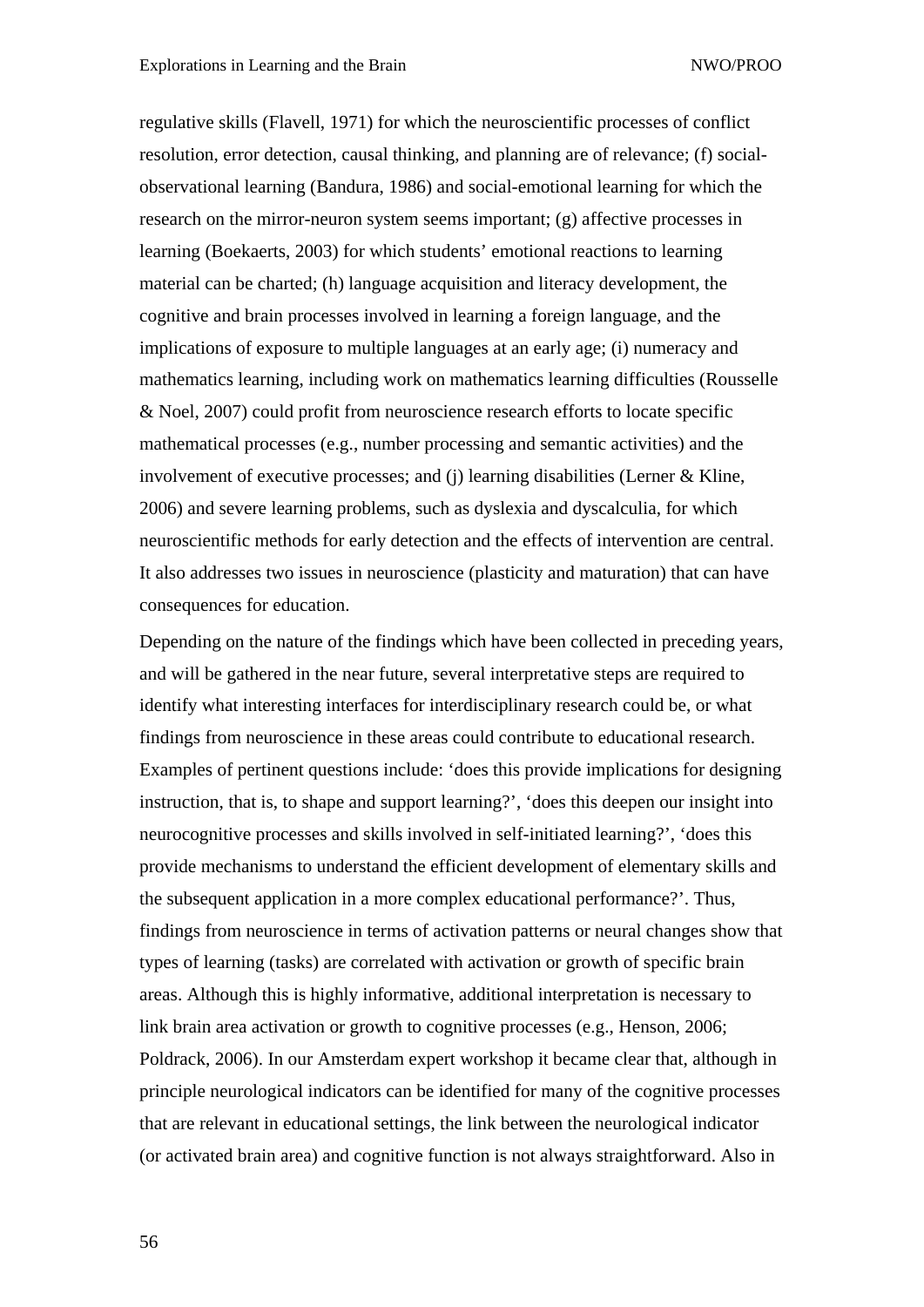this report we have seen that for the same cognitive construct (e.g., working memory) different indicators are used and it is not always clear what the "best" neurological indicator should be, or, alternatively, if the cognitive construct itself should better be reconsidered. The latter would mean that educational theories revise their constructs on the basis of neuroscientific findings.

A further step is to translate neuroscientific findings into practical considerations for use in the classroom. Besides cognitive processes, also interactional skills, motivational processes, social and emotional monitoring and self-evaluation of the learner (to name but a few) are needed. Based on the work by Byrnes and Fox (1998) we can identify two directions to interpret these types of results. First, that research in cognitive neuroscience (including social and affective neuroscience) can aid educational insights as to the nature of cognitive processes while students are engaged in learning tasks, and secondly, cognitive neuroscience may aid educational researchers in their search to resolve conflicts in existing educational theories. In addition, findings from neuroscience research also involve behavioural measures or measures of learning outcomes. These measures might confirm or corroborate findings from educational research, thereby strengthening educational theories with knowledge of underlying cognitive and brain mechanisms of observed effects on learning as well as cognitive neuropsychological insights into learning and educational performance of individual learners, given their developmental stage, psychosocial context, biopsychological variables and other aspects. It should be noted that all these emerging relations bloom up between neuroscience and the most 'cognitive' area of educational science, namely educational psychology. If we come to the broader educational issues that have to do, for example, with classroom organization (e.g., the optimal number size of a class and school dropout), the bridge between neuroscience and educational science is even larger.

To bring the complex fields of educational and neuroscientific research together we also need to bridge the methodological approaches used in both scientific fields. It should also be borne in mind that the fields as such are multidimensional in themselves with researchers focussing on instruction, on knowledge transfer, on attentional, motivational, or psychological processes in individual learners or on various aspects of educational performance and/or age or intellectual level. One interesting aspect concerns the granularity of research. At this point, tasks used in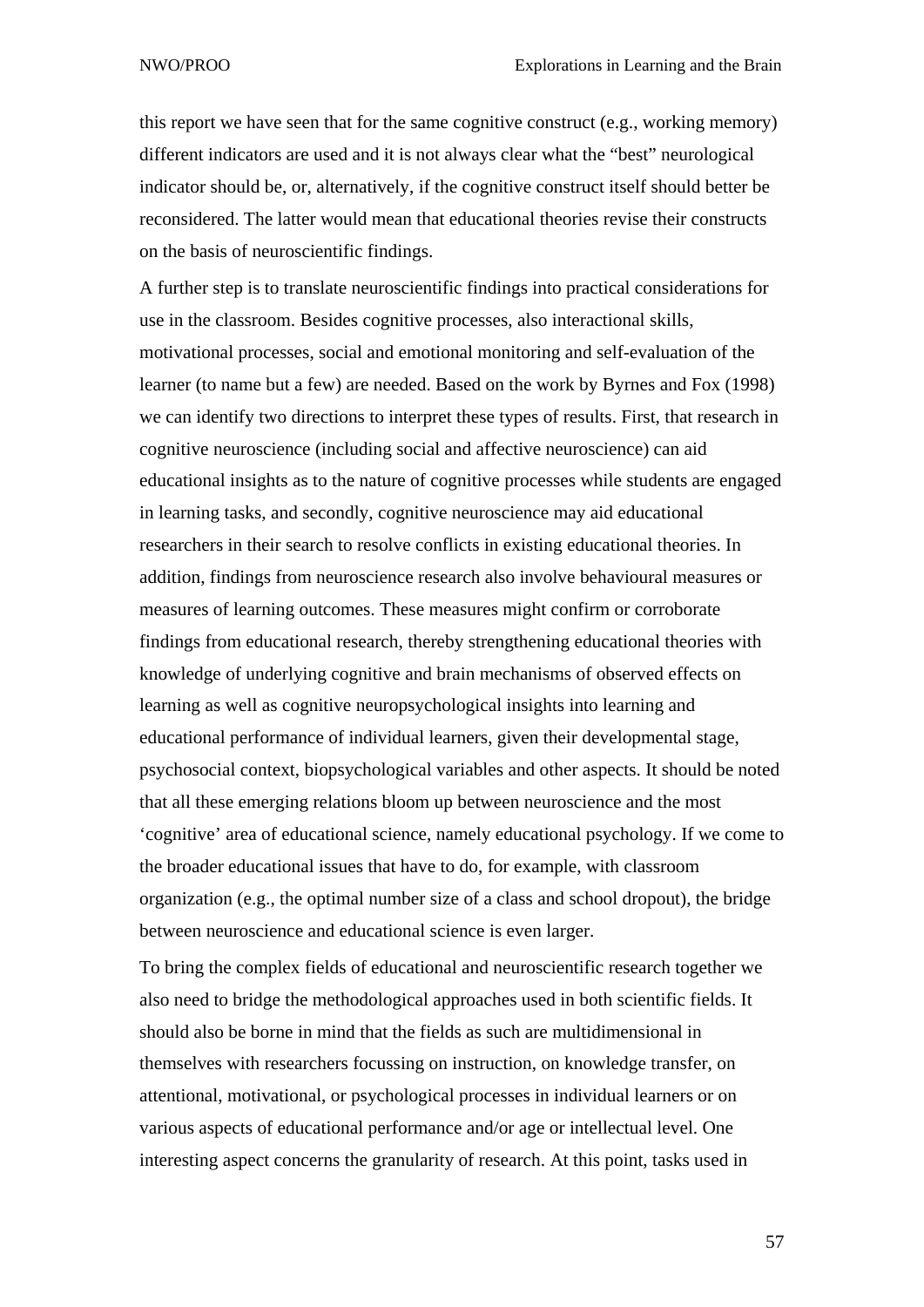neuroscience are often short, decontextualized, and isolated, whereas in educational research tasks are often long (ranging from one lesson to a series of lessons), content rich and diverse, and embedded in a complex (social) environment (the classroom, trainee post, at home). This not only hampers the translation of results from neuroscientific research into educational practice, but also calls for new methodological approaches that will bridge the gap between the two scientific approaches. Part of creating this bridge is that neuroscientific data collection techniques (EEG, PET, fMRI) should be made applicable to tasks and situations as they typically appear in educational research, in which for example complex tasks are used over a prolonged period of time in which users are allowed to move their heads freely. With rapid technological developments, however, this may be possible in the near future. For example, wireless EEG equipment integrated in caps is available that provides freedom of movement and can therefore be used in real-world tasks (Berka et al., 2008). Fugelsang and Dunbar (2005) have provided an example of how cognitive neuroscience can incorporate more complex and educationally relevant tasks. The same applies to approaches such as proposed and used by Blakemore, Den Ouden, Choudhury, and Frith (2007).

The present report may provide some routes to follow in the search for potent paradigms and good scientific models which can guide a science-based educational innovation which our society calls for. We think it reflects some of the most important trends that can be observed in the literature, whereas it does not pretend to provide a complete coverage of the domains or to give an in-depth evaluation of all relevant issues. This report will primarily act as a starting point for creating an agenda for educational science research that incorporates neuroscientific theories and techniques.

#### **9 References**

- Abutalebi, J., Stefano, F. C., & Perani, D. (2005). What can functional neuroimaging tell us about the bilingual brain? In J. F. Kroll & A. M. B. de Groot (Eds.), *Handbook of bilingualism: Psycholinguistic approaches* (pp. 497-515). New York, NY: Oxford University Press.
- Adams, J. W., & Hitch, G. J. (1997). Working memory and children's mental addition. *Journal of Experimental Child Psychology, 67*, 21-38.
- Ainsworth, S. E. (1999). The functions of multiple representations. *Computers and Education, 33*, 131-152.
- Ainsworth, S. E., Bibby, P. A., & Wood, D. J. (1997). Information technology and multiple representations: new opportunities - new problems. *Journal of Information for Teacher Education, 6*, 93-104.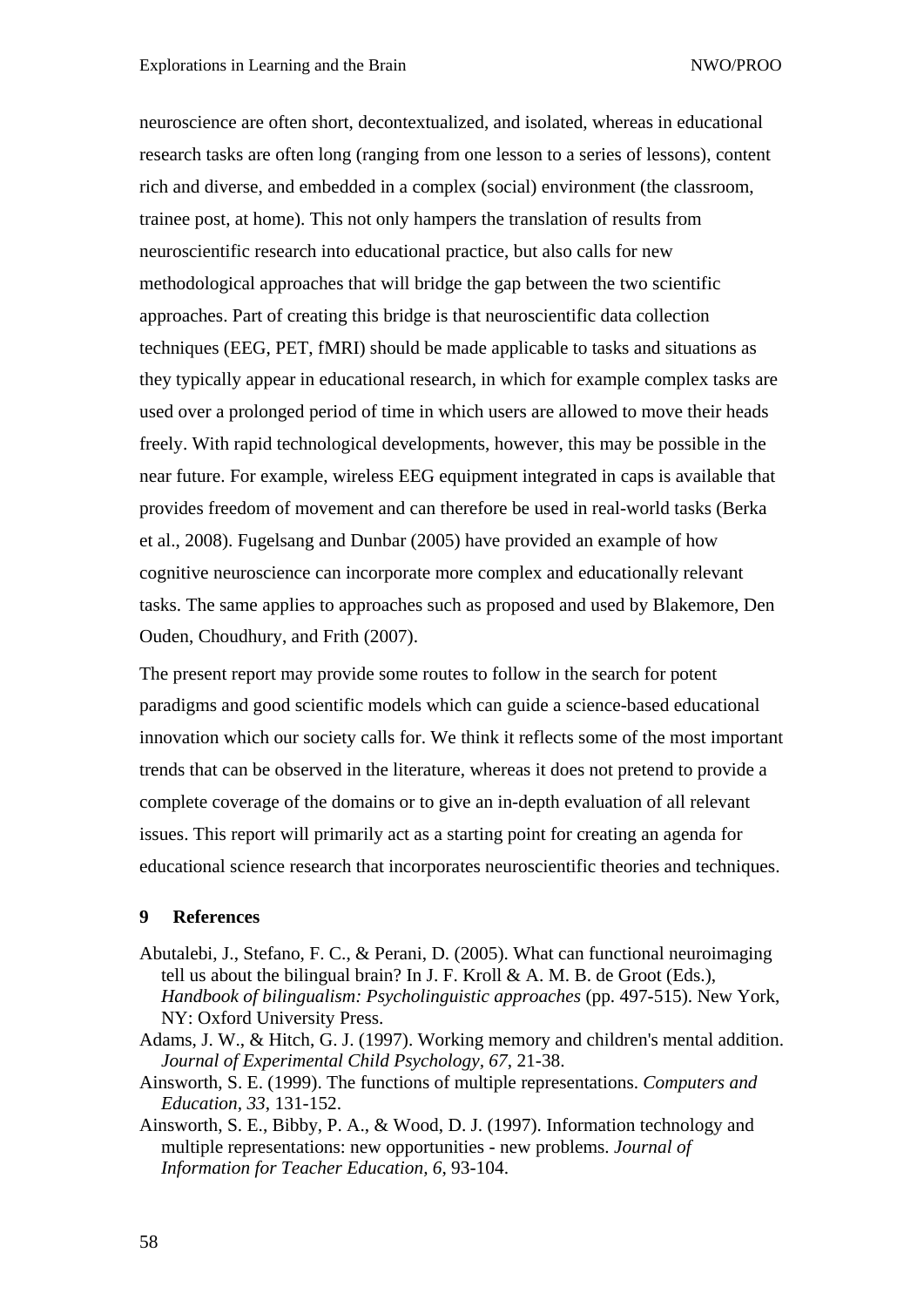- Aizenstein, H. J., Stenger, V. A., Cochran, J., Clark, K., Johnson, M., Nebes, R. D., et al. (2004). Regional brain activation during concurrent implicit and explicit sequence learning. *Cerebral Cortex, 14*, 199-208.
- Amodio, D. M., & Frith, C. D. (2007). Meeting of minds: the medial frontal cortex and social cognition. *Nature Neuroscience, 7*, 259-277.
- Ansari, D., & Coch, D. (2006). Bridge over troubled waters: education and cognitive neuroscience. *Trends in Cognitive Sciences, 10*, 146-151.
- APA. (1994). *Diagnostic and statistical manual of mental disorders, fourth edition* (Vol. IV). Washington DC: American Psychiatric Association.
- Bach-y-Rita, P., Danilov, Y., Tyler, M., & Grimm, R. J. (2005). Late human brain plasticity: Vestibular substitution with a tongue BrainPort human-machine interface. *Plastcidad y Restauración Neurológica, 4*, 31-34.
- Backhaus, J., Born, J., Hoeckesfeld, R., Fokuhl, S., Hohagen, F., & Junghanns, K. (2007). Midlife decline in declarative memory consolidation is correlated with a decline in slow wave sleep. *Learning & Memory, 14*, 336-341.
- Baddeley, A. D. (2000). The episodic buffer: A new component of working memory? *TRENDS in Cognitive Sciences, 4*, 417-423.
- Baddeley, A. D., & Hitch, G. J. (1974). Working memory. In G. A. Bower (Ed.), *The psychology of learning and motivation: Advances in research and theory* (Vol. 8, pp. 47-89). New York: Academic Press.
- Badgaiyan, R., & Posner, M. I. (1998). Mapping the cingulate cortex in response selection and monitoring. *Neuroimage, 7*, 255-260.
- Baker, D. R., & Piburn, M. D. (1997). *Constructing science in middle and secondary school classrooms*. Needham Heights, MA: Allyn & Bacon.
- Bandura, A. (1977). *Social learning theory*. Englewood Cliffs, NJ: Prentice Hall.
- Bandura, A. (1986). *Social foundations of thought and action: A social cognitive theory.* Englewood Cliffs, NJ: Prentice Hall.
- Beauchamp, M. S., Lee, K. E., Argall, B. D., & Martin, A. (2004). Integration of auditory and visual information about objects in superior temporal sulcus. *Neuron, 41*, 809-823.
- Berka, C., Chung, G. K. W. K., Nagashima, S. O., Musacchia, A., Davis, G., Johnson, R., et al. (2008). *Using interactive neuro-educational technology to increase the pace and efficiency of rifle marksmanship training*. Paper presented at the Annual Meeting of the American Educational Research Association.
- Bernhardt, E. B. (1991). *Reading development in a second language: Theoretical, empirical, and classroom perspectives*. Norwood, NJ: Ablex.
- Bernhardt, E. B. (2000). Second-language reading as a case study of reading scholarship in the 20th century. In M. L. Kamil, P. B. Mosenthal, P. D. Pearson & R. Barr (Eds.), *Handbook of Reading Research* (Vol. 3). London: Lawrence Erlbaum Associates.
- Berninger, V. W., & Richards, T. (2002). *Brain literacy for educators and psychologists*. San Diego: Academic Press.
- Blakemore, S. J., & Choudhury, S. (2006). Development of the adolescent brain: implications for executive function and social cognition. *Journal of Child Psychology and Psychiatry, 47*, 296-312.
- Blakemore, S. J., Den Ouden, H., Choudhury, S., & Frith, C. (2007). Adolescent development of the neural circuitry for thinking about intentions. *SCAN, 2*, 130- 139.
- Blakemore, S. J., & Frith, U. (2005). *The learning brain: Lessons for education*. Oxford: Blackwell Publishing.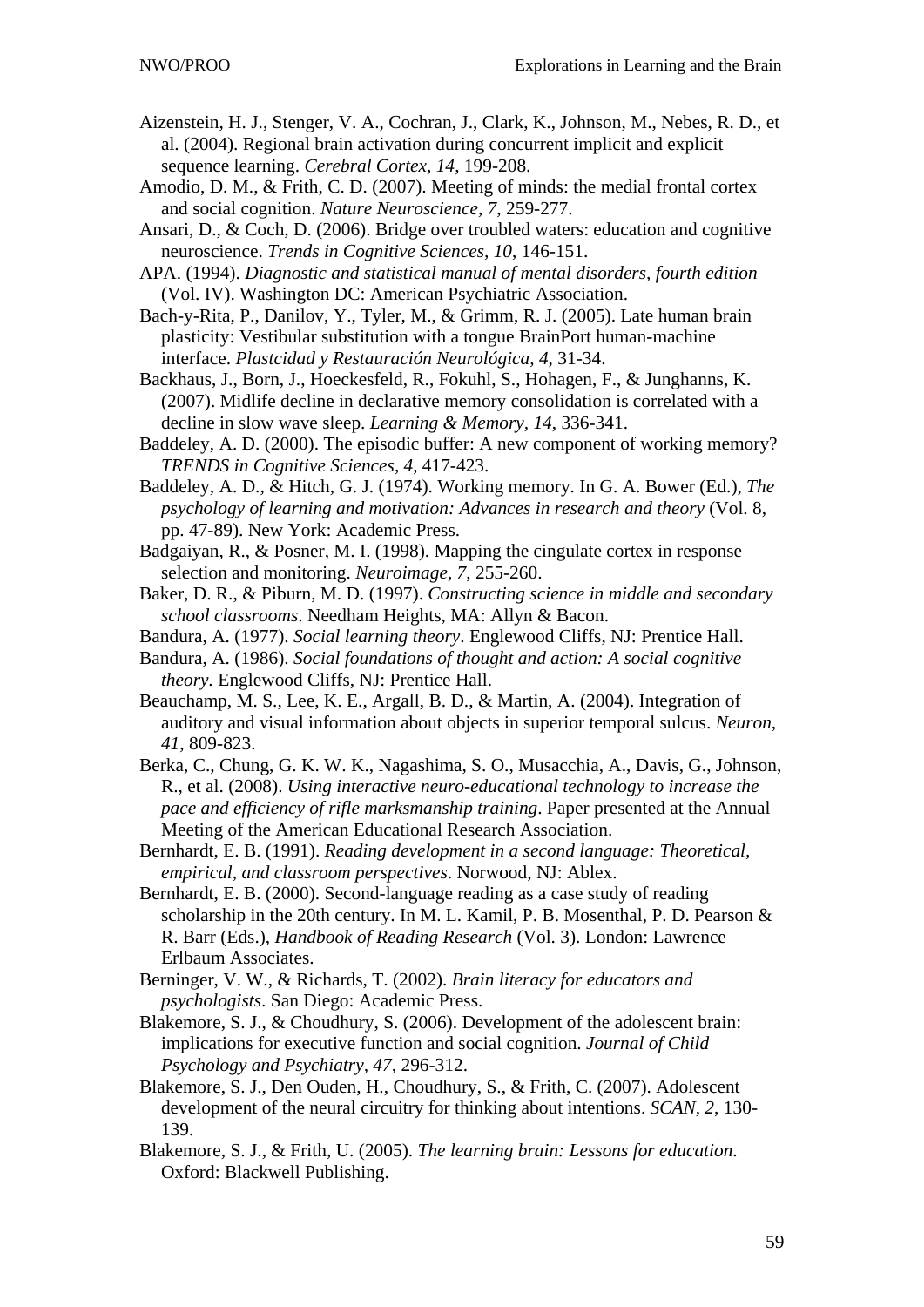- Boekaerts, M. (2003). Toward a model that integrates motivation, affect, and learning. *British Journal of Educational Psychology Monograph Series, II*, 173-189.
- Boekaerts, M., & Simons, P. R. J. (1995). *Leren en instructie: Psychologie van de leerling en het leerproces [Learning and Instruction: The psychologie of the learner and the learning process]* (2nd ed. ed.). Assen, The Netherlands: Van Gorcum.
- Booth, J., MacWhinney, B., Thulborn, K., Sacco, K., Voyvodic, J., & Feldman, H. (2000). Developmental and lesion effects in brain activation during sentence comprehension and mental rotation. *Developmental Neuropsychology, 18*, 139- 169.
- Bosma, H., Boxtel, M. P. J. v., Ponds, R. W. H. M., Jelicic, M., Houx, P. J., Metsemakers, J., et al. (2002). Engaged lifestyle and cognitive function in middle and old-aged, non-demented persons: a reciprocal association? *Zeitschrift für Gerontologie und Geriatrie, 35*, 575-581.
- Boswinkel, N., Baltussen, M., Hoogendijk, W., & Moerlands, F. (2003). *Tussenrapportage project speciaal rekenen: maart 2002 – november 2003*. Utrecht, Den Bosch, Rotterdam: Instituut Freudenthal, Groep KPC, Groep CED.
- Boud, D., Keogh, R., & Walker, D. (Eds.). (1985). *Reflection: Turning experience into learning*. London: Kogan Page.
- Bowden, E. M., & Beeman, M. J. (1998). Getting the right idea: Semantic activation in the right hemisphere may help solve insight problems. *Psychological Science, 9*, 435-440.
- Bowden, E. M., Jung-Beeman, M., Fleck, J., & Kounios, J. (2005). New approaches to demystifying insight. *Trends in Cognitive Sciences, 9*, 322-328.
- Bransford, J. D., Brown, A. L., & Cocking, R. R. (Eds.). (1999). *How people learn: Brain, mind, experience, and school*. Washington, D.C: National Academy Press.
- Bright, P., Moss, H., & Tyler, L. K. (2004). Unitary vs multiple semantics: PET studies of word and picture processing. *Brain and Language, 89*, 417-432.
- Buccino, G., Vogt, S., Ritzl, A., Fink, G. R., Zilles, K., Freund, H.-J., et al. (2004). Neural circuits underlying imitation learning of hand actions: An event-related fMRI study. *Neuron, 42*, 323-334.
- Bunge, S. A., Klingberg, T., Jacobsen, R. B., & Gabrieli, J. D. E. (2000). A resource model of the neural basis of executive working memory. *Proceeding of the National Academy of Sciences of the United States of America, 97*, 3573-3578.
- Buonomano, D. V., & Merzenich, M. M. (1998). Cortical plasticity: from synapses to maps. *Annual Reviews of Neurosciences, 21*, 149-186.
- Butler, D., & Winne, P. (1995). Feedback and self-regulated learning: A theoretical synthesis. *Review of Educational Research, 65*, 245-281.
- Byrnes, J., & Fox, N. (1998). The educational relevance of research in cognitive neuroscience. *Educational Psychology Review, 10*, 297-342.
- Caine, R. N., & Caine, G. (1991). *Making connections: Teaching and the human brain*. Alexandria, VA: Association for Supervision and Curriculum Development.
- Calfee, R., & Norman, K. (1998). Psychological perspectives on the early reading wars: The case of phonological awareness. *Teachers College Record, 100*, 242- 274.
- Carey, S. (2001). Cognitive foundations of arithmetic: Evolution and ontogenesis. *Mind & Language, 16*, 37-55.
- Carter, C. S., Braver, T. S., Barch, D. M., Botvinick, M. M., Noll, D., & Cohen, J. D. (1998). Anterior cingulate cortex, error detection, and the on-line monitoring of performance. *Science, 280*, 747-749.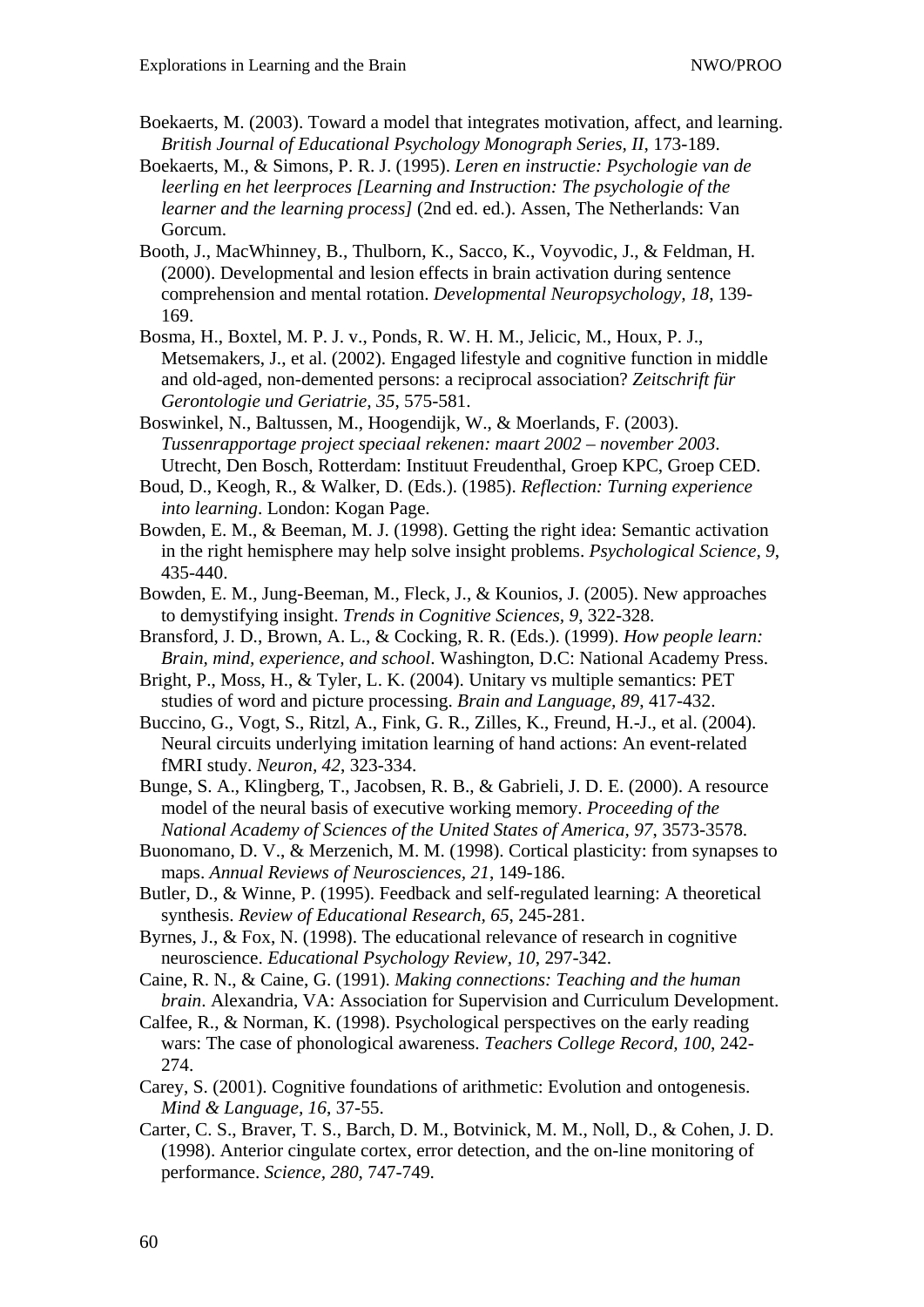- Carter, C. S., Mintun, M., & Cohen, J. D. (1995). Inference and facilitation effects during selective attention: An  $H_2^{15}O$  PET study of Stroop task performance. *Neuroimage, 2*, 264-272.
- Casey, B. J., Getz, S., & Galvan, A. (2008). The adolescent brain. *Developmental Review, 28*, 62-77.
- Chinn, C. A., & Brewer, W. F. (1993). The role of anomalous data in knowledge acquisition: A theoretical framework and implications for science instruction. *Review of Educational Research, 63*, 1-51.
- Church, J. A., Coalson, R. S., Lugar, H. M., Petersen, S. E., & Schlaggar, B. L. (in press). A developmental fMRI study of reading and repetition reveals changes in phonological and visual mechanisms over age. *Cerebral Cortex*
- Cicerone, K. D., Dahlberg, C., Malec, J. F., Langenbahn, D. M., Felicetti, T., Kneipp, S., et al. (2005). Evidence-based cognitive rehabilitation: updated review of the literature from 1998 through 2002. *Archives of Physical Medicine and Rehabilitation, 86*, 1681-1692.
- Collette, F., Hogge, M., Salmon, E., & Van der Linden, M. (2006). Exploration of the neural substrates of executive functioning by functional neuroimaging. *Neuroscience, 139*, 209-221.
- Collins, A., Brown, J. S., & Newman, S. E. (1989). Cognitive apprenticeship: Teaching the crafts of reading, writing, and mathematics. In L. B. Resnick (Ed.), *Knowing, learning, and instruction* (pp. 453-494). Hillsdale, NL: Erlbaum.
- Coltheart, M., Curtis, B., Atkins, P., & Haller, M. (1993). Models of reading aloud: Dual-route and parallel-distributed-processing approaches. *Psychological Review, 100*, 589-608.
- Coltheart, M., Masterson, J., Byng, S., Prior, M., & Riddoch, J. (1983). Surface dyslexia. *Quarterly journal of experimental psychology, The A, Human experimental psychology, 35*, 469-495.
- Coltheart, M., & Rastle, K. (1994). Serial processing in reading aloud: Evidence for dual-route models of reading. *Journal of Experimental Psychology: Human Perception and Performance, 20*, 1197-1211.
- Coltheart, M., Rastle, M., Perry, C., Langdon, R., & Zeigler, J. C. (2001). DRC: A dual route cascaded model of visual word recognition and reading aloud. *Psychological Review, 108*, 201-256.
- Cowan, N. (2001). The magical number 4 in short-term memory: A reconsideration of mental storage capacity. *Behavioral and Brain Sciences, 24*, 87-114.
- Craighero, L., Bello, A., Fadiga, L., & Rizzolatti, G. (2002). Hand action preparation influences the responses to hand pictures. *Neuropsychologia, 40*, 492-502.
- Crone, E. A., & Huizinga, M. (2006). Advances in developmental cognitive neuroscience [special issue]. *Neuropsychologia, 44*.
- Crottaz-Herbette, S., Anagnoson, R. T., & Menon, V. (2004). Modality effects in verbal working memory: Differential prefrontal and parietal responses to auditory and visual stimuli. *NeuroImage, 21*, 340-351.
- D'Esposito, M., Postle, B. R., Jonides, J., & Smith, E. E. (1999). The neural substrate and temporal dynamics of interference effects in working memory as revealed by event-related functional MRI. *Proceedings of the National Academy of Sciences of the United States of America, 96*, 7514-7519.
- De Jong, T. (2006). Computer simulations: Technological advances in inquiry learning. *Science, 312*, 532-533.
- De Jong, T., Ainsworth, S., Dobson, M., van der Hulst, A., Levonen, J., Reimann, P., et al. (1998). Acquiring knowledge in science and mathematics: the use of multiple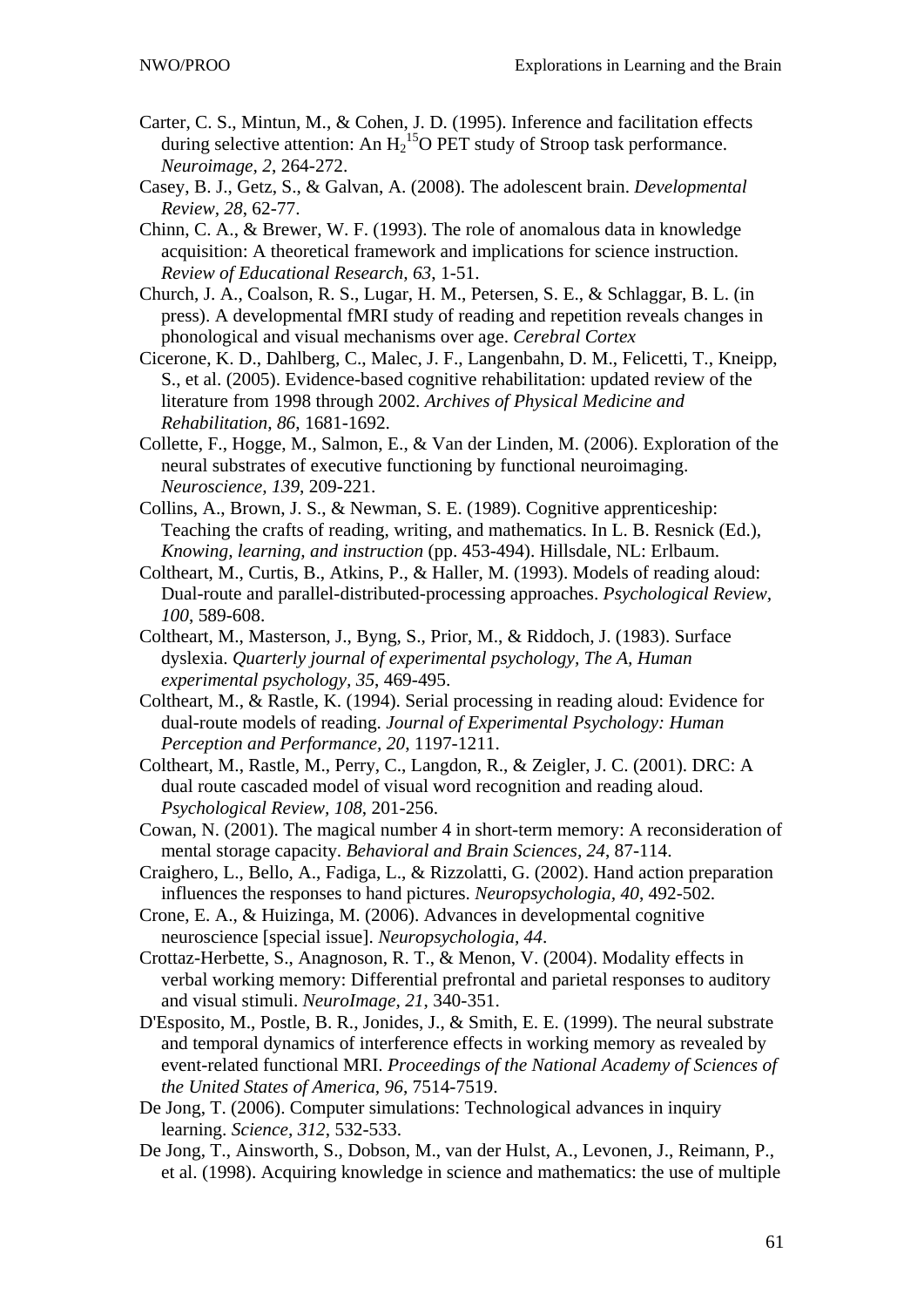representations in technology based learning environments. In M. v. Someren, P. Reimann, H. Boshuizen & T. de Jong (Eds.), *Learning with multiple representations* (pp. 9-41). Oxford: Elsevier Science.

- Dehaene, S. (1996). The organization of brain activations in number comparison: Event-related potentials and the additive-factors method. *Journal of Cognitive Neuroscience, 8*, 47-68.
- Dehaene, S., Dupoux, E., & Mehler, J. (1990). Is numerical comparison digital? Analogical and symbolic effects in two-digit number comparison. *Journal of Experimental Psychology: Human Perception and Performance, 16*, 626-641.
- Dehaene, S., Piazza, M., Pinel, P., & Cohen, L. (2003). Three parietal circuits for number processing. *Cognitive Neuropsychology, 20*, 487-506.
- Delazer, M., Domahs, F., Bartha, L., Brenneis, C., Lochy, A., Trieb, T., et al. (2003). Learning complex arithmetic - an fMRI study. *Cognitive Brain Research, 18*, 76- 88.
- Demb, J. B., Boynton, G. M., & Heeger, D. J. (1997). Brain activity in visual cortex predicts individual differences in reading performance. *Proceedings of the National Academy of Sciences of the United States of America, 94*, 13363-13366.
- Destrebecqz, A., & Cleeremans, A. (2001). Can sequence learning be implicit? New evidence with the process dissociation procedure. *Psychonomic Bulletin & Review, 8*, 343-350.
- Destrebecqz, A., Peigneux, P., Laureys, S., Degueldre, C., Del Fiore, G., Aerts, J., et al. (2005). The neural correlates of implicit and explicit sequence learning: Interacting networks revealed by the process dissociation procedure. *Learning & Memory, 12*, 480-490.
- Dolcos, F., & Cabeza, R. (2002). Event-related potentials of emotional memory: Encoding pleasant, unpleasant, and neutral pictures. *Cognitive, Affective, & Behavioral Neuroscience, 2*, 252-263.
- Dosenbach, N. U. F., Fair, D. A., Miezin, F. M., Cohen, A. L., Wenger, K. K., Dosenbach, R. A. T., et al. (2007). Distinct brain networks for adaptive and stable task control in humans. *Proceedings of the National Academy of Sciences of the United States of America, 104*, 11073-11078.
- Draganski, B., Gaser, C., Busch, V., Schuierer, G., Bogdahn, U., & May, A. (2004). Changes in grey matter induced by training. *Nature, 427*, 311-312.
- Duffy, T. M., & Jonassen, D. H. (1992). Constructivism: New implications for instructional technology. In T. M. Duffy & D. H. Jonassen (Eds.), *Constructivism and the technology of instruction; A conversation* (pp. 7-12). Hillsdale, New Jersey: Lawrence Erlbaum Associates.
- Eden, G. F., VanMeter, J. W., Rumsey, J. M., Maisog, J. M., Woods, R. P., & Zeffiro, T. A. (1996). Abnormal processing of visual motion in dyslexia revealed by functional brain imaging. *Nature, 382*, 66-69.
- Ehri, L., Nunes, S. R., Stahl, S. A., & Willows, D. M. (2001). Systematic phonics instruction helps students learn to read: Evidence from the national reading panel's meta-analysis. *Review of Educational Research, 71*, 393-447.
- Ertmer, P. A., & Newby, T. J. (1996). The expert learner: strategic, self-regulated, and reflective. *Instructional Science, 24*, 1-24.
- Feigenson, L., Dehaene, S., & Spelke, E. (2004). Core systems of number. *Trends in Cognitive Sciences, 8*, 307-314.
- Ferdinand, N. K., Mecklinger, A., & Kray, J. (2008). Error and deviance processing in implicit and explicit sequence learning. *Journal of Cognitive Neuroscience, 20*, 629-642.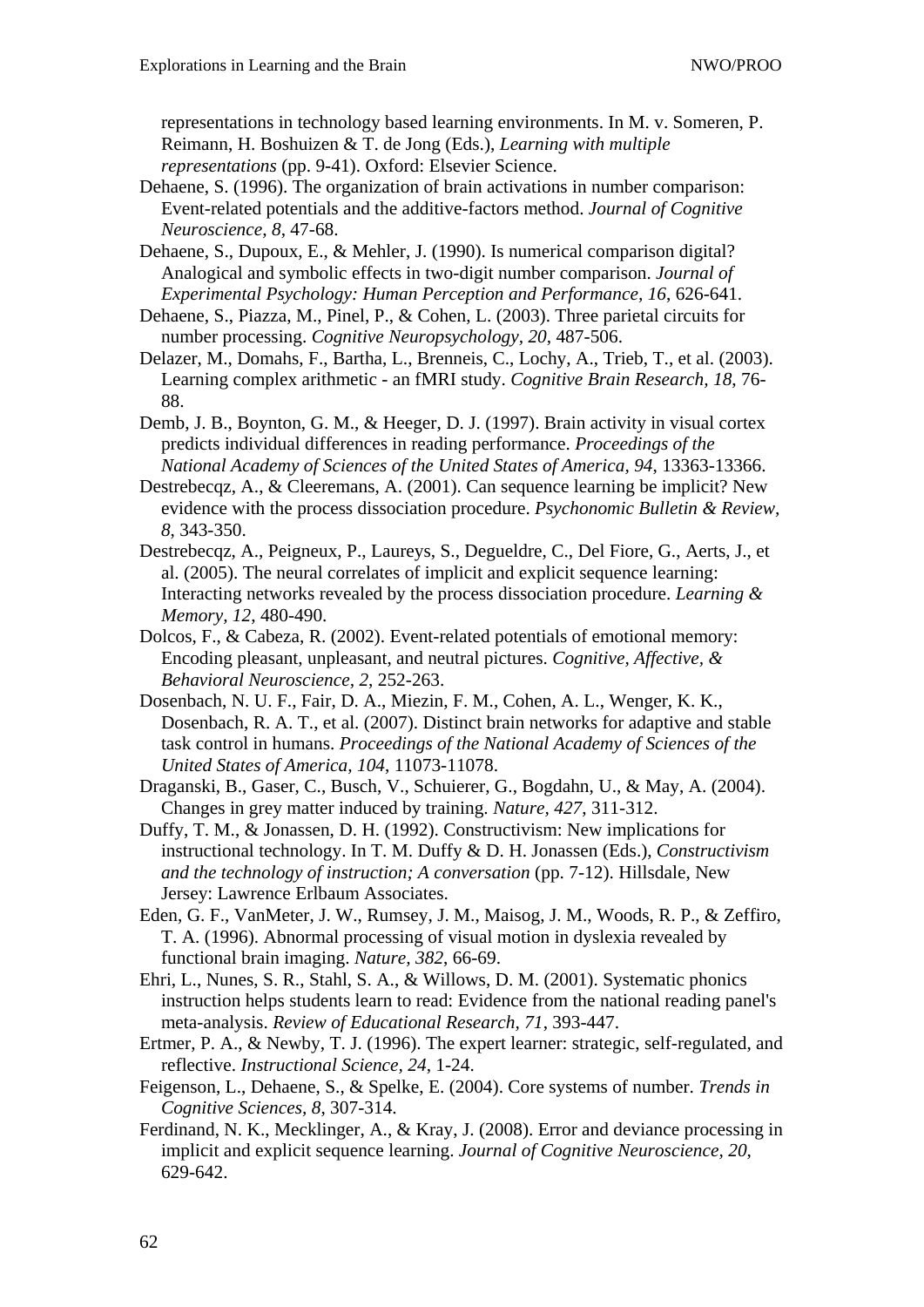- Fernandez-Duque, D., Baird, J. A., & Posner, M. I. (2000). Executive attention and metacognitive regulation. *Consciousness and Cognition, 9*, 288-307.
- Fischer, S., Wilhelm, I., & Born, J. (2007). Developmental differences in sleep's role for implicit off-line learning: Comparing children with adults. *Journal of Cognitive Neuroscience, 19*, 214-227.
- Flavell, J. H. (1971). First discussant's comments: What is memory development the development of? *Human Development, 14*, 272-278.
- Fliessbach, K., Weis, S., Klaver, P., Elger, C. E., & Weber, B. (2006). The effect of word concreteness on recognition memory. *Neuroimage, 32*, 1413-1421.
- Fox, E. (2002). Processing emotional facial expressions: The role of anxiety and awareness. *Cognitive, Affective, & Behavioral Neuroscience, 2*, 52-63.
- Frost, R. (1998). Toward a strong phonological theory of visual word recognition: True issues and false trails. *Psychological Bulletin, 123*, 71-99.
- Frost, R., Katz, L., & Bentin, S. (1987). strategies for visual word recognition and orthographical depth: a multilingual comparison. *Journal of Experimental Psychology: Human Perception and Performance, 13*, 104-115.
- Fugelsang, J. A., & Dunbar, K. N. (2005). Brain-based mechanisms underlying complex causal thinking. *Neuropsychologica, 43*, 1204-1213.
- Funnell, E. (1983). Phonological processes in reading: New evidence from acquired dyslexia. *British Journal of Psychology, 74*, 159-180.
- Gaillard, W., Hertz-Pannier, L., Mott, S., Barnett, A., LeBihan, D., & Theodore, W. (2000). Functional anatomy of cognitive development fMRI of verbal fluency in children and adults. *Neurology, 54*, 180-185.
- Gazzola, V., Rizzolatti, G., Wicker, B., & Keysers, C. (2007). The anthropomorphic brain: The mirror neuron system responds to human and robotic actions. *NeuroImage, 35*, 1674-1684.
- Geary, D. (2007). Educating the evolved mind: Conceptual foundations for an evolutionary educational psychology. In J. S. Carlson & J. R. Levin (Eds.), *Psychological perspectives on contemporary educational issues (pp. 1-99).* Greenwich, CT: Information Age Publishing.
- Geary, D. C. (1994). Children's mathematical development: Research and practical applications.
- Geary, D. C., Hamson, C. O., & Hoard, M. K. (2000). Numerical and arithmetical cognition: A longitudinal study of process and concept deficits in children with learning disability. *Journal of Experimental Child Psychology, 77*, 236-263.
- Geary, D. C., & Hoard, M. K. (2001). Numerical and arithmetical deficits in learningdisabled children: Relation to dyscalculia and dyslexia. *Aphasiology, 15*, 635-647.
- Genesee, F., Nicoladis, E., & Paradis, J. (1995). Language differentiation in early bilingual development. *Journal of Child Language, 22*, 611-631.
- Giedd, J. N. (2004). Structural magnetic resonance imaging of the adolescent brain. *Annals of the New York Academy of Sciences*, 77-85.
- Giedd, J. N. (2008). The teen brain: insights from neuroimaging. *Journal of Adolescent Health, 42*, 335-343.
- Gogtay, N., Giedd, J. N., Lusk, L., Hayashi, K. M., Greenstein, D., Vaituzis, A. C., et al. (2004). Dynamic mapping of human cortical development during childhood through early adulthood. *Proceedings of the National Academy of Sciences of the United States of America, 101*, 8174-8179.
- Goswami, U. (2004). Neuroscience and education. *British Journal of Educational Psychology, 74*, 1-14.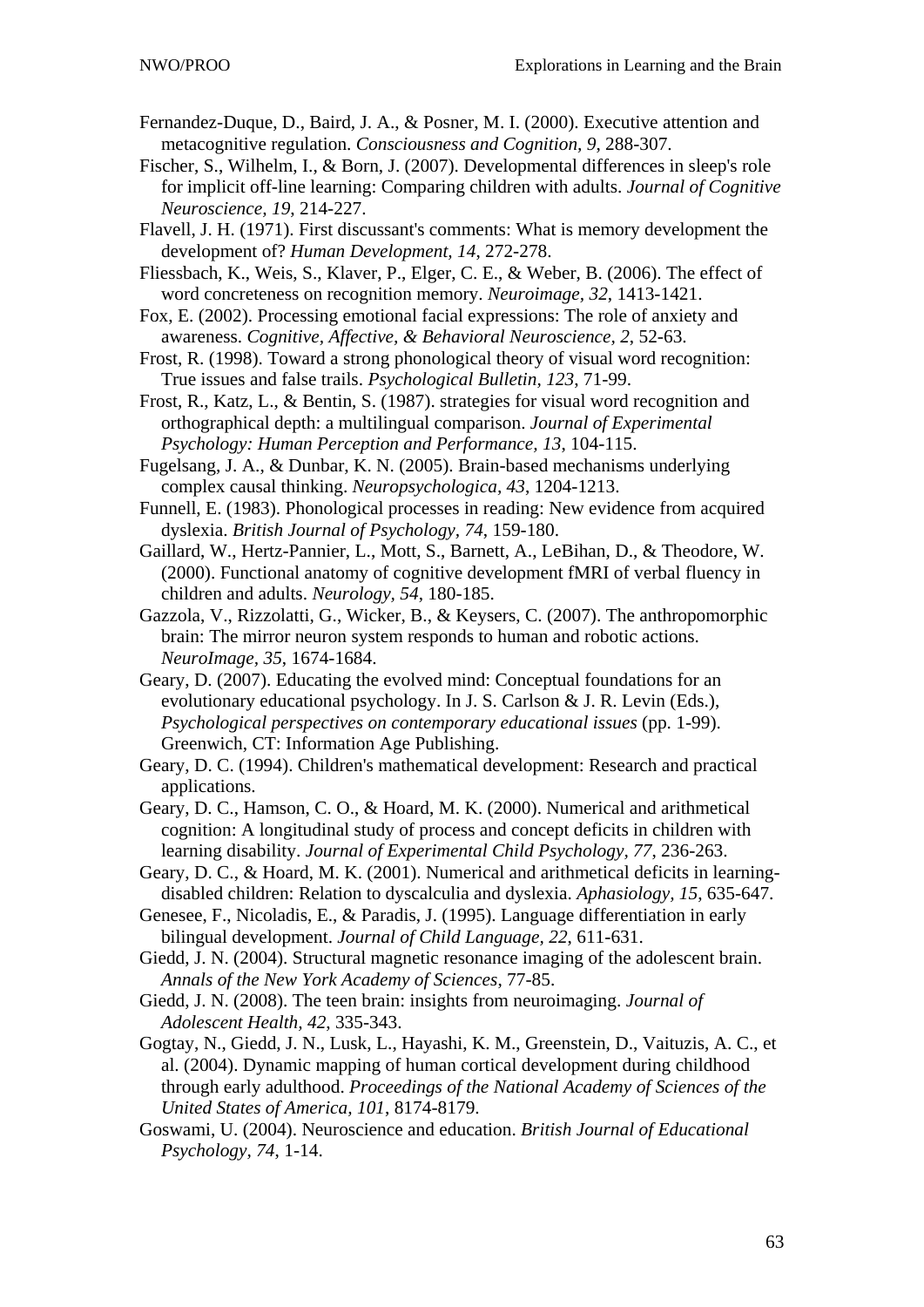- Goswami, U. (2006). Neuroscience and education: from research to practice? *Nature Reviews Neuroscience, 7*, 406-411.
- Goswami, U., Thomson, J., Richardson, U., Stainthorp, R., Hughes, D., & Rosen, S. (2002). Amplitude envelope onsets and developmental dyslexia: A new hypothesis. *Proceedings of the National Academy of Sciences of the United States of America, 99*, 10911-10916.
- Grabner, R. H., Neubauer, A. C., & Stern, E. (2006). Superior performance and neural efficiency: The impact of intelligence and expertise. *Brain Research Bulletin, 69*, 422-439.
- Graddol, D. (2004). The future of language. *Science, 303*, 1329-1331.
- Guttorm, T. K., Leppanen, P. H., Poikkeus, A. M., Eklund, K. M., Lyytinen, P., & Lyytinen, H. (2005). Brain event-related potentials (ERP's) measured at birth predict later language development in children with and without familial risk for dyslexia. *Cortex, 41*, 291-303.
- Henson, R. (2006). Forward inference using functional neuroimaging: Dissociations versus associations. *TRENDS in Cognitive Sciences, 10*, 64-69.
- Höffler, T. N., & Leutner, D. (2007). Instructional animation versus static pictures: A meta-analysis. *Learning and Instruction, 17*, 722-738.
- Hurley, S. (2008). The shared circuits model (SCM): How control, mirroring, and simulation can enable imitation, deliberation, and mind reading. *Behavioral and Brain Sciences, 31*, 1-58.
- Iacoboni, M., Woods, R., Brass, M., Bekkering, H., Mazziotta, J., & Rizzolatti, G. (1999). Cortical mechanisms of human imitation. *Science, 286*, 2526-2528.
- Immordino-Yang, M. H., & Damasio, A. (2007). We feel, therefore we learn: The relevance of affective and social neuroscience to education. *Mind, Brain, and Education, 1*, 3-10.
- Ischebeck, A., Zamarian, L., Siedentopf, C., Koppelstatter, F., Benke, T., Felber, S., et al. (2006). How specifically do we learn? Imaging the learning of multiplication and subtraction. *NeuroImage, 30*, 1365-1375.
- Jansma, J. M., Ramsey, N. F., Slagter, H. A., & Kahn, R. S. (2001). Functional anatomical correlates of controlled and automatic processing. *Journal of Cognitive Neuroscience, 13*, 730-743.
- Jausovec, N., & Bakracevic, K. (1995). What can heart rate tell us about the creative process? *Creativity Research Journal, 8*, 11-24.
- Jeynes, W. H., & Littell, S. W. (2000). A meta-analysis of studies examining the effect of whole language instruction on the literacy of low-SES students. *The Elementary School Journal, 101*, 21-33.
- Jobard, G., Crivello, F., & Tzourio-Mazoyer, N. (2003). Evaluation of the dual route theory or reading: A metanalysis of 35 neuroimaging studies. *Neuroimage, 20*, 693-712.
- Jolles, J. (2007a). Neurocognitieve ontwikkeling en adolescentie: enkele implicaties voor het onderwijs. *Onderwijsinnovatie*, 30-32.
- Jolles, J. (2007b). Over brein & leren: kwaliteit leeromgeving bepalend voor leerproces. *Bij de Les, februari*, 43-45.
- Jolles, J., de Groot, R., van Benthem, J., Dekkers, H., De Glopper, C., Uijlings, H., et al. (2005). *Leer het brein kennen (Learning to know the brain)*. The Hague (NL): Netherlands Organization for Scientific Research.
- Jolles, J., De Groot, R., Van Benthem, J., Dekkers, H., De Glopper, C., Uijlings, H., et al. (2006). *Brain Lessons; A contribution to the international debate on Brain, Learning & Education*. Maastricht: NeuroPsych.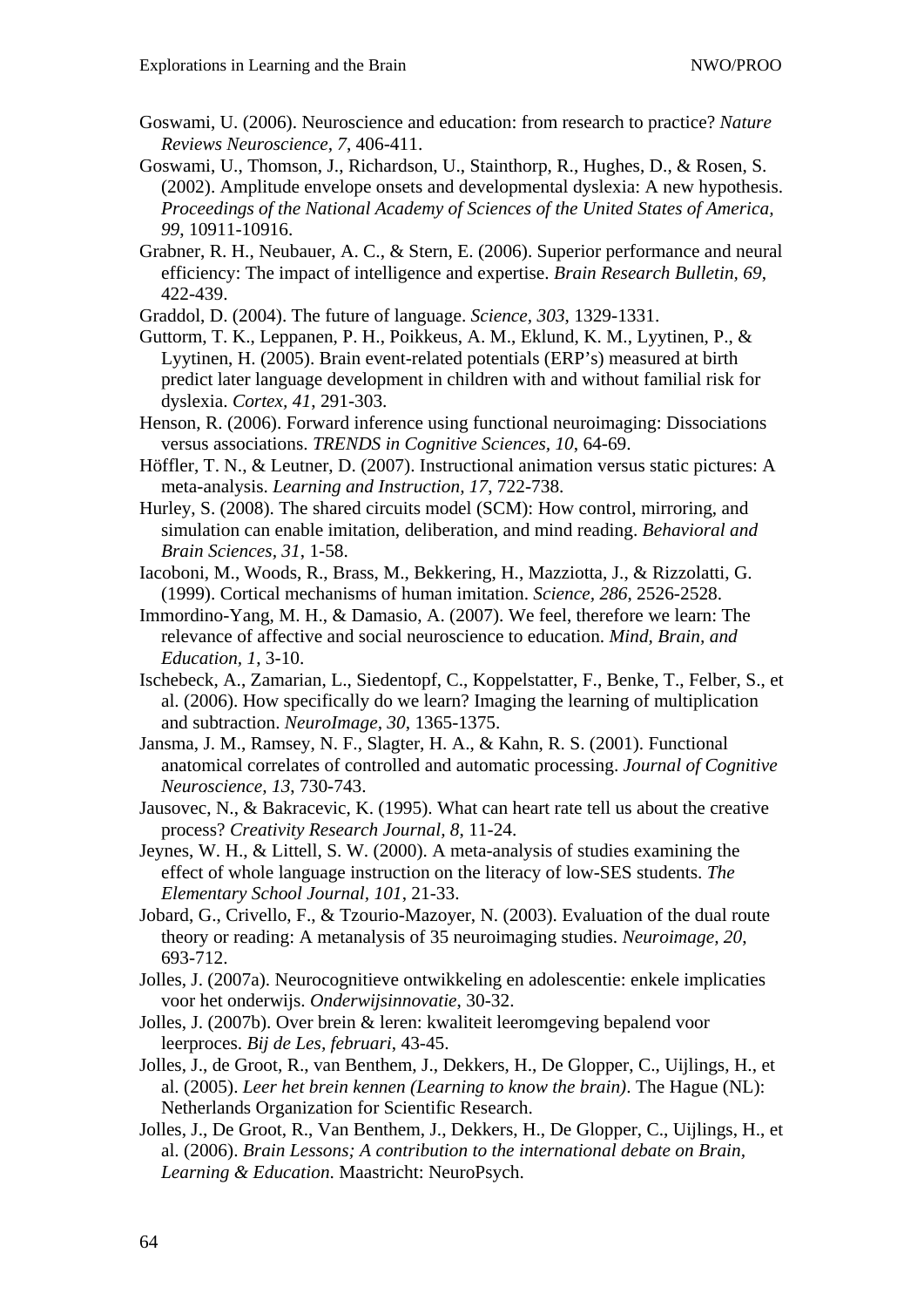- Jonassen, D. H. (1999). Designing constructivist learning environments. In C. M. Reigeluth (Ed.), *Instructional-design theories and models: A new paradigm of instructional theory* (Vol. 2, pp. 215-239). London: Lawrence Erlbaum Associates.
- Jonides, J., Schumacher, E. H., Smith, E. E., Lauber, E. J., Awh, E., Minoshima, S., et al. (1997). Verbal working memory load affects regional brain activation as measured by PET. *Journal of Cognitive Neuroscience, 9*, 462.
- Jung-Beeman, M., Bowden, E. M., Haberman, J., Frymiare, J. L., Arambel-Liu, S., Greenblatt, R., et al. (2004). Neural activity when people solve verbal problems with insight. *PLoS Biology, 2*, 500-510.
- Karp, A., Paillard-Borg, S., Wang, H., Silverstein, M., Winblad, B., & Fratiglioni, L. (2006). Mental, physical and social components in leisure activities equally contribute to decrease dementia risk. *Dementia and Geriatric Cognitive Disorders, 21*, 65-73.
- Katz, L., & Frost, R. (1992). The reading process is different for different orthographies: The orthographic depth hypothesis. In R. Frost & L. Katz (Eds.), *Orthography, phonology, morphology, and meaning: Advances in psychology* (Vol. 94, pp. 67-84). Oxford: North Holland.
- Katzir, T., & Paré-Blagoev, J. (2006). Applying cognitive neuroscience research to education: The case of literacy. *Educational Psychologist, 41*, 53-74.
- Kennedy, D., & Norman, C. (2005). What don't we know? *Science, 309*, 75-75.
- Keysers, C., & Gazzola, V. (2007). Integrating simulation and theory of mind: From self to social cognition. *TRENDS in Cognitive Sciences, 11*, 194-196.
- Kim, K. H., Relkin, N. R., Lee, K., & Hirsch, J. (1997). Distinct cortical areas associated with native and second languages. *Nature neuroscience, 388*, 171-174.
- Kirchhoff, B. A., & Buckner, R. L. (2006). Functional-anatomic correlates of individual differences in memory. *Neuron, 51*, 263-274.
- Kirk, E. P., & Ashcraft, M. H. (2001). Telling stories: The perils and promise of using verbal reports to study math strategies. *Journal of Experimental Psychology: Learning, Memory, and Cognition, 27*, 157-175.
- Kolb, B., & Whishaw, I. Q. (2008). *Fundamentals of human neuropsychology* (6th ed.). New York: Worth Publishers.
- Könings, K., Brand-Gruwel, S., van Merriënboer, J. J. G., & Broers, N. (in press). Does a new learning environment come up to students' expectations? A longitudinal study. *Journal of Educational Psychology*.
- Koriat, A. (2000). The Feeling of Knowing: Some metatheoretical implications for consciousness and control. *Consciousness and Cognition, 9*, 149-171.
- Kovelman, I., & Petitto, L. A. (2002). *Bilingual babies' maturational and linguistic milestones as a function of their age of first exposure to two languages.* Paper presented at the Conference for the Society of Neuroscience, Orlango, FL.
- Kroesbergen, E. H., & Van-Luit, J. E. H. (2005). Constructivist mathematics education for students with mild mental retardation. *European Journal of Special Needs Education, 20*, 107-116.
- Lang, S., Kanngieser, N., Jaskowski, P., Haider, H., Rose, M., & Verleger, R. (2006). Precursors of insight in event-related brain potentials. *Journal of Cognitive Neuroscience, 18*, 2152-2166.
- Lerner, J., & Kline, F. (2006). *Learning disabilities and related disorders: characteristics and teaching strategies* (10 ed.). Boston: Houghton Miffin.
- Lipton, J. (2005). Origins of number sense: The development of numerical cognition in infants and preschoolers. *Dissertation Abstracts International: Section B: The Sciences and Engineering, 66*.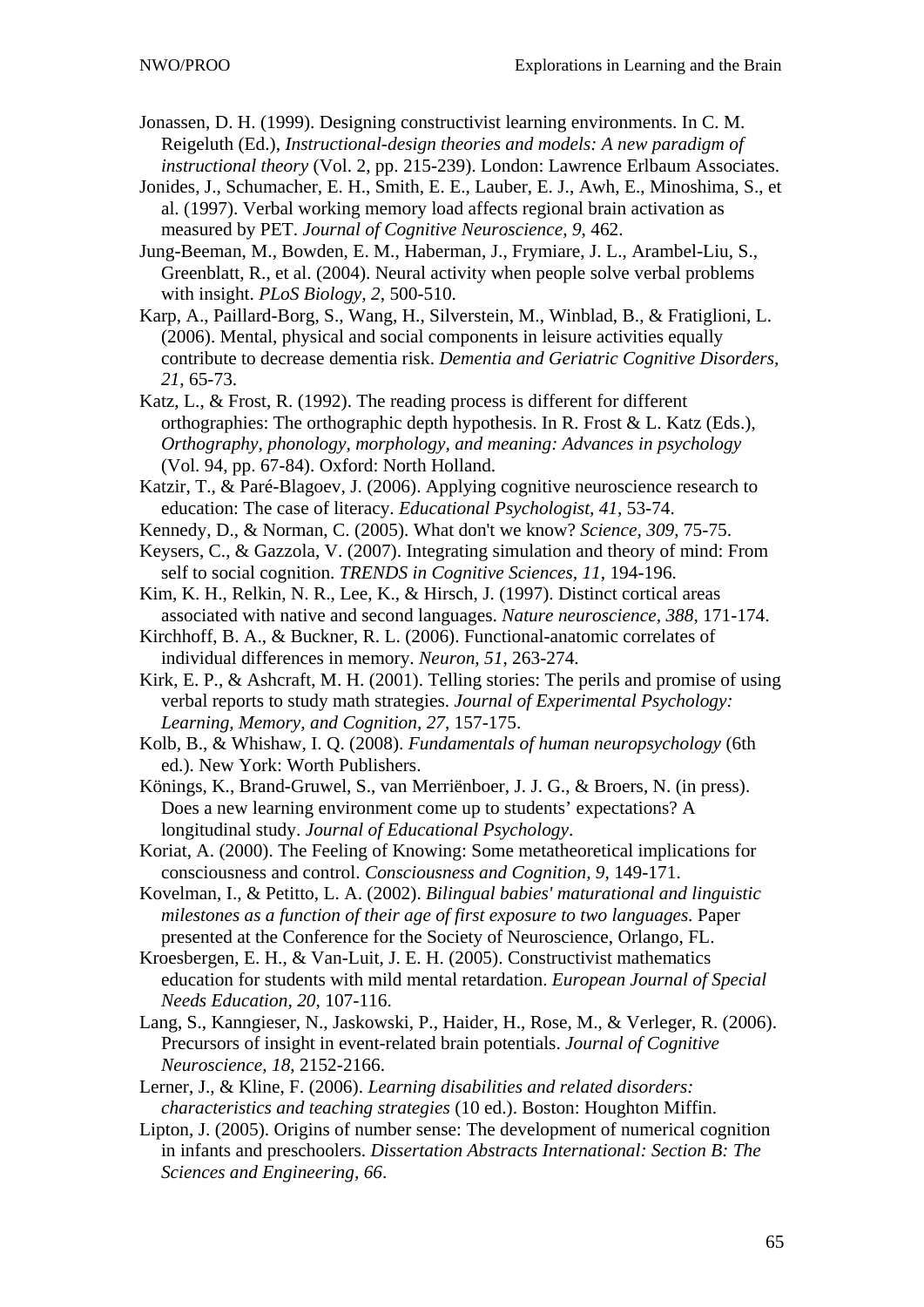- Locke, H. S., & Braver, T. S. (2008). Motivational influences on cognitive control: Behavior, brain activation, and individual differences. *Cognitive, Affective, & Behavioral Neuroscience, 8*, 99-112.
- Lovegrove, W. J., Bowling, A., Badcock, D., & Blackwood, M. (1980). Specific reading disability: differences in contrast sensitivity as a function of spatial frequency. *Science, 210*, 439-440.
- Low, R., & Sweller, J. (2005). The modality principle in multimedia learning. In R. E. Mayer (Ed.), *The Cambridge Handbook of Multimedia Learning*. New York: Cambridge University Press.
- Maehr, M. L. (2001). Goal theory is not dead Not yet, anyway: A reflection on the special issue. *Educational Psychology Review, 13*, 177-185.
- Maguire, E. A., Gadian, D. G., Johnsrude, I. S., Good, C. D., Ashburner, J., Frackowiak, R., S. J., et al. (2000). Navigation-related structural change in the hippocampi of taxi drivers. *PNAS, 97*, 4398-4403.
- Maier, N. R. F. (1931). Reasoning in humans II: The solution of a problem and its appearance in consciousness. *Journal of Comparative Psychology, 12*, 181-194.
- Manis, F. R., Seidenberg, M. S., Doi, L. M., McBride-Chang, C., & Petersen, A. (1996). On the bases of two subtypes of developmental [corrected] dyslexia. *Cognition, 58*, 157-195.
- Manlove, S., Lazonder, A. W., & de Jong, T. (2007). Software scaffolds to promote regulation during scientific inquiry learning. *Metacognition and Learning, 2*, 141- 155.
- Marshall, J.-C., & Newcombe, F. (1981). Lexical access: A perspective from pathology. *Cognition, 10*, 209-214.
- Marshall, L., Helgadottir, H., Molle, M., & Born, J. (2006). Boosting slow oscillations during sleep potentiates memory. *Nature, 444*, 610-613.
- Marshall, U., & Born, J. (2007). The contribution of sleep to hippocampus-dependent memory consolidation. *Trends in Cognitive Sciences, 11*, 442-450.
- Maurer, U., Brem, S., Bucher, K., Kranz, F., Benz, R., Steinhausen, H. C., et al. (2007). Impaired tuning of a fast occipito-temporal response for print in dyslexic children learning to read. *Brain, 130*, 3200-3210.
- Mayer, R. E. (2001). *Multimedia learning*. New York: Cambridge University Press.
- Mazzocco, M. M. M., & Kover, S. T. (2007). A longitudinal assessment of executive function skills and their association with math performance. *Child Neuropsychology, 13*, 18-45.
- McLaughlin, J., Osterhout, L., & Kim, A. (2004). Neural correlates of secondlanguage word learning: minimal instruction produces rapid change. *Nature neuroscience, 7*, 703-704.
- Meltzoff, A. N., & Prinz, W. (2002). *The imitative mind: Development, evolution, and brain bases*. Cambridge, UK: Cambridge University Press.
- Merkx, F., & van Koten, R. C. (in press). *The development of transdisciplinary learning science. Where do we stand*. The Hague: Rathenau Institute.
- Merzenich, M. M., Jenkins, W. M., Johnston, P., Schrenier, C., Miller, S. L., & Tallal, P. (1996). Temporal processing deficits of language-learning impaired children ameliorated by training. *Science, 271*, 77-81.
- Metcalfe, J. (1986). Feeling of Knowing in memory and problem solving. *Journal of Experimental Psychology: Learning, Memory, and Cognition, 12*, 288-294.
- Metcalfe, J., & Wiebe, D. (1987). Intuition in insight and non-insight problems. *Memory and Cognition, 15*, 238-246.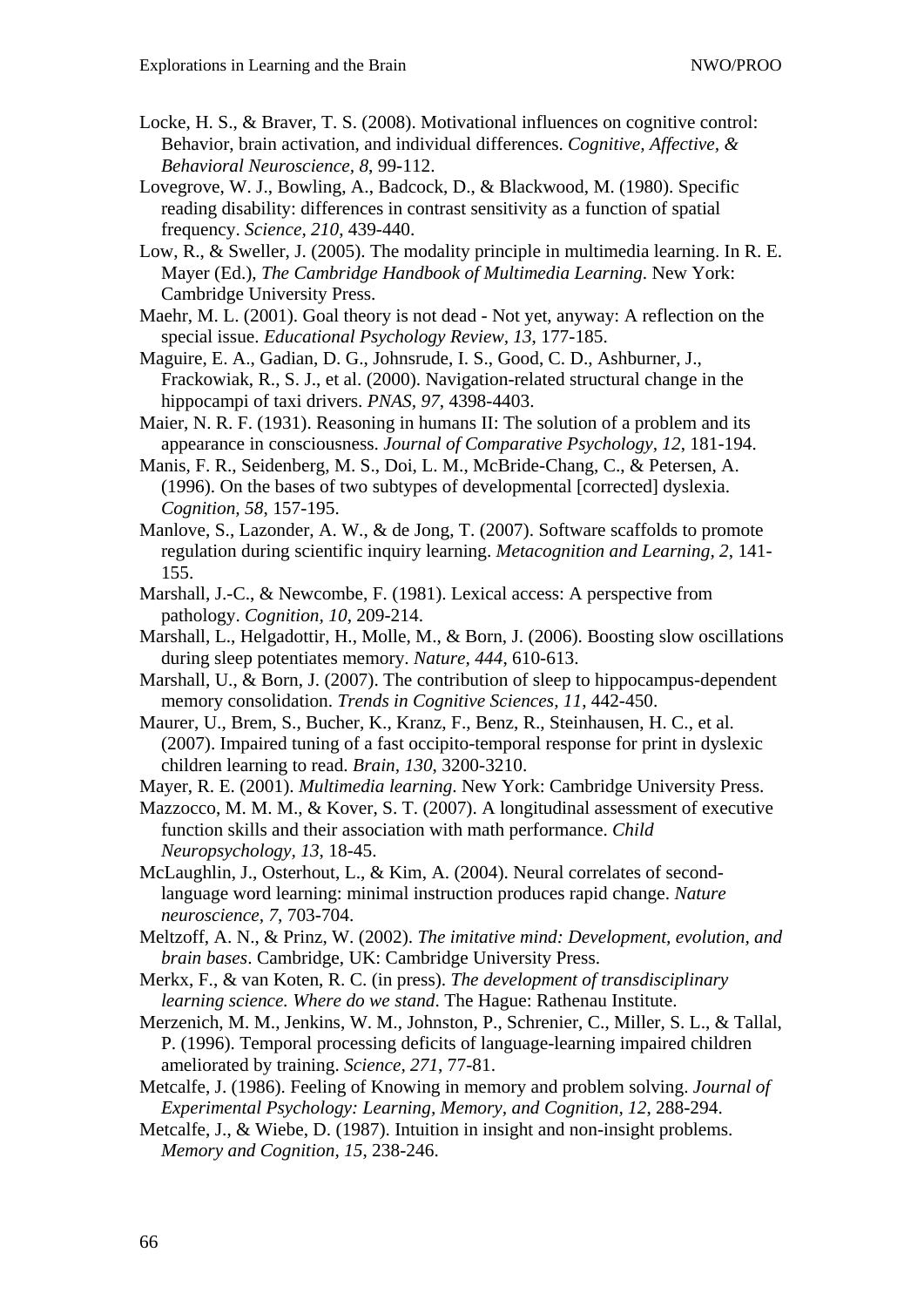- Mezzacappa, E. (2004). Alterting, orienting, and executive attention: Developmental properties and sociodemographic correlates in an epidemiological sample of young urban children. *Child Development, 75*, 1373-1386.
- Miller, G. A. (1956). The magical number seven, plus or minus two: Some limits on our capacity to process information. *Psychological Review, 63*, 81-97.
- Molfese, D.-L. (2000). Predicting dyslexia at 8 years of age using neonatal brain responses. *Brain and Language, 72*, 238-245.
- Nakada, T., Fujii, Y., & Kwee, I. L. (2001). Brain Strategies for Reading in the Second Language are Determined by the First Language. *Neuroscience Research, 40*, 351-358.
- Nieuwenhuis, S., Ridderinkhof, K. R., Blom, J., Band, G. P. H., & Kok, A. (2001). Error-related brain potentials are differentially related to awareness of response errors: Evidence from an anti-saccade task. *Psychophysiology, 38*, 752-760.
- Noble, K. G., Norman, F., & Farah, M. J. (2005). Neurocognitive correlates of socioeconomic status in kindergarten children. *Developmental Science, 8*, 74-87.
- Noble, K. G., Tottenham, N., & Casey, B. J. (2005). Neuroscience Perspective on Disparities in School Readiness and Cognitive Achievement. *The Future of Children, 15*, 71-89.
- Norris, C. J., Chen, E. E., Zhu, D. C., Small, S. L., & Cacioppo, J. T. (2004). The Interaction of Social and Emotional Processes in the Brain. *Journal of Cognitive Neuroscience, 16*, 1818-1829.
- OECD. (2002). *Understanding the brain: towards a new learning science*. Paris: Organisation for Economic Co-operation and Development.
- OECD. (2007). *Understanding the Brain: The Birth of a Learning Science*. Paris: Office of Economic Cooperation and Development.
- Ohlsson, S. (1992). Information processing explanations of insight and related phenomena. In M. T. Keane & K. J. Gilhooly (Eds.), *Advances in the psychology of thinking* (pp. 1-43). London: Harvester-Wheatsheaf.
- Paivio, A. (1979). *Imagery and verbal processes*. Hillsdale, NJ: Erlbaum.
- Paivio, A. (1986). *Mental representations*. New York: Oxford University Press.
- Paivio, A. (1991). Dual Coding Theory: Retrospect and current status. *Canadian Journal of Psychology, 45*, 255-287.
- Palmer, S. E. (1978). Fundamental aspects of cognitive representation. In E. Rosch & B. B. Lloyd (Eds.), *Cognition and categorization* (pp. 259-303). Hillsdale, NJ: LEA.
- Paris, S. (2005). Reinterpreting the development of reading skills. *Reading Research Quarterly, 40*, 184-202.
- Paulesu, E., Demonet, J., Fazio, F., McCrory, E., Chanoine, V., Brunswick, N., et al. (2001). Dyslexia: Cultural Diversity and Biological Unity. *Science, 291*, 2165- 2167.
- Paulesu, E., Frith, U., Snowling, M., Gallagher, A., Frackowiak, R. S., & Frith, C. D. (1996). Is developmental dyslexia a disconnection syndrome? Evidence from PET scanning *Brain, 119*, 143-157.
- Paulesu, E., McCrory, E., Fazio, F., Menoncello, L., Brunswick, N., Cappa, S. F., et al. (2000). A cultural effect on brain function. *Nature Neuroscience, 3*, 91-96.
- Paus, L. (2005). Mapping brain maturation and cognitive development during adolescence. *Trends in Cognitive Sciences*, 60-68.
- Pekrun, R. (2005). Progress and open problems in educational emotion research. *Learning and Instruction, 15*, 497-506.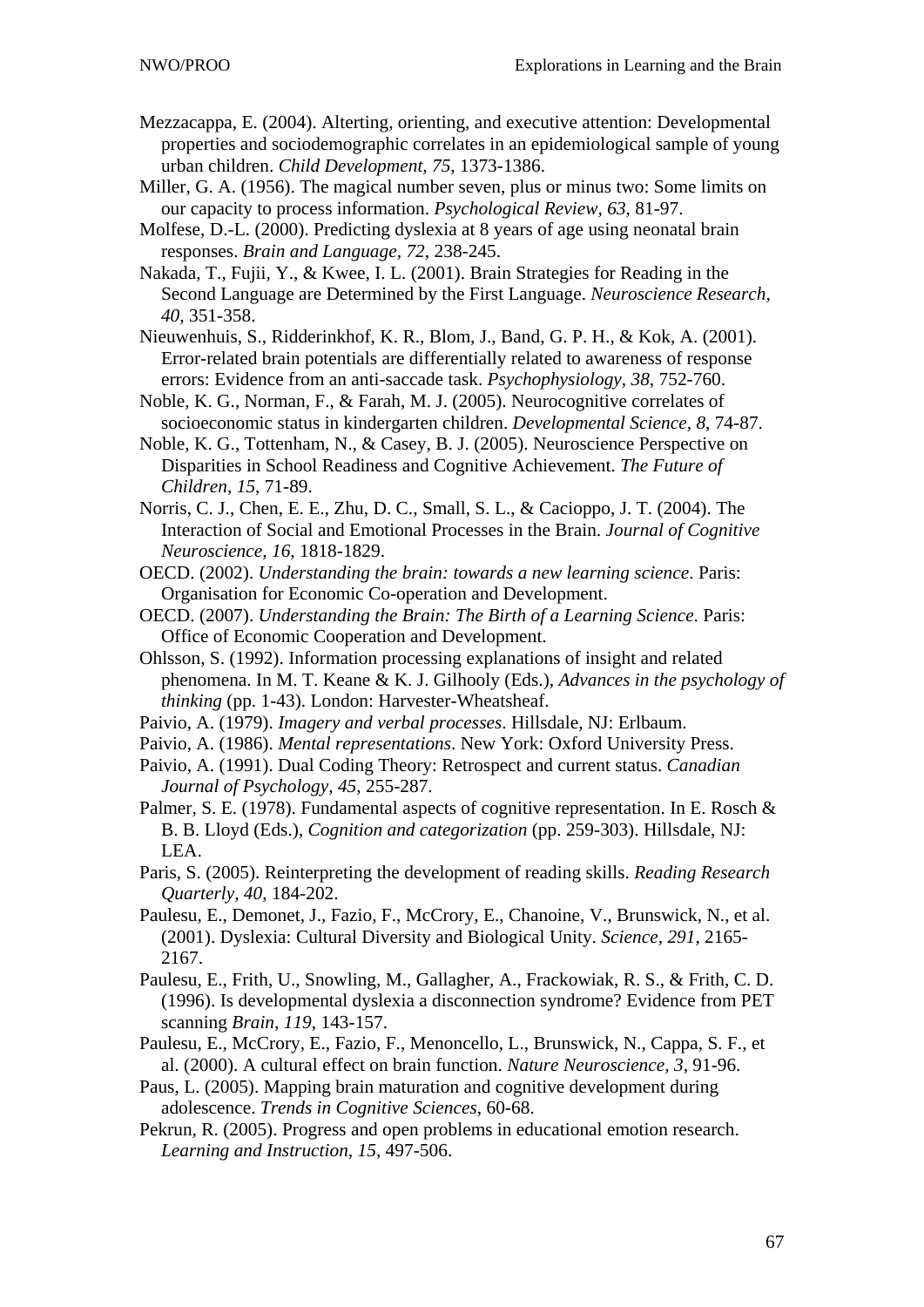- Pekrun, R., Goetz, T., Titz, W., & Perry, R. P. (2002). Academic emotions in students' self-regulated learning and achievement: a program of quantitative and qualitative research. *Educational Psychologist, 37*, 91-106.
- Pennington, B. F. (1999). Toward an integrated understanding of dyslexia: Genetic, neurological, and cognitive mechanisms. *Development and Psychopathology, 11*, 629-654.
- Peters, K. R., Smith, V., & Smith, C. T. (2007). Changes in sleep architecture following motor learning depend on initial skill level. *Journal of Cognitive Neuroscience, 19*, 817-829.
- Peterson, S. E., & Schreiber, J. B. (2006). An attributional analysis of personal and interpersonal motivation for collaborative projects. *Journal of Educational Psychology, 98*, 777-787.
- Petitto, L. A., Baker, S., Baird, J. A., Kovelman, I., & Norton, E. (2004). *Nearinfrared Spectroscopy studies of children and adults during language processing.* Paper presented at the International Workshop on Near-Infrared Spectroscopy, Cambridge, MA.
- Petitto, L. A., & Dunbar, K. N. (in press). New findings from educational neuroscience on bilingual brains, scientific brains, and the educated mind. In K. Fischer & T. Katzier (Eds.), *Building Usable Knowledge in Mind, Brain, and Education*. Cambridge: Cambridge University Press.
- Petitto, L. A., Kovelman, I., & Harasymowycz, U. (2003). *Bilingual language development: Does learning the new damage the old?* Paper presented at the Biannual meeting of the Society for Research in Child Development, Tampa, FL.
- Poldrack, R. A. (2006). Can cognitive processes be inferred from neuroimaging data? *TRENDS in Cognitive Sciences, 10*, 59-63.
- Posner, M. I., & Rothbart, M. K. (2005). Influencing brain networks: implications for education. *Trends in Cognitive Sciences, 9*.
- Rapp, B. C., Hillis, A. E., & Caramazza, A. (1993). The role of representations in cognitive theory: More on multiple semantics and the agnosias. *Cognitive Neuropsychology, 10*, 235-249.
- Reber, A. S. (1989). Implicit learning and tacit knowledge. *Journal of Experimental Psychology-General, 118*, 219-235.
- Reber, P. J., Gitelman, D. R., Parrish, T. B., & Mesulam, M. M. (2003). Dissociating explicit and implicit category knowledge with fMRI. *Journal of Cognitive Neuroscience, 15*, 574-583.
- Reder, L. M., & Schunn, C. D. (1996). Metacognition does not imply awareness: Strategy choice is governed by implicit learning and memory. In L. M. Reder (Ed.), *Implicit memory and metacognition* (pp. 45-77). Mahwah, N.J.: Erlbaum.
- Redlinger, W. E., & Park, T. Z. (1980). Language mixing in young bilinguals. *Journal of Child Language, 7*, 337-352.
- Reiss, J. P., Campbell, D. W., Leslie, W. D., Paulus, M. P., Stroman, P. W., Polimeni, J. O., et al. (2005). The role of the striatum in implicit learning: a functional magnetic resonance imaging study. *Neuroreport, 16*, 1291-1295.
- Renkl, A. (2005). The worked-out examples principle in multimedia learning. In R. E. Mayer (Ed.), *The Cambridge handbook of multimedia learning* (pp. 229-246). New York: Cambridge University Press.
- Richardson, U., Thomson, J. M., Scott, S. K., & Goswami, U. (2004). Auditory processing skills and phonological representation in dyslexic children. *Dyslexia, 10*, 215-233.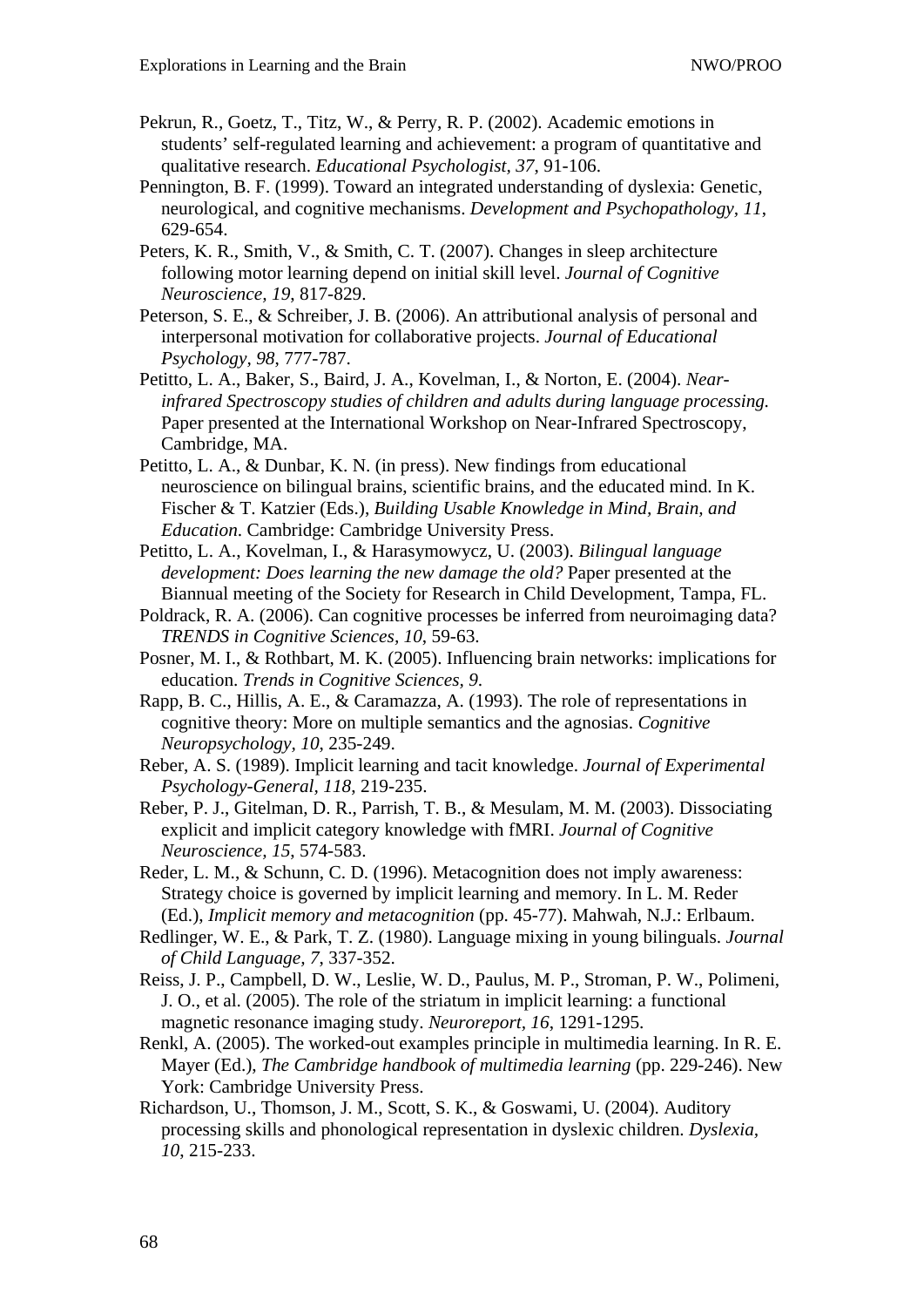- Rizzolatti, G., & Craighero, L. (2004). The mirror-neuron system. *Annual Review of Neuroscience, 27*, 169-192.
- Robertson, E. M., Pascual-Leone, A., & Press, D. Z. (2004). Awareness modifies the skill-learning benefits of sleep. *Current Biology, 14*, 208-212.
- Robertson, I. H., Manly, T., Andrade, J., Baddeley, B. T., & Yiend, J. (1997). "Oops!": Performance correlates of everyday attentional failures in traumatic brain injured and normal subjects. *Neuropsychologica, 35*, 747-758.
- Robertson, I. H., & Murre, J. M. J. (1999). Rehabilitation of brain damage: brain plasticity and principles of guided recovery. *Psychological Bulletin, 125*, 544-575.
- Rose, M., Haider, H., Weiller, C., & Buchel, C. (2004). The relevance of the nature of learned associations for the differentiation of human memory systems. *Learning & Memory, 11*, 145-152.
- Rourke, B.-P., & Conway, J.-A. (1997). Disabilities of arithmetic and mathematical reasoning: Perspectives from neurology and neuropsychology. *Journal of Learning Disabilities, 30*, 34-46.
- Rousselle, L., & Noel, M.-P. (2007). Basic numerical skills in children with mathematics learning disabilities: A comparison of symbolic vs non-symbolic number magnitude. *Cognition, 102*, 361-395.
- Ruijssenaars, A. J. J. M., van Luit, J. E. H., & van Lieshout, E. C. D. M. (2004). *Rekenproblemen en dyscalculie: theorie, onderzoek, diagnostiek en behandeling.* Rotterdam, The Netherlands: Lemniscaat b.v.
- Saetrevik, B., Reber, R., & Sannum, P. (2006). The utility of implicit learning in the teaching of rules. *Learning and Instruction, 16*, 363-373.
- Sandkuhler, S., & Bhattacharya, J. (2008). Deconstructing insight: EEG correlates of insightful problem solving. *PLoS One*, 1-12.
- Schendan, H. E., Searl, M. M., Melrose, R. J., & Stern, C. E. (2003). An fMRI study of the role of the medial temporal lobe in implicit and explicit sequence learning. *Neuron, 37*, 1013-1025.
- Schneider, W., & Shiffrin, R. M. (1977). Controlled and automatic human information processing: I. Detection, search and attention. *Psychological Review, 84*, 1-66.
- Schnyer, D., Nicholls, L., & Verfaellie, M. (2005). The role of VMPC in metamemorial judgements of content retrievability. *Journal of Cognitive Neuroscience, 17*, 832-846.
- Schön, D. (1991). *The reflective practitioner* (1st ed.). Aldershot, Hants England: Arena Ashgate Publishing Limited.
- Schraw, G. (1998). Promoting general metacognitive awareness. *Instructional Science, 26*, 113-125.
- Seufert, T. (2003). Supporting coherence formation in learning from multiple representations. *Learning and Instruction, 13*, 227-237.
- Shalev, R. S., & Gross-Tsur, V. (2001). Developmental dyscalculia. *Pediatric Neurology, 24*, 337-342.
- Shallice, T., Warrington, E.-K., & McCarthy, R. (1983). Reading without semantics. *The Quarterly Journal of Experimental Psychology A: Human Experimental Psychology, 35*, 111-138.
- Shanks, D. R., & StJohn, M. F. (1994). Characteristics of dissociable human learningsystems. *Behavioral and Brain Sciences, 17*, 367-395.
- Shaywitz, B. A., Shaywitz, S. E., Pugh, K. R., Fulbright, R. K., Skudlarski, P., Mencl, W. E., et al. (2001). The functional neural architecture of components of attention in language-processing tasks. *NeuroImage, 13*, 601-612.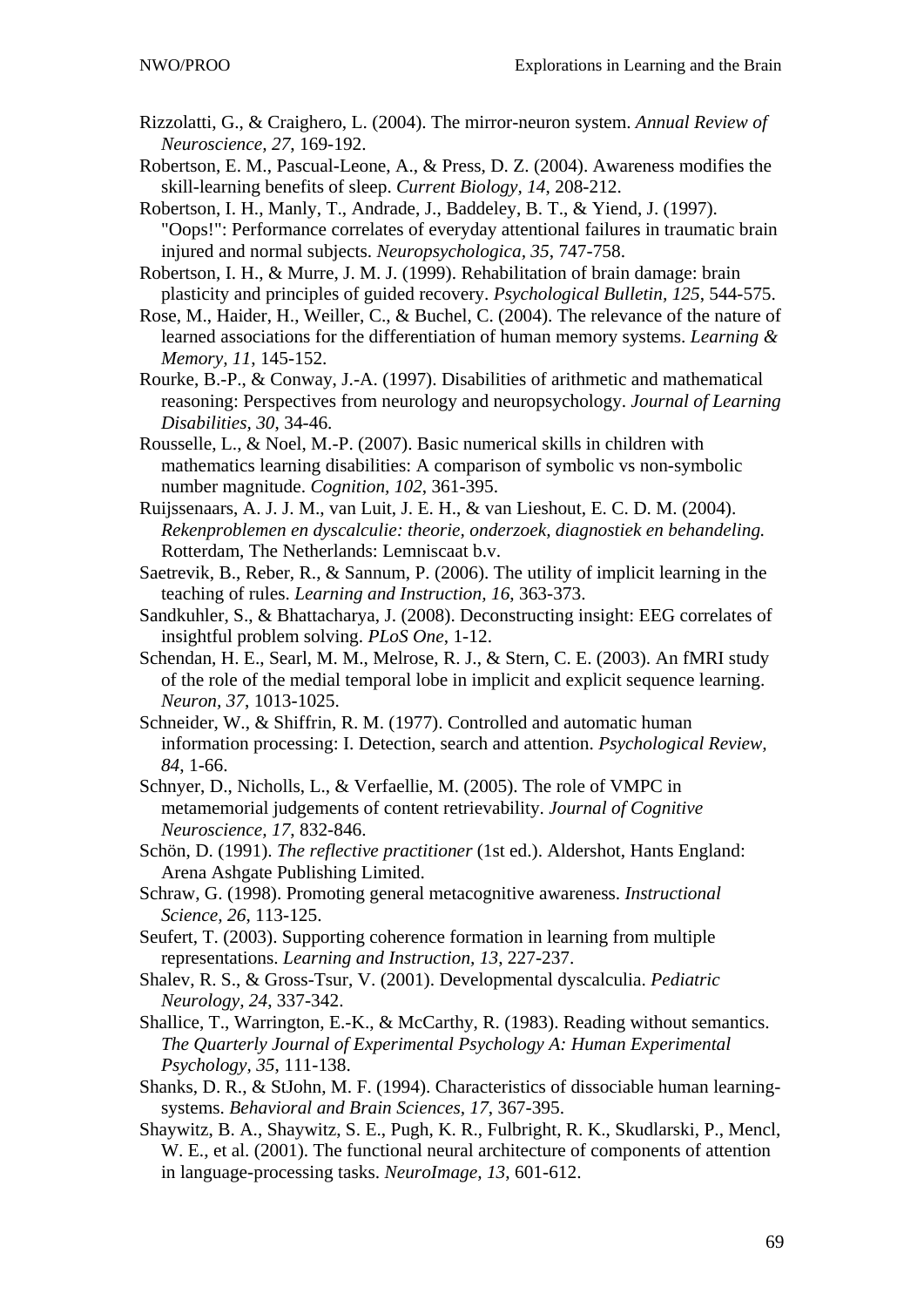Shiffrin, R. M., & Schneider, W. (1977). Controlled and automatic human information processing: II. Perceptual learning, automatic attending, and a general theory. *Psychological Review, 84*, 127-190.

Shimamura, A. P. (2000). Towards a cognitive neuroscience of metacognition. *Consciousness and Cognition, 9*, 313-323.

Simos, P. G., Fletcher, J. M., Bergman, E., Breier, J. I., Foorman, B. R., Castillo, E. M., et al. (2002). Dyslexia-specific brain activation profile becomes normal following successful remedial training. *Neurology, 58*, 1203-1213.

Simpson, J. R., Öngür, D., Akbudak, E., Conturo, T. E., Ollinger, J. M., Snyder, A. Z., et al. (2000). The emotional modulation of cognitive processing: An fMRI study. *Journal of Cognitive Neuroscience, 12*, 157-170.

Siok, W. T., Niu, Z. D., Jin, Z., Perfetti, C. A., & Tan, L. H. (2008). A structuralfunctional basis for dyslexia in the cortex of Chinese readers. *Proceedings of the National Academy of Sciences of the United States of America, 105*, 5561-5566.

Siok, W. T., Perfetti, C. A., Jin, Z., & Tan, L. H. (2004). Biological abnormality of impaired reading is constrained by culture. *Nature, 43*, 71-76.

Sperling, A. J., Zhong-LIn, L., Manis, R., & Seidenberg, M. S. (2005). Deficits in perceptual noise exclusion in developmental dyslexia. *Nature Neuroscience, 7*, 862-863.

Starkey, P., & Cooper, R. G. (1980). Perception of numbers by human infants. *Science, 210*, 1033-1035.

- Stein, J. (2001). The magnocellular theory of developmental dyslexia. *Dyslexia, 7*, 12- 36.
- Steinberg, L. (2005). Cognitive and affective development in adolescence. *Trends in Cognitive Science, 9*, 69-74.
- Steinberg, L. (2008). A social neuroscience perspective on adolescent risk-taking. *Developmental Review, 28*, 78-106.
- Stern, E., Grabner, R., & Schumacher, R. (2006). *Educational Research and Neurosciences - Expectations, Evidence, Research Prospects*. Bonn, Berlin: Federal Ministry of Education and Research (BMBF).
- Stock, P., Desoete, A., & Roeyers, H. (2006). Focussing on mathematical disabilities: A search for definition, classification and assessment. In S. V. Randall (Ed.), *Learning Disabilities: New Research* (pp. 29-62). Hauppauge NY: Nova Science Publishers, Inc.
- Stone, G. O., Vanhoy, M., & Van Orden, G. C. (1997). Perception is a two-way street: feedforward and feedback phonology in visual word recognition. *Journal of Memory and Language, 36*, 337-359.
- Streefland, L. (1986). Rational analysis of realistic mathematics education as a theoretical source of psychology: Fractions as a paradigm. *European Journal of Psychology of Education, 1*, 67-82.
- Sun, R., Merrill, E., & Peterson, T. (2001). From implicit skills to explicit knowledge: a bottom-up model of skill learning. *Cognitive Science, 25*, 203-244.
- Sweller, J. (1988). Cognitive load during problem solving: Effects on learning. *Cognitive Science, 12*, 257-285.
- Sweller, J., & Sweller, S. (2006). Natural information processing systems. *Evolutionary Psychology, 4*, 434-458.
- Sweller, J., Van Merriënboer, J. J. G., & Paas, F. (1998). Cognitive architecture and instructional design. *Educational Psychology Review, 10*, 251-295.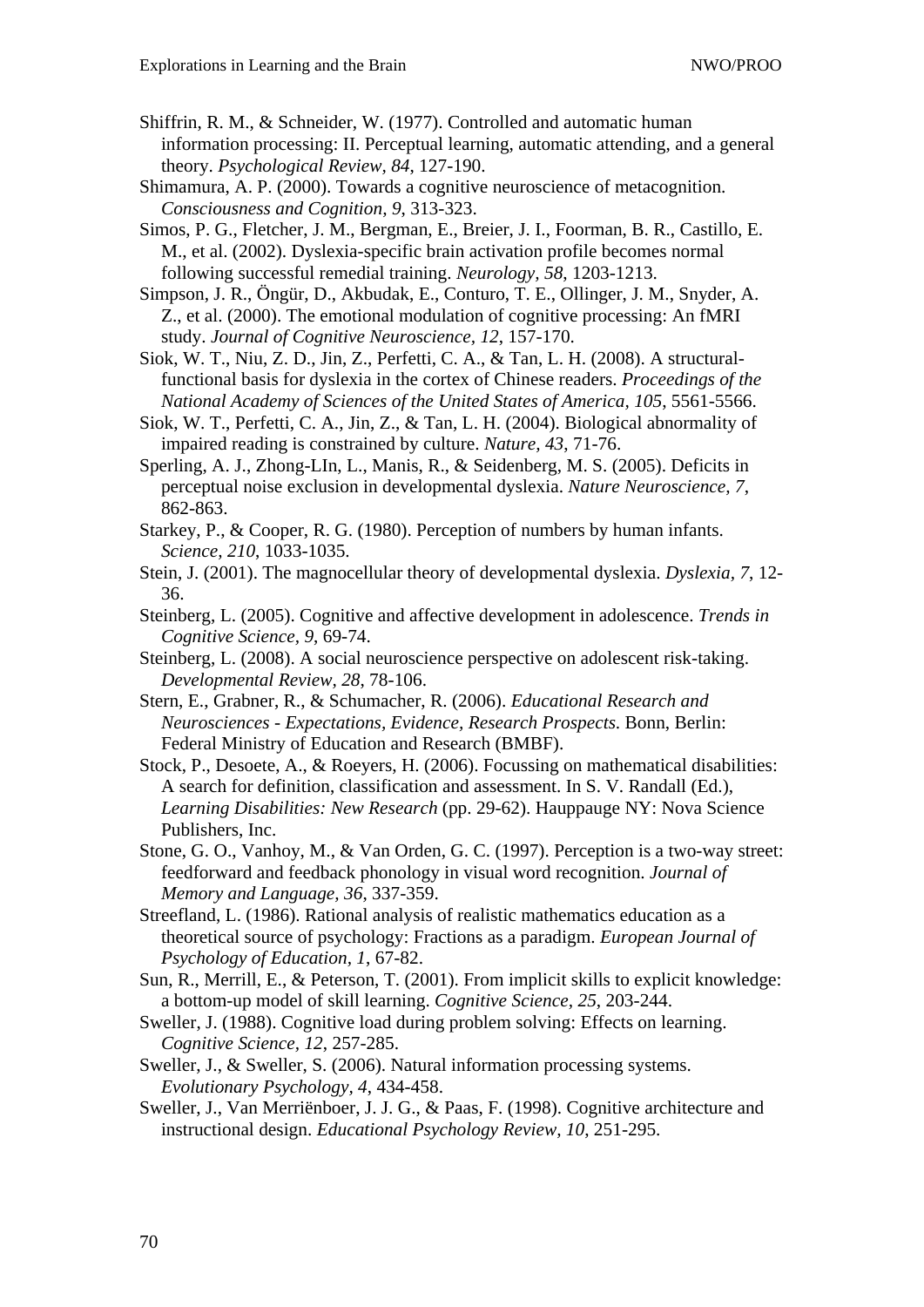- Tai, Y., Scherfler, C., Brooks, D., Sawamoto, N., & Castiello, U. (2004). The human premotor cortex is "mirror" only for biological actions. *Current Biology, 14*, 117- 120.
- Talcott, J. B., Hansen, P. C., Assoku, E. L., & Stein, J. F. (2000). Visual motion sensitivity in dyslexia: evidence for temporal and energy integration deficits. *Neuropsychologia, 38*, 935-943.
- Tallal, P. (1980). Auditory temporal perception, phonics, and reading disabilities in children. *Brain and Language, 9*, 182-198.
- Tallon-Baudry, C., & Bertrand, O. (1999). Oscillatory gamma activity in humans and its role in object representation. *Trends in Cognitive Sciences, 3*, 151-162.
- Tan, L. H., Spinks, J. A., Feng, C. M., Siok, W. T., Perfetti, C. A., & Xiong, J. (2003). Neural systems of second language reading are shaped by native language. *Neuropsychologia, 18*, 158-166.
- Taub, E. (2004). Harnessing brain plasticity through behavioural techniques to produce new treatments in neurorehabilitation. *American Psychologist, 59*, 692- 704.
- Taub, E., Uswatte, G., King, D. K., Morris, D., Crago, J. E., & Chatterjee, A. (2006). A placebo-controlled trial of constraint-induced movement therapy for upper extremity after stroke. *Stroke, 37*, 1045-1049.
- Tettamanti, M., Buccino, G., Saccuman, M. C., Gallese, V., Danna, M., Scifo, P., et al. (2005). Listening to action-related sentences activates fronto-parietal motor circuits. *Journal of Cognitive Neuroscience, 17*, 273-281.
- Thiede, K. W., Anderson, M. C. M., & Therriault, D. (2003). Accuracy of metacognitive monitoring affects learning of texts. *Journal of Educational Psychology, 95*, 66-73.
- Thierry, G., & Wu, Y. J. (2007). Brain potentials reveal unconscious translation during foreign-language comprehension. *Proceedings of the National Academy of Sciences of the United States of America, 104*, 12530-12535.
- Thomas, K. M., Hunt, R. H., Vizueta, N., Sommer, T., Durston, S., Yang, Y., et al. (2004). Evidence of developmental differences in implicit sequence learning: An fMRI study of children and adults. *Journal of Cognitive Neuroscience, 16*, 1339- 1351.
- Tokowicz, N., & MacWhinney, B. (2005). Implicit and explicit measures of sensitivity to violations in second language grammar. An event-related potential investigation. *Studies in Second Language Acquisition, 27*, 173-204.
- Treffers, A. (1993). Wiskobas and Freudenthal: Realistic mathematics education. *Educational Studies in Mathematics, 25*, 89-108.
- Tversky, B., Morrison, J. B., & Betrancourt, M. (2002). Animation: Can it facilitate? *International Journal of Human-Computer Studies, 57*, 247-262.
- Van den Boom, G., Paas, F., Van Merriënboer, J. J. G., & Van Gog, T. (2004). Reflection prompts and tutor feedback in a web-based learning environment: Effects on students self-regulated learning competence. *Computers in Human Behavior, 20*, 551-567.
- van der Meij, J., & de Jong, T. (2006). Supporting students' learning with multiple representations in a dynamic simulation-based learning environment. *Learning and Instruction, 16*, 199-212.
- Van Gog, T., Paas, F., Marcus, N., Ayres, P., & Sweller, J. (2008). Instructional design consequences of the mirror-neuron system for observational learning. *manuscript submitted for publication*.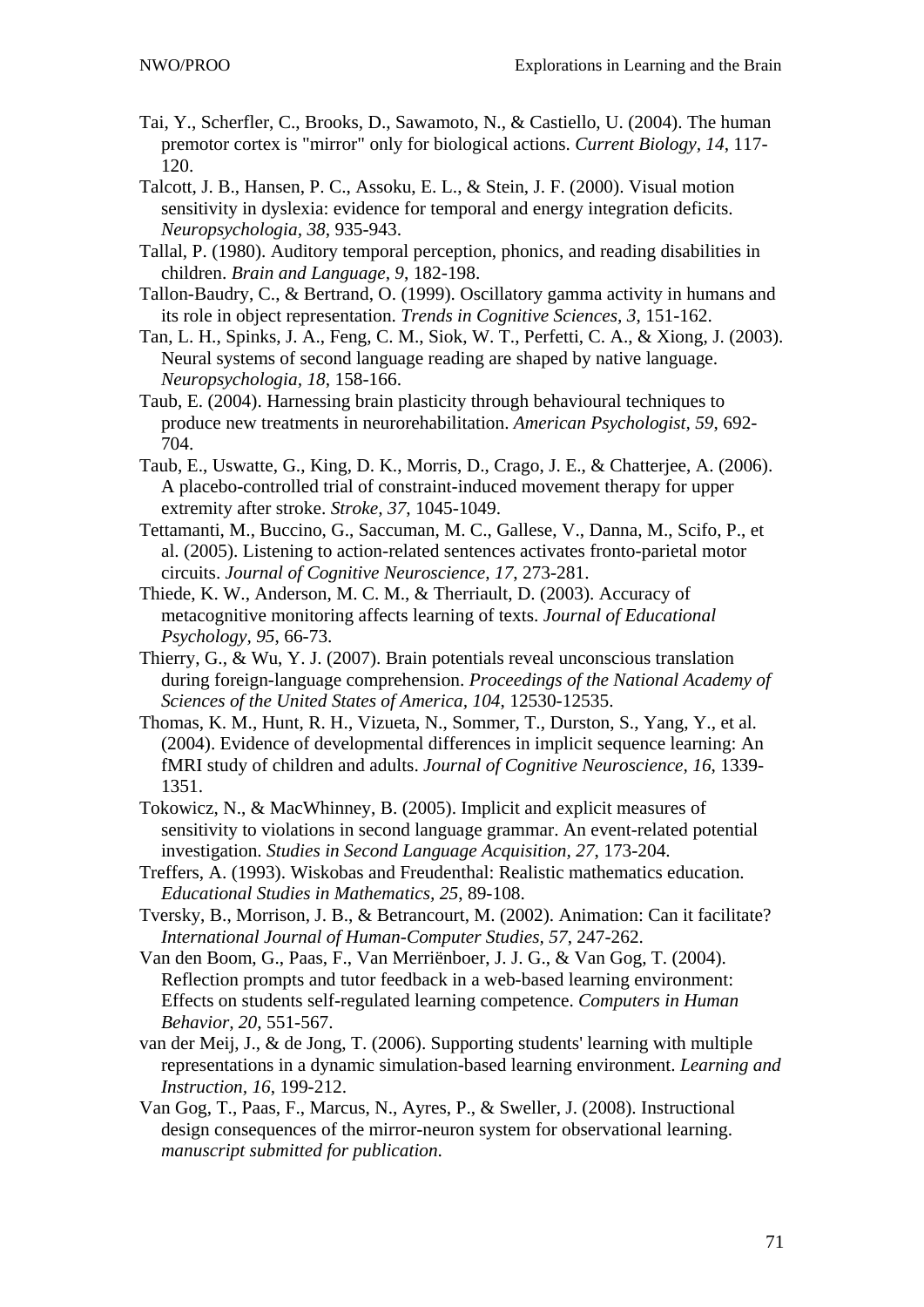- Van Gog, T., Paas, F., & Van Merriënboer, J. J. G. (2005). Uncovering expertiserelated differences in troubleshooting performance: Combining eye movement and concurrent verbal protocol data. *Applied Cognitive Psychology, 19*, 205-221.
- Van Gog, T., Paas, F., Van Merriënboer, J. J. G., & Witte, P. (2005). Uncovering the problem-solving process: Cued retrospective reporting versus concurrent and retrospective reporting. *Journal of Experimental Psychology: Applied, 11*, 237- 244.
- van Hell, J. G., & de Groot, A. M. B. (1998). Disentangling context availability and concreteness in lexical decision and word translation. *Quarterly Journal of Experimental Psychology Section a-Human Experimental Psychology, 51*, 41-63.
- Van Hell, J. G., & Tokowicz, N. (in press). Event-related potentials and second language research: Syntactic processing in late L2 learners at different L2 fluency levels. *Second Language Research*.
- van Keulen, M. T. E., & Rispens, J. (in press). Personalised Learning: research directions for neuroscience, cognitive science and educational practice. In M. T. E. van Keulen (Ed.), *Brain Visions: future applications of the brain sciences in food, education, interface design and law*. The Hague (the Netherlands): Stichting Toekomstbeeld der Techniek.
- van Leeuwen, T., Been, P., van Herten, M., Zwarts, F., Maassen, B., & van der Leij, A. (2008). Two-month-old infants at risk for dyslexia do not discriminate /bAk/ from /dAk/: A brain-mapping study. *Journal of Neurolinguistics, 21*, 333-348.
- Van Merrienboer, J. J. G., & Kirschner, P. A. (2007). *Ten steps to complex learning*. Mahwah, NJ: Erlbaum/Taylor and Francis.
- Van Merriënboer, J. J. G., & Sweller, J. (2005). Cognitive load theory and instructional design: Recent developments and future directions. *Educational Psychology Review, 17*, 147-177.
- Vandenberghe, R., Price, C., Wise, R., Josephs, O., & Frackowiak, R. S. J. (1996). Functional anatomy of a common semantic system for words and pictures. *Nature, 383*, 254-256.
- Varma, S., McCandliss, B. D., & Schwartz, D. L. (2008). Scientific and pragmatic challenges for bridging education and neuroscience. *Educational Researcher, 37*, 140-152.
- Vogt, S., Taylor, P., & Hopkins, B. (2003). Visuomotor priming by pictures of hand postures: perspective matters. *Neuropsychologia, 41*, 941-951.
- Vygotsky, L. S. (1978). *Mind in Society*. Cambridge, MA: Harvard University Press.
- Wartenburger, I., Heekeren, H. R., Abutalebi, J., Cappa, S. F., Villringer, A., & Perani, D. (2003). Early setting of grammatical processing in the bilingual brain. *Neuron, 37*, 159-170.
- Weinberger, N. M. (1995). Dynamic regulation of receptive fields and maps in the adult sensory cortex. *Annual Reviews of Neurosciences, 18*, 129-158.
- WHO. (1992). *The ICD-10 classification of mental and behavioural disorders : clinical descriptions and diagnostic guidelines*. Geneva: WHO.
- Wilson, R. S., Mendes de Leon, C. F., Barnes, L. L., Schneider, J. A., Bienias, J. L., Evans, D. A., et al. (2002). Participation in cognitively stimulating activities and risk of incident Alzheimer disease. *JAMA, 287*, 742-748.
- Wynn, K. (1992). Addition and subtraction by human infants. *Nature, 358*, 749-750.
- Xu, F., & Spelke, E. S. (2000). Large number discrimination in 6-month-old infants. *Cognition, 74*, 1-11.
- Zeigler, J. C., & Goswami, U. (2006). Becoming literate in different languages: similar problems, different solutions. *Developmental Science, 9*, 429-453.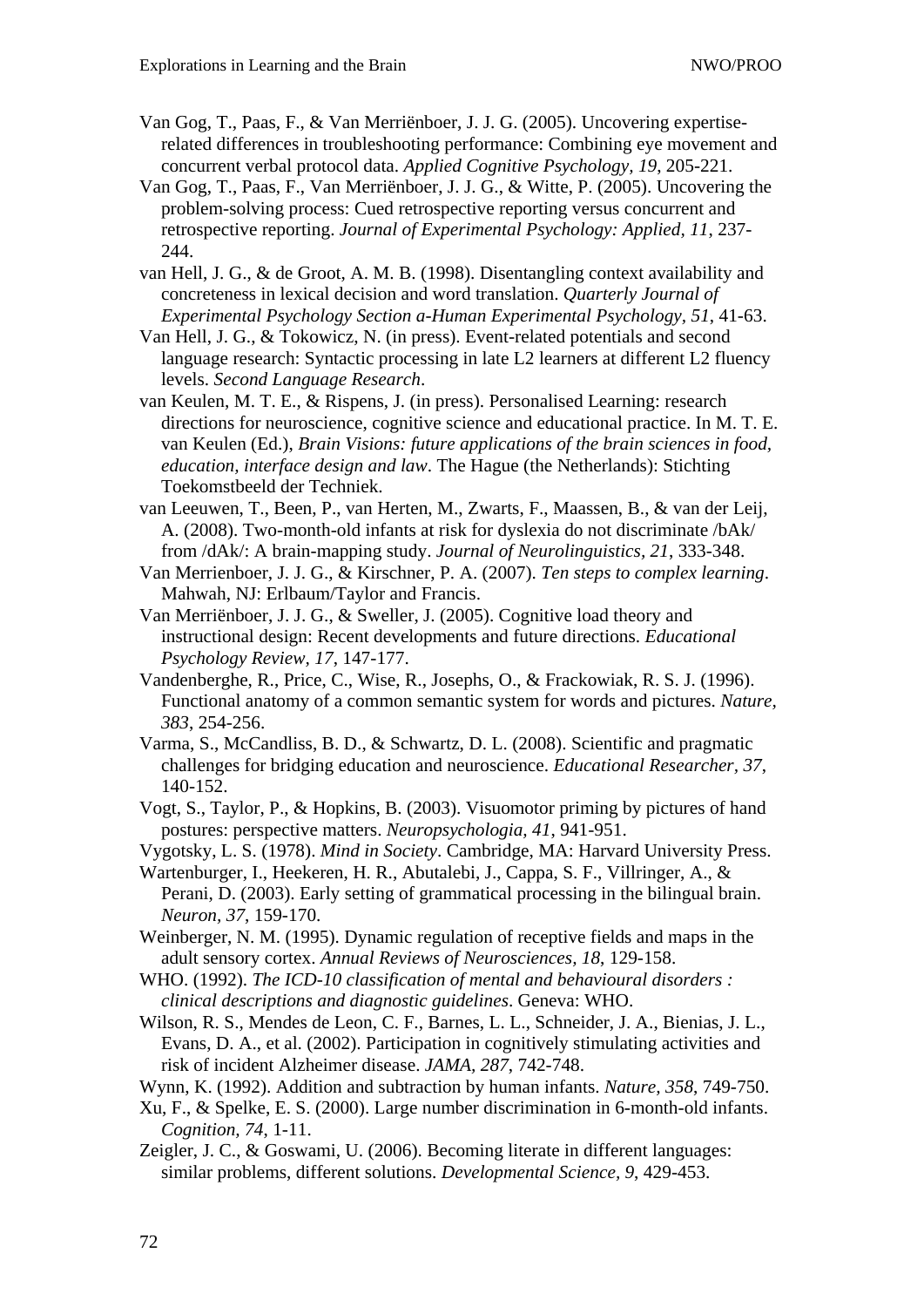- Ziegler, J. C., Perry, C., Jacobs, A. M., & Braun, M. (2001). Identical words are read differently in different languages. *Psychological Science, 12*, 379-384.
- Zimmerman, B. J. (2000). Attaining self-regulation: A social cognitive perspective. In M. Boekaerts, P. Pintrich & M. Zeidner (Eds.), *Handbook of self regulation* (pp. 13-35). London: Academic Press.
- Ziori, E., & Dienes, Z. (2008). How does prior knowledge affect implicit and explicit concept learning? *Quarterly Journal of Experimental Psychology, 61*, 601-624.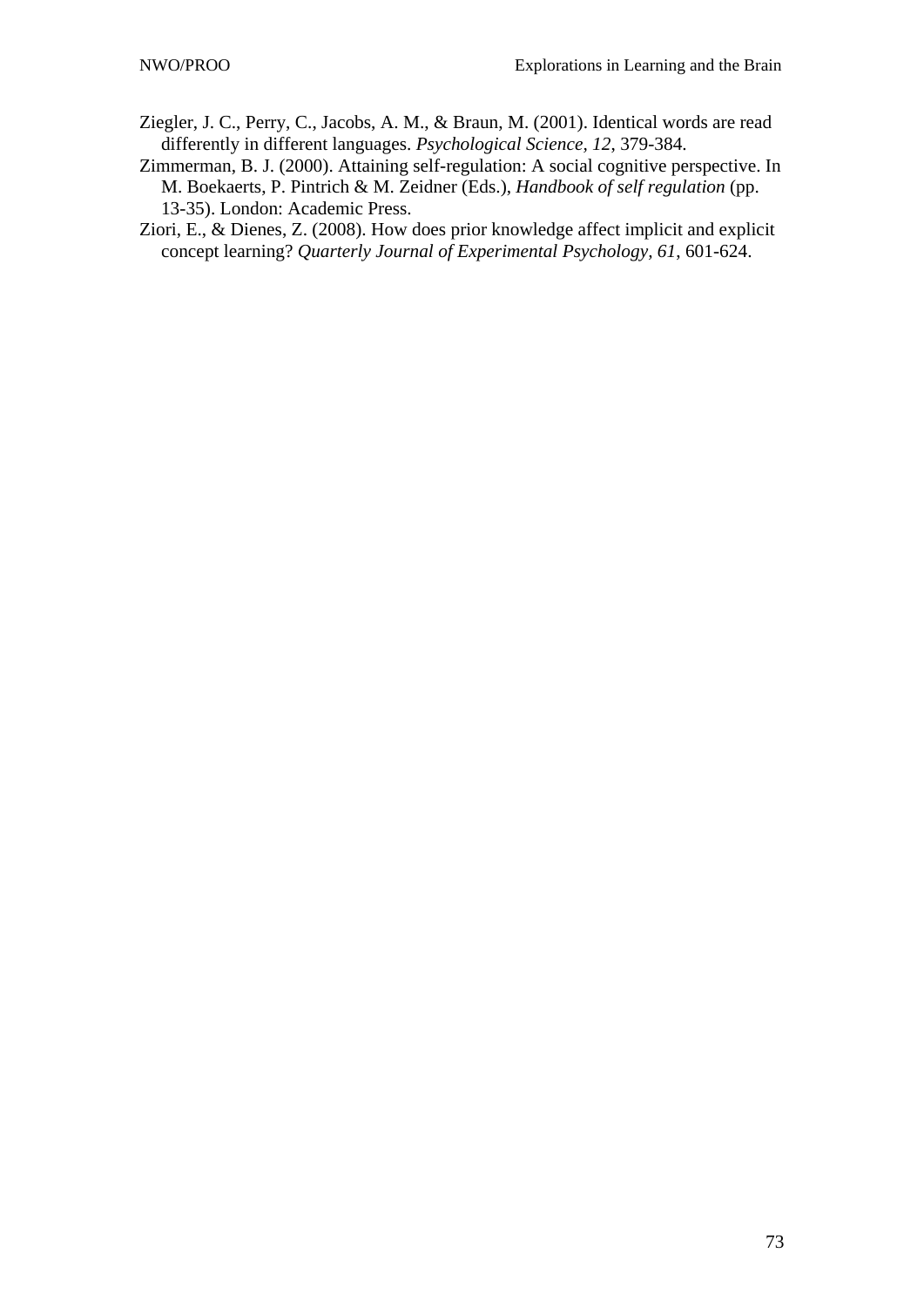| Jos Beishuizen           | VU University Amsterdam - Centre for             | The Netherlands         |
|--------------------------|--------------------------------------------------|-------------------------|
|                          | <b>Educational Training, Assessment and</b>      |                         |
|                          | Research                                         |                         |
| <b>Monique Boekaerts</b> | Leiden University - Faculty of Social and        | The Netherlands         |
|                          | <b>Behavioural Sciences</b>                      |                         |
| Annemarie Boschloo       | Maastricht University - Department of            | The Netherlands         |
|                          | Neuropsychology                                  |                         |
| <b>Brian Butterworth</b> | University College London - Institute of         | <b>United Kingdom</b>   |
|                          | Cognitive Neuroscience & Department              |                         |
|                          | Psychology                                       |                         |
| <b>Eveline Crone</b>     | Leiden University - Leiden Institute for         | The Netherlands         |
|                          | Brain and Cognition (LIBC)                       |                         |
| Tamara van Gog           | Open University Netherlands - Educational        | The Netherlands         |
|                          | <b>Technology Expertise Centre</b>               |                         |
| Peter Hagoort            | Radboud University Nijmegen - F.C.               | The Netherlands         |
|                          | Donderscentrum                                   |                         |
| Janet van Hell           | Radboud University Nijmegen - Faculty of         | The Netherlands         |
|                          | <b>Social Sciences</b>                           |                         |
| Katrin Hille             | Transferzentrum für Neurowissenschaften          | Germany                 |
|                          | und Lernen                                       |                         |
| Bernadette van Hout-     | University of Amsterdam - Graduate School        | The Netherlands         |
| Wolters                  | of Teaching and Learning (ILO)                   |                         |
| <b>Paul Howard-Jones</b> | University of Bristol - Graduate School of       | <b>United Kingdom</b>   |
|                          | Education                                        |                         |
| Kathleen Jenks           | Radboud University Nijmegen -                    | The Netherlands         |
|                          | <b>Behavioural Science Institute</b>             |                         |
| Jelle Jolles             | Maastricht University - Department of            | The Netherlands         |
|                          | Neuropsychology / Institute of Brain and         |                         |
|                          | Behavior                                         |                         |
| Ton de Jong              | University of Twente - Faculty of                | The Netherlands         |
|                          | <b>Behavioral Sciences</b>                       |                         |
| Theo van Leeuwen         | University of Twente - Faculty of                | The Netherlands         |
|                          | <b>Behavioral Sciences</b>                       |                         |
| Jeroen van Merriënboer   | <b>Open University Netherlands - Netherlands</b> | The Netherlands         |
|                          | Laboratory of Lifelong Learning                  |                         |
| <b>Alexander Renkl</b>   | University of Freiburg, Psychological            | Germany                 |
|                          | Institute, Educational and Developmental         |                         |
|                          | Psychology                                       |                         |
| <b>Todd Rose</b>         | Harvard University - Graduate School of          | <b>United States of</b> |
|                          | Education / Center for Astrophysics              | America                 |
| Ralph Schumacher         | ETH Zürich, Institut für                         | Switzerland             |
|                          | Verhaltenswissenschaften                         |                         |
| Stephan Schwan           | Knowledge Media Research Center -                | Germany                 |
|                          | <b>KMRC</b>                                      |                         |
| Bert de Smedt            | K.U. Leuven - Department of Educational          | Belgium                 |
|                          | Sciences, CIP&T                                  |                         |
|                          |                                                  |                         |

## **Appendix I. List of participants in the Amsterdam workshop**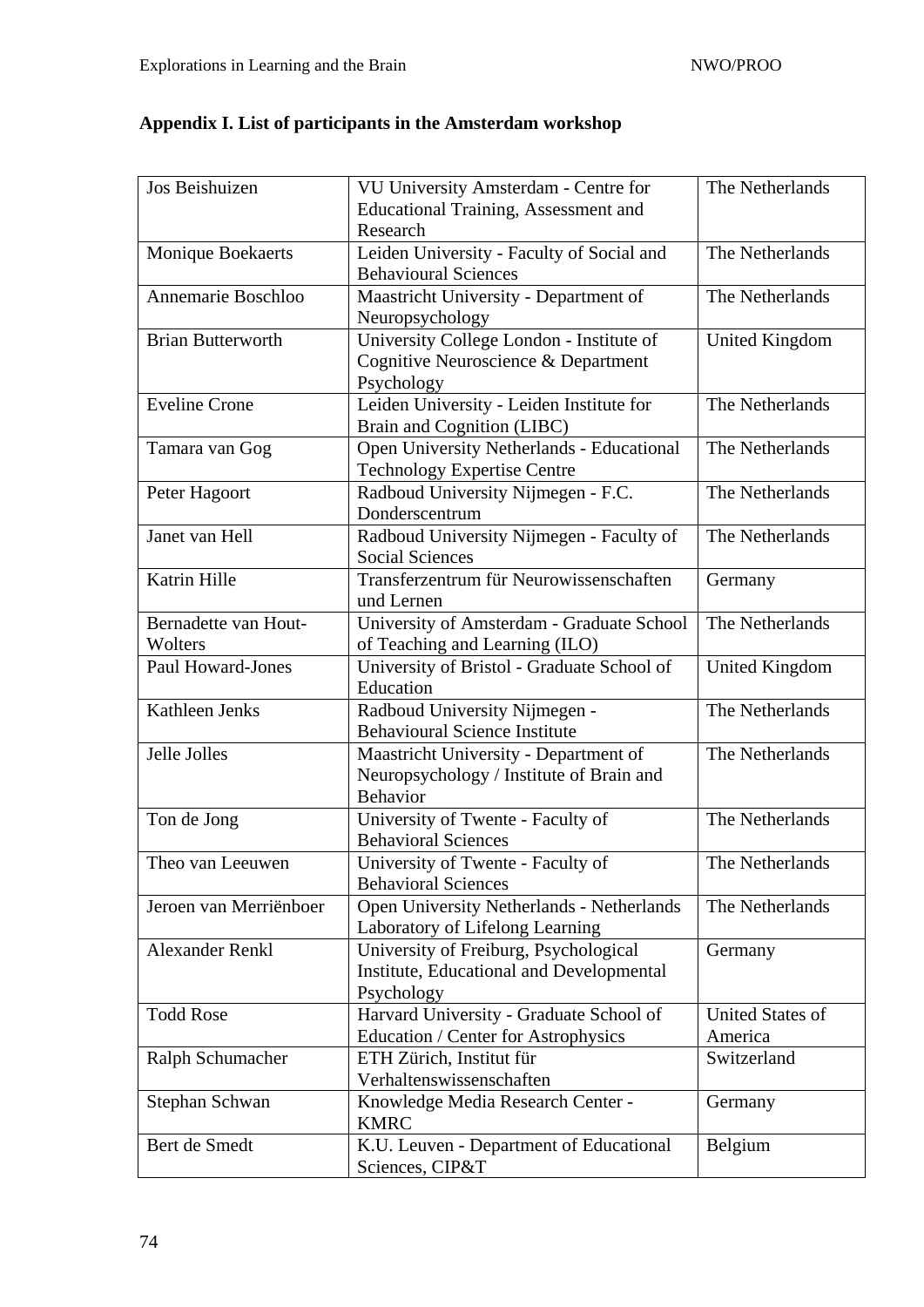| <b>Elsbeth Stern</b> | ETH Zürich, Institut für<br>Verhaltenswissenschaften                          | Switzerland                 |
|----------------------|-------------------------------------------------------------------------------|-----------------------------|
| Hanna Swaab          | Leiden University - Faculty of Social and<br><b>Behavioural Sciences</b>      | The Netherlands             |
| Natasha Tokowicz     | University of Pittsburgh - Learning<br><b>Research and Development Center</b> | United States of<br>America |
| Ludo Verhoeven       | Radboud University Nijmegen - Faculty of<br><b>Social Sciences</b>            | The Netherlands             |
| Lieven Verschaffel   | K.U. Leuven - Department of Educational<br>Sciences, CIP&T                    | Belgium                     |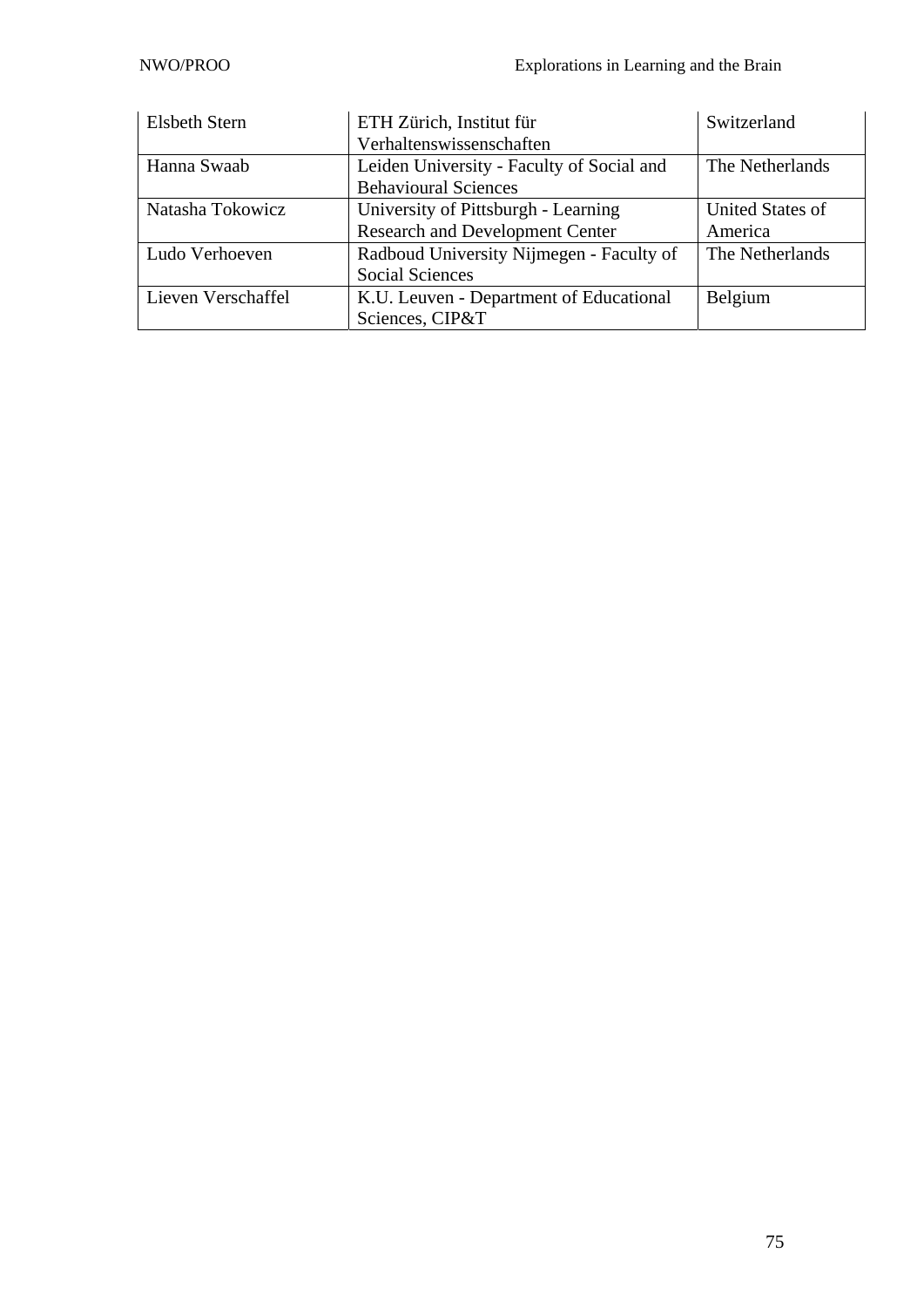## **Appendix II. Executive summary**

We might safely assume that teachers and educational researchers would love to have the chance to open students' scalps and look directly to what is going on there. How nice would it be to directly identify impasses in problem solving behaviour, insight, the effort students exert, their level of motivation, use of learning material etc.? Educational research and educational practice would profit a lot from those types of information. Cognitive neuroscience opens the door towards such developments, but at the moment, one has to be modest with respect to the expectations.

Recommendations which come from cognitive neuroscience for implementation into the field of education are presently either formulated on a very 'general' level, or are so fine grained that the relation with educational research (let alone practice) is not clear. The insights from cognitive neuroscience definitely bears promise, but quite a lot of fundamental and applied research has yet to be performed before the results can be directly applied in educational settings. The present report has set out to define a research agenda by identifying actual themes in educational research for which neuroscientific data are of relevance either by providing further support for already known phenomena or by providing us with insight into phenomena that remained uncovered until now since behavioural techniques are insufficient to identify those phenomena.

Thus, the present report elaborates upon: (a) multimedia learning, for which findings regarding learning from multiple representations and multimodal processing could be relevant; (b) cognitive load, for which findings on neurological correlates of cognitive load and attention are of interest; (c) problem solving, for which, for example, indicators for insight are of relevance; (d) implicit learning that is (partly) associated with activation in different brain regions than explicit learning; (e) metacognitive and regulative skills for which the neuroscientific processes of conflict resolution, error detection, causal thinking, and planning are of relevance; (f) social-observational learning and social-emotional learning for which the research on the mirror-neuron system and research in the domain of social cognitive neuroscience seems important; (g) affective processes in learning for which students' emotional reactions to learning material can be charted; (h) language acquisition and literacy development, the cognitive and brain processes involved in learning a foreign language, and the implications of exposure to multiple languages at an early age; (i) numeracy and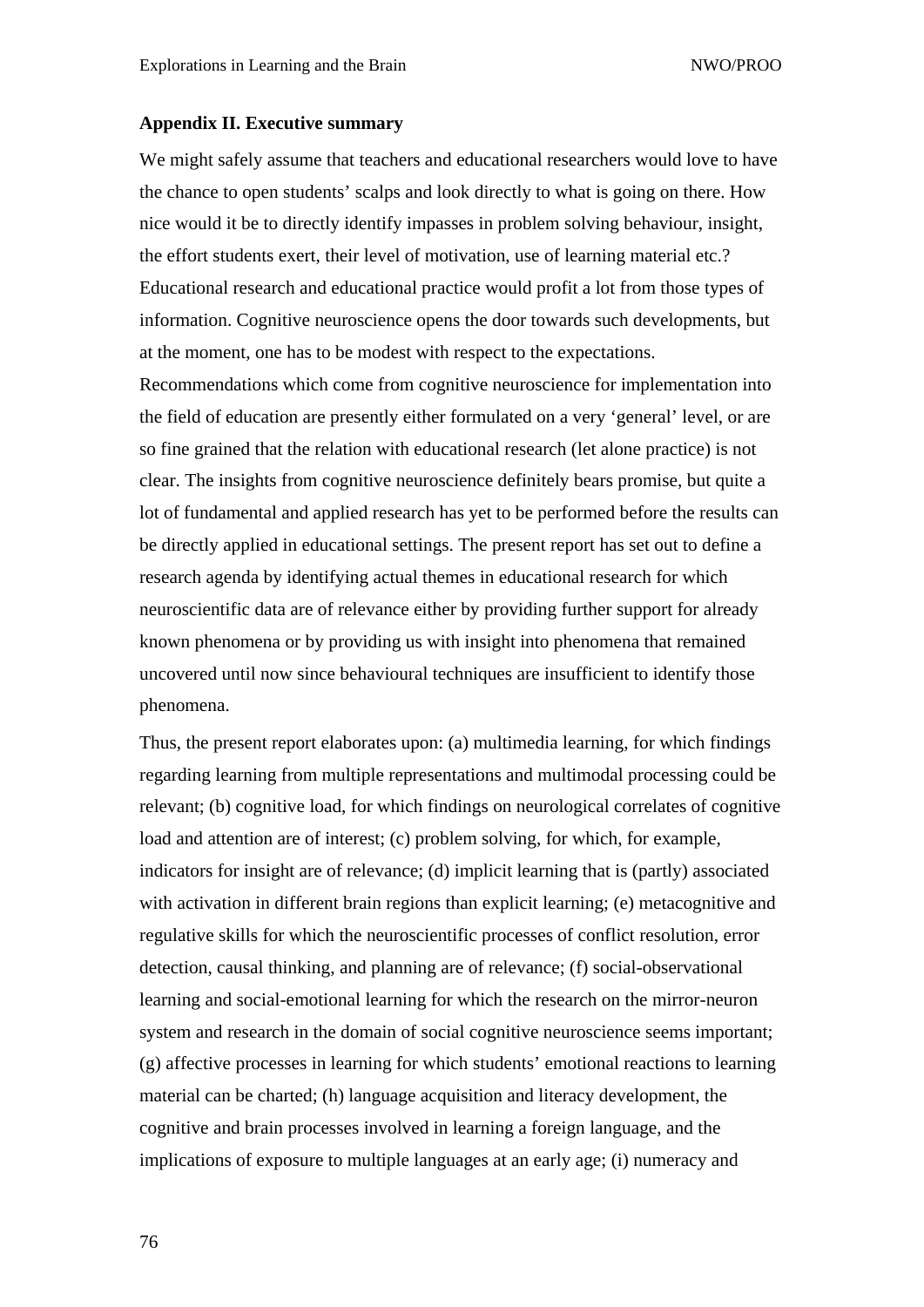mathematics learning, including work on mathematics learning difficulties could profit from neuroscience research efforts to locate specific mathematical processes (e.g., number processing and semantic activities) and the involvement of executive processes; and (j) learning disabilities, and severe learning problems, such as dyslexia and dyscalculia, for which neuroscientific methods for early detection and the effects of intervention are central.

For all of these themes we have identified developments in neuroscientific research that are of direct relevance. To bring the complex fields of educational and neuroscientific research together we would, however, also need to bridge the methodological approaches as used in both scientific fields. Part of creating this bridge necessitates making neuroscientific data collection techniques (EEG, PET, fMRI) more applicable to tasks and situations as they typically appear in educational research, in which for example complex tasks are used over a prolonged period of time. With rapid technological developments, however, part of these problems may be solved in the near future. Wireless EEG equipment, for example, integrated in caps has become available, providing freedom of movement.

Though many (theoretical, practical, ethical) issues are still to be overcome, the present report may provide routes to follow in the search for potent paradigms and good scientific models which can guide a science-based educational innovation which our society calls for.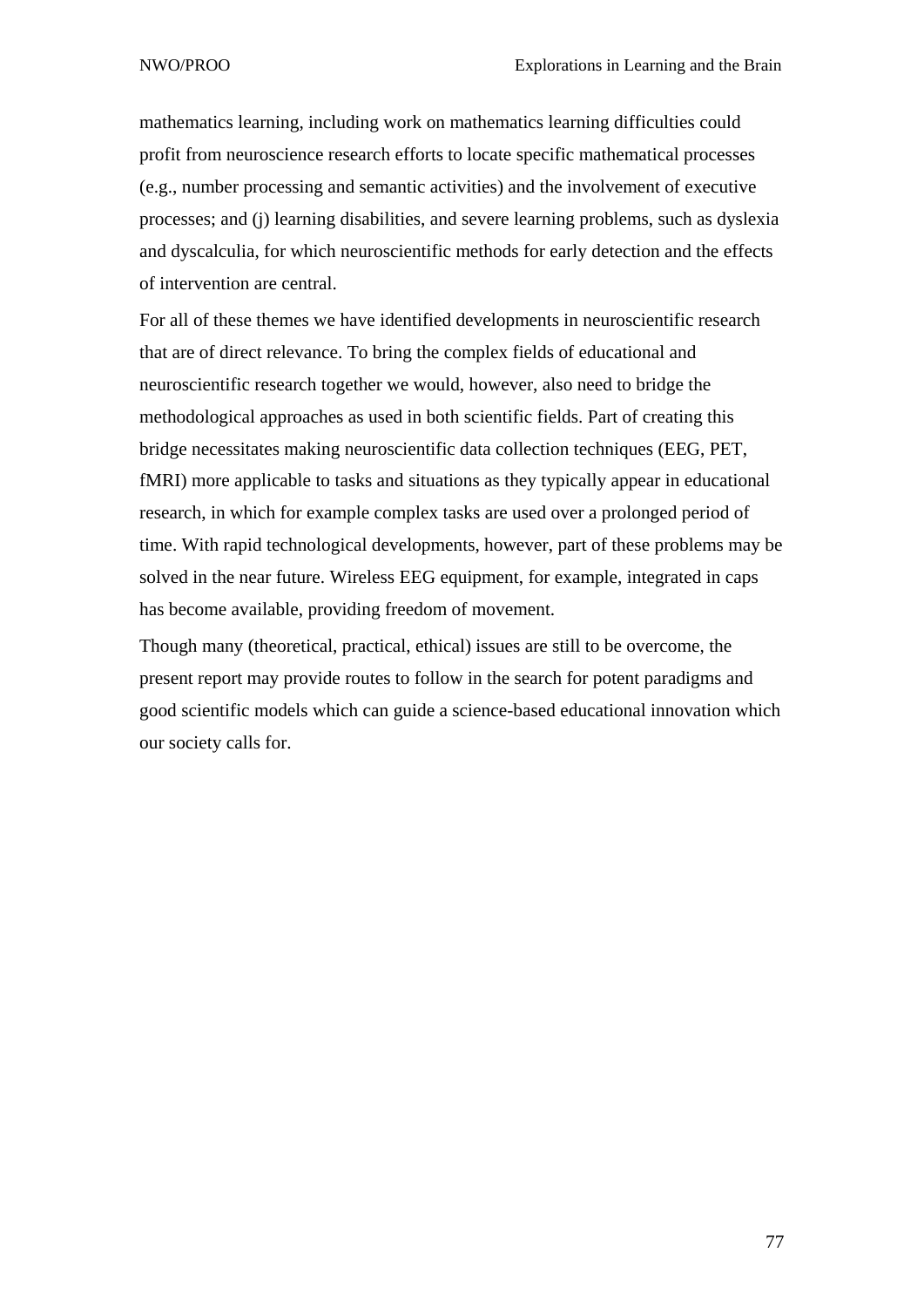## **Appendix III. About the authors**

**Ton de Jong** studied cognitive psychology (cum laude) at the University of Amsterdam and received a PhD in Technological Sciences from the Eindhoven University of Technology on the topic 'problem solving and knowledge representation in physics for novice students'. Currently he is full professor of Educational Psychology at the University of Twente, Faculty of Behavioral Sciences where he is department head of the department Instructional Technology. In 2001/2002 he has also been (part-time) full professor at the Institute for Knowledge Media at the University of Tübingen (Germany. His main interests are in problem solving in science, inquiry (computer-simulation based) learning environments, learners' cognitive processes, instructional design, and man-machine interfaces. He was project manager of several EU and NWO funded projects He has been scientific director of the Dutch national school for educational research (ICO) from 2003-2008. IP SCY (Science Created by You) that will develop a multimedia learning environment for science topics. (Ton de Jong, University of Twente, Faculty of Behavioral Sciences, PO BOX 217, 7500 AE Enschede, The Netherlands. Email a.j.m.dejong@utwente.nl)

**Tamara van Gog** holds a Master's in Educational Psychology from Tilburg University (2001), and received her PhD in Educational Technology from the Open University of The Netherlands (OUNL) in 2006. Since obtaining her PhD she is assistant professor at the Educational Technology Expertise Center of the OUNL. From November 2007 until June 2008, she was a visiting researcher at the Knowledge Media Research Center in Tübingen, Germany, supported by a Rubicon grant from the Netherlands Organization for Scientific Research. Her own research and that of her PhD students focuses on example-based learning, learning from animations, expertise, (self-)assessment, and uncovering cognitive processes using techniques such as verbal protocols and eye tracking. She is involved in the organization of several large international conferences in the field of educational research (EARLI, AERA, ICLS), and received the Erik de Corte Award for Young and Promising Scholar in the Field of Learning and Instruction in 2007. (Tamara van Gog, Open University of the Netherlands, Educational Technology Expertise Center and Netherlands Laboratory for Lifelong Learning, PO BOX 2960, 6401 DL Heerlen, The Netherlands. Email: Tamara.vanGog@ou.nl).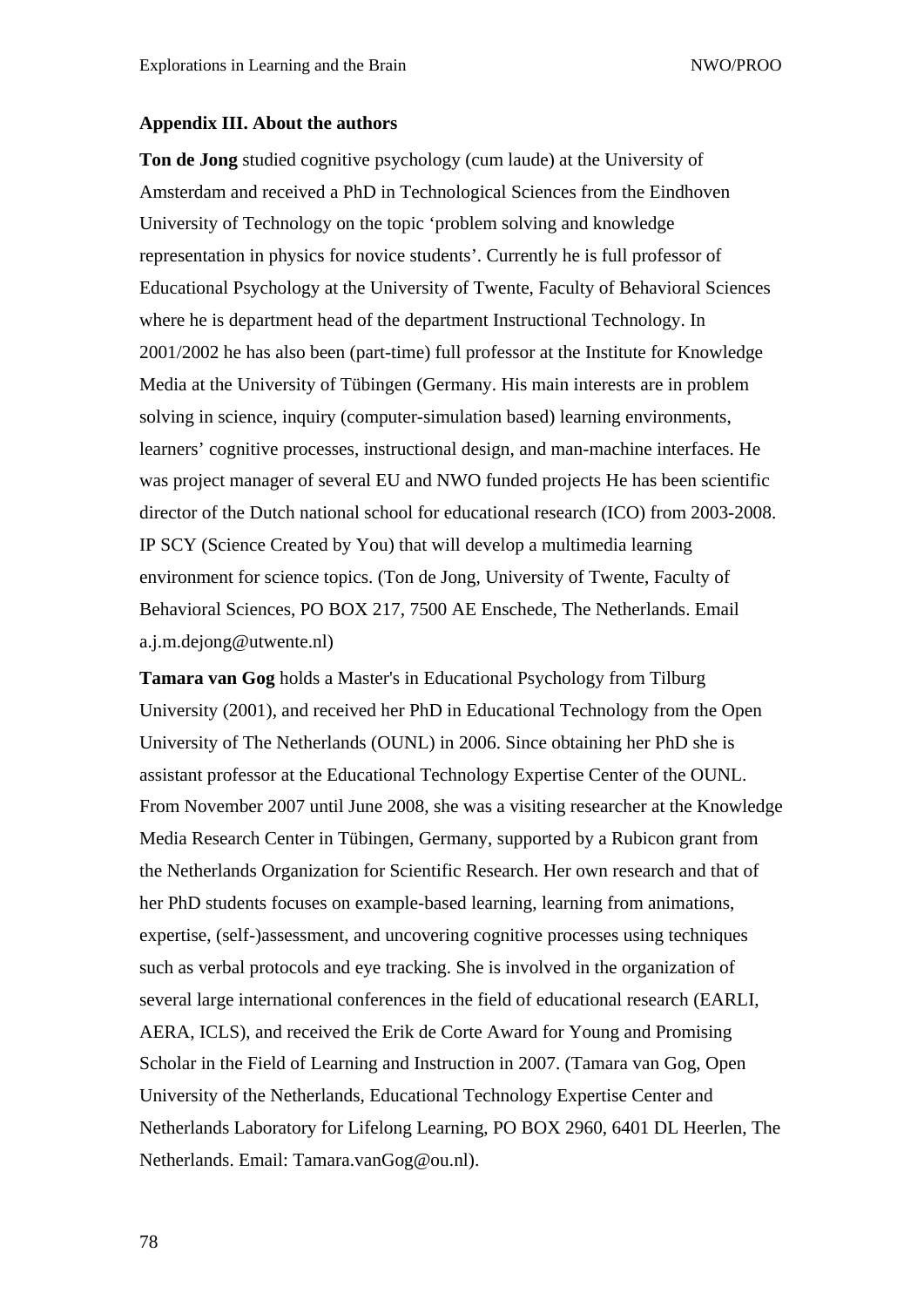**Kathleen Jenks** holds a Bachelor's degree in Clinical Psychology from the University of Wisconsin Oshkosh, a Masters in Neuropsychology from Radboud University Nijmegen is about to complete her PhD at Radboud University Nijmegen, The topic of her PhD project is the development of arithmetic ability in children with cerebral palsy. Her current research interests include working memory, executive function and numerical cognition. (Radboud University Nijmegen, Behavioural Science Institute, Montessorilaan 3, 6525 HE Nijmegen, the Netherlands, [k.jenks@pwo.ru.nl](mailto:k.jenks@pwo.ru.nl) or kjenks@hotmail.com).

**Sarah Manlove** Sarah Manlove recently completed her PhD. in instructional design at the University of Twente. Her focus of research was on the design of support for self-regulatory processes for students involved in an inquiry learning task in a technology-enhanced learning environment. Prior to attaining her PhD. Sarah attended Penn State University for her Masters in Instructional systems after working in diverse educational settings such as in industrial training and design, elementary education and English as a Second language instruction. (email: smanlove@hughes.net)

**Janet van Hell** holds an MA degree in experimental psychology from the University of Amsterdam (cum laude) and received her Ph.D. from the same university in 1998. She is currently associate professor at the Radboud University Nijmegen, the Netherlands, and visiting professor of Psychology at the Pennsylvania State University, USA. Her research focuses on second language learning and bilingualism as well as later language development in children with typical or atypical language development. Her research has an interdisciplinary orientation, and she and her students combine behavioral, neuropsychological, and linguistic techniques to study language development and language processing. Her research is supported by grants from, amongst others, the Dutch National Science Foundation, the Dutch Ministry of Education, Culture, and Science, National Science Foundation (NSF), and research institutes within the Radboud University Nijmegen and Penn State University. Janet van Hell is member of the young investigators section of the Royal Netherlands Academy of Arts and Sciences. (Radboud University Nijmegen, Behavioural Science Institute, Montessorilaan 3, 6525 HE Nijmegen, the Netherlands; the Pennsylvania State University, Department of Psychology, 626 Moore Building, University Park, PA 16802 USA. Email j.vanhell@pwo.ru.nl or jgv3@psu.edu)

79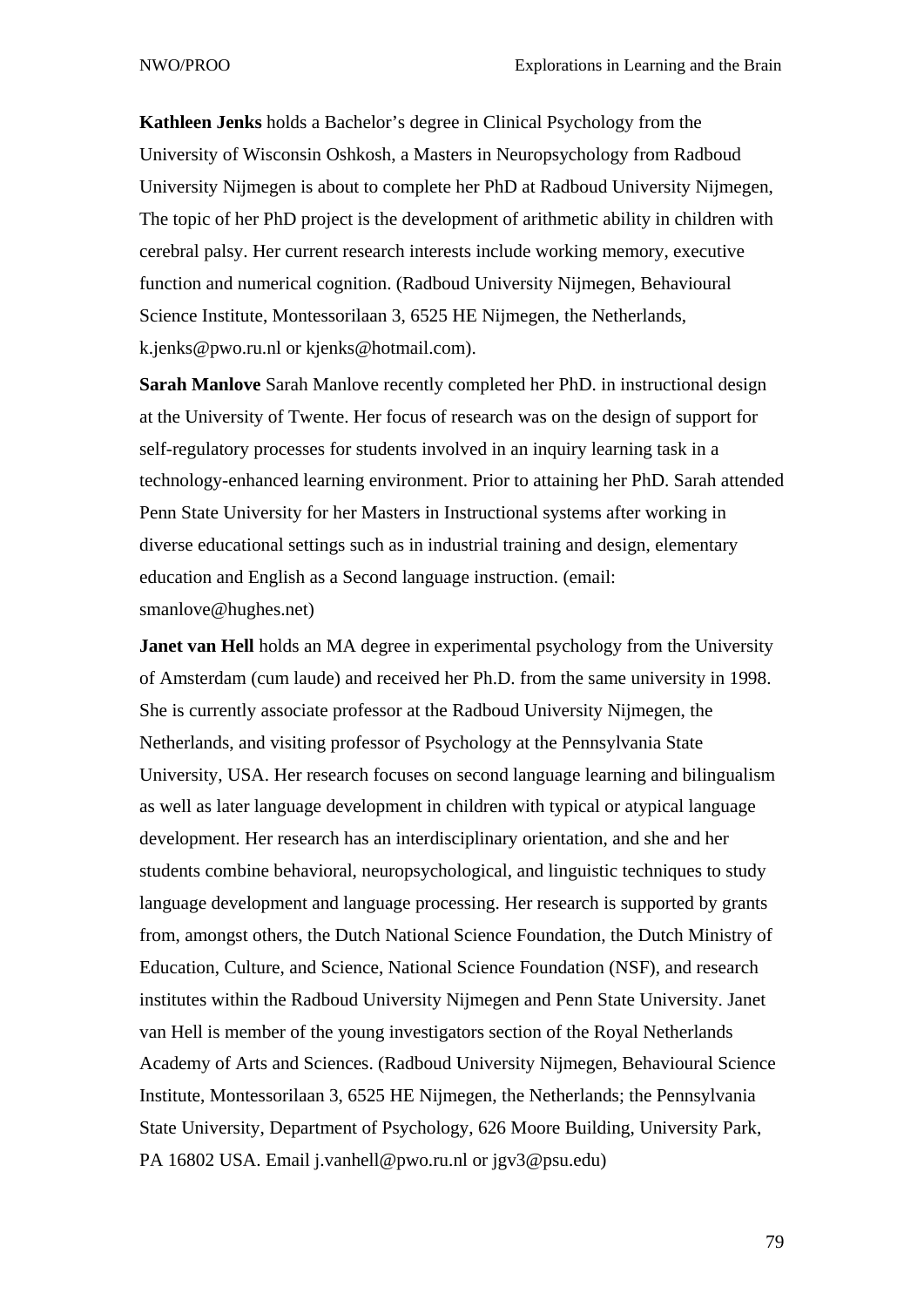**Jelle Jolles** is neuroscientist and clinical neuropsychologist. He has a position as full professor (Neuropsychology & Biopsychology) in Maastricht University and is also head of a patient care unit of Neuropsychology in the Academic Hospital. He directs the Centre for Brain & Learning which is embedded in a large research school of Brain & Behavior. His research has its focus upon normal, succesful and pathological conditions of cognitive development and aging. Over the past 25 years, he and his PhD students have investigated the interaction of biological and psychosocial factors in their effect upon cognitive functioning, notably learning and memory. His centre is involved in fundamental research but also in applied research and in the implementation of research insights into applied settings (education and health care). There are several foci in the research of the centre. Research line 1 is upon children and adolescents and the mechanisms underlying cognitive development and learning performance. 'Talent development', and determinants of normal, succesful and pathological conditions of learning are at the heart of this research line. Research line 2 is upon 'Lifelong Learning' through adulthood and both normal and succesful aging. Research line 3 is dedicated to neuropsychiatric disorders in children, adolescents and adults, with a focus upon ADHD, learning disorders, cognitive disorders in adults, and Alzheimer and its prodromes. The research group makes use of large scale crosssectional-longitudinal studies (children, adolescents, adults) with neuropsychological methods, neuroimaging but also dedicated 'evidence based' interventions. Jolles has been chairman of the Dutch 'committee on Brain & Learning' which has been installed by the Dutch Science Council and the ministry of Education. He actively advocates a constructive dialogue between neuroscience, educational science, (developmental) psychology and practitioners with the aim to help develop educational reforms which are based upon scientific insights. (Jelle Jolles, Maastricht University, Box 616, 6200 MD Maastricht, +433881041, [j.jolles@np.unimaas.nl\)](mailto:j.jolles@np.unimaas.nl).

**Jeroen van Merriënboer** has a Masters degree from the Free University of Amsterdam in experimental psychology with a specialization in psychophysiology, and a PhD degree from the University of Twente in instructional technology (cum laude). Most of his research is related to cognitive load theory (together with John Sweller) and his four-component instructional design model (4C/ID-model), which builds instructional blueprints from four interrelated components: (1) learning tasks